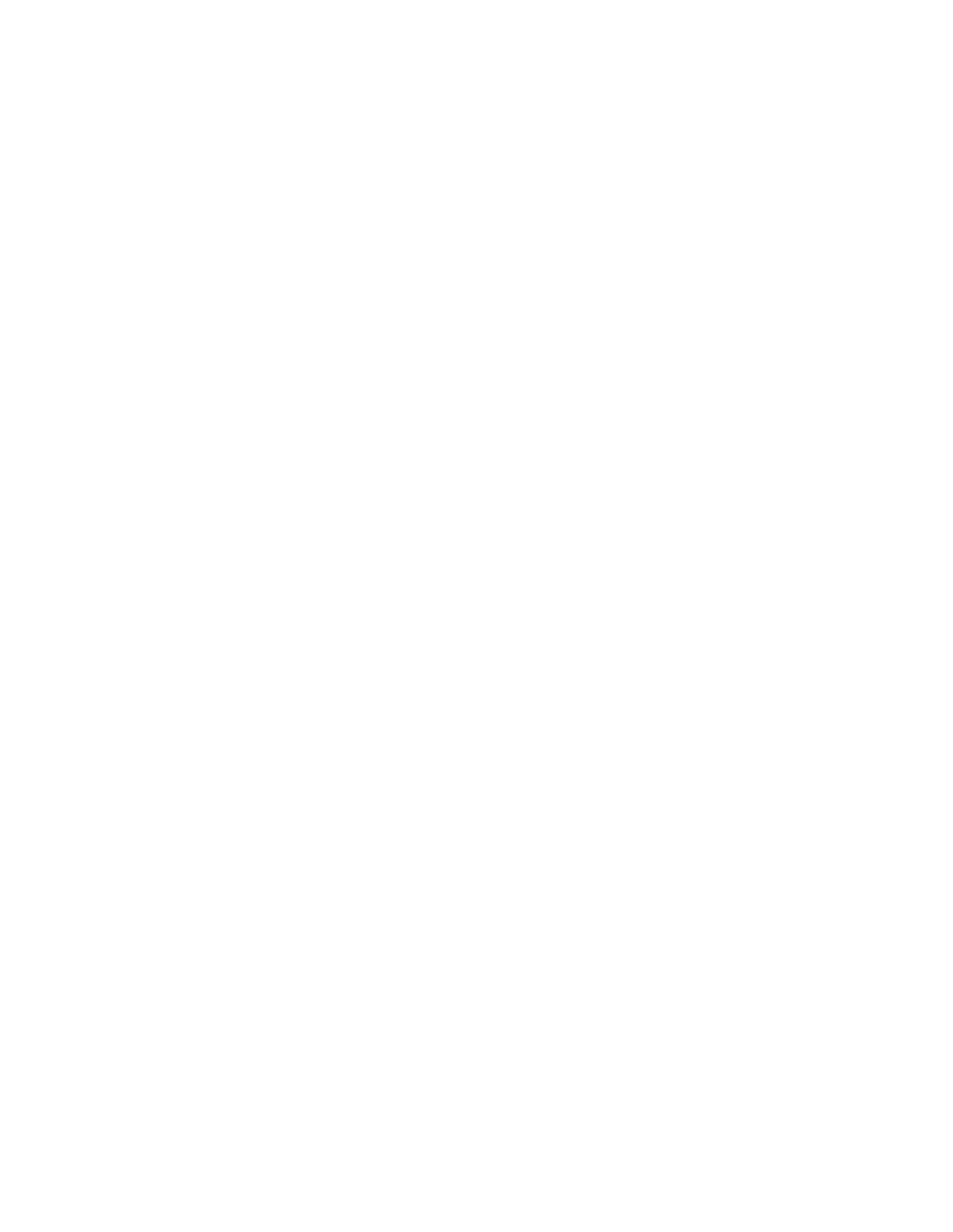## **Research Service Safety and Security Plan**

**Approved by SRS on February 23, 2022** 

**C. Michael Hart, MD Date ACOS, Research Service Line** 

George R. Beck, Ph.D. Date **Chair, SRS Committee**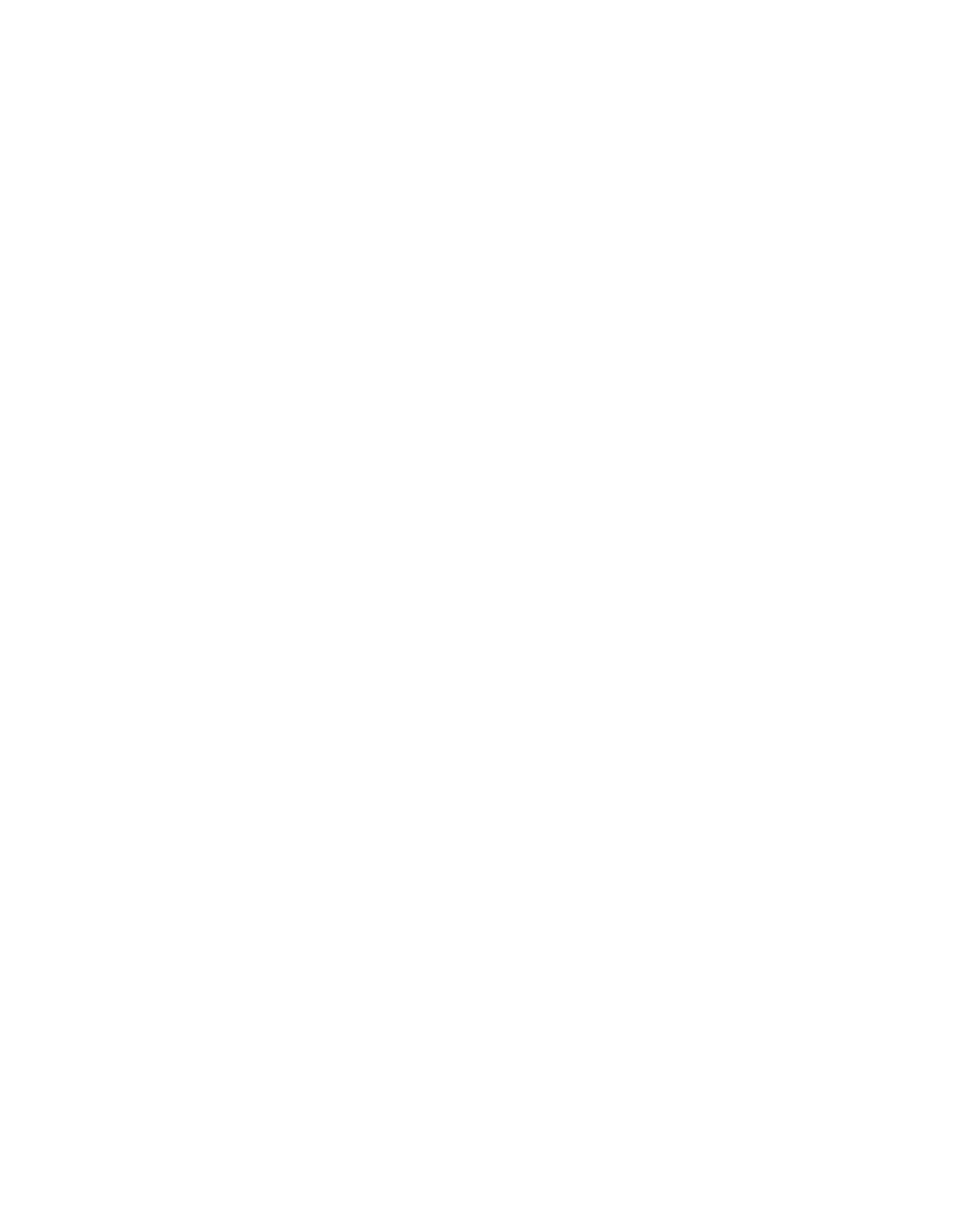## **TABLE OF CONTENTS**

| b. SUMMARY OF RECOMMENDED BIOSAFETY LEVELS FOR INFECTIOUS AGENTS  17     |  |
|--------------------------------------------------------------------------|--|
| c. SUMMARY OF RECOMMENDED BIOSAFETY LEVELS FOR ACTIVITIES IN WHICH       |  |
|                                                                          |  |
|                                                                          |  |
|                                                                          |  |
|                                                                          |  |
|                                                                          |  |
|                                                                          |  |
|                                                                          |  |
|                                                                          |  |
|                                                                          |  |
|                                                                          |  |
|                                                                          |  |
|                                                                          |  |
|                                                                          |  |
|                                                                          |  |
|                                                                          |  |
|                                                                          |  |
|                                                                          |  |
|                                                                          |  |
|                                                                          |  |
|                                                                          |  |
|                                                                          |  |
| b. CREDENTIALING PROCESS FOR PERSONNEL ENGAGED IN NON-HUMAN RESEARCH     |  |
| c. PERSONAL PROTECTIVE EQUIPMENT (PPE): PURPOSE, SELECTION, AND USE116   |  |
|                                                                          |  |
| e. OCCUPATIONAL HEALTH AND SAFETY (OHS) PROGRAM FOR NON-RESEARCH PARTIES |  |
|                                                                          |  |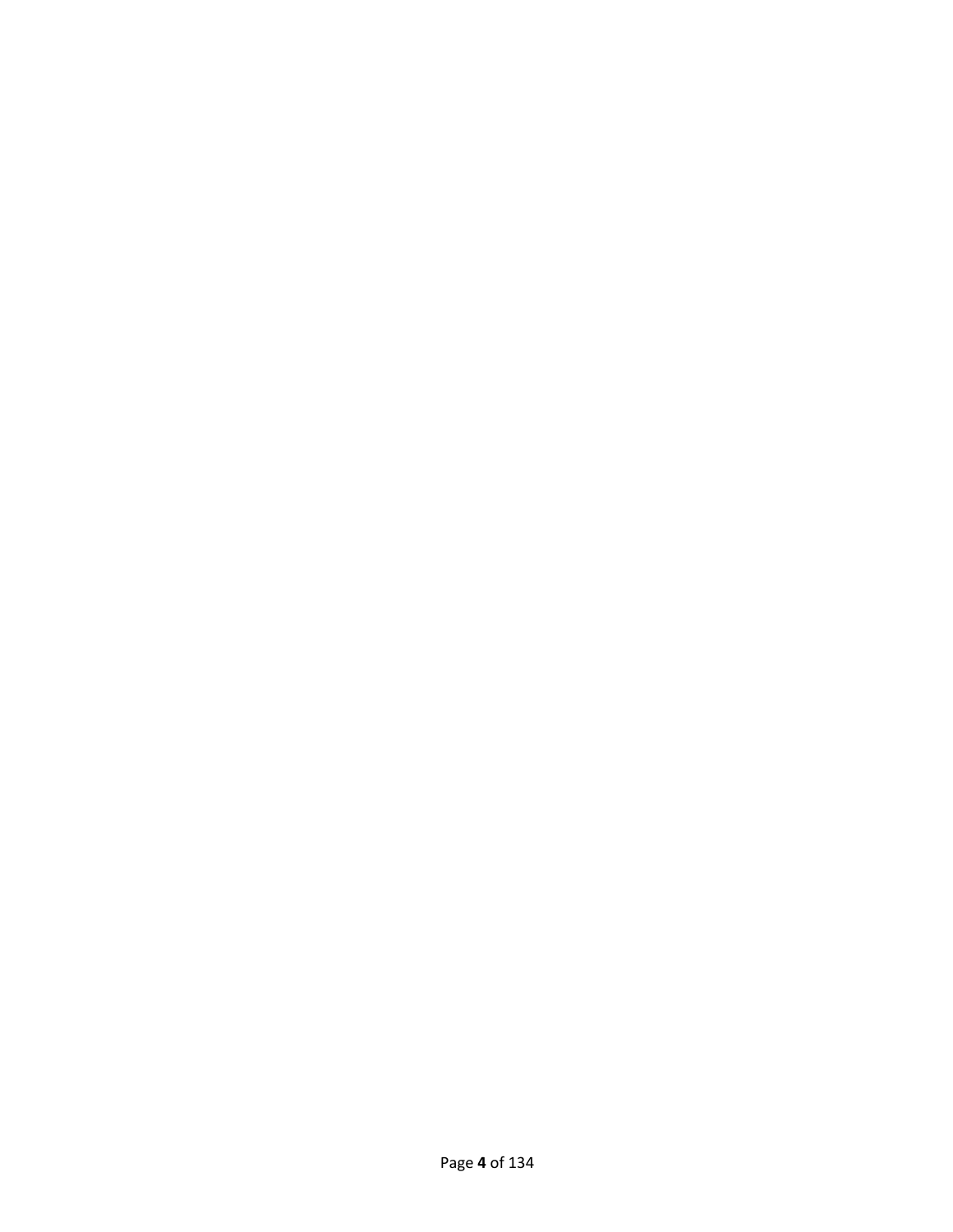# **SECTION I**

# **RESEARCH SERVICE SAFETY PROGRAM**

Page **5** of 134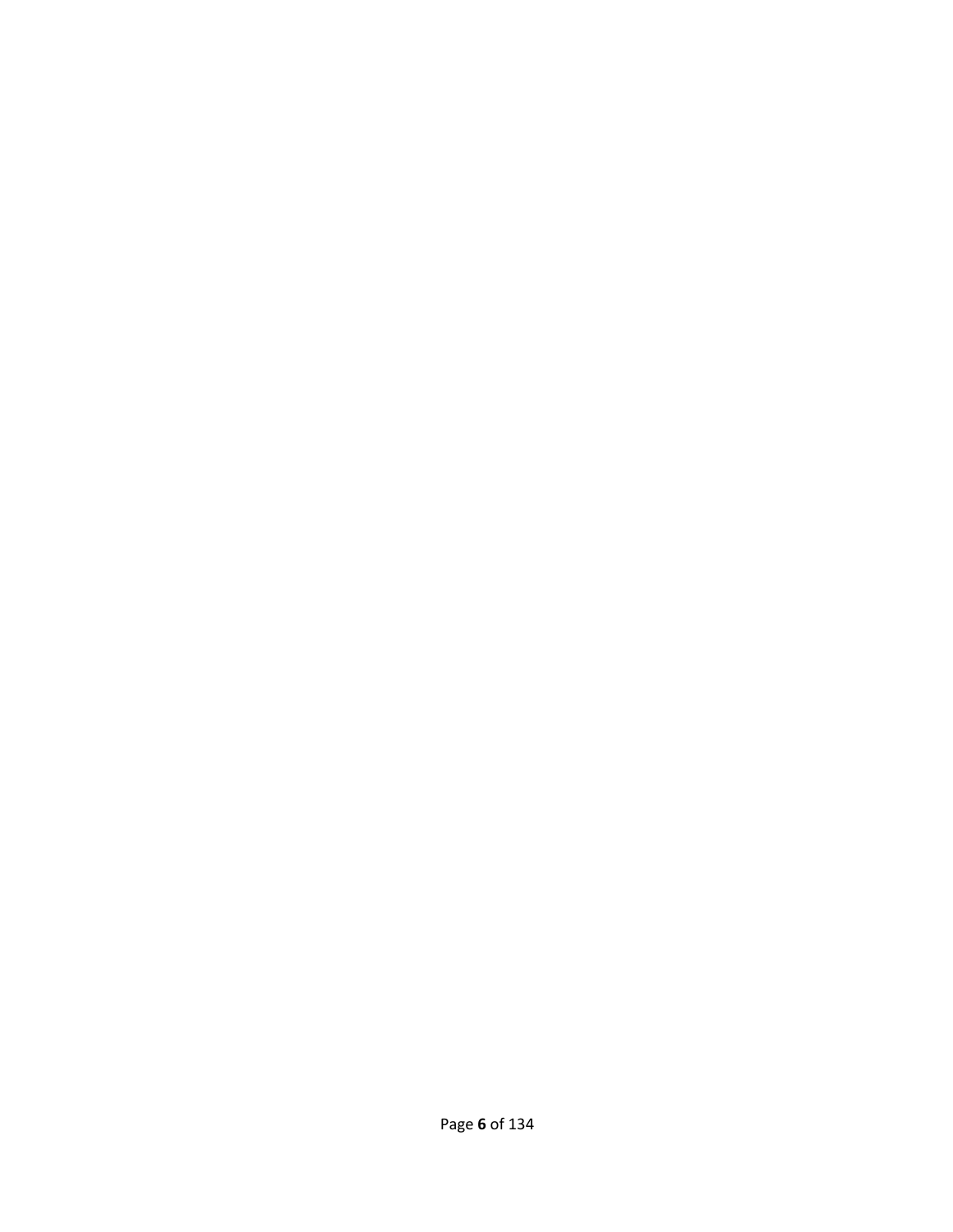### **RESEARCH SERVICE SAFETY PROGRAM**

**1. PURPOSE:** To establish a safety program within Research Service Line that will provide mandatory standards for safeguarding the safety of personnel regarding hazards associated with the conduct of research and establishes organizational controls for the security of VA research facilities to protect public health, the environment, and national security. The Research Service Safety Manual delineates mandatory procedures with respect to handling potential hazards encountered in these settings, including, but not limited to:

- a. Biohazards
- b. Pathogens and/or etiologic agents corresponding to Biosafety Levels 2-3
- c. Organisms and viruses containing recombinant DNA molecules
- d. Chemical Hazards
- e. Physical Hazards
- f. Radiation Hazards

This manual covers only safety issues unique to research; it is not intended to replace general safety policy applicable to all Department of Veterans Affairs (VA) employees, whether or not involved with research.

The biosafety standards in the following documents were considered in the development of this biosafety plan:

- a.Biosafety in Microbiological and Biomedical Laboratories (BMBL), including all appendices except Appendix D
- b.29 CFR part 1910.1450, Occupational Exposure to Hazardous Chemicals in Laboratories
- c.29 CFR part 1910.1200, Hazard Communication
- d. NIH Guidelines for Research Involving Recombinant DNA Molecules, (NIH Guidelines)
- e. Blood Borne Pathogen Standards
- 2. POLICY: Research Service will strive to eliminate accidents and injuries within the service and the facility by establishing an active Subcommittee on Research Safety (SRS). The SRS is a subcommittee of the Research and Development Committee (RDC) and will assist the Health Care System and the research program in defining the responsibilities of management and employees, providing training, monitoring performance, providing advice on protective equipment, inspecting Research areas, investigating and following up on any accident, and evaluating performance of biohazard, chemical and radioisotope controls. The Research Service has also established an Institutional Biosafety Committee (IBC) to review rDNA work, as needed.

### **3. DEFINITIONS:**

- a. **BIOHAZRADS:** Biohazards include, but are not limited to, the following:
	- i. Pathogens and/or etiologic agents, human and non-human primate tissues including blood and body secretions, and human cell lines corresponding to BSL 1-4 (see subpar. 6a);
	- ii. Toxins produced by microbial organisms (see Centers for Disease Control and Prevention (CDC)-National Institutes of Health (NIH). Biosafety in Microbiological and Biomedical Laboratories 6th Edition Section VIII-G, and Federal Regulation, Title 42 CFR 73);
	- iii. Poisonous, toxic, parasitic and venomous animals or plants;
	- iv. Recombinant DNA molecules NIH Guidelines for Research Involving Recombinant DNA Molecules (see subpar. 6g.);
		- a. Molecules that are constructed by joining nucleic acid molecules and that can replicate in a living cell (i.e., recombinant nucleic acids); or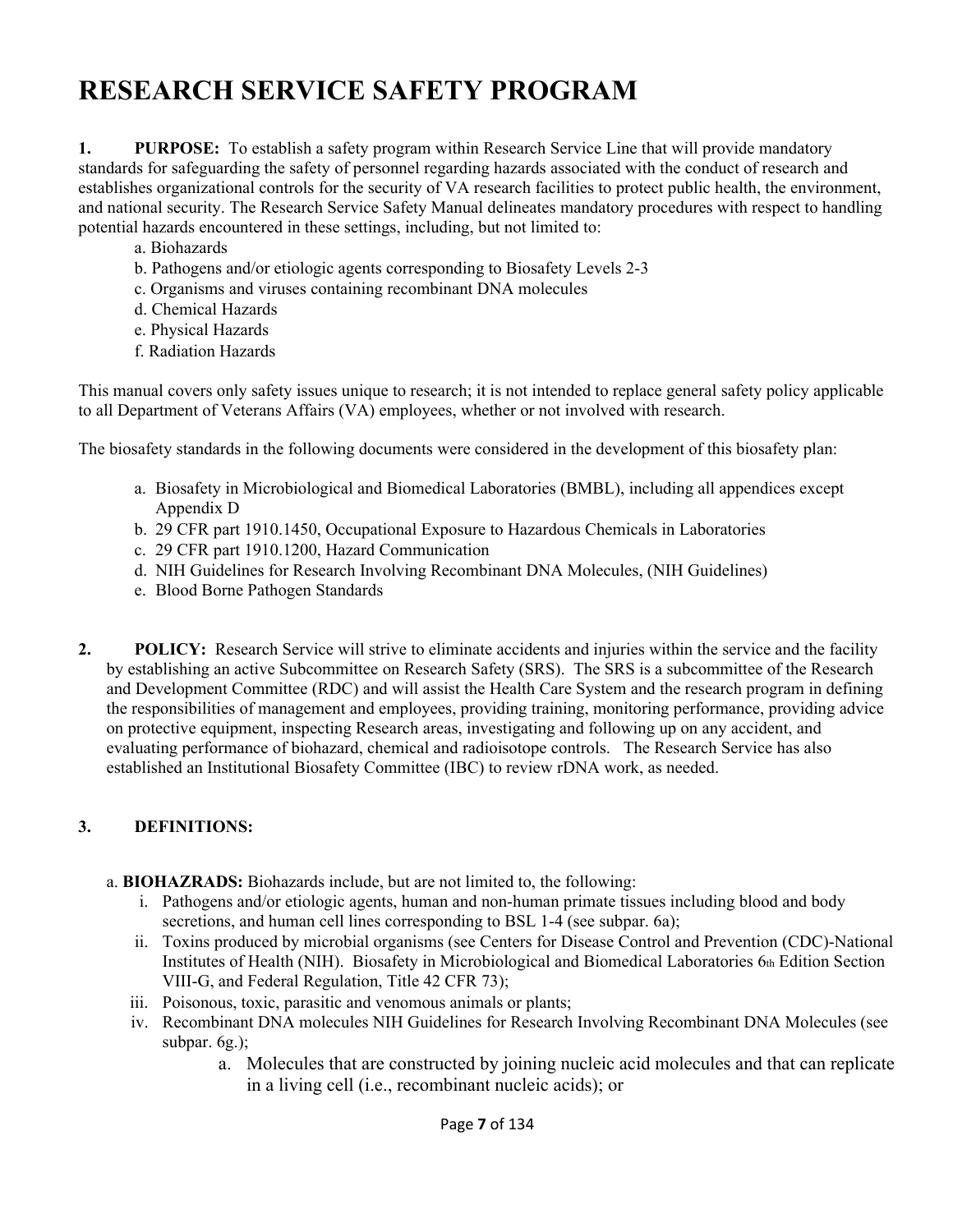- b. Nucleic acid molecules that are chemically or by other means synthesized or amplified, including those that are chemically or otherwise modified but can base pair with naturally occurring nucleic acid molecules (i.e., synthetic nucleic acids).
- v. Select agents, as specified in Federal Regulation, Title 42 CFR 73 and 7 CFR 331 (see reference listed at paragraph 5b);
- vi. Animals experimentally or naturally exposed to any of the above (see CDC-NIH. Biosafety in Microbiological and Biomedical Laboratories 6th Edition Section V).
- b. **CHEMICAL HAZARDS**: Include any substance or mixture of substances with properties capable of producing adverse effects on the health and/or safety of humans. Chemical hazards categories include, but are not limited to the following:
	- i. Corrosives;
	- ii. Toxic substances (poisons, irritants, asphyxiates);
	- iii. Sensitizers;
	- iv. Carcinogens, mutagens and/or Teratogens;
	- v. Flammables;
	- vi. Explosives.

### c. **ENVIRONMENTAL & PHYSICAL HAZARDS**: Include, but are not limited to the following:

- i. Ionizing and non-ionizing radiation (see Radiation Safety Plan);
- ii. Noise;
- iii. Vibration;
- iv. Extremes of temperature and pressure;
- v. Compressed Gases
- vi. Cryogenic Liquids
- vii. Explosive hazards;
- viii. Electrical hazards; and
- **ix.** Mechanical hazards.

d. **DUAL USE RESEARCH OF CONCERN:** Dual Use Research of Concern (DURC) is life sciences research that, based on current understanding, can reasonably be anticipated to provide knowledge, information, products, or technologies that could be directly misapplied to pose a significant threat with broad potential consequences to public health and safety, agricultural crops and other plants, animals, the environment, or national security. Further information on DURC is available at https://www.phe.gov/s3/dualuse/Documents/durc-policy.pdf.

e. **HAZAROUS MATERIALS:** A hazardous material is any item or agent (biological, chemical, radiological, and/or physical), which has the potential to cause harm to humans, animals, or the environment, either by itself or through interaction with other factors. Hazardous materials include, but are not limited to, the following:

(1) USDA Animal and Plant Health Inspection Service (APHIS) biological agents (7 CFR 331, 9 CFR 121) and their products (toxins).

(2) Gases that are easily disseminated or transmitted and have a potential for high mortality rates and major public health impact, have the potential for causing public panic and social disruption, or are risks for public health preparedness.

(3) Radioactive material and/or radioactive sources.

(4) Other agents with the potential for being used as weapons by terrorists.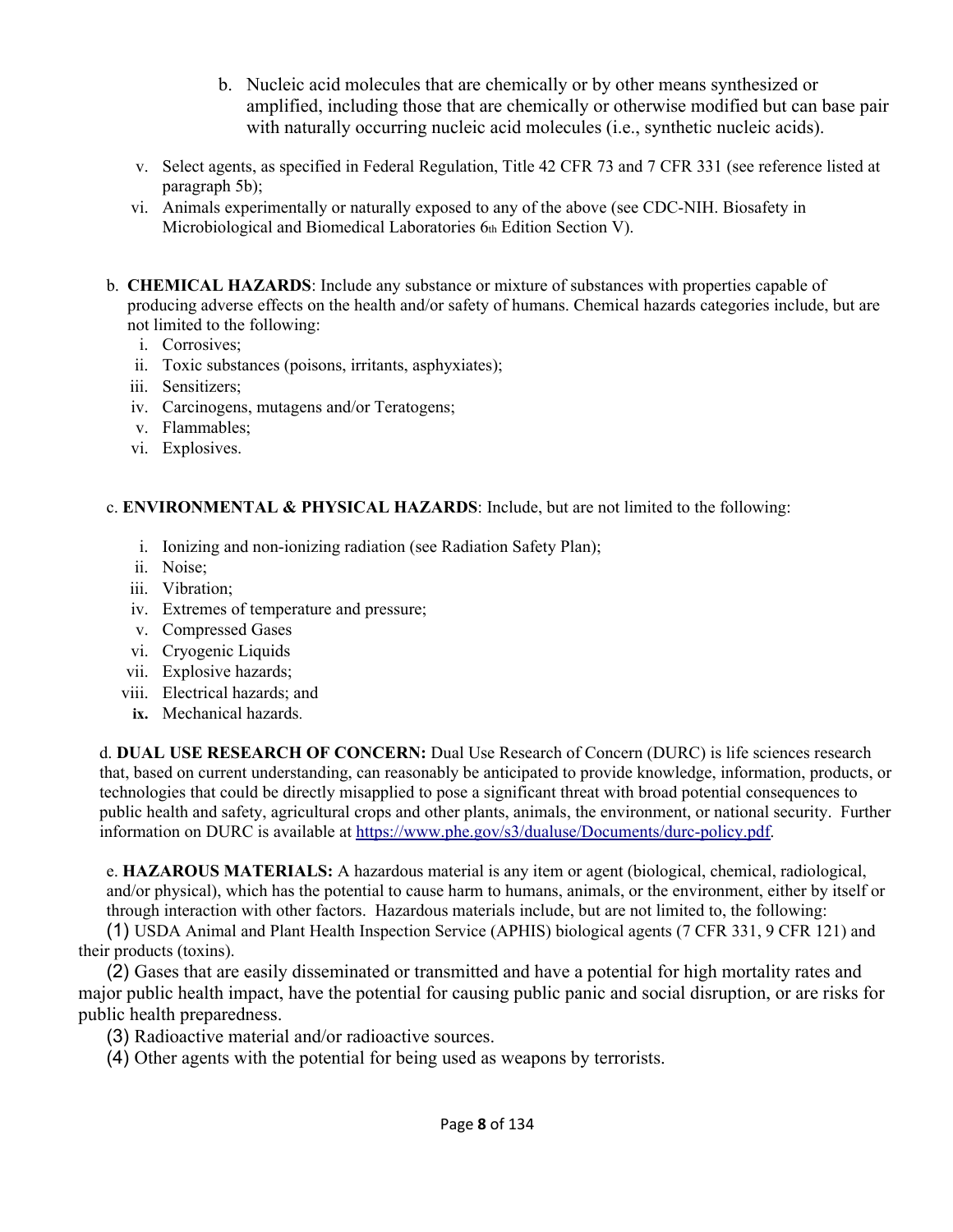f. **RESEARCH SAFETY AND SECURITY PROGRAM:** The Research Safety and Security Program (RSSP) is the research specific program (as defined in this directive) to provide for the safety of personnel and security of VA research laboratories, that defines the roles and responsibilities of the research service in the context of that program. Components of an RSSP vary depending in part, on the type of research being conducted and the level of activity in research laboratories. General components of an RSSP required for all research laboratories are listed below:

(1) Safety; (2) Security; (3) Inventory Control; (4) Inspections; (5) Emergency Management; (6) Training; and (7) Record Keeping.

g. **SELECT AGENETS AND TOXINS: Pursuant** to 42 U.S.C. 262a and 7 U.S.C. 8401, select agents and toxins are a subset of biological agents and toxins that the Department of Health and Human Services (HHS) and USDA have determined to have the potential to pose a severe threat to public health and safety, to animal or plant health, or to animal or plant products. Current lists of select agents and toxins can be found at 42 CFR 73.3 and 73.4, 9 CFR 121.3 and 121.4, 7 CFR 331.3, and at: http://www.selectagents.gov/SelectAgentsandToxinsList.html.

(1) Excluded select agents and toxins are attenuated strains of select agents or toxins that have been modified to be less toxic or potent, and therefore have been determined not to pose a severe threat to public health and safety. Once excluded, the agent or toxin is not covered by the select agents and toxins regulations found in 42 CFR 73 and 9 CFR 121. A list of attenuated strains may be found at

https://www.selectagents.gov/SelectAgentsandToxinsExclusions.html. Information regarding the process to request exclusion of an attenuated strain or modified toxin may be found at https://www.selectagents.gov/egdrequests.html.

(2) Permissible toxin amounts are the amount of select toxins that an investigator can store or use that are not subject to regulations found in 42 CFR 73. The specific toxins and the permissible toxin amounts of toxins may be found at https://www.selectagents.gov/PermissibleToxinAmounts.html.

h. **VA RESEARCH:** VA research is research that is conducted by VA investigators (serving on compensated, without compensation (WOC), or Intergovernmental Personnel Act (IPA) appointments) while on VA time or VA property. The research may be funded by VA, by other sponsors, or be unfunded. VA research must have R&D Committee approval.

i. **VA RESEARCH LABORATORIES.** VA research laboratories are research laboratories under the control of VA and/or used for VA research within VA facilities or a space occupied by VA under a legal agreement (e.g., lease). *NOTE: Laboratories within the VA facility in space leased to a non-VA entity should have in the leasing agreement requirements for managing safety and security.* 

### **4. SCOPE:**

a.The Safety Program scope covers all areas of Research including the Clinical Studies Center, Laboratories, Heath Services R&D and Rehab R&D. The SRS reports directly to the RDC, which is responsible for the overall Research Program. The scope also includes: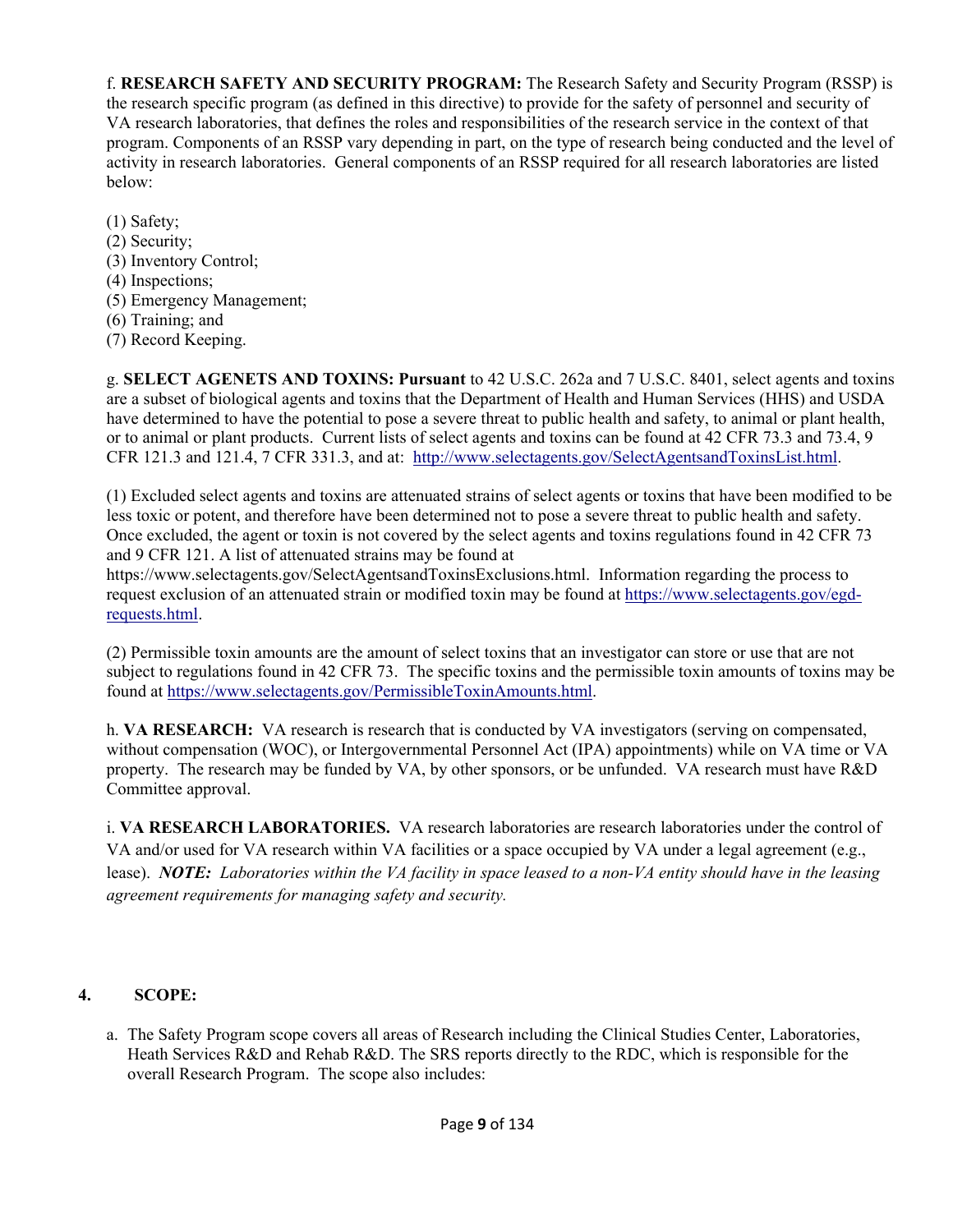- i.Bloodborne Pathogens- The risk of exposure to Bloodborne pathogens will be minimized in the research setting by ensuring that all research personnel are aware of, and utilize, Standard Precautions in the handling of biological fluids of any type according to the specifications of the Bloodborne Pathogens Standard. Similarly, the risk of exposure to airborne pathogens such as Mycobacterium tuberculosis must be minimized and strict adherence to all applicable federal statutes, regulations, policies and guidelines must be rigorously upheld.
- ii.Recombinant DNA:
	- A.VA investigators planning to conduct recombinant DNA research must comply with the current NIH Guidelines for Research Involving Recombinant DNA Molecules regardless of the source of research funding. It is the responsibility of the individual principal investigators to ensure that all laboratory personnel utilizing recombinant DNA technology have received appropriate specified training related to how to safely handle these molecules in the laboratory environment of the Atlanta VA Health Care System. Documentation of training of specific personnel involved in the cloning processes of particular genes of interest must be made available for review when requested by the research biosafety office (See 6, g.). This information is potentially necessary to track clones involved in accidents, incidents and/or exposures.
	- B.All funded and unfunded projects and proposals must be reviewed and approved according to the procedures described in the most current NIH Guidelines for Research Involving Recombinant DNA Molecules (http://oba.od.nih.gov/rdna/nih\_guidelines\_oba.html). Local IBC, SRS and R&D committee approvals are also required.
	- C.The Principal Investigator must report project progress and status annually according to the procedures described in the NIH Guidelines for Research Involving Recombinant DNA.
- b.The provisions of this program apply to all VA laboratories located and personnel working within the Atlanta VA Health Care System and its affiliated VA facilities, including leased space, and VA laboratories located in approved off-site facilities (e.g., Emory University).
- c. All personnel are required to take Research Safety Training prior to beginning work assignments. Additionally, each year after the initial new employee training, laboratory personnel are required to complete annual biosafety refresher training modules. Documentation of the employee training are maintained in the research office.

### **5. RESPONSIBILITIES AND PROCEDURES:**

### a. **Health Care System Director**:

- i. Ensure that the research safety program is staffed adequately and making available resources to maintain full compliance with all applicable regulations and standards of safety.
- ii. Ensure that all Research personnel are included in the facility Occupational Safety and Health program and that research space is included in annual workplace inspections.
- iii. Ensure the resolution of any facilities-related deficiencies identified in inspections.
- iv. Provide engineering support in conducting ventilation maintenance and validation of required specifications.
- v. Provide technical assistance of facility safety and health professionals as needed.
- vi. In cooperation with the Associate Chief of Staff (ACOS) for Research and Development (R&D) ensure that measures for the security of the research laboratories and surrounding space will be developed (see Research Security Plan).
- vii. Provide adequate administrative support for the SRS, including space sufficient to provide privacy for conducting sensitive duties related to biosafety, and the personnel to support the review and recordkeeping functions of SRS, and the timely preparation of investigator correspondence and other documents.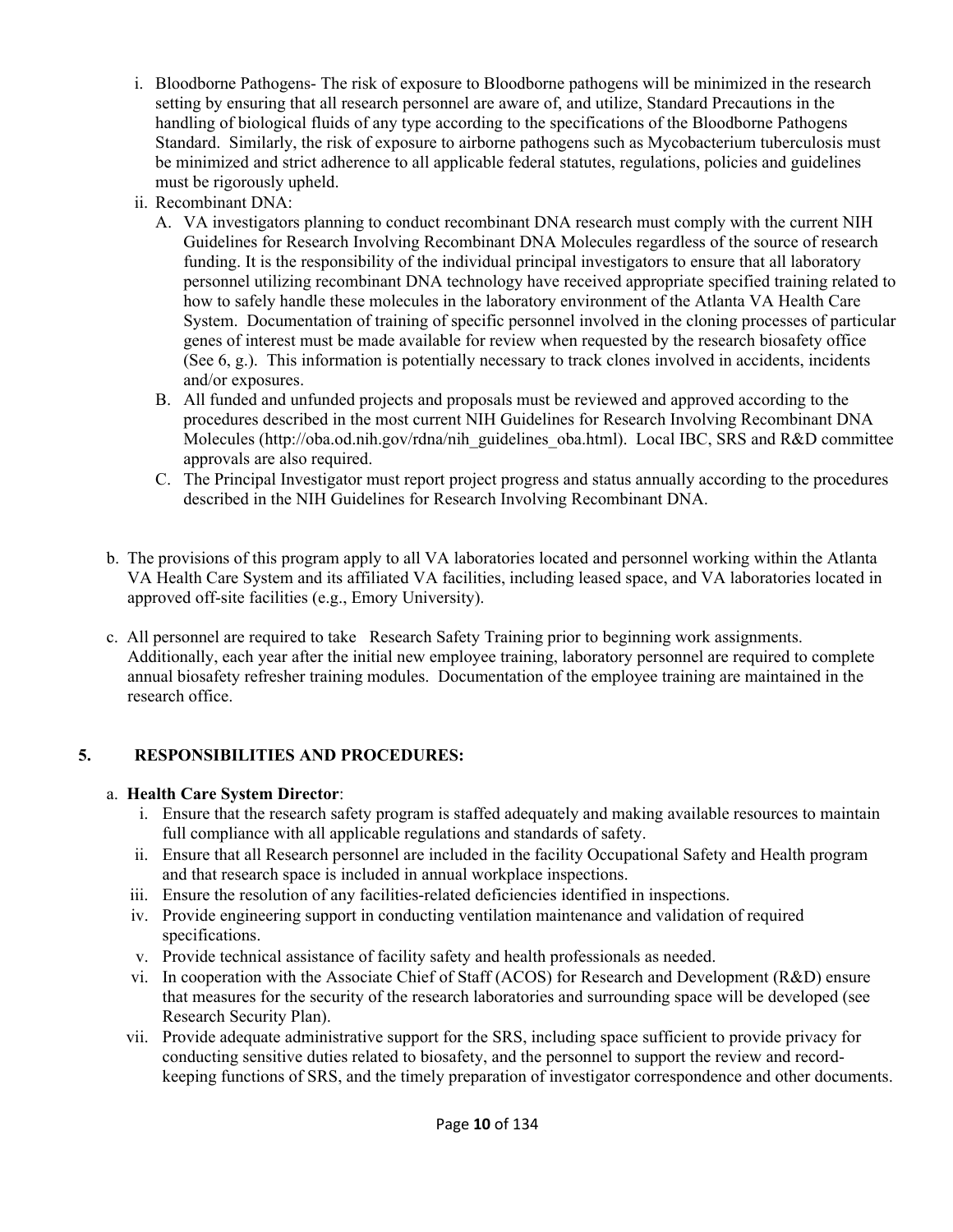### b. **Associate Chief of Staff, Research Service (ACOS R&D):**

- i.Ensure that safety related communications from the Chief Research and Development Officer (CRADO) are disseminated to appropriate personnel in a timely manner after receipt.
- ii.Ensure the responses to safety "holds".
- iii. Ensure that research activity ceases until a particular "hold" is lifted.
- iv.Appoint a Research Biosafety Officer.
- v.Continuously develops and evaluates performance standards of the Research safety program.
- vi.Act as a referral point in scientific issues.

#### c. **Director of Research Operations and Administrative Officer, Research Service**

- i. Ensure that all employees are offered appropriate training required by the program (s) and facility.
- ii. Assure that an on-the-job safety training program pertinent to each employee job requirement is developed and implemented.
- iii. Establish and maintain an active, positively reinforced RDC.
- iv. Act on recommendations from the SRS.
- v. Act on recommendations from the Environment of Care Committee.
- vi. Actively promote and support safety and fire prevention programs conducted at the facility.
- vii. Report on safety and fire prevention activities and service accidents at staff meetings.
- viii. Assure that any accident occurring within Research Service is investigated immediately by the appropriate supervisory person, the CA-1 or CA-2 is completed and forwarded to Human Resource Management Service within 5 workdays of the incident, and the **VAF 2162** is completed and forwarded to Engineering Service within 5 workdays of the incident.
- ix. Recruit a Research Biosafety Officer.
- x. Take or request corrective action after an accident to ensure that no recurrences of an accident of a similar nature will take place.
- xi. Provide appropriate disciplinary action where it is evident that safety and health standards are violated.
- xii. Provide light duty or alternative duty for injured employees.
- xiii. Ensure follow-up on status of injured employees and provide notification of change of status to the appropriate person.
- xiv. Review performance of safety responsibilities of supervisors during annual evaluations.
- xv. Ensure that the facility Safety Manual is maintained, updated, and available to all employees.

#### d. **Research and Development Committee (RDC)**

- i. Establish a SRS that meets the requirements set forth herein section 5.f, and carries out the functions detailed in the following section.
- ii. Review all R&D proposals.
- iii. Ensure the SRS review of proposals that involve safety hazards to personnel and/or the environment.
- iv. Prior to review of a proposal, ensure that a complete list of chemicals designated or identified by OSHA and/EPA as "hazardous" has been reviewed and approved by the Research Biosafety Officer.
- v. Review and act upon SRS action items and minutes.
- vi. Ensure the development and implementation of the Laboratory Chemical Hygiene Plan, and update of this plan on an annual basis.
- vii. Provide oversight of compliance of this VHA Handbook by Principal Investigators (PI) conducting research at the facility.
- viii. Provide the ACOS R&D and facility safety official information needed to evaluate the occupational safety and health program for the Research Service.
- ix. Ensure the development and implementation of safety protocols by the Principal Investigator (PI) for individual research projects as needed.
- x. Assure that the Research Office provides support to the SRS to assist in their functions.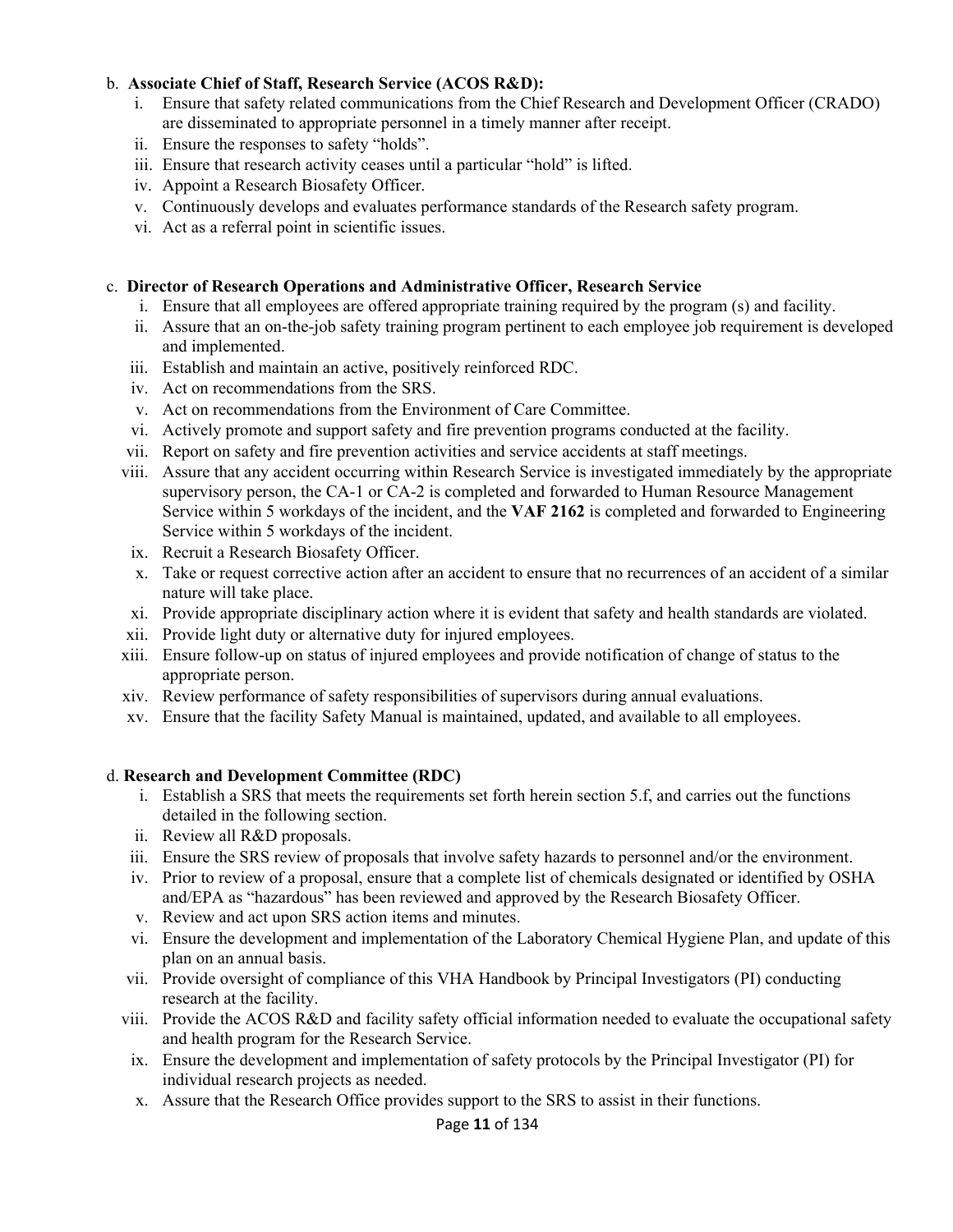- xi. Ensure that the minutes of the SRS meetings are documented correctly and maintained by the Research Office.
- xii. Provide the ACOS R&D and facility or Veterans Integrated Service Network (VISN) safety officials with adequate information to evaluate the performance of the R&D safety program.
- xiii. Ensure coordination with other regulatory programs or committees such as the Radiation Safety Officer and/or Radiation Safety Committee.
- xiv. Review accident and injury trends reported by SRS. Recommend and ensure the implementation of corrective action.
- xv. Review all citations issued by regulatory agencies and ensure that prompt corrective actions are taken by appropriate committee members and PI, and coordinating the necessary responses to regulatory agencies.

### e. **Research Biosafety Officer (BSO)**

- i. Assists in maintaining the highest standards of research safety and manages the Research Biosafety program.
- ii. Conducts at least an annual inspection of all laboratories (including logging institutional reports from offsite labs) and reports findings to the SRS. BSO will make every attempt to schedule laboratory audits with faculty members. However, if the faculty member is unavailable or is unresponsive, BSO will proceed with the safety audit. BSO may conduct unannounced inspections and accident investigations.
- iii. Maintains an updated Master Chemical Inventory and Safety Data Sheets (SDS) inventory.
- iv. Trains Research Service employees with regard to all research safety and security related topics prior to personnel beginning their work assignments at the facility.
- v. Revises and updates the Research Safety Manual with all its components as needed and ensures it is available to all employees.
- vi. Reviews and evaluates every accident occurring within the Research Service and makes recommendations to the Director of Research Operations, the Service chief and the SRS to implement and enforce appropriate guidelines to prevent accidents from recurring. Additionally, any accidents that occur at the Atlanta VA Health Care System will be documented.
- vii. Provides administration with advice and guidance on safety concerns and issues.
- viii. Reports to and updates the Biosafety Office on newly mandated regulations and standards that are required to be implemented at the facility.
- ix. Annually evaluates the effectiveness of the laboratory's Chemical Hygiene Plan and making necessary revisions.
- x. Acts as liaison between Research Service Line and other services for biosafety matters by being an active member on the Infection Control Committee, GEMS, Fire Prevention, Emergency Management Subcommittee, and the Waste Management Committee.
- xi. Coordinates the certification of all biological safety cabinets and chemical fume hoods, and verifies that certification is current.
- xii. Coordinates all safety related activities in research laboratories including mandatory and non-mandatory training, safety inspections, and accident reporting.
- xiii. Assists in laboratory decommissioning and relocation.
- xiv. Reviews and annually updates all Research Service Line safety and security plans.
- xv. Reviews weekly access logs to all Research limited access areas. Any incidents or discrepancies are reported to the Director of Operations and corrective measures initiated.
- xvi. Coordinates security and monitoring system changes and updates.
- xvii. Manages Research security/access system.

### f. **Subcommittee on Research Safety (SRS)**

i. Members of the SRS are nominated by the ACOS R&D and appointed by the Health Care System Director. The SRS shall comprise no fewer than five members (exclusive of ex-officio members) so that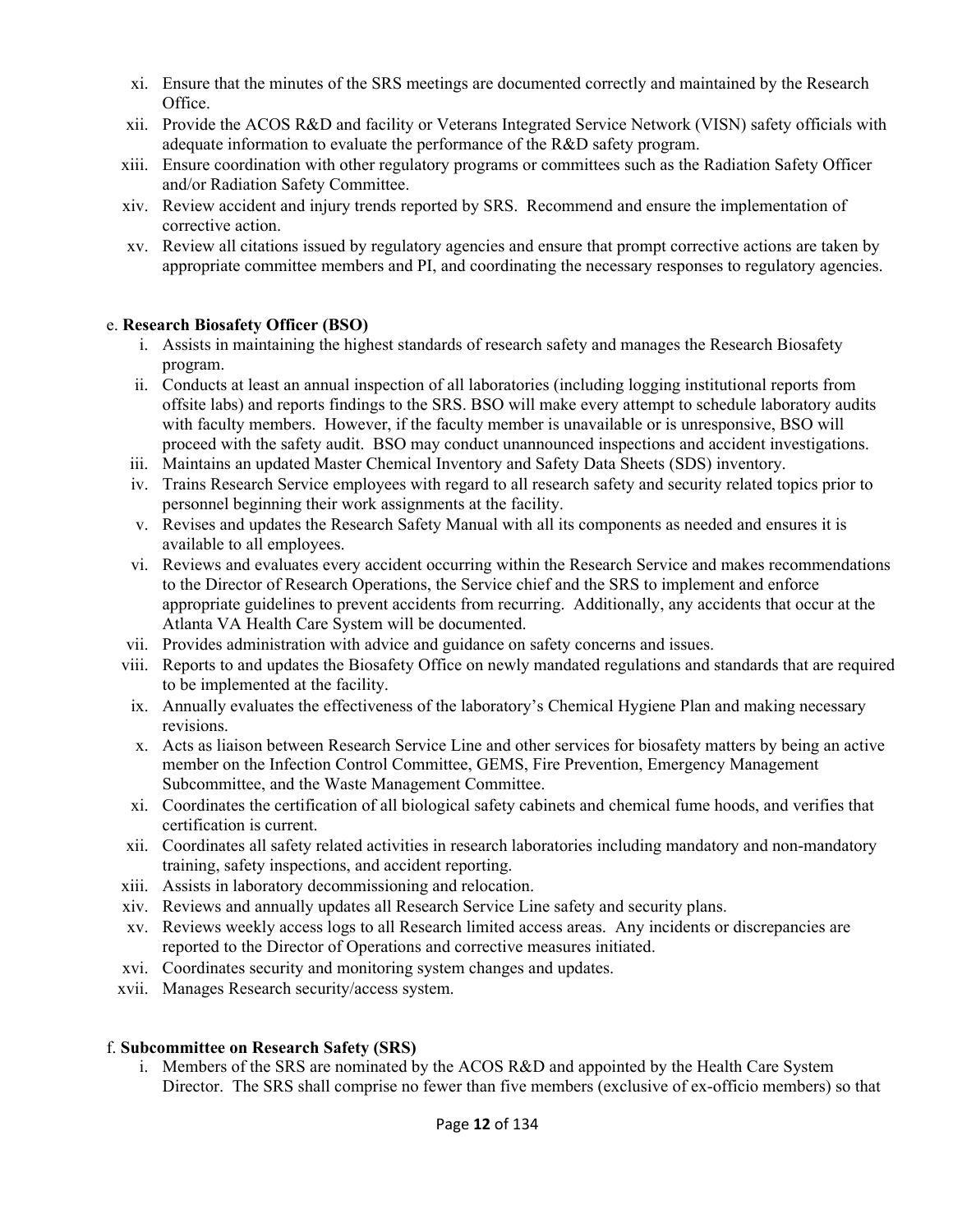they collectively have expertise in each area of potential biohazards if such research programs are conducted at this institution. Membership should include the following:

- A.The Director of Research Operations (non-voting Ex-Officio)
- B.The Research Biosafety Officer (voting Ex-Officio)
- C.The Facility Radiation Safety Officer and/or alternate
- D.The Facility Safety Officer and/or Industrial Hygienist (one may serve as the alternate for the other)
- E.The Facility Infection Control Officer and/or alternate
- F. The Institutional Veterinarian
- G.Selected Principal Investigators
- H.Selected laboratory technicians
- I.Two members not affiliated with the Institution (the second member would allow constitution of an IBC and is only required when an IBC is in session)
- J.An employee union safety representative or other union designee (non-voting Ex-Officio)
- ii. Hold meetings at least quarterly.
- iii. Review all research activities involving biological, chemical, physical, and radiation hazards, including use of recombinant DNA, for compliance with all applicable regulations, policies, and guidelines prior to submission to R&D. This includes a review of all VA funded research applications that will be conducted at the VA facility or by VA personnel with VA funding located off-site
	- A.The review of the Laboratory Annual Self-Inspection Form [LASIF] must include a risk assessment, level of containment, laboratory procedures, practices, training and expertise of personnel involved in the specific research conducted including recombinant DNA research. The LASIF is submitted electronically through the ERRRP website at https://vaww.gateway.research.va.gov/errrp/login.cfm .
	- B.All research projects involving biological, chemical, physical, and radiation hazards must be approved by SRS and then by the RDC prior to commencement. SRS may review proposed research at convened meetings at which a quorum is present or by designated review. Designated review can only be utilized when a laboratory already has an approved LASIF and the hazard(s) proposed for use are approved as part of the LASIF. In the event of new hazards being introduced, those protocols will be assigned to a convened meeting.
- iv. Provide written notification of the results of SRS review to the RDC, the Research Office, and the PI.
- v. Annual review of all active research protocols involving biological, chemical, physical, and radiation hazards, including recombinant DNA, regardless of funding status or source. The date of continuing review will be based on the date of SRS approval. Research protocol changes not included in the original application must be documented on a LASIF modification and must be submitted to and reviewed by SRS prior to the implementation of the changes.
- vi. Ensure that a completed list of all products containing chemicals designated or identified by OSHA and/or EPA as "hazardous" has been submitted to the BSO for review and approval prior to the submission of a protocol for local review using the Chemical Inventory Form and electronically attached to the annual LASIF (see App. A).
- vii. Coordinate follow-up evaluations to ensure that deficiencies cited during inspections are permanently and effectively abated, and report follow-up results to the RDC.
- viii. Identify the need and duration for health surveillance of personnel involved in individual research projects; and if appropriate, advising RDC and Occupational Health Practitioner on the need for such surveillance and possible medical treatment. Documentation of this medical surveillance should be maintained and made available for review by the Research Biosafety Office when requested.
- ix. Maintain adequate documentation of all SRS or equivalent subcommittee activities.
- x. Review of previous meeting's minutes.
- xi. Ensure that all laboratory personnel receive annual research specific training.
- xii. Ensure coordination with other regulatory programs, personnel, or committees, such as the Radiation Safety Officer and/or Radiation Safety Committee.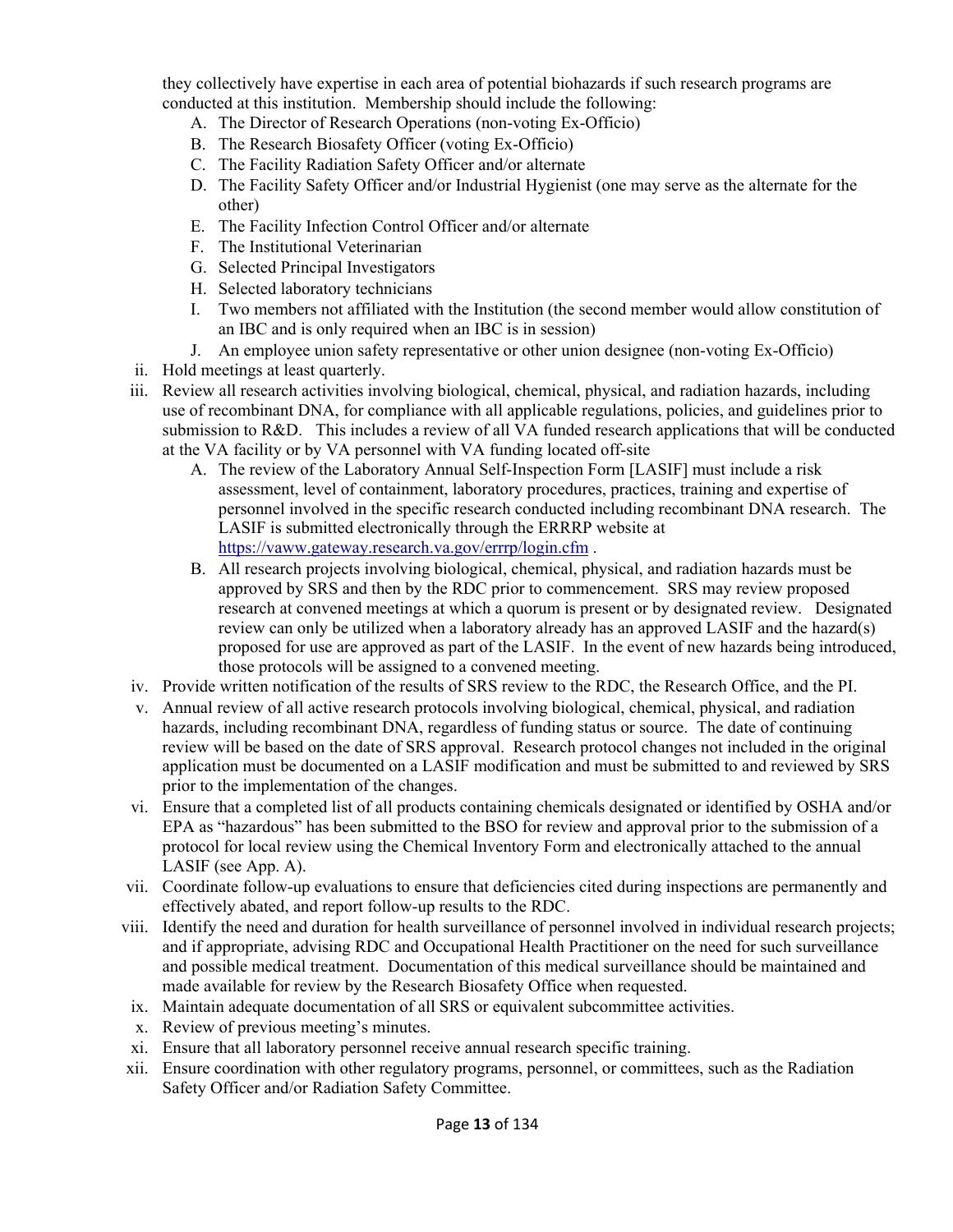- xiii. Ensure the collection of appropriate personnel samples to make employees exposure determinations whenever the proposed use of laboratory chemicals may potentially exceed OSHA Permissible Exposure Limits or Action Levels.
- xiv. Ensure the review of investigator reports of all lost-time injuries and all significant adverse environmental events.
- xv. Ensure the proper reporting of injury and illness trends to the RDC, as appropriate.
- xvi. When appropriate, request the appointment of an ad hoc committee consisting of members with appropriate expertise, to investigate and report on occupational injuries, illnesses, and adverse environmental events.
- xvii. Cooperate with appropriate Health Care System personnel to review the quantity and type of hazardous waste generated by each PI annually.
- xviii. Provide technical assistance in the reduction of the quantity of waste and/or recycling programs, where appropriate.
- xix. Provide support to the Research BSO as needed.

### g. **PI or Laboratory Director**

- i. Must submit a completed LASIF to the Research Science Information Office annually. The LASIF must contain a risk assessment for each employee, the complete Chemical Inventory for each lab, and all additional supporting documentation such as, but not limited to, Standard Operating Procedures (SOPs), - 80 Freezer Inventories, IBC Registration Form and/or IBC Letter of Approval.
- ii. Ensures that active protocols and new projects have been reviewed by the SRS, regardless of funding status or source;
- iii. Identifies laboratory specific hazards, and;
	- A.Ensures that all personnel receive training specific to the hazard(s) and maintain these records;
	- B.Advises laboratory personnel of any potential risks to themselves or the research environment at the same time that risk assessment form is filled out in conjunction with each of the employee;
	- C.Establishes and enforces standards of practice which minimize employee exposure to biological, chemical, physical, and radiation hazards.
- iv. Supervises the performance of the laboratory staff to ensure the correct use of required safety practices and techniques, including personal protective equipment (PPE).
- v. Ensures that Biological Safety Cabinets are certified annually.
- vi. Reports problems and concerns about operation and containment practices and procedures to the BSO, facility Safety Officer, Veterinary Medical Officer (VMO), Radiation Safety Officer, and other appropriate authorities.
- vii. Ensures that all accidents are reported to the Occupational Health Office and the facility safety office using appropriate VHA forms. To ensure that any accident occurring within the area of responsibility is investigated immediately, the CA-1 or CA-2 is filled through the ECOMP system and submitted to Human Resource Management Service within 3 workdays of the occurrence, and the **VAF 2162** is completed and submitted to Engineering Service within 5 workdays of the occurrence.
- viii. Takes corrective action after an accident to prevent recurrence.
- ix. Secures approval of the RDC through the SRS for any significant changes made in the original research plan.
- x. Actively promotes and supports safety and fire prevention programs conducted at the facility.
- xi. Ensures all items are not stored within 18 inches of sprinkler heads, nor within 12 inches of the ceiling, in all areas of the research facility.
- xii. Coordinates with appropriate safety staff such as the BSO and Radiation Safety Officer for removal or disposal of all chemicals, biological agents, radioisotopes, and waste generated by these materials.
- xiii. Notifies all pertinent personnel prior to departure of employment from the laboratory.
- xiv. Notifies all pertinent personnel prior to relocating the research laboratory space.
- xv. Ensures that a copy of the laboratory's Chemical Hygiene Plan is readily available to all employees in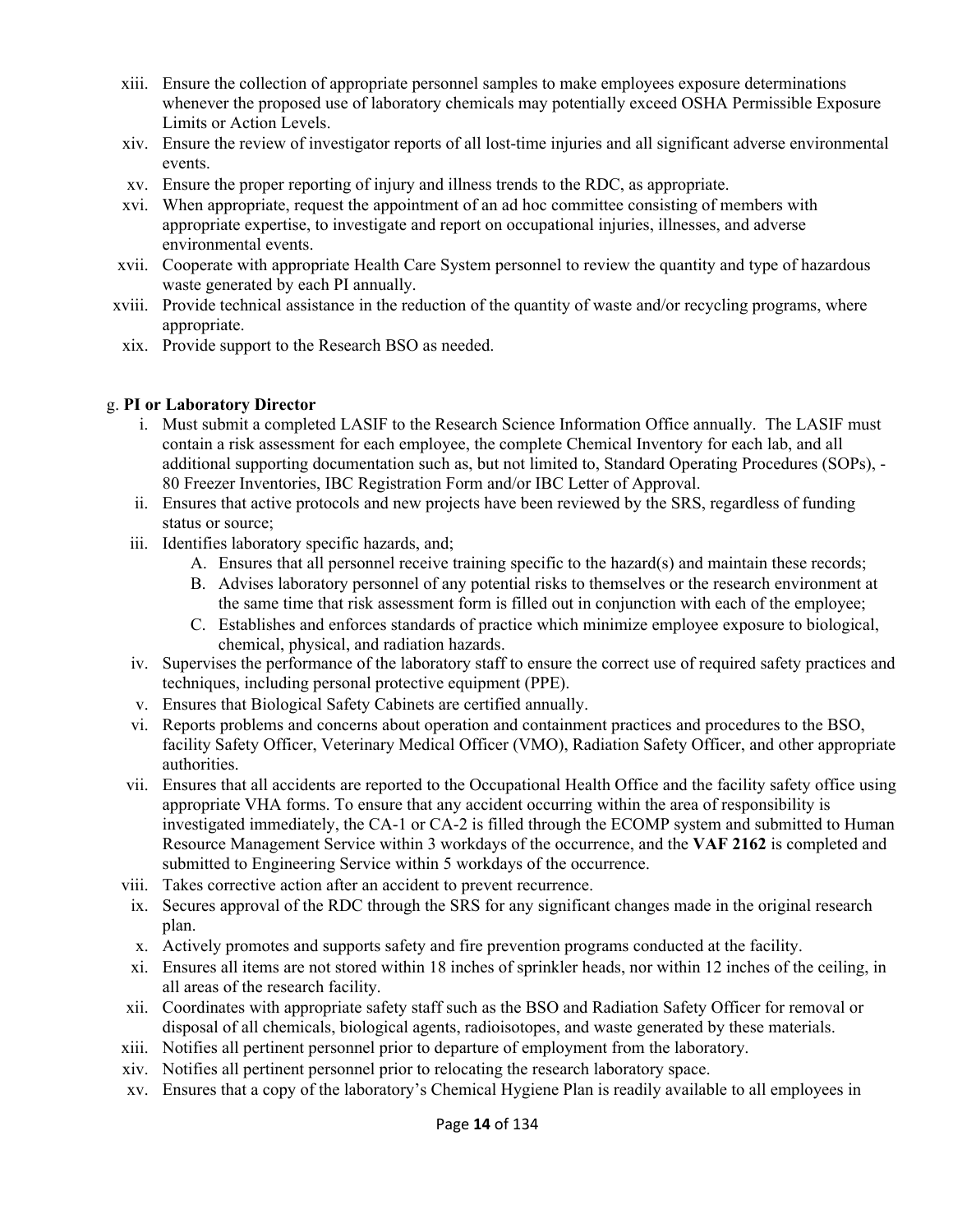their work area, that employees have been trained in the contents of the Plan and that all provisions of the Plan are implemented in all laboratories under the PI's supervision.

- xvi. Maintains employee exposure to hazardous chemicals in laboratory activities at the lowest possible levels. At no time may employee exposure to chemicals exceed the Permissible Exposure Limits established by OSHA. (http://www.osha.gov/SLTC/pel/)
- xvii. Maintains an up-to-date inventory of all hazardous chemicals located in the laboratory using the Chemical Inventory Form. This list must be updated every six (6) months or every time a new chemical is received in the laboratory.
- xviii. Ensures that all laboratory personnel know the location of this inventory.
- xix. Provides this inventory to the facility BSO every time it is updated.
- xx. Manages all biological and chemical waste in accordance with Federal, state, and local regulations and all VA, VHA, and facility policies.
- xxi. Seeks technical assistance when needed to ensure proper waste management.
- xxii. Implements waste reduction techniques, where appropriate.
- xxiii. Investigates and corrects deficiencies cited during all inspections of work areas. Submits a written abatement plan for all deficiencies cited during inspections to SRS within the specified time limits.
- xxiv. Identifies physical hazards and unsafe practices in the area of responsibility through continuous inspections.
- xxv. Reports unsafe conditions and practices to the Service Chief and initiates corrective action.
- xxvi. Submits electronic work orders to correct non-emergent identified deficiencies; contacts work order desk at x206104 to correct emergency deficiencies immediately.
- xxvii. Provides personal protective equipment (PPE) as needed and ensure that employees are trained in the use, maintenance, and wearing of PPE; ensures that employees use PPE when required.
- xxviii. Reviews performance of safety responsibilities of employees during annual evaluations.
- xxix. Must not conduct, unless approved by the HHS Secretary, experiments using recombinant DNA that involve the deliberate transfer of a drug resistance trait to select agents that are not known to acquire that trait naturally, if such acquisition could compromise the use of the drug to control disease agents in human, veterinary medicine or agriculture.
- xxx. Must not conduct, unless approved by the HHS Secretary, experiments involving the deliberate formation of recombinant DNA containing genes for the biosynthesis of select toxins or vertebrates at a LD 50  $\langle$ 100ng/kg

#### h. **Employees**

- i. Comply with safety and security rules and regulations for safe job performance and fire prevention.
- ii. Use and maintain PPE when required and provided.
- iii. Promptly report all accidents to the PI and the BSO no matter how small.
- iv. Promptly notify supervisor of unsafe or unhealthful conditions in the work place.
- v. Attend all scheduled training sessions.
- vi. Participate in safety promotions at the facility and service levels as directed by supervisor.
- vii. Know the fire drill and emergency plans for the work area, including knowledge of location and use of fire extinguishers, manual pull stations, window keys where applicable, fire and smoke barriers, fire plans, and all emergency apparatus.
- viii. Know the locations and proper use of emergency eyewash and shower stations within the research areas.
- ix. Know the location of the facility's Chemical Hygiene Plan and produce it when requested.
- x. Read, understand and follow all provisions and plans in this manual.
- xi. Adhere to the Atlanta Health Care System's Smoking policy.

### **6. REFERENCES:**

a.CDC-NIH. Biosafety in Microbiological and Biomedical Laboratories 5th Edition. CDC-NIH, Washington, DC,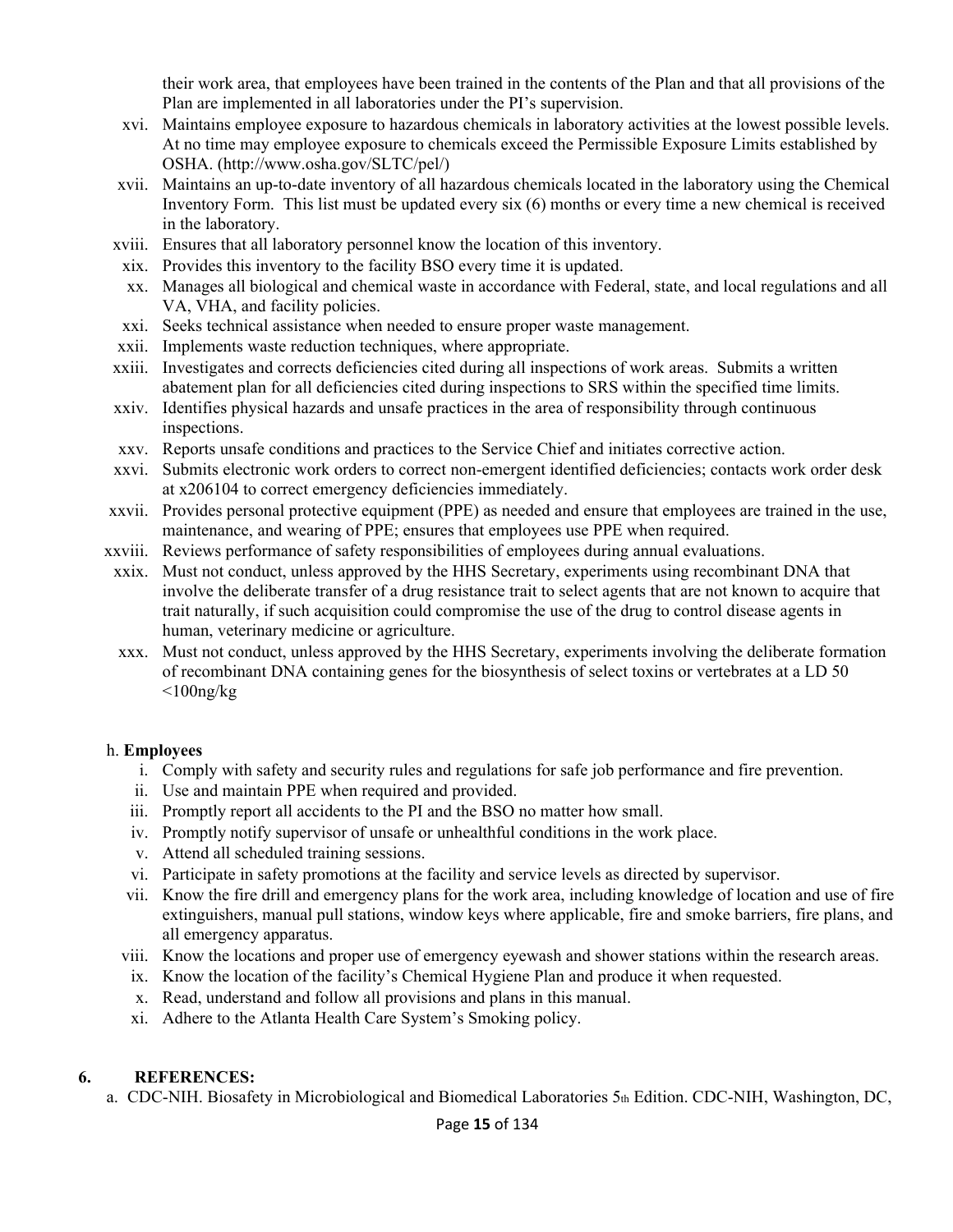Revised 2009.

- b.Title 42 CFR Part73, Possession, Use and Transfer of Select Agents and Toxins; Interim Final Rule.
- c.Title 29 CFR Part 1910, Occupational Safety and Health Standards.
	- i.Title 29 CFR Part 1910.38, Employee Emergency Plans and Fire Prevention Plans.
	- ii.Title 29 CFR Part 1910.134, Respiratory Protection.
	- iii.Title 29 CFR Part 1910.139, Respiratory Protection for m. Tuberculosis.
	- iv.Title 29 CFR Part 1910.269, Electric Power Generation, Transmission, and Distribution.
	- v.Title 29 CFR Part 1910.1000, Subpart Z, Toxic and Hazardous Substances.
	- vi.Title 29 CFR Part 1910.1020, Access to Employee Exposure and Medical Records.
	- vii.Title 29 CFR Part 1910.1030, Bloodborne Pathogens.
	- viii. Title 29 CFR Part 1910.1200, Hazard Communication.
	- ix.Title 29 CFR Part 1910.1450, Occupational Exposure to Hazardous Chemicals in Laboratories.
- d.Title 10 CFR Chapter 1, Nuclear Regulatory Commission, Parts 0-199.
	- i.Title 10 CFR Part 19, Notices, Instructions and Reports to Workers; Inspections and Investigations.
	- ii.Title 10 CFR Part 20, Standards for Protection Against Radiation.
	- iii.Title 10 CFR Part 35, Medical Use of Byproduct Material.
- e.Title 40 CFR Chapter 1, Environmental Protection Agency.
	- i.Title 40 CFR Part 260, Hazardous Waste Management System: General.
	- ii.Title 40 CFR Part 261, Identification and Listing of Hazardous Waste.
	- iii.Title 40 CFR Part 262, Standards Applicable to Generators of Hazardous Waste.
- f."Radiologic Protection in Biomedical Research," Annals of the ICRP, Vol. 22, No., 3, 1991.
- g."National Institutes of Health Guidelines for Research Involving DNA Molecules," NIH Guidelines. National Institutes of Health, Bethesda, MD, May 11, 1999. http://oba.od.nih.gov/oba/index.html.
- h.VHA Directive 1105.1, Management of Radioactive Materials.
- i.VHA Handbook 1105.1, Procedures for Management of Radioactive Materials.
- j.VHA Manual M-1, Part VII, Chapter 14, Waste Management, dated September 19, 1994, or superseding VHA policy provision.
- k.VHA Handbook 1200.08
- l.VA Directive 7700, Occupational Safety and Health.
- m. National Council on Radiation Protection and Measurements reports:
	- i. Number 107, Implementation of the Principle of As Low as Reasonably Achievable (ALARA) for Medical and Dental Personnel (Bethesda, MD, 1990), and
	- ii.Number 116, Limitation of Exposure to Ionizing Radiation (Bethesda, MD, 1993).
	- iii.NCRP 105, Radiation Protection for Medial and Allied Health Personnel (1989).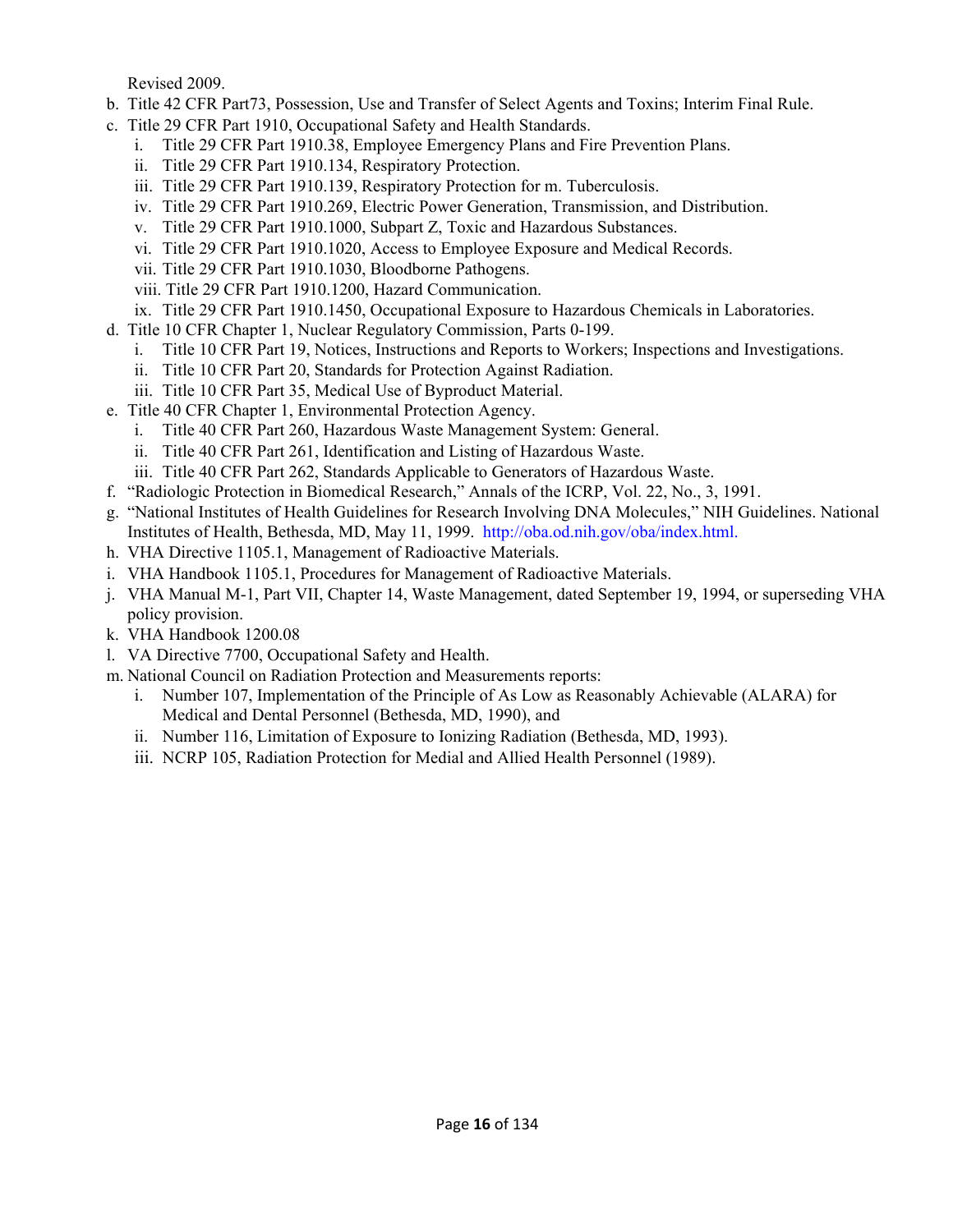| Bio-<br><b>Safety</b><br>Level<br>(BSL) | <b>Agents</b>                                                                                                                                                                               | <b>Practices</b>                                                                                                                                                                                                   | <b>Safety Equipment</b><br>(Primary Barriers)                                                                                                                                                                                                                                                                   | <b>Facilities</b><br>(Secondary Barriers)                                                                                                                                              |
|-----------------------------------------|---------------------------------------------------------------------------------------------------------------------------------------------------------------------------------------------|--------------------------------------------------------------------------------------------------------------------------------------------------------------------------------------------------------------------|-----------------------------------------------------------------------------------------------------------------------------------------------------------------------------------------------------------------------------------------------------------------------------------------------------------------|----------------------------------------------------------------------------------------------------------------------------------------------------------------------------------------|
| $\mathbf{1}$                            | Not known to consistently cause<br>disease in healthy adults.                                                                                                                               | <b>Standard Microbiological Practices</b>                                                                                                                                                                          | None required                                                                                                                                                                                                                                                                                                   | Open bench top sink required                                                                                                                                                           |
| $\mathbf{2}$                            | Associated with human disease.<br>Hazard: percutaneous injury;<br>ingestion; mucous membrane<br>exposure.                                                                                   | BSL-1 practices plus:<br>a. Limited access.<br>b. Biohazard warning signs.<br>c. "Sharps" precautions.<br>d. Biosafety manual defining any<br>needed waste decontamination<br>or medical surveillance<br>policies. | Primary barriers = Class I or II<br>Biosafety Cabinet (BSC)s or other<br>physical containment devices used<br>for all manipulations of agents that<br>cause splashes or aerosols of<br>infectious materials; Personal<br>Protective Equipment (PPE)s:<br>laboratory coats; gloves; face<br>protection as needed | BSL-1 plus:<br>Autoclave available                                                                                                                                                     |
| $\mathbf{3}$                            | Indigenous or exotic agents with<br>potential for aerosol transmission;<br>disease may have serious or lethal<br>consequences.                                                              | BSL-2 practices plus:<br>a. Controlled access.<br>b. Decontamination of all waste.<br>c. Decontamination of lab clothing<br>before laundering.<br>d. Baseline serum.                                               | Primary barriers = Class I or II<br>BSCs or other physical<br>containment devices used for all<br>open manipulations of agents;<br>PPEs: protective lab clothing;<br>gloves; respiratory protection as<br>needed                                                                                                | BSL-2 plus:<br>a. Physical separation from access<br>corridors.<br>b. Self-closing, double-door access.<br>c. Exhausted air not recirculated.<br>d. Negative airflow into laboratory.  |
| 4                                       | Dangerous and/or exotic agents,<br>which pose high risk of life-<br>threatening disease; aerosol-<br>transmitted lab infections; or<br>related agents with unknown risk<br>of transmission. | BSL-3 practices plus:<br>a. Clothing change before entering.<br>b. Shower on exit.<br>c. All material decontaminated on<br>exit from facility.                                                                     | Primary barriers = All procedures<br>conducted in Class III BSCs or<br>Class I or II BSCs in combination<br>with full-body; air-supplied,<br>positive pressure personnel suit                                                                                                                                   | BSL-3 plus:<br>a. Separate building or isolated zone.<br>b. Dedicated supply and exhaust,<br>vacuum, and decontamination<br>systems.<br>c. Other requirements outlined in the<br>text. |

### **SUMMARY OF RECOMMENDED BIOSAFETY LEVELS FOR INFECTIOUS AGENTS**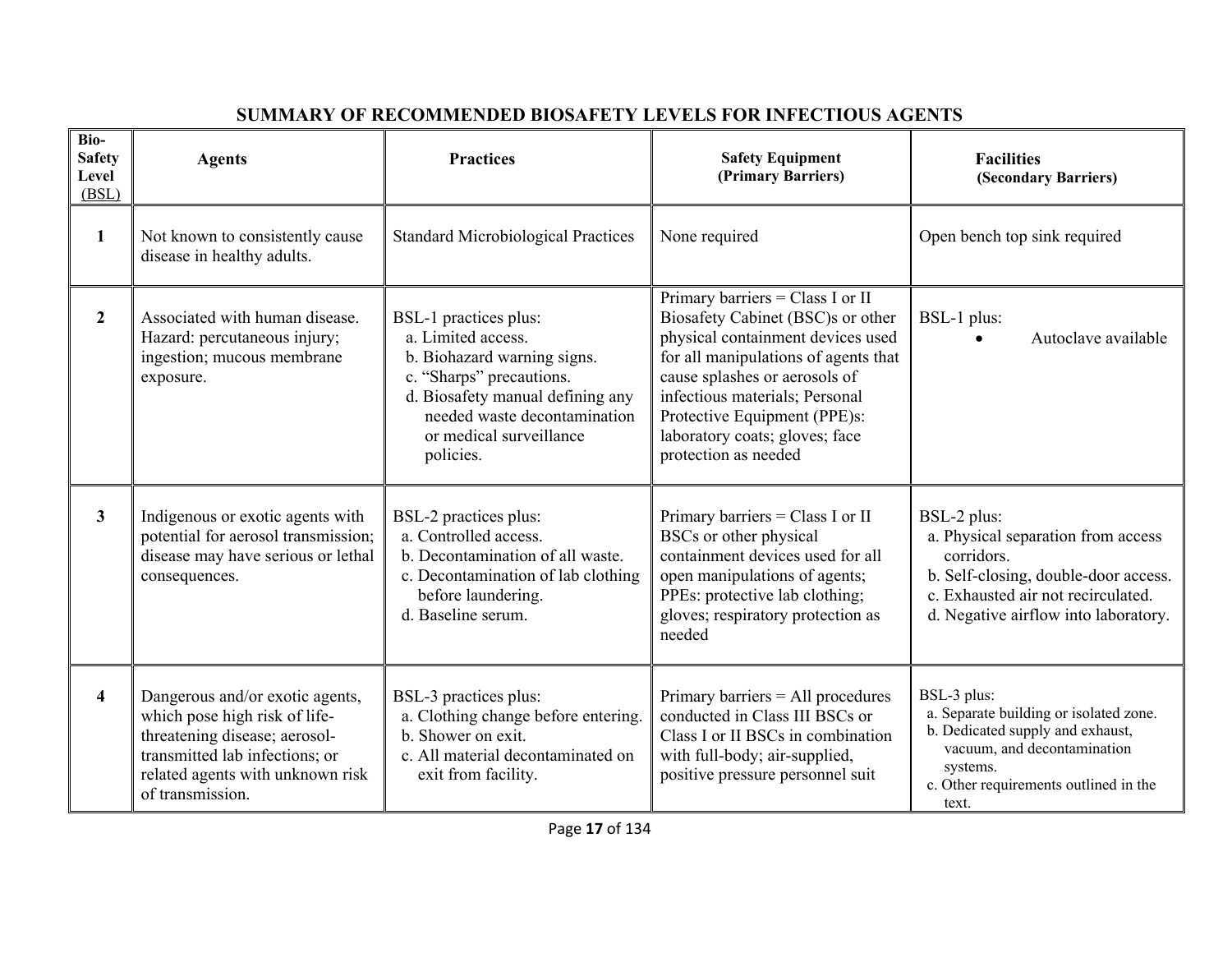### **BIOSAFETY LEVELS FOR ACTIVITIES IN WHICH EXPERIMENTALLY OR NATURALLY INFECTED VERTEBRATE ANIMALS ARE USED**

| <b>BSL</b>     | <b>Agents</b>                                                                                                                                                                | <b>Practices</b>                                                                                                                                                                                                                                       | <b>Safety Equipment</b><br>(Primary Barriers)                                                                                                                                                                                                                                           | <b>Facilities</b><br>(Secondary Barriers)                                                                                                                                                                 |
|----------------|------------------------------------------------------------------------------------------------------------------------------------------------------------------------------|--------------------------------------------------------------------------------------------------------------------------------------------------------------------------------------------------------------------------------------------------------|-----------------------------------------------------------------------------------------------------------------------------------------------------------------------------------------------------------------------------------------------------------------------------------------|-----------------------------------------------------------------------------------------------------------------------------------------------------------------------------------------------------------|
| 1              | Not known to<br>consistently cause<br>disease in healthy<br>human adults.                                                                                                    | Standard animal care and management<br>practices, including appropriate medical<br>surveillance programs.                                                                                                                                              | As required for normal care of each<br>species.                                                                                                                                                                                                                                         | Standard animal facility:<br>a. No recirculation of exhaust air.<br>b. Directional airflow recommended.<br>c. Hand washing sink recommended.                                                              |
| $\overline{2}$ | Associated with human<br>disease. Hazard:<br>percutaneous exposure;<br>ingestion; mucous<br>membrane exposure.                                                               | Animal Biosafety Level (ABSL)-1<br>practices plus:<br>a. Limited access.<br>b. Biohazard warning signs.<br>c. "Sharps" precautions.<br>d. Biosafety manual.<br>e. Decontamination of all infectious<br>wastes and of animal cages prior to<br>washing. | ABSL-1 equipment plus primary barriers:<br>Have containment equipment appropriate<br>for animal species; PPEs: laboratory<br>coats, gloves, face and respiratory<br>protection as needed.                                                                                               | ABSL-1 facility plus:<br>a. Autoclave available.<br>b. Hand washing sink available in<br>the animal room.<br>c. Mechanical cage washer used.                                                              |
| 3              | Indigenous or exotic<br>agents with potential for<br>aerosol transmission;<br>disease may have<br>serious health effects.                                                    | ABSL-2 practices plus:<br>a. Controlled access.<br>b. Decontamination of clothing before<br>laundering.<br>c. Cages decontaminated before<br>bedding removed.<br>d. Disinfectant foot bath as needed.                                                  | ABSL-2 equipment plus:<br>a. Containment equipment for housing<br>animals and cage dumping activities.<br>b. Class I or II BSCs available for<br>manipulative procedures (inoculation,<br>necropsy) that may create infectious<br>aerosols. PPEs: appropriate<br>respiratory protection | ABSL-2 facility plus:<br>a. Physical separation from access<br>corridors.<br>b. Self-closing, double-door access.<br>c. Sealed penetrations.<br>d. Sealed windows.<br>e. Autoclave available in facility. |
| 4              | Dangerous and/or exotic<br>agents that pose high<br>risk of life-threatening<br>disease; aerosol<br>transmission; or related<br>agents with unknown<br>risk of transmission. | ABSL-3 practices plus:<br>a. Entrance through change room where<br>personal clothing is removed and<br>laboratory clothing is put on; shower<br>on exiting.<br>b. All wastes are decontaminated<br>before removal from the facility.                   | ABSL-3 equipment plus:<br>Maximum containment equipment (i.e.,<br>Class III BSC or partial containment<br>equipment in combination with full<br>body, air-supplied positive-pressure<br>personnel suit) used for all procedures<br>and activities                                       | ABSL-3 facility plus:<br>a. Separate building or isolated zone.<br>b. Dedicated supply and exhaust,<br>vacuum, and decontamination<br>systems.<br>c. Other requirements outlined in the<br>text.          |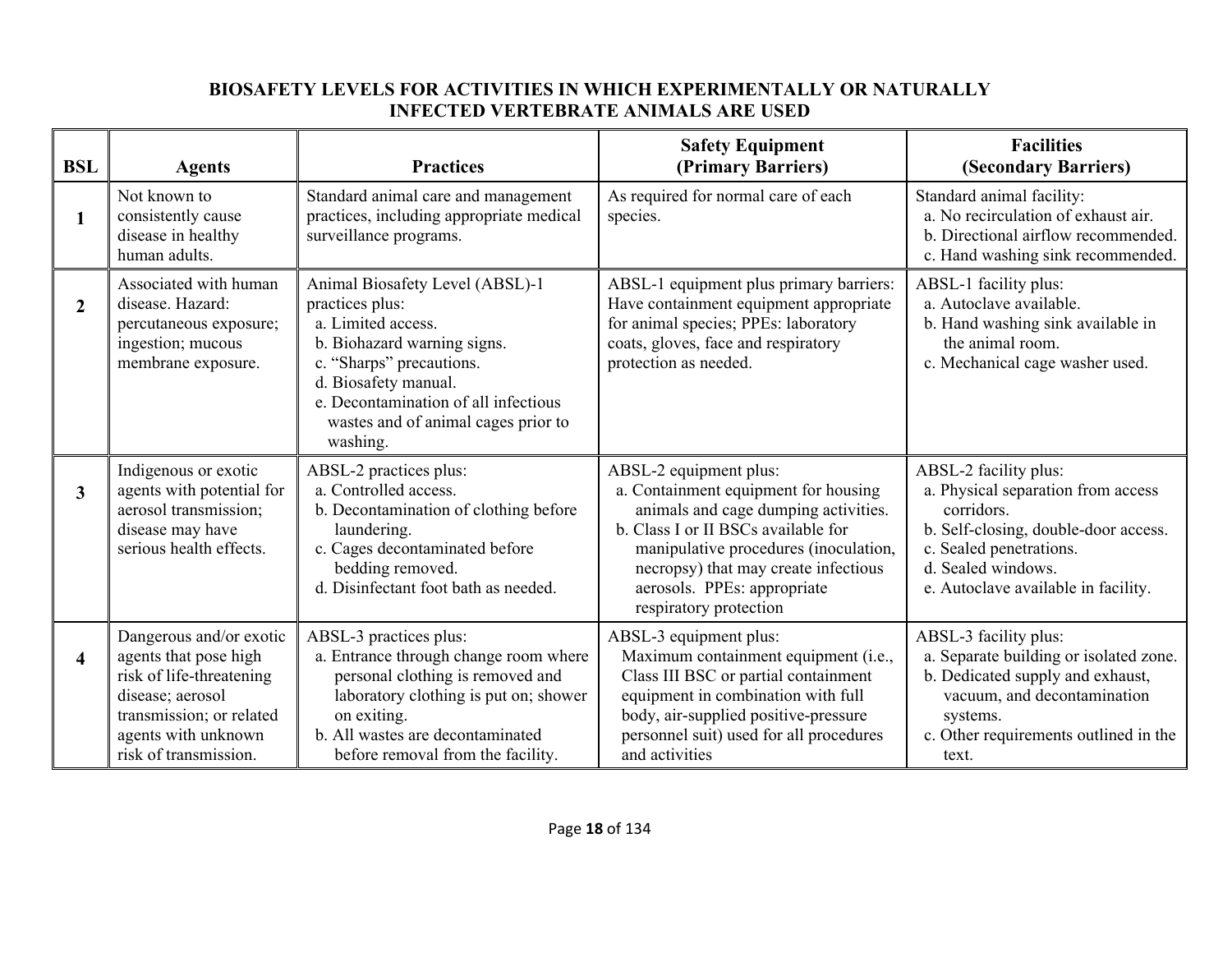### **Appendix A**

### **Creating a New and/or Editing an Existing Chemical Inventory Online**

- 1) Go to https://vaww.gateway.research.va.gov/errrp/login.cfm
- 2) Login (for issues with login credentials please contact:  $errp(\omega)$  faver. foundation)
- 3) Click "New Chemical Inventory" blue menu on your left-hand side
- 4) Select "PI Name" from a drop-down menu
- 5) For existing inventories, answer "Would you like to copy the last inventory from previous date?" otherwise skip to Step 6
	- a) Click "Yes" for a new chemical inventory which will inherit all data from your previous inventory
	- b) Click "No" for a blank new chemical inventory
- 6) Check "Yes, please begin" checkbox to initiate a new chemical inventory
- 7) Click "Add Chemicals" button to add/edit your chemical inventory
- 8) On the "Add Approved Chemical" screen enter chemical's name, quantity and unit of measure
- 9) For chemicals stored in common areas, select "Common room" storage checkbox and select all common rooms that apply, otherwise skip to step 10
- 10) Click "Submit "button
- 11) Repeat steps 7-10 until all chemical entries are complete
- 12) Click "sign this Chemical Inventory" hyperlink at the top of your screen
- 13) Confirm signature by clicking "Yes, I would like to sign this Chemical Inventory" checkbox. Your new chemical inventory (PDF) is submitted online
- 14) To access your PDF file, click again on "Chemical Inventories" blue menu on your left hand side
- 15) Click "View" button next to access your most recent chemical inventory
- 16) Print out and post hard copies for each lab door(s)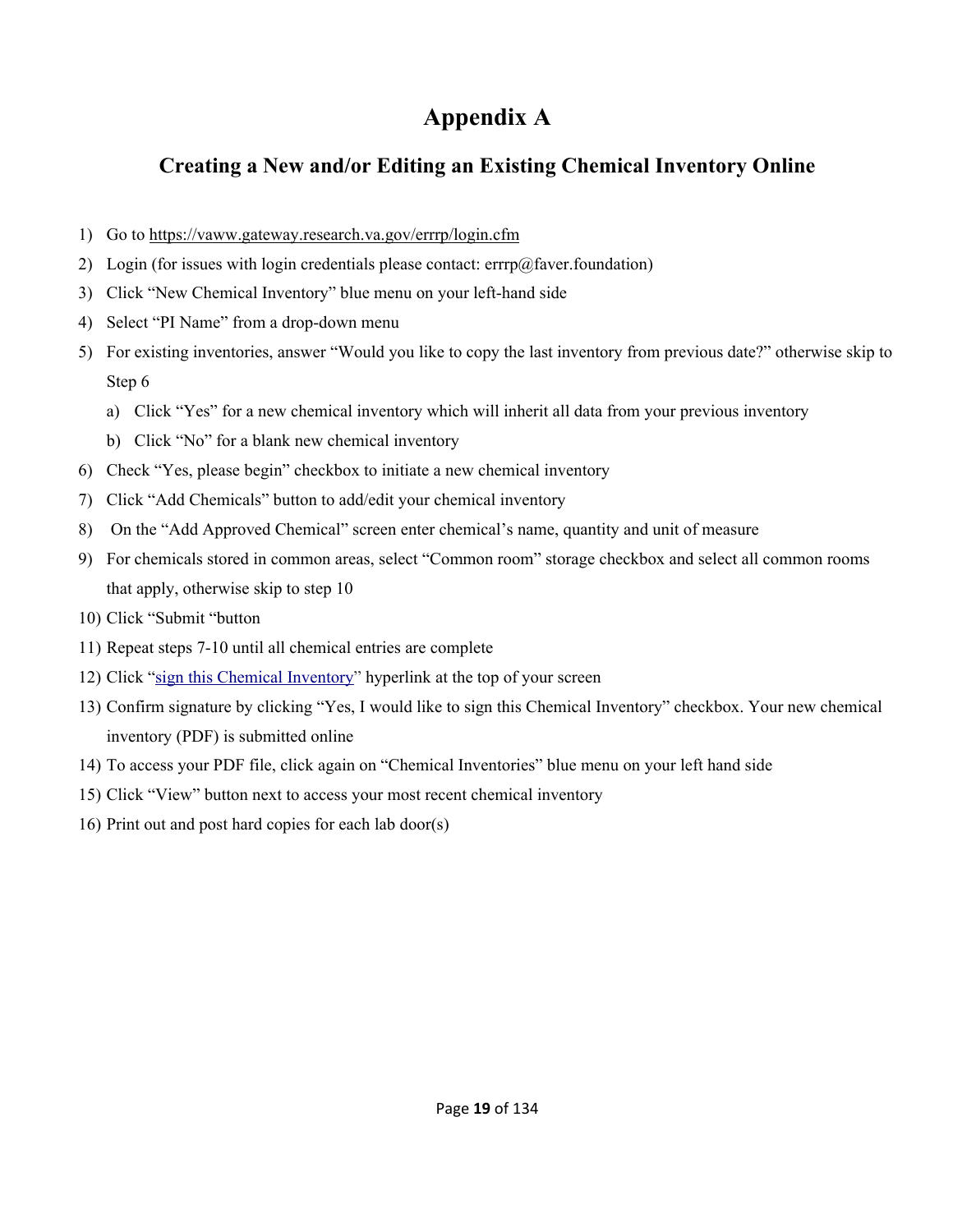### **\*\*\*\*\*HELPFUL INFORMATION\*\*\*\*\***

- **1. Web sites where you can get SDS and chemicals information: http://vaww.hefp.va.gov**
- **2. SDS can also be obtained from the distributors' customer service. It is a requirement that manufacturers provide SDS sheets for every chemical and reagent distributed. Every time you order a new chemical you should request the SDS on your Purchase Order specifying that it be sent directly to your mailing address.**
- **3 Laboratory personnel are responsible for ensuring that all chemicals are properly labeled and stored.**
- **4. The Chemical Inventory must contain all chemicals, whether hazardous or not, present in your laboratory.**
- **5. PIs and laboratory personnel with access must ensure the proper storage and use of any controlled substances that have been issued under the PIs' responsibilities. This inventory must be secured within a locked container and access to its contents limited and monitored. Inventory of the controlled items must be maintained and regularly reconciled.**
- **6. Each new chemical addition to your actual inventory requires an update to the laboratory's Chemical Inventory online. Once submitted, an updated version of your Chemical Inventory will be available online on the eRRRP site. Chemical Inventory must be updated every 6 months or anytime there is a change into your actual chemical inventory (adding new chemicals, quantities, etc.). See Appendix A for creating new and/or editing existing Chemical Inventory online.**
- **7. Print updated Chemical Inventories and post on the outside of your laboratory door. Only the Chemical Inventory list and the hazardous signs, such as radioactive and biohazard signage, must be posted on the outside of your laboratory door. To ensure compliance with the safety regulations, any other kind of posters, pictures, articles, or displays should not be posted on the outside of the laboratory doors.**

**If there are any questions concerning laboratory procedures and facility requirements regarding chemical inventories, please contact the Research Biosafety Officer at the following contact information.** 

**Jonathan Fidler Research Biosafety Officer (404) 321-6111 x 207273 5A-105 Atlanta VA Health Care System**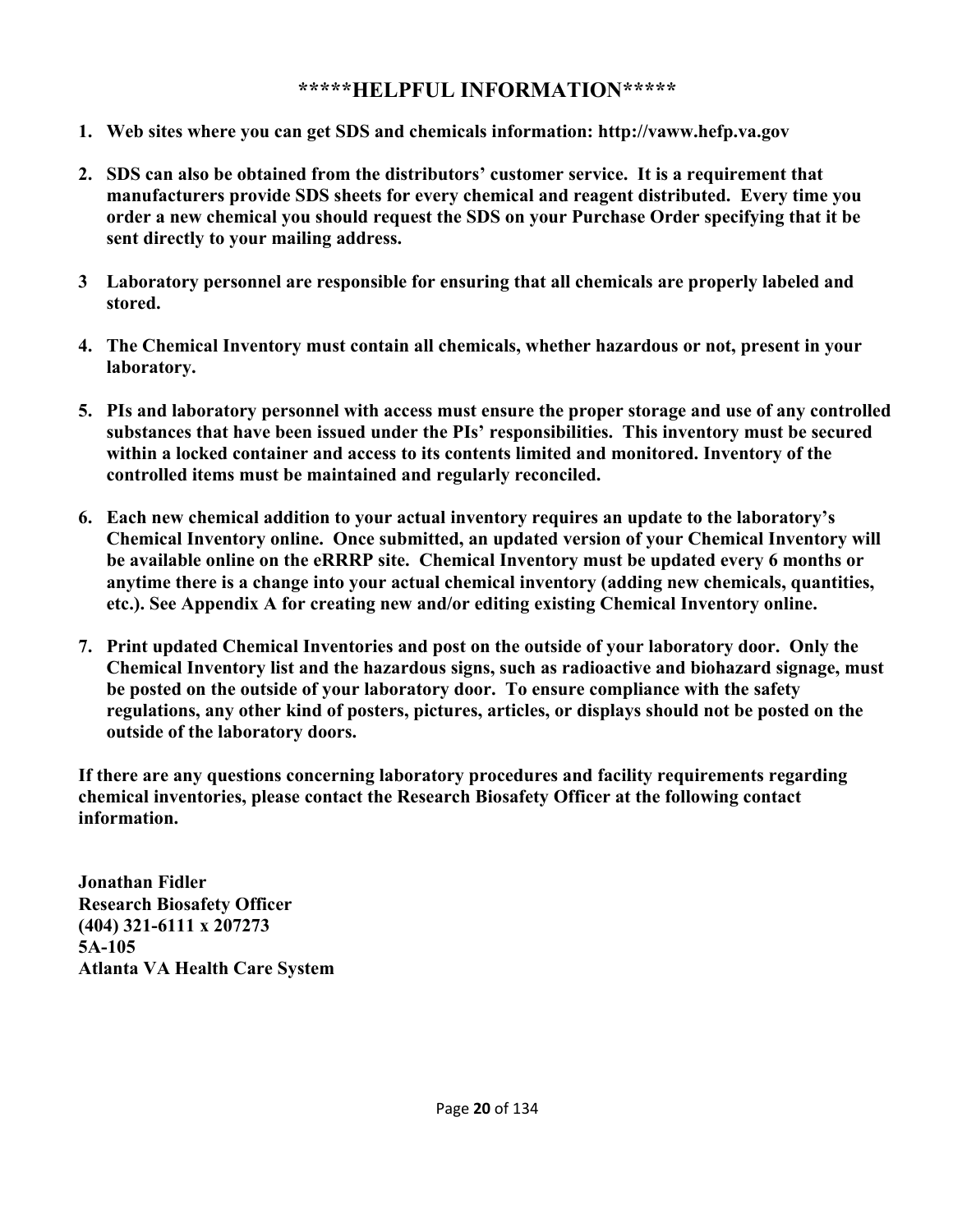### **RADIATION SAFETY**

- **1**. The use of radioactive materials within Department of Veterans Affairs (VA) facilities must comply with the statutory and regulatory requirements of the Nuclear Regulatory Commission (NRC) and with Veterans Health Administration (VHA) policies and procedures for the safety and control of such materials. These policies, procedures, and regulations collectively control the receipt, uses, and disposal of radioactive materials in the VHA research programs. The Facility Radiation Safety Officer must be consulted for the specific requirements regarding the receipt, use and disposal of substances that contain radioactive material.
- **2.** X-ray devices and their uses, while generally not subject to regulation in Federal facilities, are nevertheless subject to actual standards of practice and the important recommendations of influential national and international councils and commissions. There may be specific local facility requirements, which are implemented by the Facility Radiation Safety Officer (RSO). The Facility Radiation Safety Committee (RSC) and the RSO are the primary facility resources for ensuring safe and effective uses of ionizing radiation in research and always need to be consulted.
- **3.** While Federal regulation and the weight of authoritative commissions establish upper limits for the permissible radiation dose to workers and the public, one of the most effective tools for education on dosage is the facility specific As Low as Reasonably Achievable (ALARA) programs. This is a mandatory commitment to maintain individual and collective radiation doses as low as reasonably achievable and requires participation of management, safety personnel, and individual research users.

### **4. REFERENCES**

- a. VHA Directive 1105.1, Management of Radioactive Materials.
- b. Handbook 1105.1, Procedures for Management of Radioactive Materials.
- c. Title 10 Code of Federal Regulations (CFR) Chapter 1, Nuclear Regulatory Commission, Parts 0-199.
	- (1) Title 10 CFR Part 19, Notices, Instructions and Reports to Workers; Inspections, and Investigations.
	- (2) Title 10 CFR Part 20, Standards for Protection Against Radiation.
	- (3) Title 10 CFR Part 35, Medical use of Byproduct Material.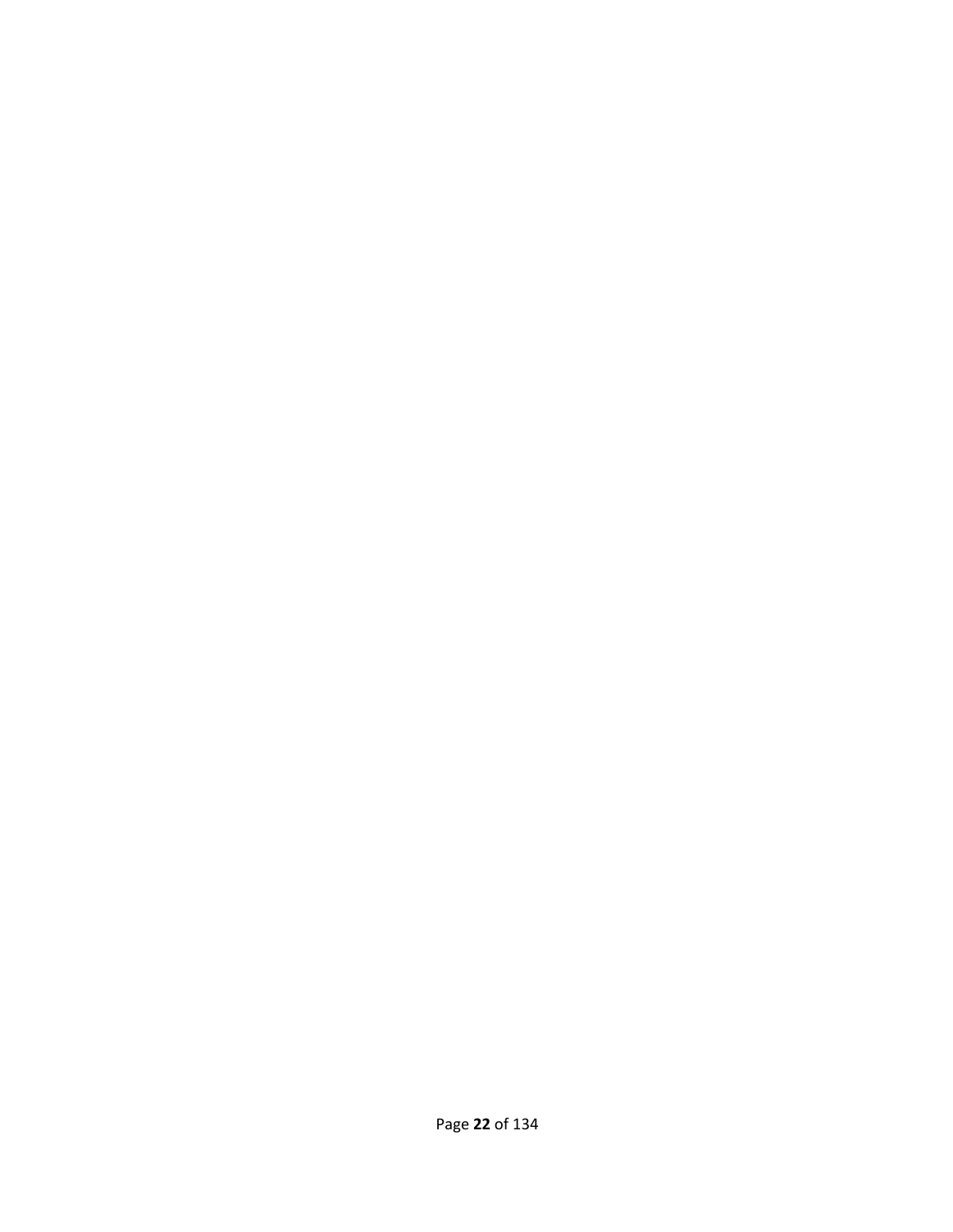# **SECTION II**

# **Research Service Laboratory Security Plan**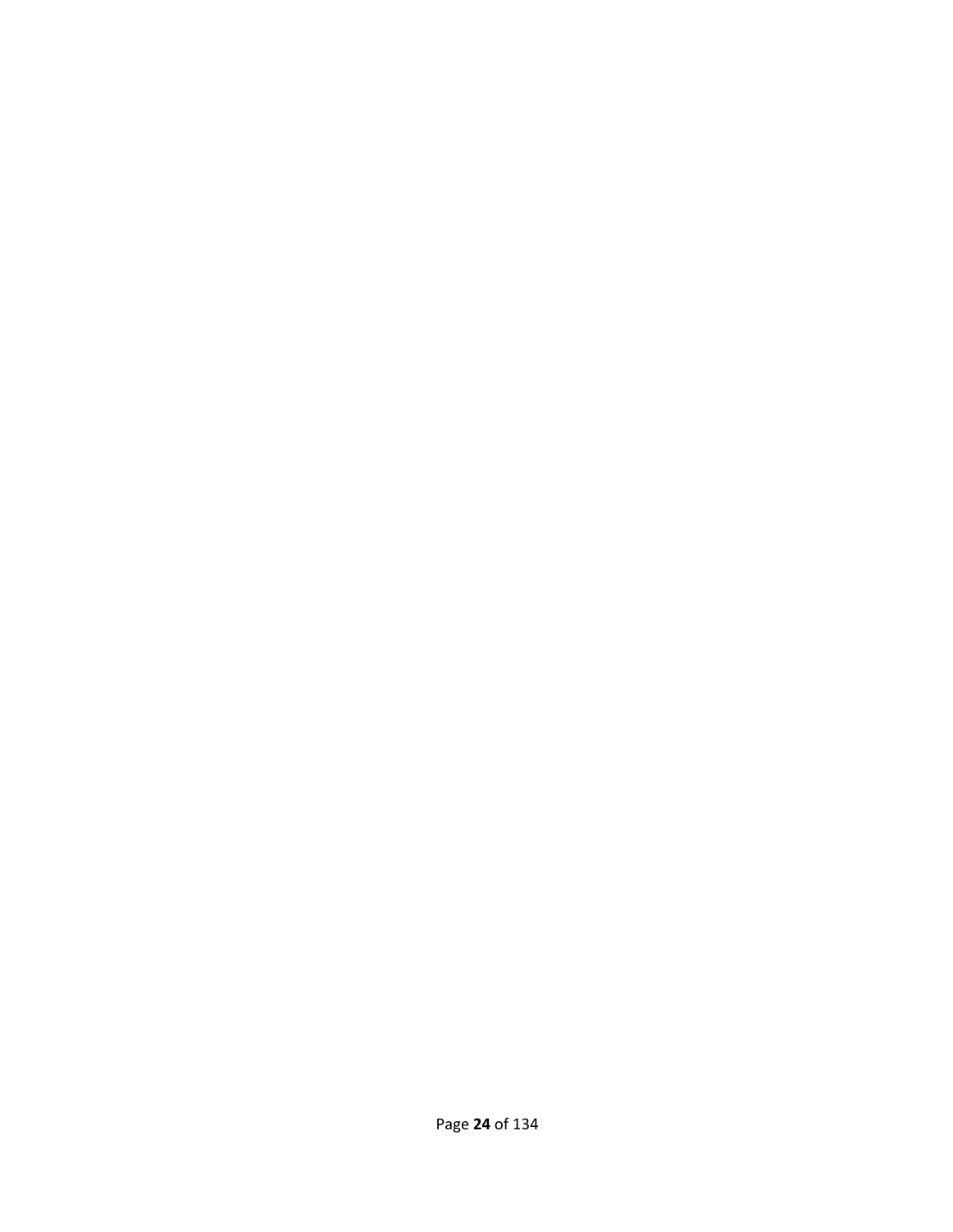### **Research Service Laboratory Security Plan**

1. **Purpose:** To detail security guidelines for the medical research laboratory areas and maintain a safe and secure environment. This document has established policies to perform the following:

- a.Detail requirements to secure select agents and/or toxins, and other hazardous agents that could possibly pose a threat to the health of personnel, visitors, or the environment.
- b.Document procedures and policies ensuring the security of physical areas where these potentially hazardous agents are stored and/or used.
- c.Provide a plan to identify possible threats, and ultimately vulnerabilities and risks contributed to these hazardous agents.
- d.Include provision of contractor / visitor hazard awareness training provided for those needing to access Research areas.

 The Research Service Laboratory Security Plan must be reviewed at least on an annual basis and after any incident compromising security. Additionally, annual drills are conducted to evaluate the plan's effectiveness.

### 2. **Background:**

- a.The scope of this Plan includes the physical and organizational controls surrounding the storage and use of hazardous agents and research laboratories. Applicable security requirements must be applied to all research areas as described in VA Handbook 0730, "Physical Security Requirements and Options"
- b.The availability of human pathogens, their products, chemicals, gases, radioactive materials, and/or radioactive sources for VA research is essential for advancing medical knowledge relevant to improving the health care needs of the veteran population. Biological and chemical terrorist events in the United States and in other countries are a reality. It is the responsibility of the VA Office of Research and Development (ORD) to develop policies to prevent illegal entry into research areas and the improper use and/or theft of hazardous materials. The protection of VA personnel, patients, visitors, and the surrounding community from terrorist events demands stringent controls on the use of hazardous agents capable of being used as weapons of mass destruction.
- c.Policies, procedures, and responsibilities for BSL-2 laboratory security, personnel identification and training, inventory controls, and the interactions with other facility personnel such as security are addressed here. For laboratories using or storing exempt and non-exempt select agents please refer to the Hazardous Agents Control Program.
- d.Only authorized individuals with medical clearance, approved background check, and documented training are allowed to have access to designated biomedical laboratories. The minimum education requirements for access to these areas, including select agent and toxin laboratories, are a high school education, or equivalent, unless the PI and RO, or ARO grant special provisions.

### 3. **Definitions:**

- a. **Terrorist Event**. A terrorist event is the unauthorized removal or theft of hazardous agents capable of being used as weapons of mass destruction from VA research laboratories, or other VA assigned space (including off-site space) and/or the unlawful use of such hazardous agents. It specifically encompasses the illicit and unauthorized use of VA laboratory facilities (including equipment, supplies, computers, faxes, phones, etc.) for the production, purification, or dissemination of any hazardous agent. The term also refers to the illegal transfer of agents into or out of VA research laboratories and other research space such as animal care facilities, storage areas, offices, etc.
- b. **Hazardous Agent**. A hazardous agent is a biological material including, but not limited to, the CDC list of Select Agents and products of such a biological material, i.e., toxins. For purposes of this Directive, the term also includes highly toxic chemicals or gases that have the potential for being used as weapons of mass destruction, as well as radioactive materials and/or radioactive sources. Refer to **Attachment A** for a list of biological and chemical agents and a description of radioactive materials and/or radiation sources recognized as meeting this classification.
- c. **Select Agent**. A Select Agent is one of a group of agents (viruses, bacteria, rickettsia, fungi, toxins, and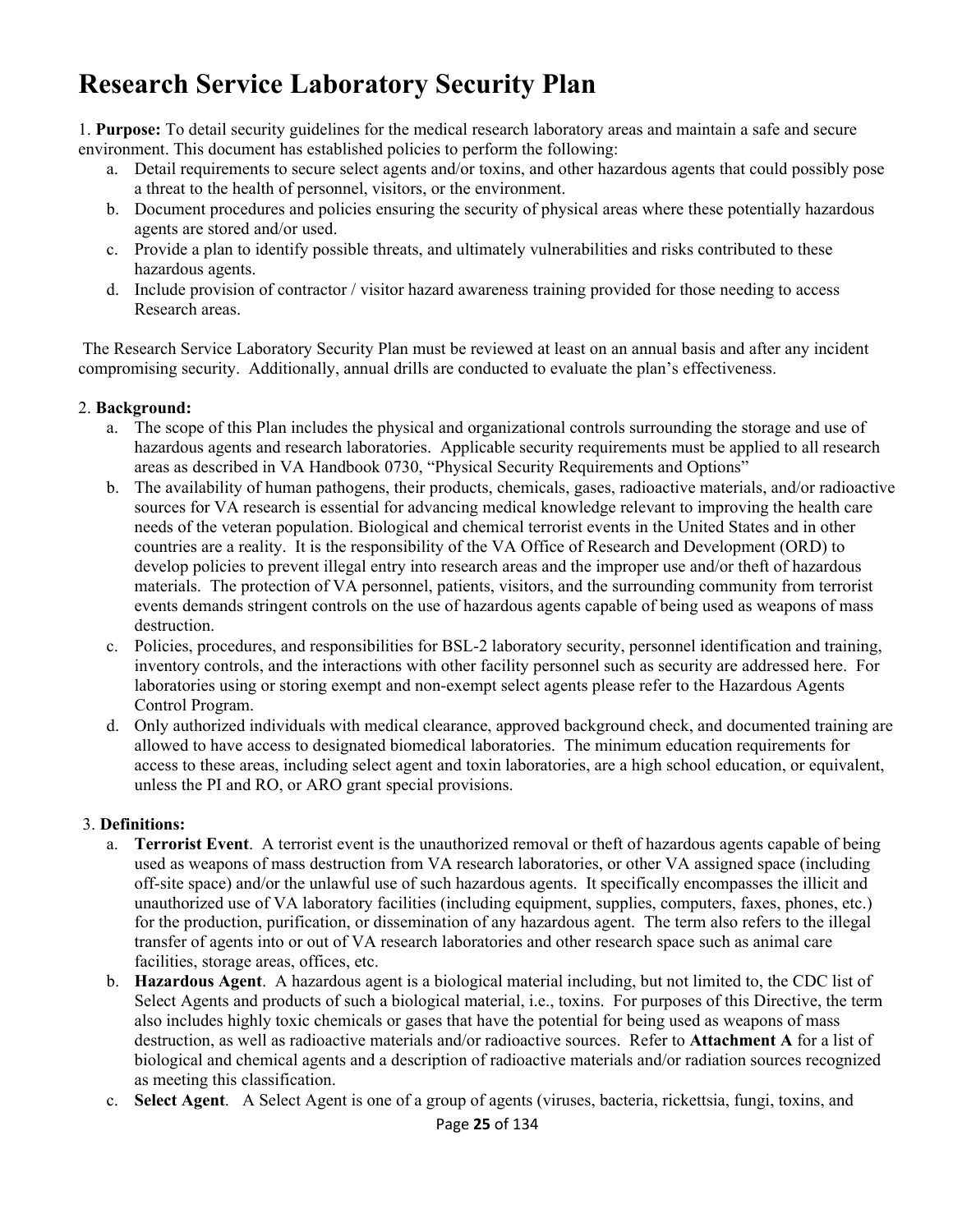recombinant deoxyribonucleic acid (DNA)) designated by the CDC as requiring registration with the CDC Laboratory Registration Program. The regulation of Select Agents is codified in Title 42 Code of Federal Regulations (CFR) Part 73 for CDC and also Title 7 CFR 331 for USDA. Additional Requirements for Facilities Transferring or Receiving Select Agents are detailed in these federal registers. All Select Agents are included in the list of hazardous agents listed in Attachment A. For purposes of this Directive, Select Agents and Hazardous Agents are synonymous, and are to be handled at the same level of security.

- d. **Weapons of Mass Destruction**. Weapons of mass destruction include any of the classes of hazardous agents as defined in paragraph 3.b and identified in Attachment A, or combinations of these agents that are capable of inflicting morbidity and mortality on a widespread basis.
- e. **Laboratories.** Laboratories are research laboratories under the control of VA ORD. In the context of this VHA Directive, the laboratory director is the VA investigator responsible for a particular laboratory. *NOTE: Laboratories include: (1) VA laboratories located within VA Health Care Systems or other VA facilities, including leased space;( 2) VA laboratories located in approved off-site facilities such as affiliate universities; and (3) laboratories within the VA Health Care System in space that is leased to a private entity.*
- f. **Sensitive Materials.** Sensitive materials include, but are not limited to, any hazardous agents as defined in paragraph 3.b and identified in Attachment A, as well as research equipment and/or supplies used to store, test, destroy or otherwise handle hazardous agents, and laboratory notebooks or other written or computerized records documenting possession of and/or research using hazardous agents.
- g. **USA Patriot Act.** The USA Patriot Act, Public Law 107-56, October 26, 2001, was passed by Congress in response to the terrorist attacks of September 11, 2001. The purpose of the Act is to unite and strengthen America by providing appropriate tools to intercept and obstruct terrorist acts. The law includes provisions to deter and punish terrorist acts, enhance law enforcement investigatory tools, and other purposes such as aid to victims of terrorism. The Act also prohibits certain restricted persons from possessing biological agents or toxins that are identified as select agents in Title 42 CFR Part 72. This provision of the Act, codified at Title 18 United States Code (U.S.C.) § 175b, defines a "restricted person" as including, among others, an alien (other than an alien lawfully admitted for permanent residence) who is a national of a country that has repeatedly provided support for acts of international terrorism. *NOTE: The Secretary of State makes such determinations; as of 11/2021; identified countries include Cuba, Iran, North Korea, and Syria.*

### 4. **Responsibilities:**

### a. **ACOS for R&D**

- i.All activities in the Research Service including the implementation of all requirements set forth in this Plan.
- ii.Appoints the Research Biosafety Officer (BSO) as liaison with appropriate facility security personnel, health and safety staff, and oversight committees.
- iii.Ensures the Atlanta Health Care System Director remains informed of all activities involving sensitive materials.
- iv.Ensures that all non-VA persons working in research areas, or in VA-space leased to another institution, conform to all VA standards for security.
- v.Completes the annual vulnerability assessment of research areas.
- vi.Informs the Office of Safety and Law Enforcement of any changes in research affecting the facility security rating.

### b. **Research and Development Committee (RDC)**

i.Review all minutes from the SRS to make sure the handbook requirements are being met.

### c. **Subcommittee on Research Safety (SRS)**

- i.Control access to laboratory areas housing hazardous agents by:
	- 1. Reviewing and approving requests for individual's access submitted by laboratory directors
	- 2. Reviewing the status of personnel granted access at least semi-annually
- ii.Review and approve requests to destroy hazardous materials that could be used as weapons of mass destruction, and reviewing and approving requests for a CDC laboratory registration number to document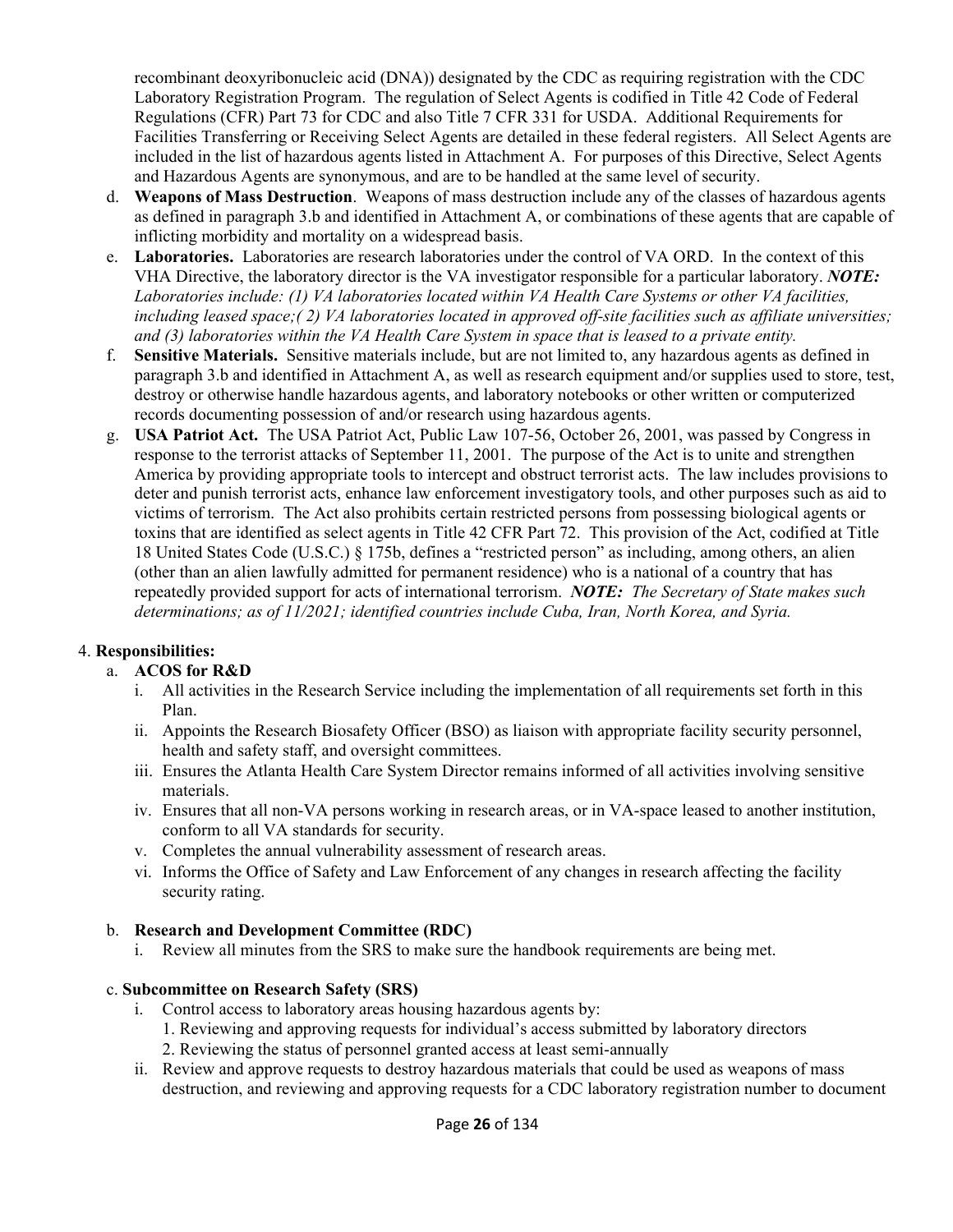the receipt, transfer, or use of select agents.

- d. **Responsible Official (RO)** Health Care System Director
	- i.Be approved for access to biological agents and toxins under 73.8.
	- ii.Be familiar with the requirements of the part 73 regulations.
	- iii.Have authority and responsibility to ensure that the requirements of the part 73 are met, on behalf of the entity.
	- iv.Must identify one or more individuals to serve as an Alternate Responsible Official (ARO) when the RO is unavailable.

### e. **Alternate Responsible Official (ARO) –**

- i.Be approved for access to biological agents and toxins under 73.8.
- ii.Be familiar with the requirements of the part 73 regulations.
- iii.Have authority and responsibility to ensure that the requirements of the part 73 are met, on behalf of the entity.

### f. **Research Biosafety Officer (BSO)**

- i.Conducts a review of access records to all research areas on a weekly basis. Any irregularities identified during the review must be immediately reported to VA Police Service, and the Director of Research Operations.
- ii.Provides safety and security training for all employees annually.
- iii.Will serve as liaison between the Research Service Line and the Police Service Line.
- iv.Ensures that all contractors have been cleared through Police Service, previous to rendering their service in any Research area.
- v.Ensures that all contractors and visitors to Research areas have been provided information on the hazards associated with the Research areas.
- vi.Maintains an updated record of all contractors allowed in Research areas.

### g. **VA Investigators**

- i.Identify the level of security access required of research laboratory staff being considered for employment or work within the lab.
- ii.Responsible for ensuring that laboratories adhere to VAHCS's policies regarding safety and security.
- iii.Educate the Research laboratory staff specific to the hazardous nature of materials they will be using and the security precautions to be followed in handling, transferring or destroying such materials.
- iv.Regularly review and account for the inventory of hazardous agents at least every six (6) months.
- v.Forward a copy of the inventory to the Research BSO or Radiation Safety Officer as appropriate to the nature of the materials at least every six months.
- vi.Report any unidentified individual in his or her areas.
- vii.Notify the BSO in advance of the need for service from any contractor so proper clearance can be arranged.
- viii. Must notify each employee of authorized times of entry depending on employee's status.

### h. **Research Office**

- i.Maintains all documents and records for all requests, projects and related issues.
- ii..Manages and distributes security access cards for Research areas.
- iii.Maintains a record of security access card assignments, including a record of the expiration date, current at all times.
- iv.Manages HR processing including background checks through HR.

### 5. **Laboratory Area**: (4th and 5th floor Building A, 12th floor Building C)

a.Laboratory and animal care areas are to be locked at all times. Access to Research laboratories is controlled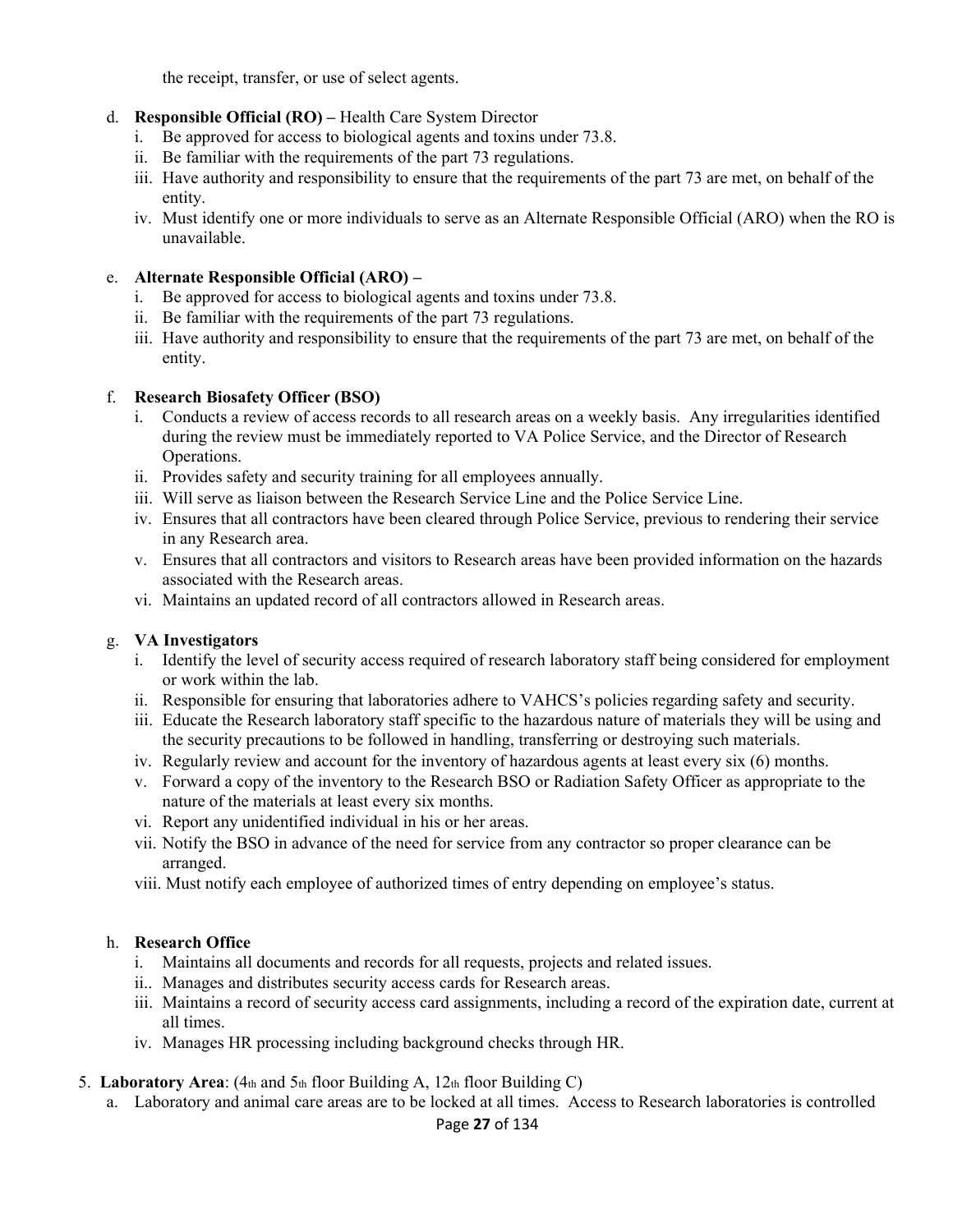and limited to authorized individuals on 24-hour, 7-days per week schedule.

- b.Access cards are to be issued to authorized personnel only to permit entry to Research laboratory areas. 1.Proximity cards are issued to laboratory personnel and administrative staff for entry into laboratory and office areas for 4A, 5A, and 12C. These proximity cards are issued to individuals once they have undergone an approved security background assessment by the VA Police, they have a documented medical surveillance, and they have documented training prior to their work assignments, and at least annual refreshers.
	- 2.Furthermore, containment rooms inside the areas previously described above have limited access via personal PINs, physical laboratory keys, and access cards, that are only issued to personnel whose work assignments require their entry into these laboratories.
- c.Access to visitors and students, etc. is to be limited to regular work hours (7:00 am to 3:30 pm) or when authorized employees are present.
- d.All visitors must sign in the Research Service Visitor's Logbook (located outside main doors on each Research floor.) A valid personal identification containing a photograph of the individual must be provided prior to being admitted to laboratory areas.
- e.Visitors must be accompanied at all times by an authorized VA employee when entering the laboratory area. This employee is responsible for serving as the visitor's escort during their visit to the laboratory areas, activities and conduct, ensuring that the visitor does not have any access to restricted or hazardous agents / chemicals, and for ensuring that the escorted visitor exits the area at the appropriate time.
- f.Routine cleaning, maintenance, and repairs of laboratories and equipment must be performed during regular work hours unless properly authorized by the Director of Research Operations.
- g.The Research BSO conducts and documents a monthly review of high containment facilities access records. These records are kept under lock in the Research Biosafety Office. Irregularities identified during a review or in the course of daily activities are immediately investigated and reported to the VA Police Service, the Research office and other appropriate personnel.
- h.A record of access cards assignments is kept current always.
- i.Vendors must be restricted from all laboratory areas. If a PI or employee would like to meet with a vendor, they must schedule an appointment with them in the Research's conference room (5A110). Contractors in need to render any kind of service in a laboratory must be cleared through VA Police Service with a background check; this must be done prior to presenting to Research areas. Once cleared and on the day that the service will be rendered, contractors must first present to the Research Administration Office where they will sign the Contractors Log Book and ID card  $\&$  access card will be assigned. Additionally, the contractor must document acknowledgment of being provided the hazard awareness training on his/her initial visit to the Research facility.
- j.The contractor will render their service during regular work hours (7:00 am to 3:30 pm). Before leaving Research areas contractors must return to the Research Administration Office return ID and access card and sign out.

### **6. Employees:**

- a.All personnel must obtain formal authorization prior to beginning work in laboratory areas.
- b.All staff (including regular employees, students, visiting scientists and other short-term workers) are to wear visible identification PIV badges at all times.
- c.Laboratory supervisors and Principal Investigators are responsible for ensuring that visitors follow all safety and security regulations when in the Research area.
- d.All staff are responsible for security and should challenge or question unknown, unfamiliar or unidentified persons in the laboratory area.
- e.No employee should grant access to individuals visiting other employees or to unknown individuals.
- f.All employees must attend the new employee Research Laboratory Safety & Security training upon starting their job appointments, and must complete the annual safety refresher found at http://www.citiprogram.org/default.asp?language=english.
- i.Personnel are working on VA funded projects at affiliate institutions (e.g., Emory University) should complete the required safety training required at their institution on an annual basis and provide documentation to the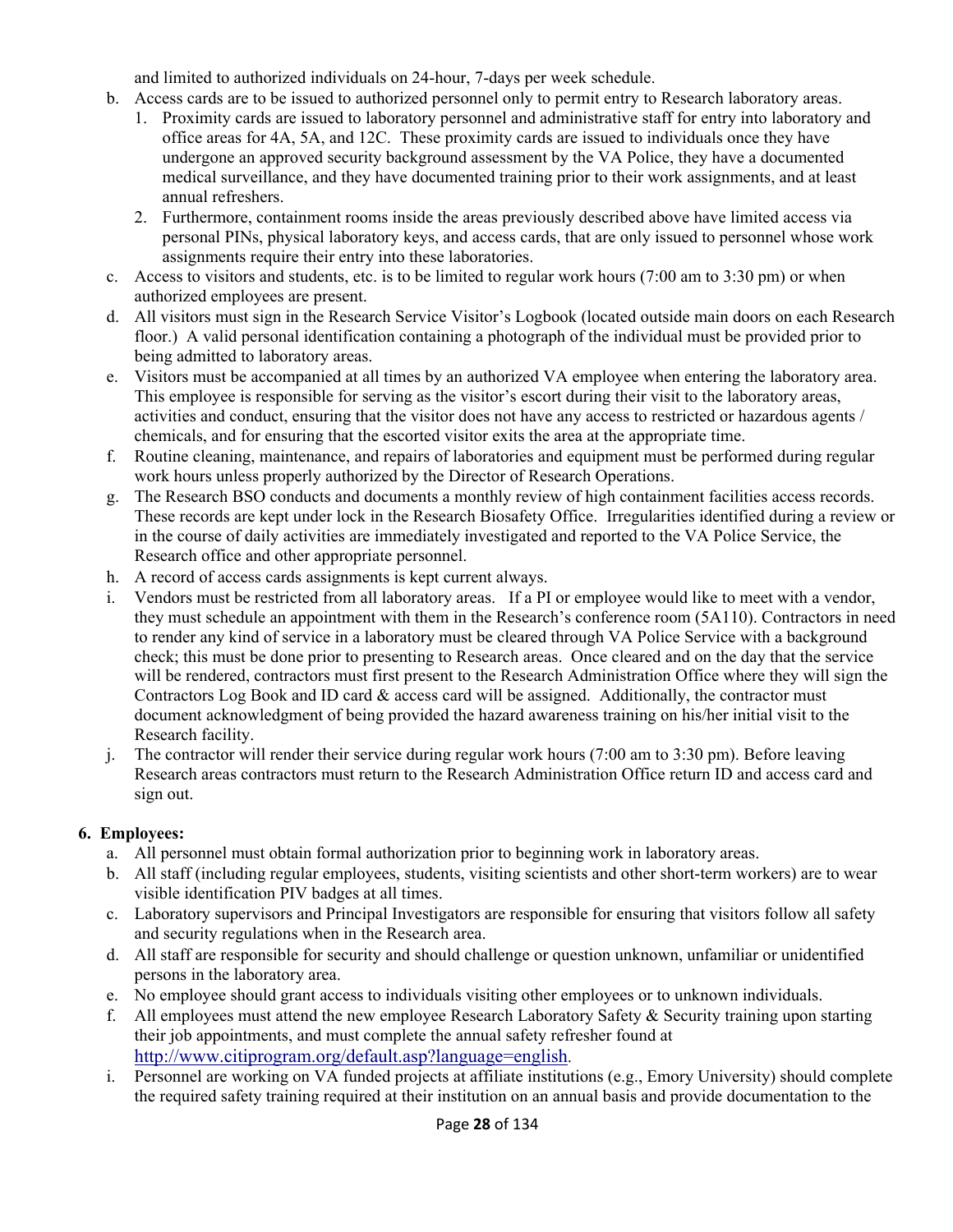Atlanta VA Biosafety Office.

- g. Atlanta VA personnel that are not at risk of, or working with, hazardous agents (i.e. chemicals, biological or viral agents) are required to complete the HAZWHOPPER training on a one-time basis upon beginning work in Research. This training consists of abbreviated biosafety training, with the addition of blood borne pathogen and infection control for the hospital.
- h.All employees are responsible, on an annual basis, to read and familiarize themselves with the Research Service Line Laboratory Security Plan and Emergency Preparedness Plan.
- i.Personnel, including WOC appointees and contract employees as well as non-citizens, leaving VA employment or no longer working in the research laboratory must adhere to full clearance and checkout procedures. This includes turning in all identifications, passes, keycards, and other access items.
- j.Returned security access cards are deactivated within 24 hours of return.
- k.An alien (other than an alien lawfully admitted for permanent residence) who is a national of a country determined by the Secretary of State to have repeatedly provided support for acts of international terrorism may not be granted access to any sensitive areas in which select agents (as defined in Title 42 CFR Part 72) may be present.
- l.Laboratory directors must submit a written request to the facility R&D Committee to obtain permission for individuals to access restricted areas in which hazardous agents are used.
- m.The appropriate facility managers must be notified of the approval or disapproval of requests for laboratory access.
- n.Changes in personnel status are immediately reported to VA Police Service and Research office.

### 7. **Responsibilities and Procedures for Securing the Restricted Areas:**

- a.Loss of unique means of accessing restricted areas (proximity cards, keys, personal PINs) should be reported immediately to the RO, ARO, or BSO for immediate deactivation of these means of access, and reassignment of new access means to necessary personnel.
- b.Deactivation of unique means of accessing restricted areas occurs immediately after a change in personnel due to reassignment, termination, etc. to ensure that there is no possibility of a breach of security. The RO, ARO, or BSO collects all keys and proximity and slide cards prior to an employee leaving a work assignment.
- c.All authorized personnel are required to wear their VA issued identifications on their person always. At any time that an unfamiliar person is observed in the in the restricted laboratory area, it is the responsibility of the employee to contact the RO, ARO, or BSO to report the breach of security. The VA Police is contacted to remove the individual from the area. The authorized person or employee should stay with the unauthorized individual until the VA Police arrives to remove him or her.
- d.Sharing of unique means of entering restricted areas (keys, proximity cards, personal PINs) is strictly prohibited. This is prohibited for select agent / toxin areas and non- select agent / toxin laboratories and areas.

### **8. Cleaning, Maintenance and Repairs in Laboratories with Hazardous Agents: BSL-2 Laboratories:**

- a.Environmental Management Service personnel, Engineering Service personnel, or any other VA service provider assigned to areas where Hazardous Agents are used/stored must be cleared through the Police Service.
- b.Housekeepers, engineers and service providers must be escorted when entering laboratories using/storing Hazardous Agents.
- c.Any service to be provided to laboratories using/storing select agents (exempt or non-exempt) must be provided during regular business hours when an authorized employee is present.
- d.An access log for all visitors, including maintenance and deliveries will be maintained. The access log should record date, time, name of the unauthorized person, and the authorized individual escort the unauthorized person into the laboratory area.

### **9. Security Reporting Requirements:**

a.Each employee authorized to work in the containment areas / laboratories for VAHCS must report any of the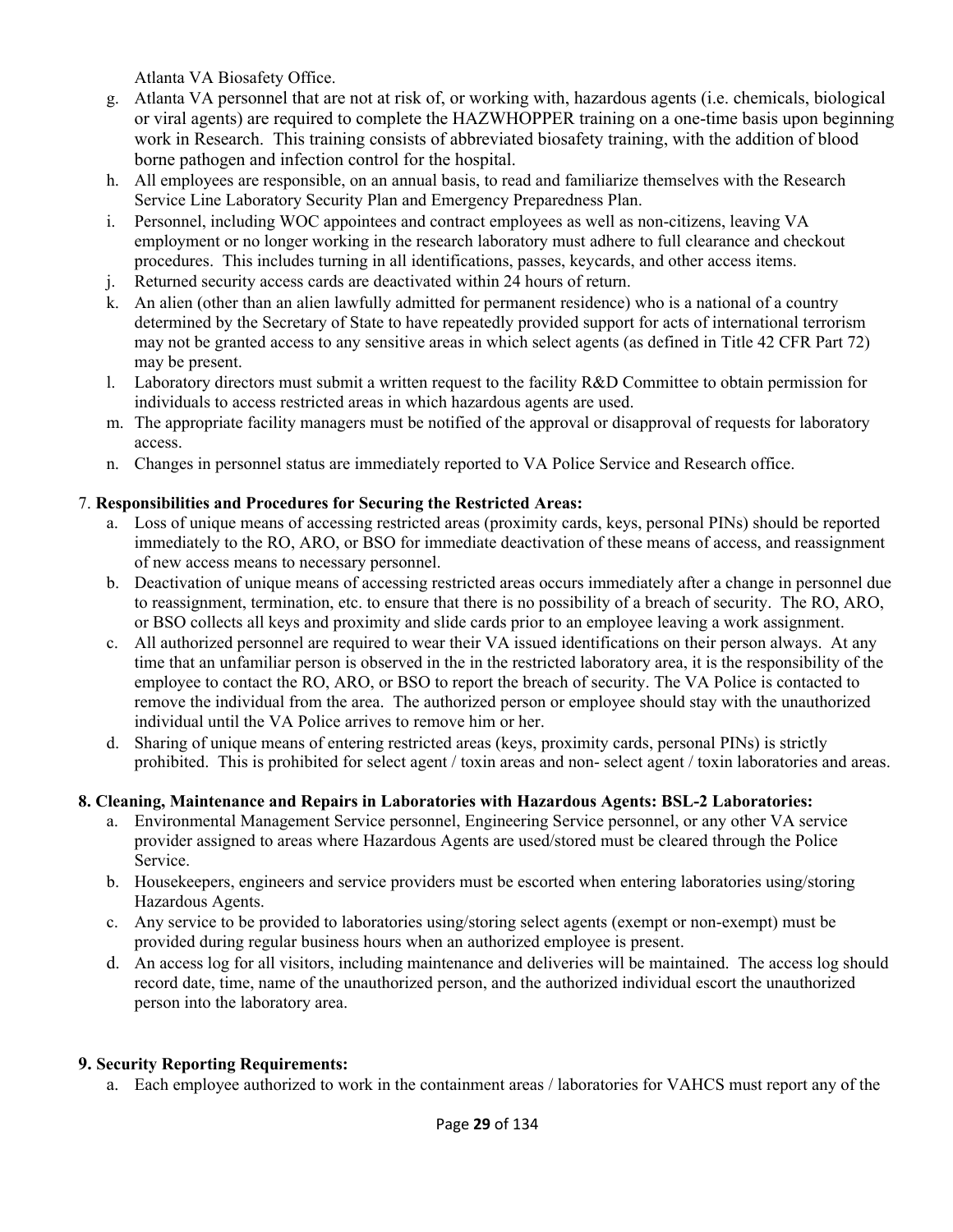following to the Responsible Official:

- b.Any loss or compromise of their badges, keys, or combinations
- c.Any suspicious persons or activities
- d.Any loss or theft of select agent, toxin, or hazardous chemical
- e.Any sign that the inventory and use records of hazardous materials have been altered or compromised; this includes select agents and / or toxins.

**Note:** In the case of the theft, loss, or release of select agents or toxins, this occurrence should be immediately reported to the Biosafety Officer. The appropriate personnel should notify the Centers for Disease Control and Prevention (CDC) via a completed APHIS/CDC Form 3. Also take note that an exposure to a select agent and / or toxin is considered a possible release, and should be reported to the CDC by the previously discussed procedure.

### **10. Biological/Chemical Material:**

- a.Freezers, refrigerators, cabinets and other containers where stocks of biological agents, hazardous chemicals, or radioactive materials are to be stored need to be locked when they are not in direct view of staff.
- b.All biological agents, toxins and chemicals listed in the VA Weapons of Mass Destruction list must be labeled and kept inside a laboratory under lock always. The BSO must be notified of content.
- c.A very strict day-to-day log of all select agents must be kept by laboratory personnel using/storing select agents, whether they are exempt or not
- d.Packages containing specimens, bacterial or virus isolates, or toxins are to be opened inside a biosafety cabinet or other appropriate containment device.
- e.Biological material and/or toxins for shipment to other laboratories are to be packaged and labeled in conformance with all applicable local, federal and international shipping regulations. All Research personnel involved in packaging and/or shipping of infectious agents must take the Packaging / Shipping of Category 6.2 hazardous agents every two years found at http://www.citiprogram.org/. This training covers all DOT, IATA, and CDC regulations for shipping infectious agents.
- f.All laboratory Principal Investigators must keep a log (inventory control) of all materials transferred to and from their laboratory.
- g.Inventory transfers must comply with DOT, OSHA, NRC, and CDC regulations. Transfer of any hazardous materials, including but not limited to those specifically identified as CDC select agents, must be documented as to the identity of the receiver of said materials, where it is being transferred, and the date of the transfer.
- h.For transfer of Select Agents:
	- i.Register with CDC Laboratory Registration Program. The ACOS for R&D submits a letter of intent on behalf of the investigator to CRADO through the facility Chief of Staff, Health Care System Director, and VISN Director.
	- ii.The letter of intent must contain a detailed justification for the use of select agents in a VA Research laboratory. It must also include a description of measures ensuring physical security of the select agents and a list of all personnel who will be granted access to the select agent.
	- iii.The completed CDC application must be reviewed and approved by the local SRS, RDC, Chief of Staff, Health Care System Director, and VISN Director.
	- iv.Following receipt of a CDC laboratory registration number, a site inspection of the Research laboratory must be scheduled with the ORD prior to acquisition and use of the select agent.
	- v.Freezers, refrigerators, cabinets, and their containers where stocks of Select Agents (SAs) stored must be locked when they are not in direct view of workers.
	- vi.Prior to ordering any amount of SA, the order must be submitted to the BSO for approval.

### **11. References:**

- a.National Institutes of Health Issuance of Director's Decision: The NIH Incident, Federal Register, September 24, 1997, 62 (185): 50018-50033.
- b.Atlas RM, "Biological Weapons Pose Challenge for Microbiology Community," ASM NEWS 1998; Vol. 64; 383-389.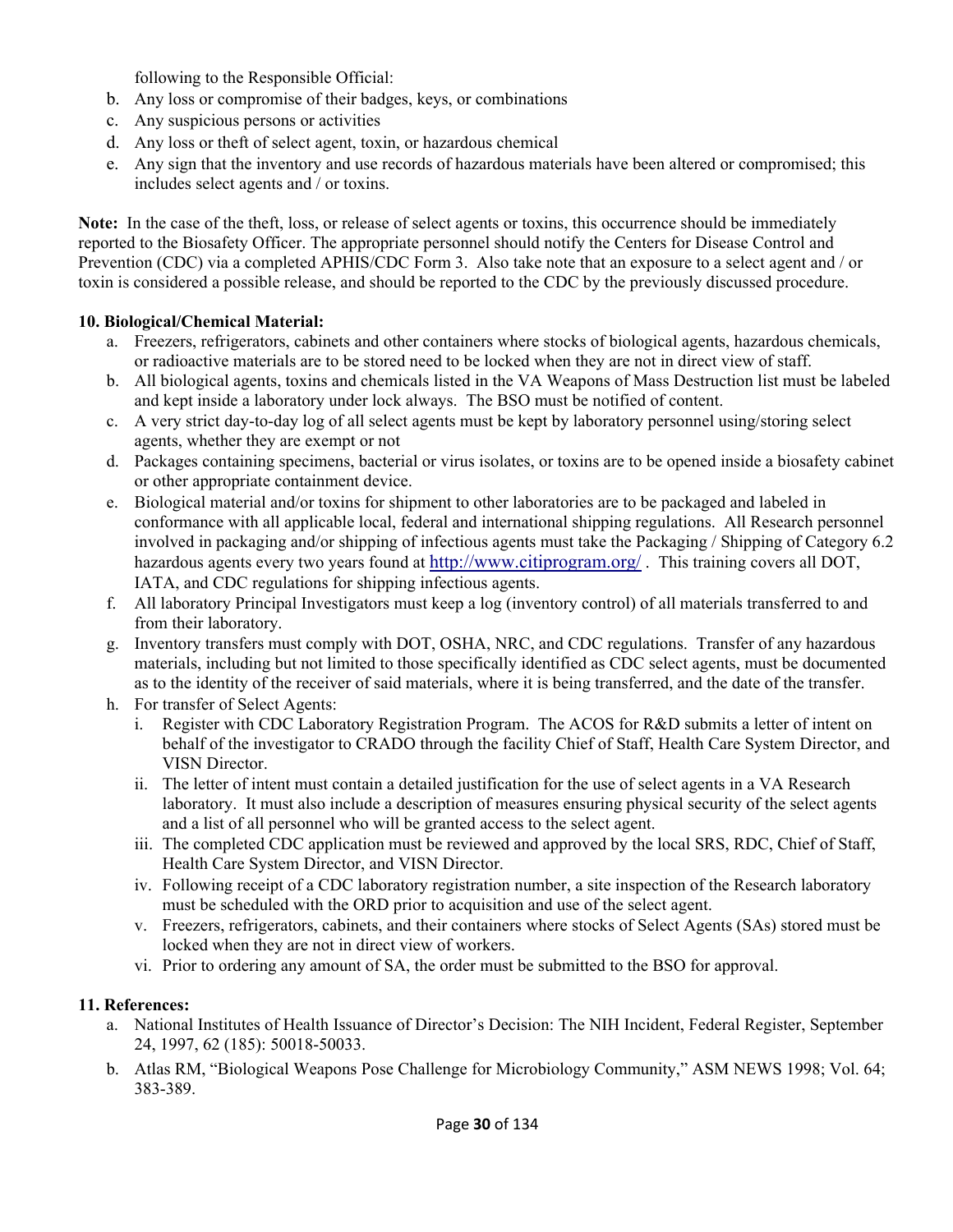- c.Ruys, Theodorus, "Laboratory Design Principles" In: Handbook of Facilities Planning. Ruys, T, ed. New York: Van Nostrand Reinhold, 1990; 257-264. d.
- d. Title 18 U.S.C. § 175b.
- e.Title 29 CFR 1910.120.
- f.Title 42 CFR Part 72.
- g.VHA Directive 1200.08, "Safety of Personnel and Security of Laboratories Involved in VA Research,"
- h.VA Directive and Handbook 0730, "Security and Law Enforcement,"
- i. Public Law 107-188, "Public Health Security and Bioterrorism Preparedness and Response Act of 2002."
- j.Title 10 CFR Parts 19 and 30, the Civil Service Reform Act of 1978, and the Whistleblower Protection Act of 1989.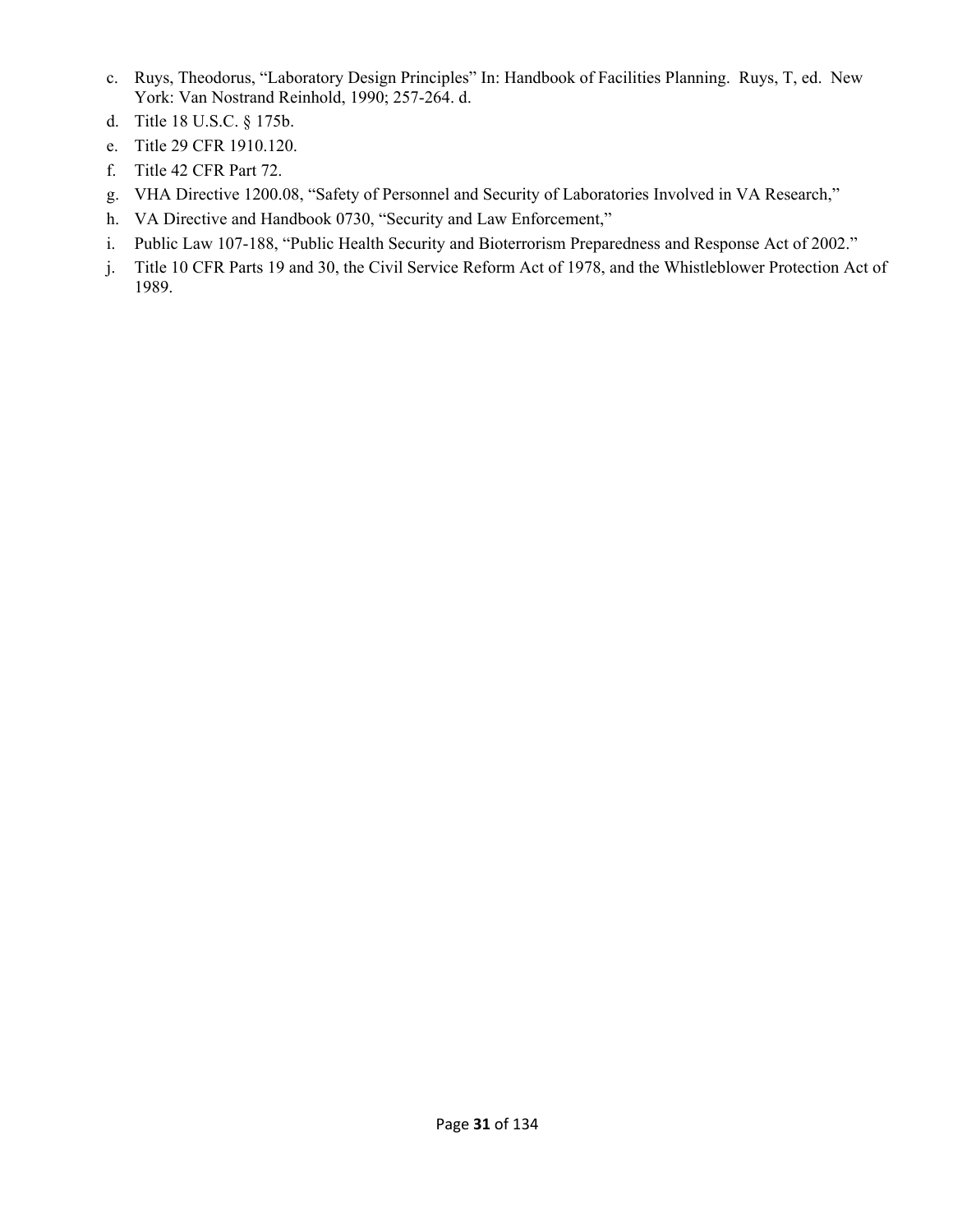### **VHA DIRECTIVE 2002-075 ATTACHMENT A November 20, 2002**

### HAZARDOUS BIOLOGICAL AND CHEMICAL AGENTS

- 1. The Centers for Disease Control and Prevention (CDC) has identified certain biological, chemical and radioactive materials or agents as having potential for use as weapons of mass destruction. Improper use and/or containment of these materials or agents pose a risk to national security because of their: 1) ease of dissemination or transmittal between individuals; 2) potential for high mortality rates and major public health impact; 3) potential for causing public panic and social disruption; and 4) risk for public health preparedness.
- 2. Storage and/or use of these materials or agents in any quantity in a Department of Veterans Affairs (VA) research laboratory requires special consideration for physical security, personnel access, inventory control, and emergency preparedness.

#### **a. Biological Agents**

Abrin Aflatoxins Bacillus anthracis (anthrax) Botulinum toxin Brucella abortus, B. melitensis, B. suis Burkholderia (Pseudomonas) mallei Burkholderia (Pseudomonas) Pseudomallei Clostridium botulinum Clostridium perfringens epsilon toxin Coccidioides immitis **Conotoxins** Coxiella bumetii Crimean-Congo hemorrhagic fever virus Diacetoxyscirpenol Eastern Equine Encephalitis Virus Ebola Virus Equine Morbillivirus Francisella tularensis Lassa Fever Virus Marburg Virus Ricin Rickettsia prowazekii Rickettsia rickettsii Rift Valley Fever Virus Saxitoxin Shigatoxin South American Hemorrhagic Fever Viruses (Junin, Machupo, Sabia, Flexal, Guanarito) Staphylococcal enterotoxins T-2 Toxin Tetrodotoxin Tick-borne Encephalitis Complex Viruses Variola Major Virus (Smallpox Virus) Venezuelan Equine Encephalitis Virus Viruses causing Hantavirus Pulmonary Syndrome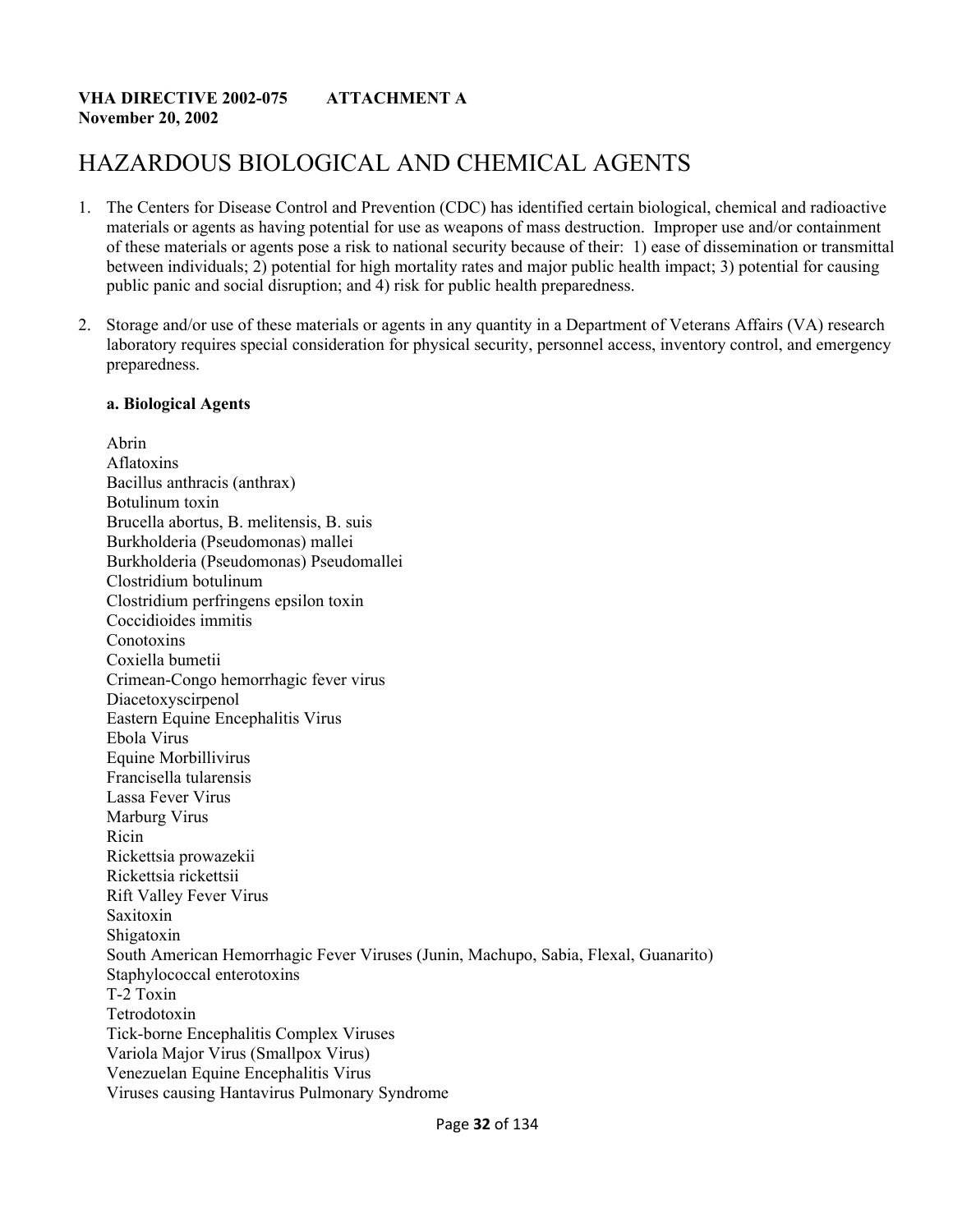Yellow Fever Virus Yerseinia pestis

### **b. Chemical Agents**

3-quinuclidinyl benzilate (BZ) Chlorine gas Cyanogen chloride (CK) Cyclosarin (GF) Diphosgene (DP) Hydrogen cyanide (AC) Lewisite  $(L)$  – note there are 3 individuals chemicals included in this category Lysergic acid diethylamide (LSD) Nitrogen mustard (HN-1, HN-2, or HN-3) Phosgene (CG) – also known as carbonyl chloride Phosgene oxime (CX) Sarin (GB) Soman (GD) Sulfur mustard (H, or HD, or HT), also called mustard gas or mustard agents Tabun (GA) VX (VX is both the name and symbol)

c.Radioactive Materials and/or Radiation Sources

- 1.The special considerations required for radioactive materials and/or radiation sources should be based on the specific radionuclide, the half-life, and the quantity present. For a "radiation high-risk" situation, more restrictive security measures should be followed. For a "radiation low-risk" situation, basic security measures should be followed.
- 2."Radiation high-risk" is a single location or room where the total activity of a single radionuclide with a half-life of more than 3 days is greater than one Curie and the radionuclide is received, stored, or used. "Radiation low-risk" is any location other than a "radiation high-risk" location and where radioactive materials and/or radiation sources are received, stored, or used.
- 3.As additional agents or materials are identified by the CDC, those agents or materials will be considered by VA as hazardous agents, and will be subject to the same security requirements as those agents or materials identified in paragraph 2 above.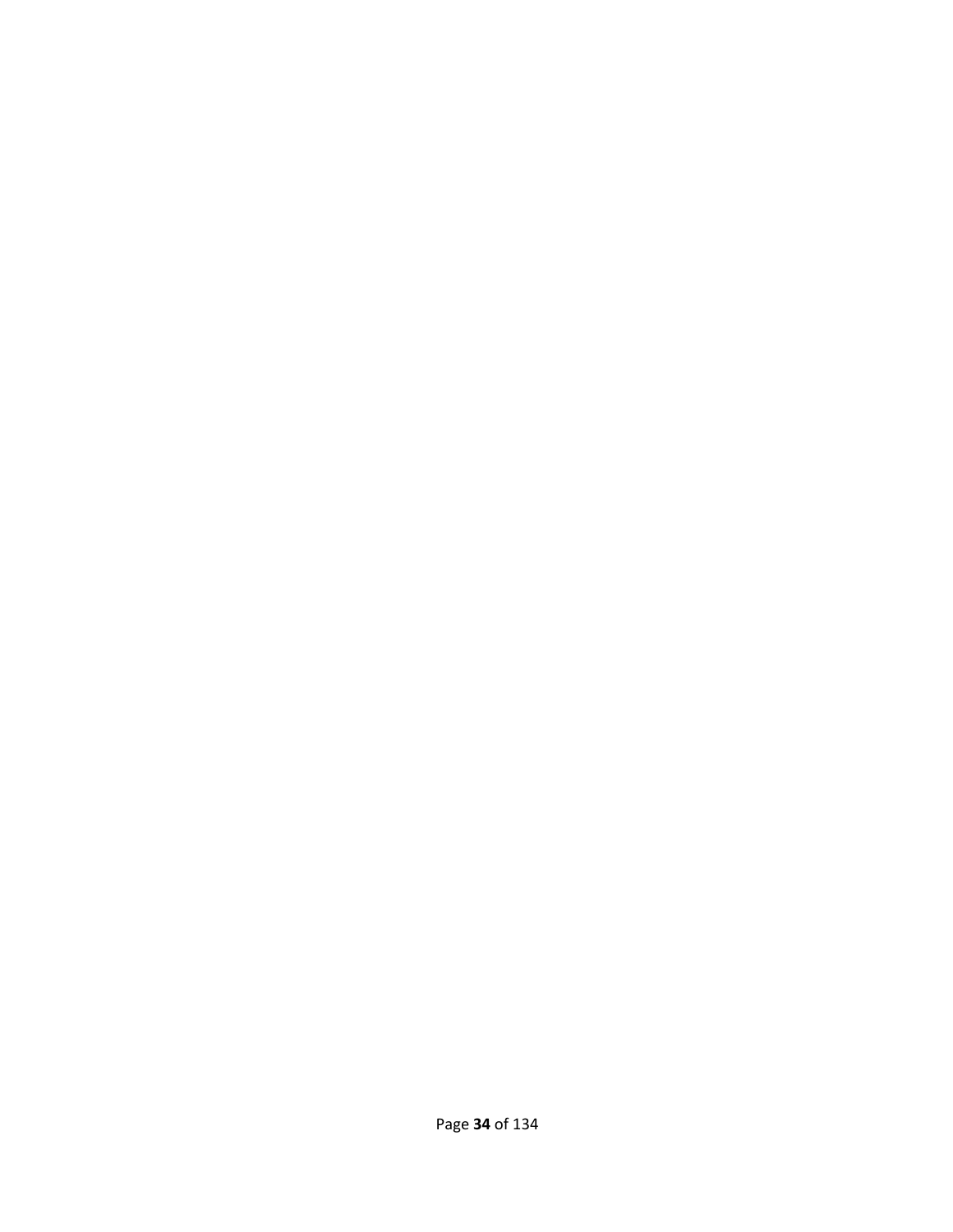# **SECTION III**

# **Hazardous Agents Control Program**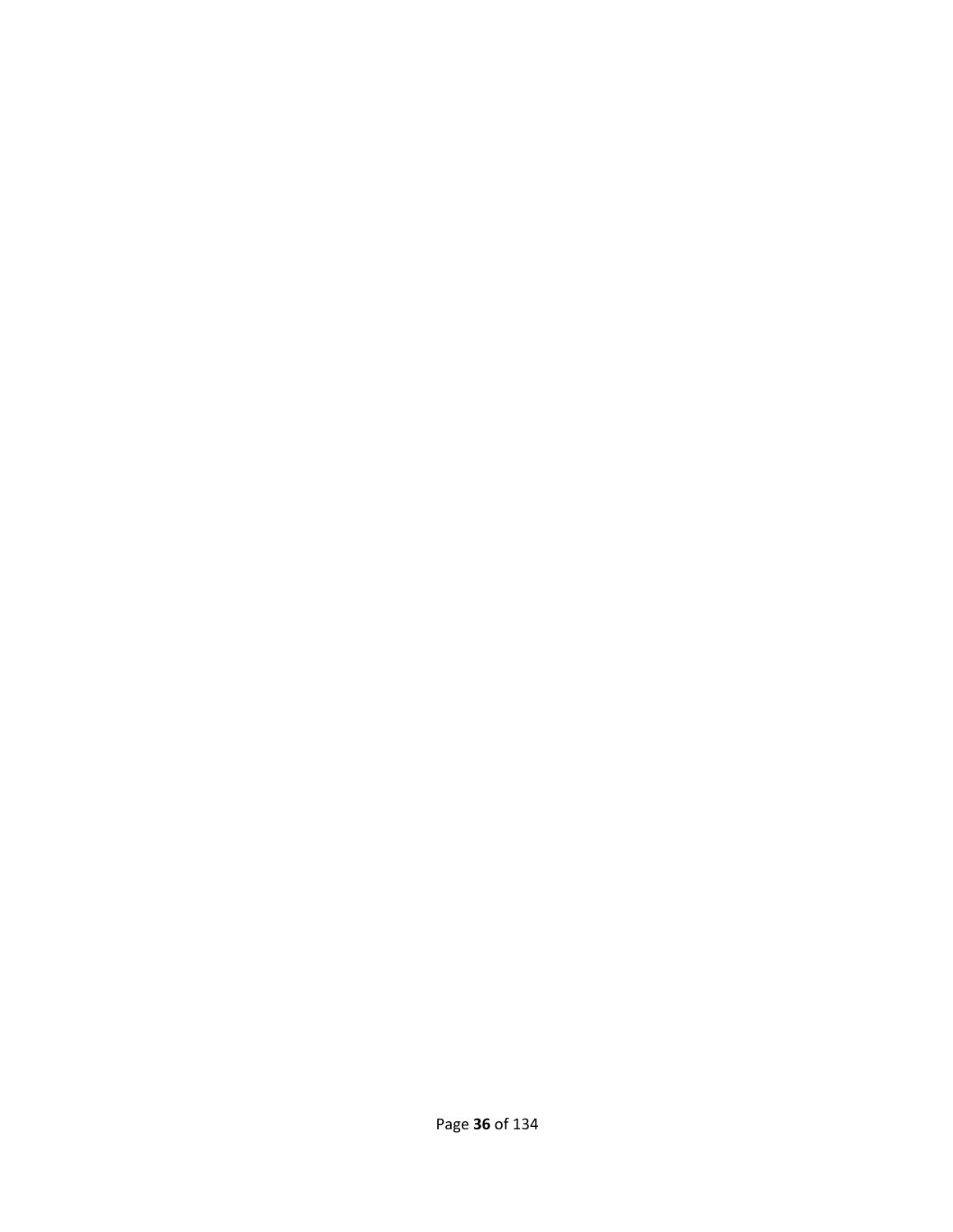# Hazardous Agents Control Program

- **I. Purpose:** To ensure that VA research laboratories using or storing hazardous agents including select agents, toxins and associated sensitive materials maintain an appropriate level of security and safety. This pertains to specific guidelines in utilizing, storing, handling, acquiring, transferring, transporting and disposing of hazardous materials.
- **II. Scope:** This program will include the physical security requirements for the storage and use of select agents, toxins and other highly dangerous hazardous agents. Policies, procedures, and responsibilities for VA research laboratory security, personnel identification and training, inventory controls, and the interactions with other VA facility personnel such as security and law enforcement will be addressed.

#### **III. Definitions:**

- **A. Hazardous Agent**. A hazardous agent is biological material included in the CDC list of select agents and toxins, APHIS biological agents, and products of such biological material, i.e. toxins. The term also includes highly toxic chemicals, exempt quantities of toxins, or gases that have the potential for being used as weapons of mass destruction, as well as radioactive materials and/or radioactive sources.
- **B. Select Agent**. A select agent is one of a group of agents (viruses, bacteria, rickettsiae, fungi, toxins, and recombinant DNA) designated by the CDC as requiring registration with the CDC Laboratory Registration Program. For purpose of this program, select agents and hazardous agents are synonymous, and are to be handled at the same level of security.
- **C. Sensitive Materials**. Sensitive materials include, but are not limited to, any hazardous agents as defined in subparagraph III a and identified in attachment A, as well as research equipment and/ or supplies used to store, test, destroy or otherwise handle hazardous agents, and laboratory notebooks or other written or computerized records documenting possession of and/or research using hazardous agents.

#### **IV. Responsibilities:**

- **A.** Office of Human Resource Management (OHRM).The Human Resource Management Service (HRMS) is responsible for assisting the research program in issues related to personnel, including new personnel actions, appointment of WOC employees, developing the position risk and sensitivity designation of all Research employees, and initiating the appropriate background investigations. HRMS is also responsible for reviewing applications for employment for citizenship and visa status.
- **B.** Office of Security and Law Enforcement (OSLE). The Police Service, OSLE, is responsible for assisting with background investigations, assisting with security of research laboratories, emergency response, vulnerability assessments and research offices with the development and implementation of this Hazardous Agents Control Program.
- **C.** Chief Research and Development Officer (CRADO), VA Central Office. The CRADO is responsible for the overall VA Research laboratory antiterrorism policy, the planning and coordination of system-wide plans to prevent terrorist events from occurring in VA Research laboratories, and maintaining the highest level of laboratory and inventory security for hazardous agents including select agents and toxins, as well as the associated sensitive materials. The CRADO, in consultation with the Under Secretary for Health, is also responsible for identifying specific training requirements for persons working in VA research laboratories and for those persons working with hazardous agents, including select agents and toxins. The training requirements also apply to research administrators responsible for VA research laboratories. These training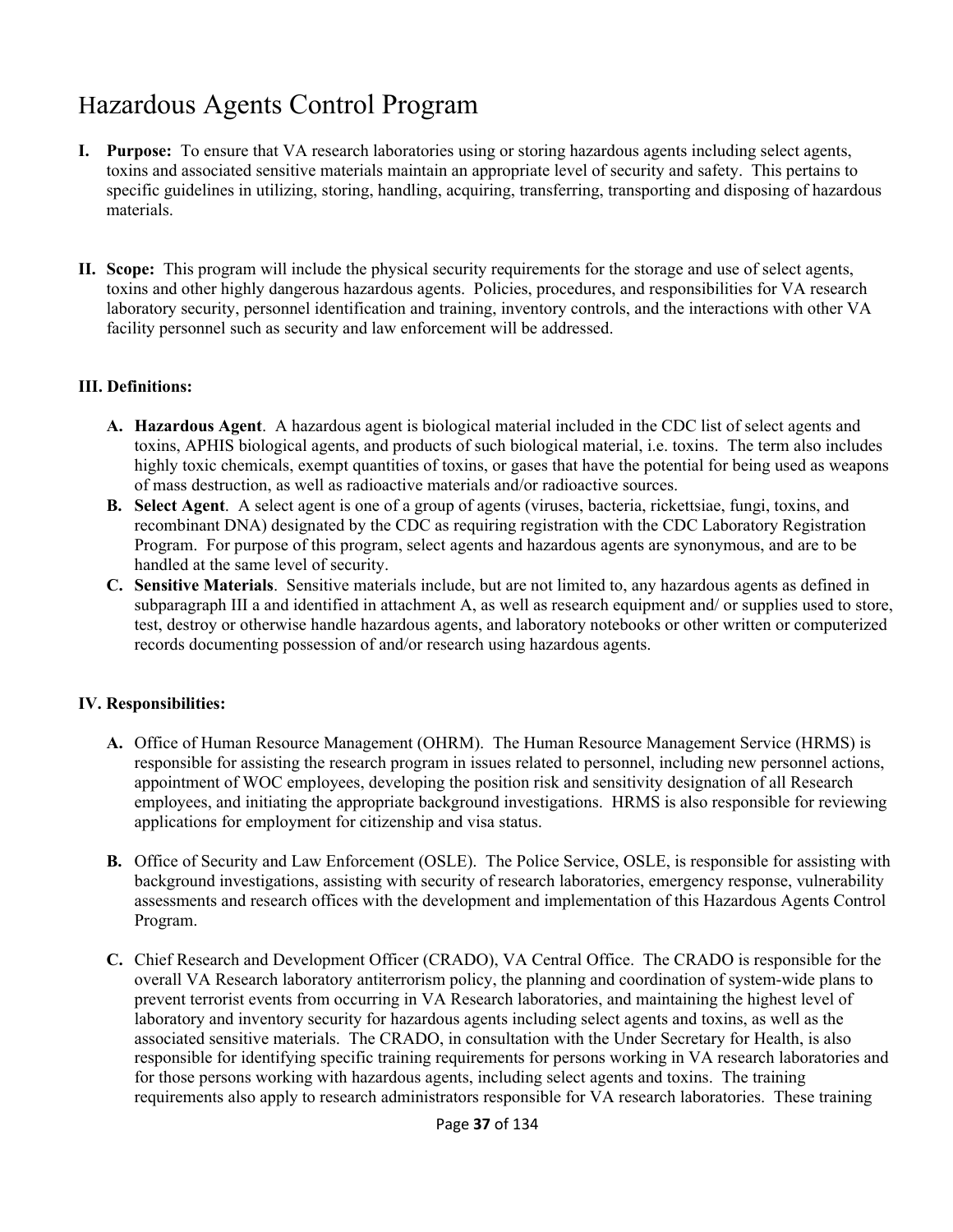requirements include information on safety, containment, and security of hazardous agents including select agents, toxins and the associated sensitive materials.

- **D.** Chief, Office of Research Oversight (ORO).The Chief, ORO, is responsible for oversight or evaluation of issues related to compliance with this Handbook and other applicable Federal regulations addressing biosecurity.
- **E.** Associate Chief of Service for R&D (ACOS/R&D)**.** The ACOS for R&D is responsible for:
	- (1)All activities in the Research Service, including the implementation of all requirements set forth in this Program.
	- (2)Appointing, or serving as, the designated research point of contact for interacting with facility security personnel, health and safety staff, Health Care System Director-RO, ARO, and oversight committees (e.g., R&D Committee (RDC), Subcommittee on Research Safety (SRS), Radiation Safety Committee).
	- (3)Ensuring the Health Care System Director, or designee, remains informed of all activities involving hazardous agents, select agents, toxins and other sensitive materials in VA research laboratories.
	- (4)Ensuring that changes in facility security procedures are made known to all staff in the research service expeditiously.
	- (5)Ensuring that all non-VA persons (i.e., those that are not appointed as VA employees or VA contractors) working in VA research laboratories, in VA research laboratories in approved off-site locations, leased space or in VA space leased to another institution, conform to all VA standards for security described in this Program.
	- (6)In conjunction with the BSO and The Police Service, completing the annual vulnerability assessment of research areas.
	- (7)Informing OSLE of any changes in research affecting the facility security rating.
- **F.** Investigators, Laboratory Directors, Research Investigators VA research investigators and staff, regardless of appointment status (paid, WOC, or fee basis), are required to comply with all provisions of this Program. *NOTE: Those requiring WOC appointments include, but are not limited to, students, fellows, residents, university employees, other non-VA employees working at VA, and visiting scientists who are not compensated by VA for their employment.* All contractors must comply with all requirements of this Program.
	- (1) Appropriate authorizations and approvals must be obtained prior to beginning work in area of the Research Service Line. This includes a successful background check by the VA Police Department.
		- a.Principal Investigators (PIs) must ensure that those they supervise have received approval to access laboratories prior to beginning work.
			- i. If it is a laboratory (BSL-3 or non-BSL-3 laboratory) using or storing select agents or toxins, employees must have written authorization to both access these areas and to work within them.
			- ii. If select agents or toxins are not used or stored in a BSL-3 laboratory, persons working in the BSL-3 laboratory must obtain specific approval from the RDC to do so. (The completion of the Federal Bureau of Investigation (FBI) Form FD-961, Federal Bureau of Investigation Bioterrorism Preparedness Act: Entity/Individual Information and obtaining a Security Risk Assessment is not required.)
		- b.Laboratory directors and investigators are responsible for:
			- i. Identifying the level of security access required for laboratory staff (paid or WOC) being considered for employment or being approved to work within the investigator's research laboratory. For those working with select agents and/or toxins a Security Risk Assessment must be completed by the FBI prior to being authorized to work in the laboratory as required by 42 CFR 73.8(d), 7 CFR 331.10(h), or 9 CFR 121.11(h). The Security Risk Assessment is in addition to the background investigation required by VA Handbook 0710.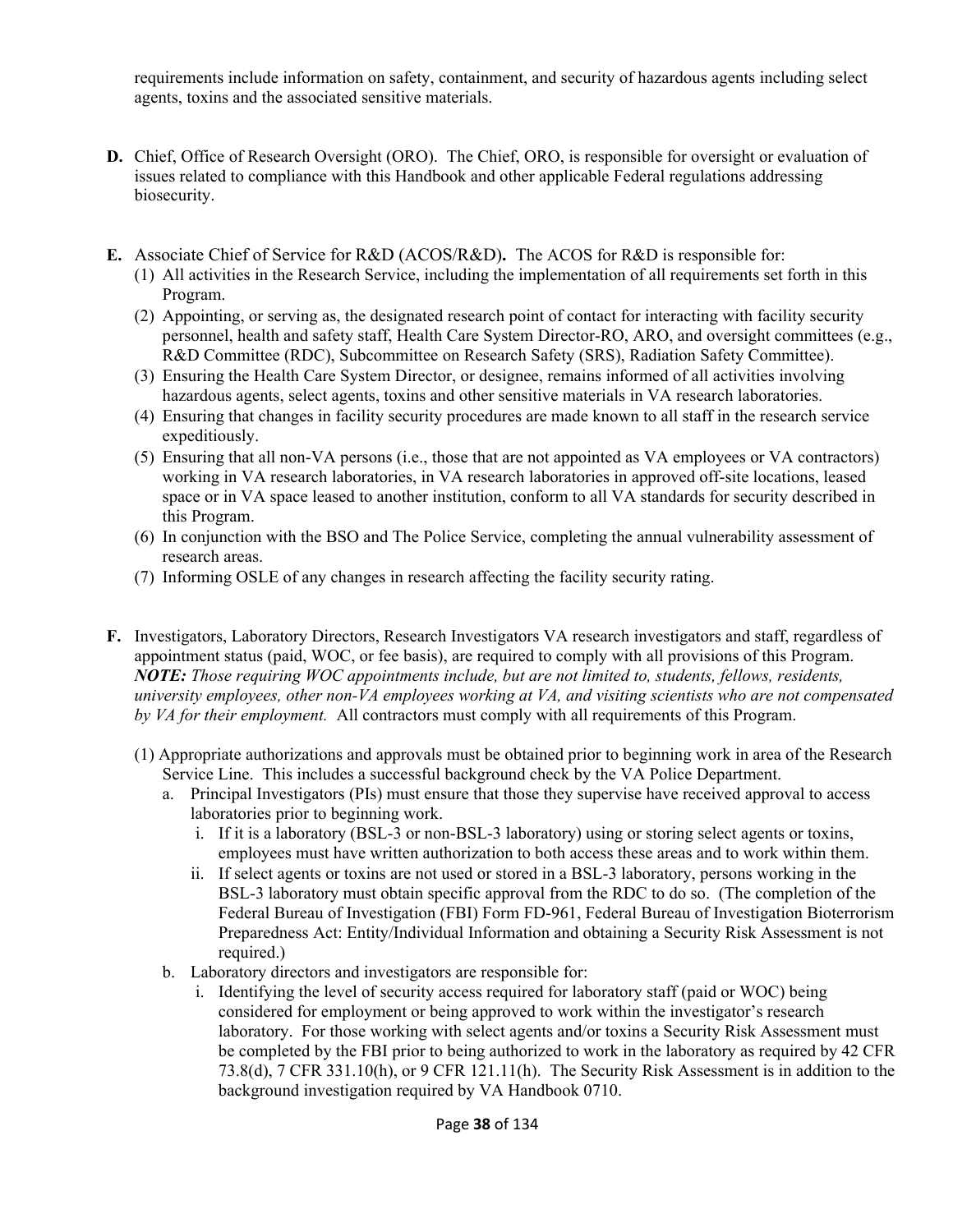- ii. Ensuring that all their staff have received the required training and are familiar with information specific to the hazardous nature of materials they will be using and the security precautions to be followed in handling, storing, transferring or destroying such materials as well as containment procedures.
- iii. Regularly reviewing and accounting for inventory of hazardous agents including select agents or toxins (non-exempt and exempt quantities). The review must be documented in form of a log.
- iv. Forwarding a copy of the inventory to the SRS and the Research Biosafety Officer or the Radiation Safety Officer as appropriate, at least semi-annually. The SRS will report to RDC on inventory controls. (See section VII (5).
- c.Select agents or toxins (non-exempt and exempt quantities) may be used only after receiving appropriate approvals.
- d.VA research laboratory directors and investigators are responsible for all aspects of their research including the supervision of their staff.
- **G.** Individuals Working in VA Research Facilities. Everyone must immediately report the following to the RO or Alternate RO(s):
	- (1)Any loss or compromise of their keys/cards, passwords, combinations, etc.
	- (2)Any suspicious persons or activities.
	- (3)Any loss, release or theft of select agents or toxins (non-exempt and exempt quantities).
	- (4)Any sign that inventory and use of records of select agents or toxins (non-exempt and exempt quantities) have been altered or otherwise compromised.
- **V. Theft, Loss or Release of Select Agents or Toxins:** When the theft, loss, or release of a select agent or toxin is discovered, the VA research laboratory must immediately notify the appropriate supervisor, the ACOS/R&D, the VA Police Service, the RO, Alternate RO(s) (Biosafety Officer), VA OIG, ORD, ORO, and APHIS or CDC as applicable. Please keep in mind that a potential exposure to a select agent or toxin is also considered a potential release, and should therefore be reported to the CDC through the proper processes. The facility's Safety Officer and the Network Safety and/or Industrial Hygiene Officer must also be notified.
	- A. All reporting procedures in 42 CFR 73.17, 7 CFR 331.16, or 9 CFR 121.17, whichever is applicable, must be followed immediately upon discovery of the theft, loss or release.
	- B. Thefts, loss, or release must be reported whether the select agents or toxins are subsequently recovered or the responsible party(ies) identified (see 42 CFR 73.17(b)).
	- C. A complete investigation must be done, documenting each aspect of the process. Any select agent or toxin lost, stolen, or otherwise unaccounted for must be maintained by VAHCS to document the incident.
	- D. APHIS/CDC Form 3 should be used to report the incident to the CDC after appropriate consultation with VAHCS's assigned point of contact with the CDC Select Agent Program. Additionally, this completed form must be submitted to the CDC within 7 days of the discovered theft, loss, or release.

#### **VI. Cleaning, Maintenance and Repairs in Laboratories with Hazardous Agents:**

- **A.** BSL-2 Laboratories:
	- (1)Environmental Management Service personnel, Engineering Service personnel, or any other VA service provider assigned to areas where Hazardous Agents are used/stored must be cleared through the Police Service.
	- (2)Housekeepers, engineers and service providers must be escorted when entering laboratories using/storing Hazardous Agents.
	- (3)Any service to be provided to laboratories using/storing select agents (exempt or non-exempt) must be provided during regular business hours when an authorized employee is present.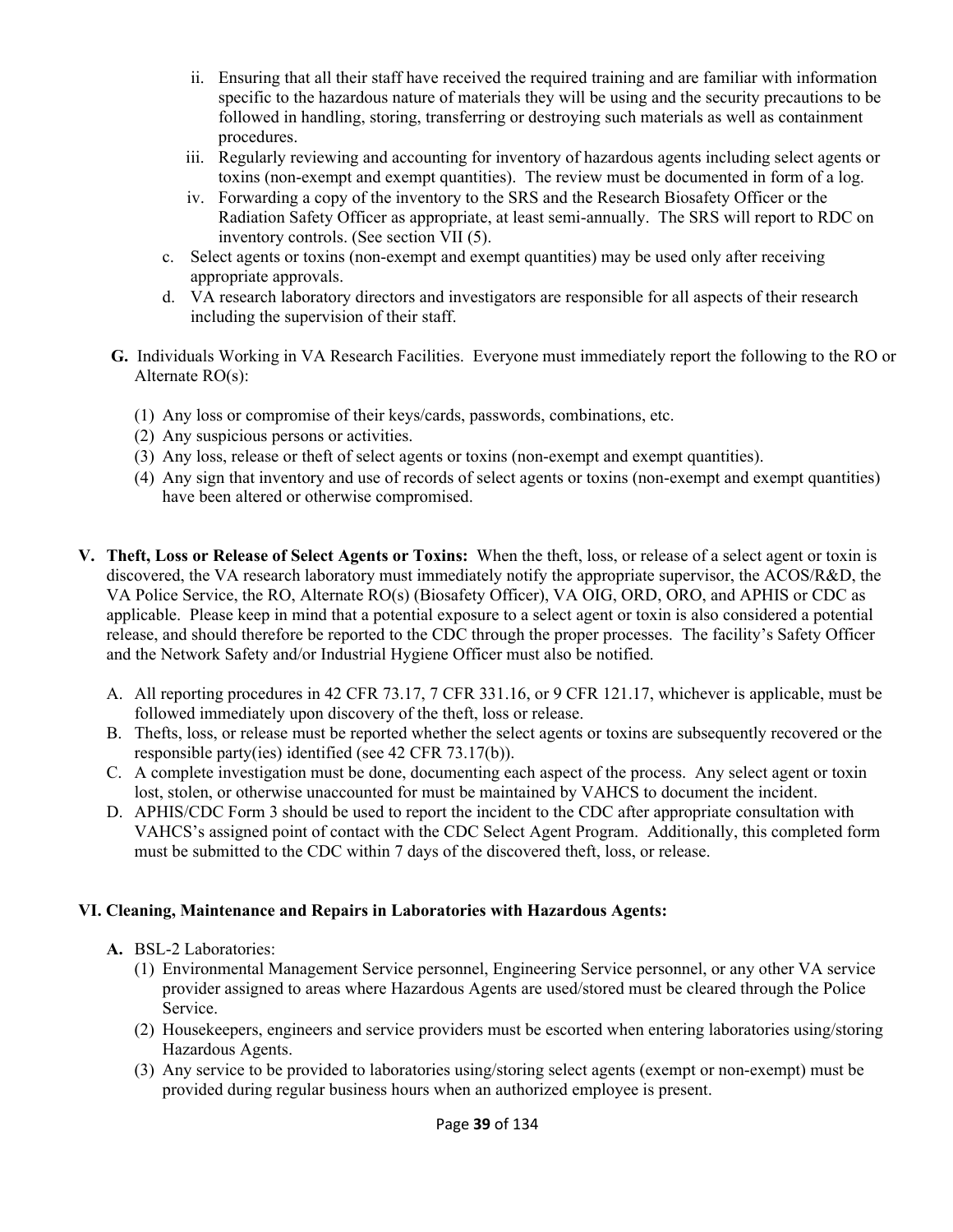(4)An access log for all visitors, including maintenance and deliveries will be maintained. The access log should record date, time, name of the unauthorized person, and the authorized individual escort the unauthorized person into the laboratory area.

**VII. Security for BSL-2 Laboratories with Select Agents:** (The following procedures apply only to BSL-3 laboratories, when active, and laboratories working with select agents. For security procedures on all other Research areas please refer to The Research Service Laboratory Security Plan.)

### **A. Access**

- (1) **For Select Agent Laboratories:**
	- a.Definition of *Authorized* Personnel: Individuals registered w/ Select Agent Program (SAP)
		- i. **42 CFR Part 73.8(b)**
		- ii. Security Risk Assessment (SRA) performed by the Attorney General
		- iii. On VAHCS's Select Agent Program registration
		- iv. Those with documented training

#### **B. Personnel:**

- (1)Prior to beginning work in the BSL-2 laboratory using or storing exempt quantities of select agents and / or biological toxins as identified by 42 CFR 73, Human Resources Management Service (HRMS) will verify the person's credentials. In conjunction with the Police, Service HRMS will submit a Standard Form (SF)-85 and Questionnaire for Non-Sensitive Positions. Fingerprints will also be submitted to the Office of Personnel Management (OPM) for completion of a background check. Employees that will be working in the BSL-3 research laboratory not containing select agents will obtain approval to do so from the R&D Committee.
- (2)Prior to beginning work in a VA BSL-2 laboratory using or storing select agents or toxins a formal authorization must be granted by the Health Care System Director from recommendation by the RDC. The RDC recommendation will be based on an approved security risk assessment performed by the Attorney General. This security risk assessment will be in addition to the background investigation required in Handbook 0710 and mentioned above.

#### **C. Contractors:**

- (1)Contractors that need access to high security areas must be cleared through VA police by a background check.
- (2)Contractors must provide their service during regular business hours (7:00 am to 3:30 pm), any day of the week except weekends and holidays. Exceptions will be reviewed on a case-by-case basis.
	- a.Contractors with cleared backgrounds checks that need access must report to the Research Administration Office (room 5A104), before rendering any service. The contractor will present valid company/photo ID, sign the contractor logbook, and check out a contractor ID badge with access key/card. Contractors that must enter the research suites for service should undergo the VA police background check and once cleared contact the Research Administration Office, extension, 207632, for entry. The contractor will complete the access log outside the area and will be escorted into the suite by an authorized person, which will accompany the individual while the service is being provided.
	- b.Contractors that will provide service in the BSL-2 select agent lab will follow the above procedure plus will be escorted during the duration of their service by an authorized person.
	- c.Any contractor that has not gone through a background check and must enter Research areas must first be approved by the Director of Research Operations and will not be allowed to check out an access key. This contractor will be escorted during the entire time he/she is in Research and will not have access to select agent room BSL-2 laboratory.
	- d.Vendors are not allowed to walk through Research areas at any time.
	- e.If a lab personnel needs to meet with a vendor he/she must schedule an appointment with the vendor in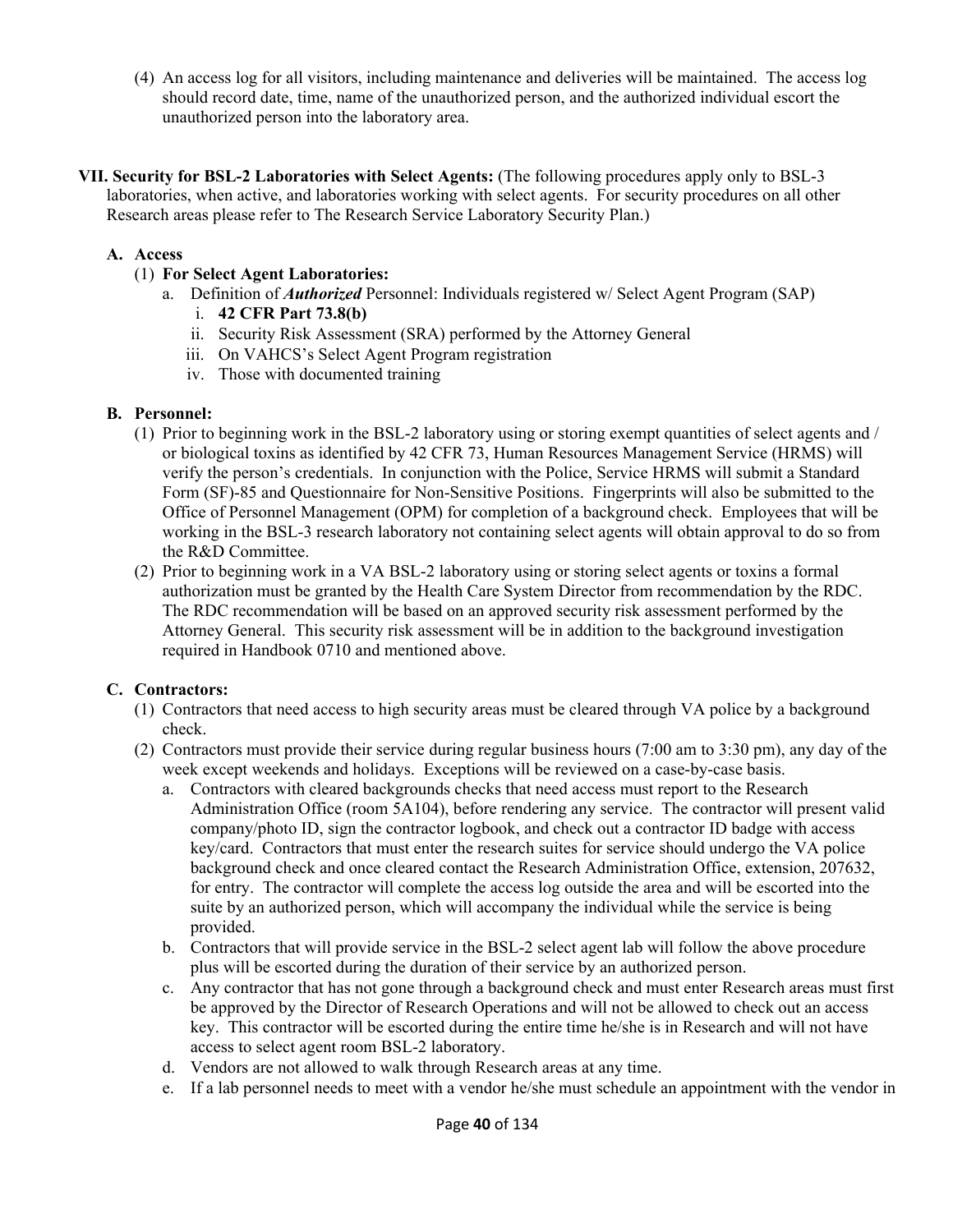the Research conference room (5A110). After completion of the meeting the research employee must escort the vendor out of the restricted laboratory area.

- **D. Training:** Prior to accessing any BSL-2 laboratory using/storing select agents (EXEMPT OR NON-EXEMPT), all personnel must have completed the Research Laboratory Safety & Security Training. Personnel that will be working in a BSL-2 laboratory using/storing any amount of select agents must receive specific security/safety training from their immediate supervisor and the BSO, and their successful completion of this training must be documented.
- **E. Unauthorized personnel:** In the event that an unauthorized individual enters the BSL-2 laboratory using/storing exempt and non-exempt select agents, the Police Service, the BSO and the Director of Research Operations will be notified. The individual will be removed by police and taken to their area to be questioned. Prior to the authority arriving to remove the unauthorized individual, the discovering person should stay with the unauthorized person to ensure that he/she does not have unrestricted access to any part of the laboratory area. All VAHCS employees are required to wear their VA identification on their person at all times. Therefore, any individual working in the laboratory should also be wearing their identification at all time. Any individual not recognized as an authorized person in the laboratory area should be challenged and if determined not to be an authorized person for the area, removed by the previously described procedures.
- **F. Keys:** After an employee has been authorized to work in the BSL-2 laboratory using/storing any amounts of select agents, he will be assigned a magnetic card as well as a security code.
	- (1)To enter any of these areas the employee must enter his security code first and then swipe the access card.
	- (2)In the event that the security card is lost or stolen, the employee will notify the Biosafety Office, the Director of Research Operations and the Police. The card will be deactivated immediately and the employee will be advised in proper storage of it if the user is back in possession of it.
	- (3)Employees will not share or give their personal security codes or access cards to anyone.
	- (4)The security code will be deactivated by the BSO every 6 months and a new one assigned.
	- (5)Individuals leaving VA employment or no longer working in the VA research laboratories must follow all clearance procedures including turning in all keys/cards, these will be immediately deactivated as well as their security access code, and identification badge.
	- (6)In the event that an individual stops working at the VA and does not return keys/cards, these will be deactivated with the access code. Then the Administration Office will try to contact the individual, after there is enough evidence to conclude the individual will not return them the VA Police will be notified.
- **G. Storage:** All refrigerators, freezers cabinets, and other areas where hazardous agents, including exempt and non-exempt select agents, are used or stored must be kept under lock all the time. Doors to these areas must be kept locked and should never be propped open. A Freezer Inventory Form shall be completed by each PI and/or Lab Manager with allocated freezer space at the Atlanta VAHCS, and posted on each freezer's door, see Addendum e.).

# **H. Deliveries/Acquisition**

- (1) The acquisition of hazardous agents and select agents may only occur when there is an approved protocol that requires their use and storage.
- (2)Prior to initiating the procurement process, the BSO, the SRS and the RDC must approve this action.
- (3)The independent purchase, possession, receipt, or use of hazardous laboratory materials without appropriate authorization is prohibited. To obtain approval to purchase, a written memo/letter must be forwarded to the BSO, who in turn will approve/disapprove in writing. The memo must specify the material to be purchased, amount and expected date of use.
- (4)Only laboratories holding CDC or APHIS Select Agent and Toxin Certificates of Registration may acquire select agents or toxins. However, toxins regulated by 42 CFR 73 that meet any of the following criteria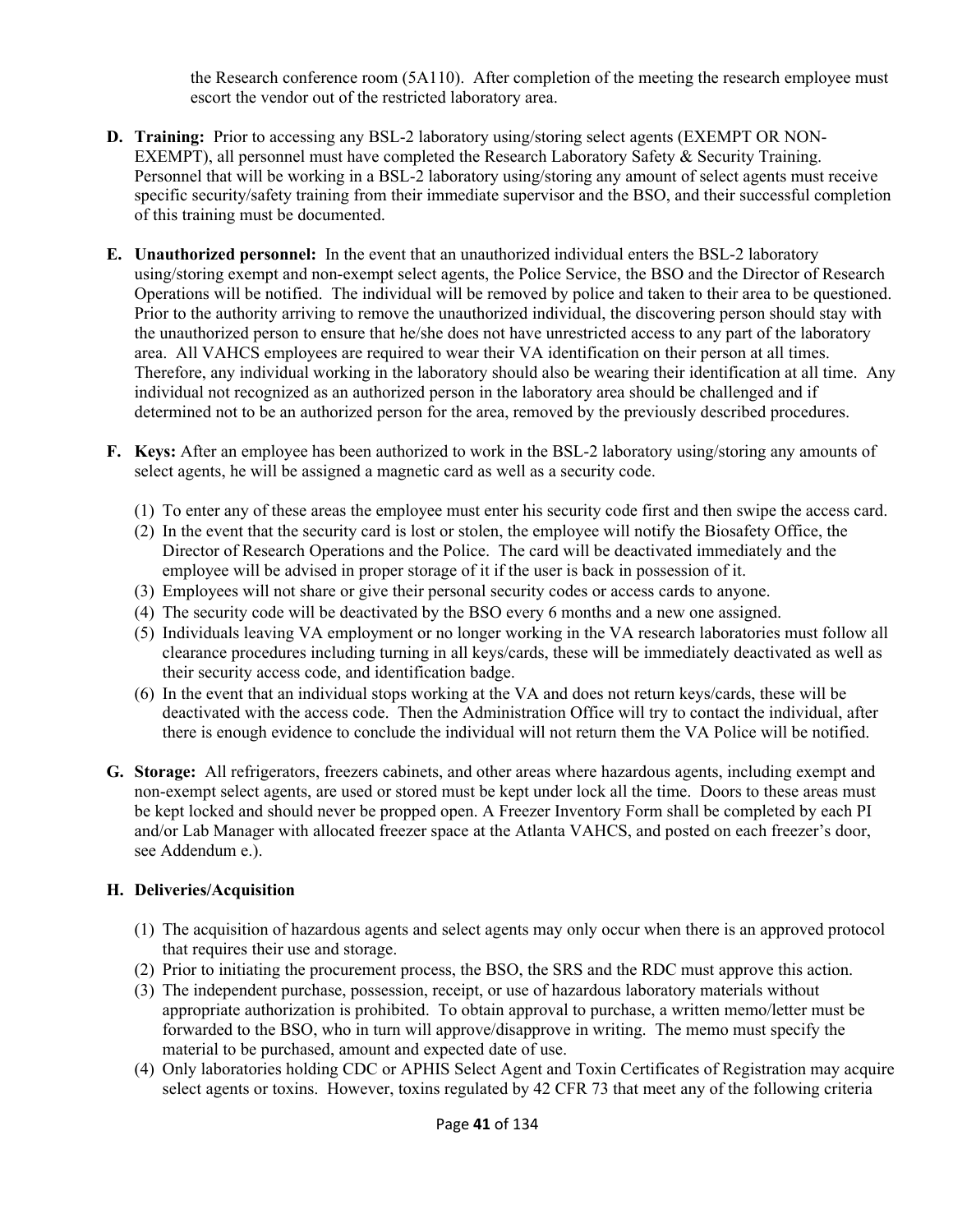are excluded from the requirements of this part: Overlap toxins under the control of a principal investigator, treating physician or veterinarian, or commercial manufacturer or distributor, if the aggregate amount does not, at any time, exceed the following amounts: 0.5mg of Botulinum neurotoxins; 100 mg of *Clostridium perfringens* epsilon toxin; 100 mg of Shigatoxin; 5 mg of Staphylococcal enterotoxins; or 1,000mg of T–2 toxin.

(5)Transfer of select agents must comply with DOT, OSHA, NRC, CDC and USDA regulations, and can only be initiated after receiving an approved APHIS/CDC Form 2 from the CDC.

#### **I. Package Inspection**

- (1) All packages entering the research containment areas are inspected immediately for any visible package integrity damage and / or leakage of the contents that could potentially pose a hazard to individuals located within the research area. Additionally, the individual(s) expecting the package should be available to receive and inspect it, or at the very least, an individual authorized to accept the package that is well versed on the package inspection procedures. If there is any possibility of the creation of aerosols during the transport of the package contents, the inspecting individual should ONLY inspect and open the package under a properly functioning biological safety cabinet (BSC) or fume hood.
- (2) Conversely, a similar procedure for inspecting packages by appropriate personnel is required upon exiting from the research areas for transport.

#### **J. Intra-facility Transfer**

(1)Research laboratories that are utilizing or storing select agents or toxins are required to ensure the proper packaging and transport of these agents. The movement of these agents is strictly performed under the supervision of a VAHCS individual registered with the CDC Select Agent Program under 73.8. Additionally, a chain of custody should be generated and documented by all individuals involved in the movement of the select agent or toxin. This documentation should include the individual's names involved in the movement, date and time of the movement, the select agent or toxin transported, the amount of agent moved (toxin), and the agents disposition. Both inventories sponsor and receiving laboratories should be updated accordingly.

#### **K. Records:**

- (1)The PI must keep an accurate, current inventory of all hazardous agents, including select agents and exempt quantities of toxins. These records must be secured from unauthorized access, but must be available during an emergency and inspections. These inventories must be reviewed periodically to identify any discrepancies. Documentation of the periodic inventory reviews and written explanations of any inventory discrepancies must be maintained by individual laboratories and provided to the Safety Office upon request.
- (2)In the case of select agents or toxins (including exempt quantities of toxins), the following information must be maintained:
	- a.The name, characteristics, and source data;
	- b.The quantity held on the date of the first inventory (toxins only);
	- c.The quantity acquired, the source, and the date of acquisition;
	- d.The quantity, volume, or mass destroyed or otherwise disposed of and the date of each such action;
	- e.The quantity used and dates of the use (toxins only)
	- f.The quantity transferred, the date of transfer, and individual to whom it was transferred (this includes transfer within / between laboratories of VAHCS when the sender and receiver are registered with the same CDC Select Agents Program registration.
	- g.The current quantity held (toxins only)

#### **VIII. Destruction of Select Agents and Toxins Including Exempt Quantities:** These procedures do not apply if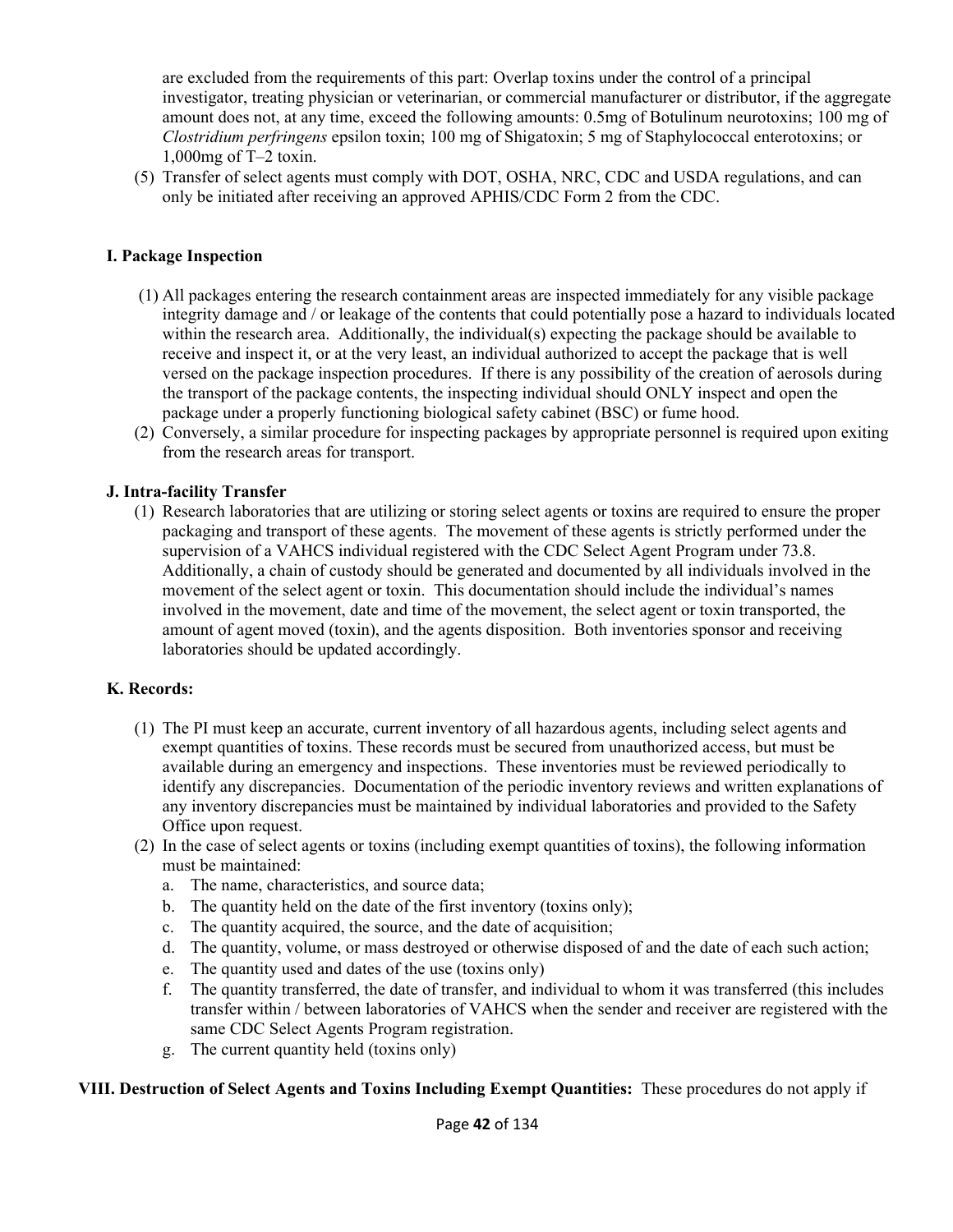during the select agents use in the research the characteristics of a select agent or toxin are altered so that it no longer meets the criteria for a select agent, or if the select agent is destroyed or consumed during and because of the research.

- **A.** Prior to destruction of select agents, toxins or exempt quantities of toxins, permission must be obtained from the VISN Safety Office through the Health Care System Director, BSO, ACOS for R&D, the RDC, and the SRS.
- **B.** The destruction of select agents, toxins, exempt quantities of toxins, or highly sensitive materials must be witnessed and documented by a member of the SRS.
- **C.** The destruction, time, date, amount and participants must be properly documented.
- **D.** Following destruction of the material, the signed and dated documentation must be forwarded to the BSO and the RDC. If the select agent or toxin is to be destroyed, CDC requires 5 day notice prior to destruction via report to the Select Agent Program via APHIS/CDC Form 3. Therefore, notify the BSO with an official intent to destroy prior to the destruction of any select agent or toxin.

#### **IX. References:**

- a.Public Law 107-188, "Public Health Security and Bioterrorism Preparedness and Response Act of 2002."
- b.Title 5 CFR Parts 731 and 736.
- c.Title 18 U.S.C. § 175b.
- d.Title 7 CFR Part 331.
- e.Title 9 CFR Part 121.
- f.Title 10 CFR Parts 19 and 30, the Civil Service Reform Act of 1978, and the Whistleblower Protection Act of 1989.
- g.Title 29 CFR 1910.38, 1910.120, 1910.1450 and 1960.
- h.Title 42 CFR Parts 72 and 73.
- i. CDC-NIH "Biosafety in Microbiological and Biomedical Laboratories" 5th edition.
- j.NIH Guidelines: "Recombinant DNA and Gene Transfer," April 2002.
- k.VA Directive and Handbook 0710.
- l.VA Directive and Handbook 0730.
- m.VA Handbook 5005.
- n.VHA Handbook 1100.19.
- o.VHA Handbook 1200.07.
- p.VHA Handbook 1200.08.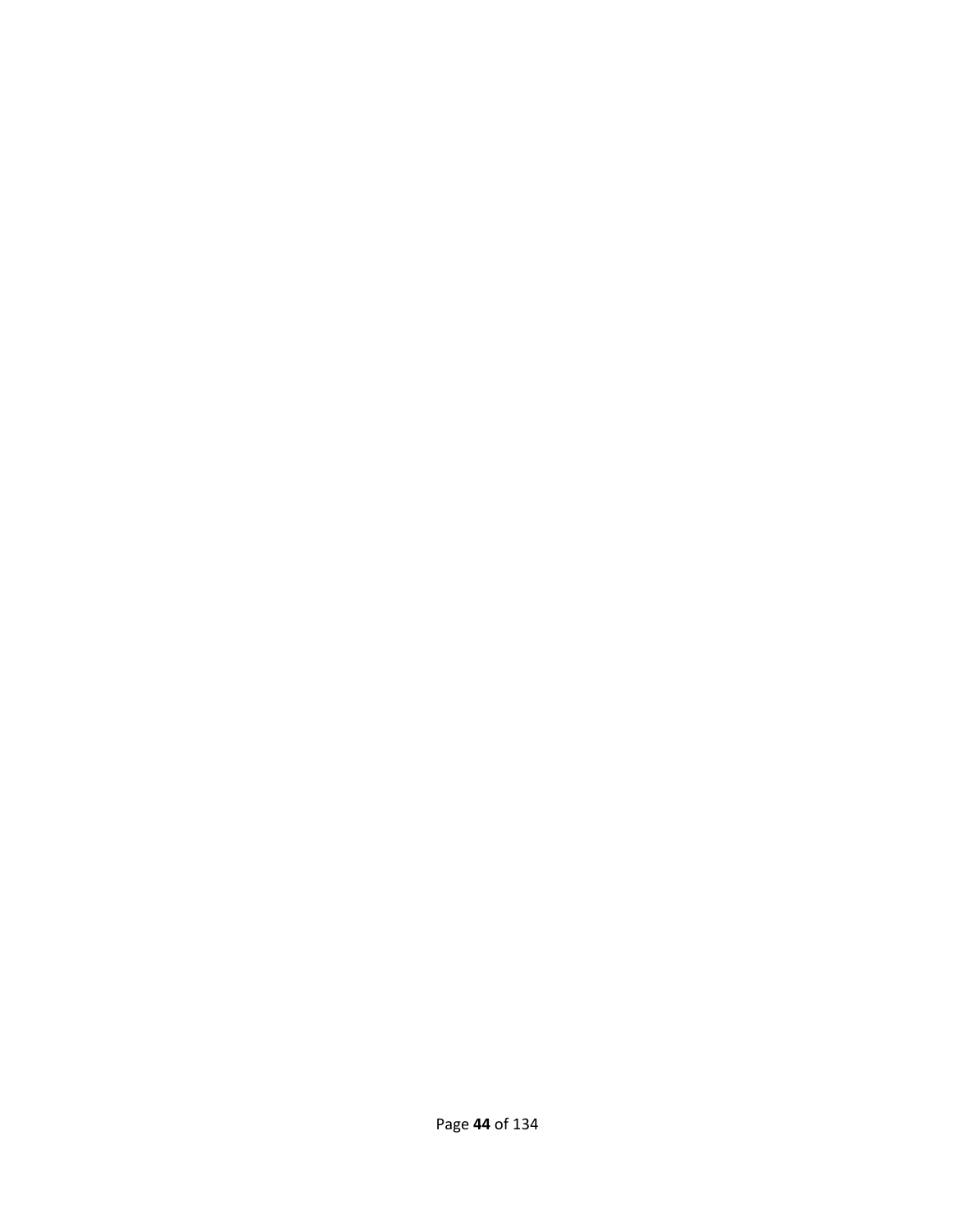# **SECTION IV**

# **RESEARCH SERVICE EMERGENCY PREPAREDNESS PLAN**

Page **45** of 134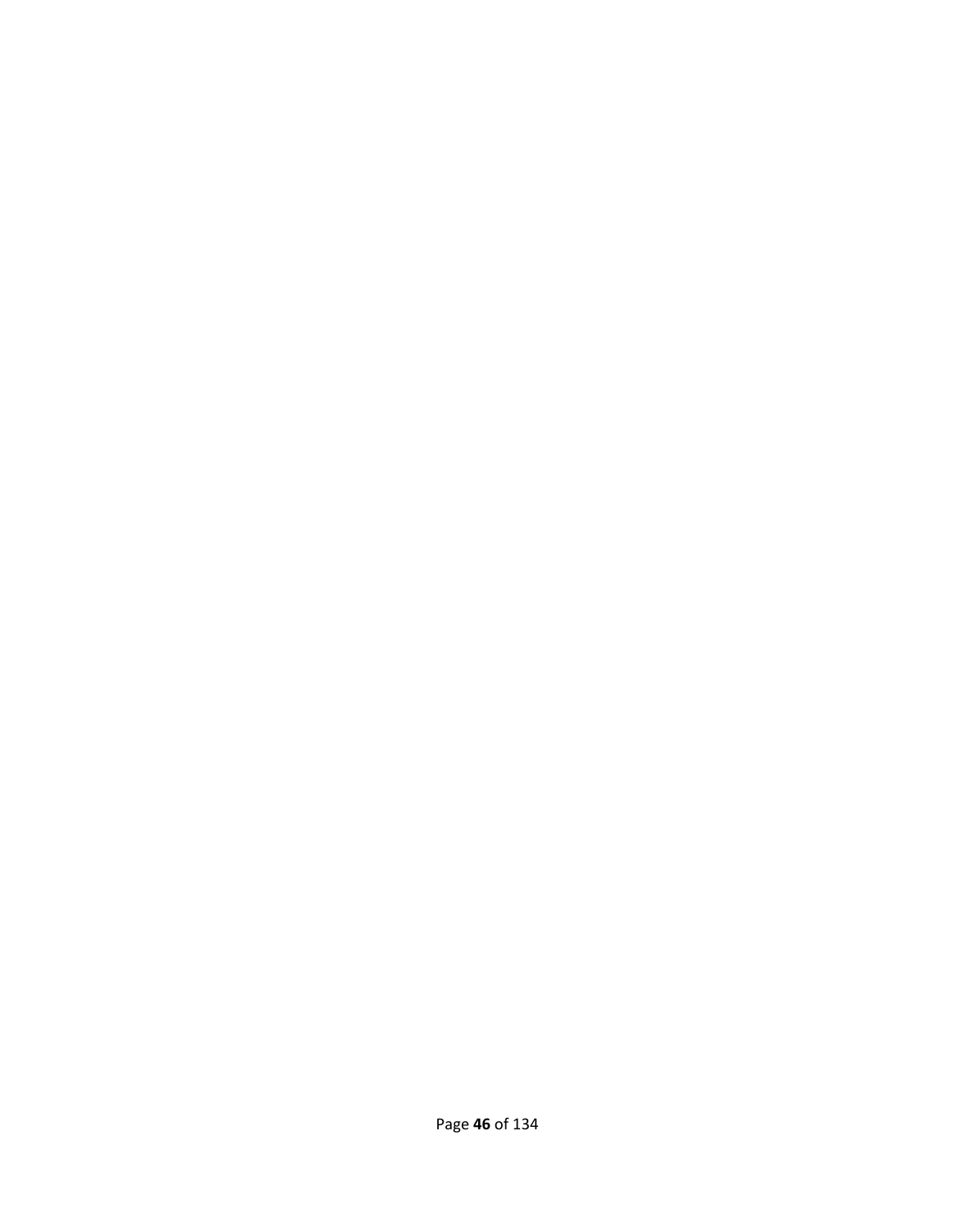# **RESEARCH SERVICE EMERGENCY PREPAREDNESS PLAN**

**1. Purpose:** To provide additional clarification regarding the specific actions employees of the Research Service may have to take in support of the Atlanta VA Health Care System response to an emergency. The following plan provides guidance about emergency procedures, inform laboratory personnel of potential emergencies prior to, and guide the laboratory personnel through the situation.

**2. Leadership:** The Associate Chief of Staff for Research and Development (ACOS for R&D) is responsible for directing Service response to an emergency. In the ACOS R&D absence, the following is the Service Line of Succession:

Michael Hart, MD, Chief, Research Service Ashley Scales, PhD, Director, Research Operations: Ashley.Scales@va.gov 404-321-6111 x123952 Jonathan Fidler, Biosafety Officer: Jonathan.Fidler@va.gov 404 321-6111 x207273 Kallie Medbery, Science Information Officer: Mary.Medbery@va.gov 404 321-6111 x206177 Derek Key, IACUC Coordinator: Derek.Key@va.gov 404 321-6111 x201458

The Research Service Line has approximately 300 employees who are available to support the Health Care System. They include consultant MDs, PhDs, research technicians, veterinarians, health science specialists, research coordinators, engineers, administrative staff and animal caretakers.

**3. Emergency Identification and Reporting Procedures:** Once an emergency is discovered, the identifying staff is to call the administrative office at x207632 and facility Safety at x202752 to report what the emergency is and its location. Then, all personnel in the affected area(s) are to follow proper exiting procedures from the laboratory areas, and are to gather by the floor's main elevators for instruction from emergency response personnel. If the emergency is after hours, a cascade callback maybe initiated by the Health Care System. Research will maintain an appropriate call back listing that is registered with the safety office.

#### **4. Medical Treatment:**

- A.In case of an emergency in the Research area, the Research Biosafety Officer (BSO) and the Director, Research Operations (DRO) will be among the first responders to assess the situation. Research Service Line's Vulnerability Matrix and Assessment is used by the BSO and DRO to determine the most efficient response mechanism(s) and ensure secure of the personnel and environment.
- B.If the Emergency Operations Centers (EOC) needs to be activated, the DRO will be immediately dispatched to provide the necessary information to them.
- C.In case of an emergency in any other area of the Atlanta VAHCS, **t**he investigators conducting human studies research will be immediately assigned to Manpower Pool. Clinical Research coordinators and health science specialists will be available to assist with patient care as needed. Additional personnel will be made available as requested. The contact point is the Clinical Studies Center at ext. 204934.

#### **5. Damage Assessment:**

- A.Assess Animal Facility by walk-through inspection. Discuss issues with veterinarian or veterinarian tech.
- B.Assess Research floors by walk-through inspection.
- C.Assess Vulnerability Matrix and Assessment.
- D.Assess select agents lab by walk-through inspection (if such agents are in use).
- E.All areas where biological agents, toxins or chemicals listed in the VA Weapons of Mass Destruction list must be assessed immediately.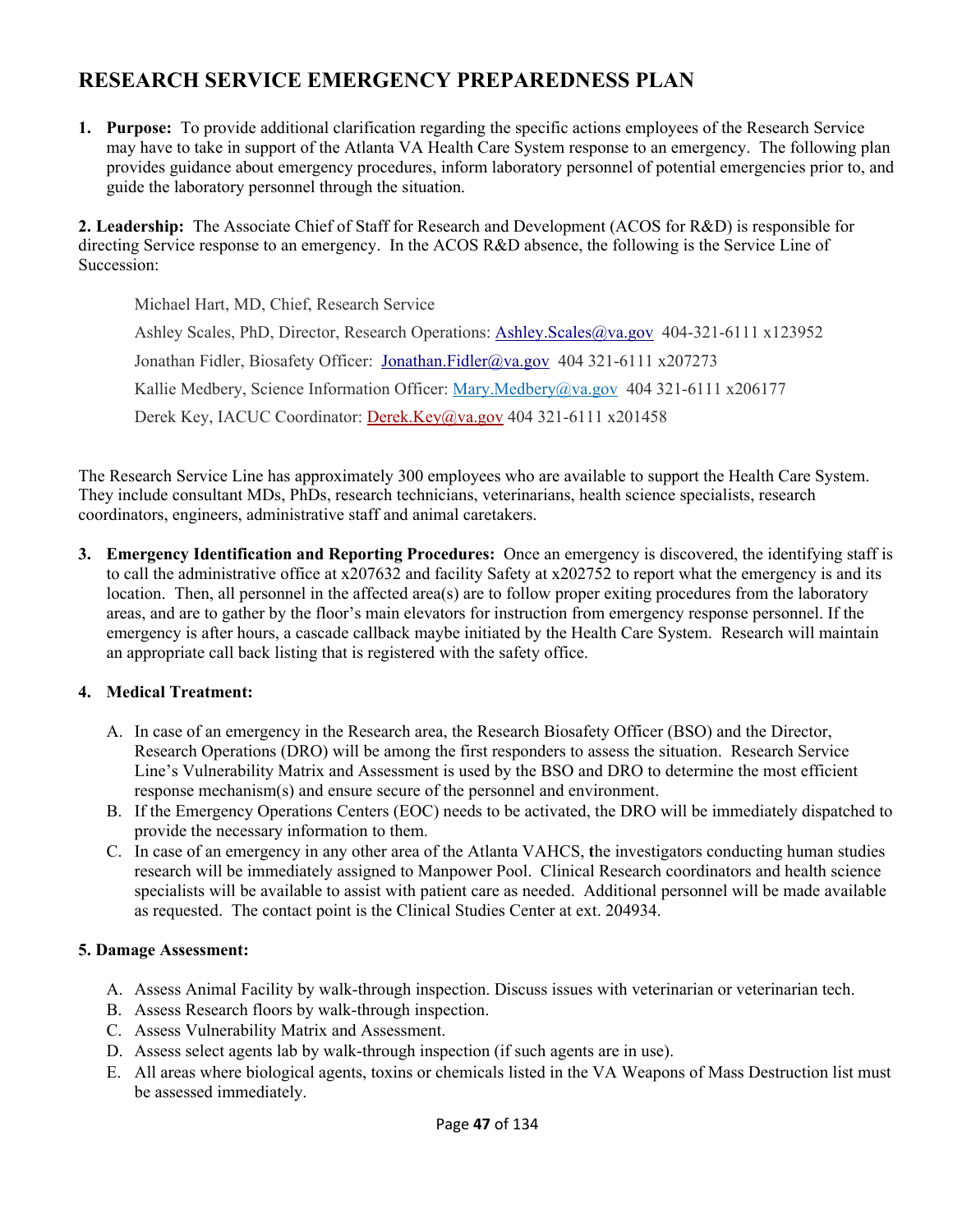#### **6. Evacuation:**

- A.Research Service will assist in the evacuation of patients as follows: Stand ready in Manpower Pool or assist if called upon.
- B.Research Service staff, if required to evacuate their work areas, will use the following route as a primary evacuation route: Evacuate horizontally first meeting in atrium lobbies of the fourth and fifth floors.  $11<sub>th</sub>$  and 12th floor will meet at main elevators to assess situation. If vertical evacuation is necessary, use stairs to exit building. Facility Emergency Command Personnel will meet Research staff in these areas to provide additional emergency information and procedures.
- C.A pairing system will be used to ensure that each employee needing assistance to evacuate has been paired with an able-bodied employee to assist in evacuation.
- D. Upon evacuation, employees of Research Service will meet outside in the Basement level of Parking Deck E. Specific Research personnel will be assigned to account for all personnel that were in the areas prior to the emergency. Any unaccounted personnel will be reported to the Emergency Command Personnel to have the proper emergency responders to remove them from the building.
- E. Personnel in Bldg 13 who need to evacuate will do so by moving into the general building through the north entrance. In the event the north entrance is not available, employees of Research Service will meet outside Clinical Addition building to the right of the small parking deck.
- **7. Manpower Reserve Pool:** Two employees will be immediately assigned to the Manpower Pool. If additional employees are needed for the Manpower Pool, the Service Chief will gather employees as available. These employees have the following skills: Research can offer biomedical lab personnel, engineers, MDs, PhDs, clinical research coordinators and technicians to assist. Research employees will wait for instruction from the Command Center.
- **8. Public Affairs:** All public affairs activities will be coordinated through the Public Affairs Manager. Should an unescorted reporter enter the work area he/she will be escorted from the facility and the incident will be reported to the Public Affairs Manager.

#### **9. Internal Disaster/Fire:**

- A.When the alarm sounds, each Research Section Chief and/or Supervisor and/or employee will be responsible to promptly evacuate horizontally the area shutting all doors. All personnel will meet by the main elevators of the floor on which they are and wait for first responders. Once the situation has been assessed by the first responders, research employees will be directed as to what actions they need to take.
- B.If a fire originates in one of the research laboratories, remember (RACE):

**R**: REMOVE **A**: ACTIVATE **C**: CONFINE **E**: EXTINGUISH/EXIT

All personnel are expected to avoid exposing themselves to unnecessary risk to save material items.

- C.All laboratory employees will be responsible for stopping machinery and securing their area in a way to best contain the spread of the fire.
- D.One employee will be appointed to remain with the personnel at all times and provide any necessary information. The AOR&D will remain in the Research Office to be dispatched to the command center if necessary; will be responsible for the Emergency Folder, which contains information such as all employee's names, contact numbers, floor plans and emergency plans. The BSO will be among the first responders and, along with the facility's Industrial Hygienist, will evaluate the possibility of any hazard exposure.
- E.Locations of fire alarm boxes in the Research areas are as follows:
	- 1. East side, near 5A101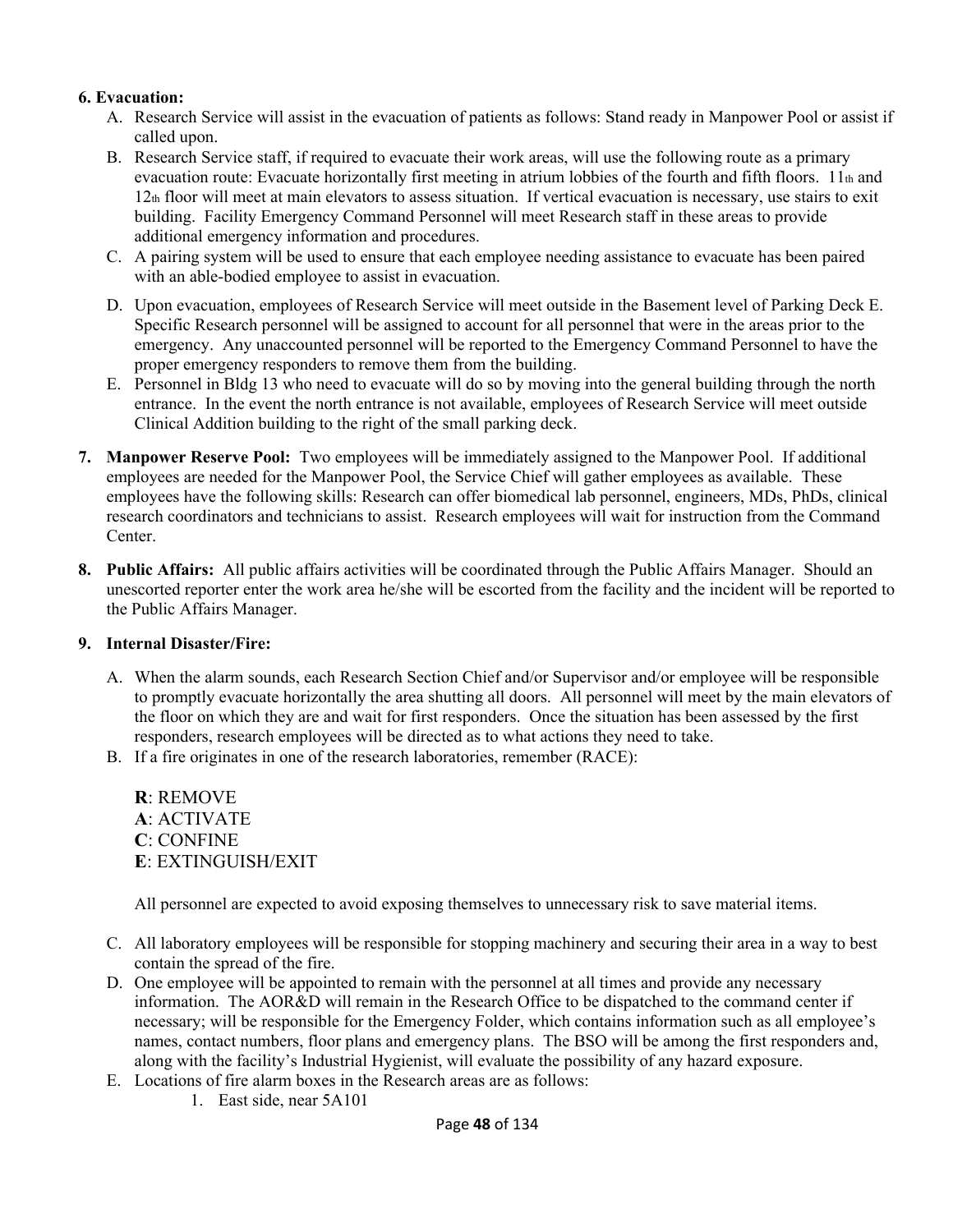- 2. Near Service Elevators, 5th floor
- 3. Near Mechanical Room, 4th floor
- 4. Near Service Elevators, 4th floor
- 5. 12th floor near Service Elevator, West side (Box 2361)
- 6. 12th floor near Passenger Elevator, East side (Box 2362)
- 7. 11th floor near Passenger Elevator
- 8. Bldg 13- near entrance

#### **10. Hazardous Materials:**

- A.Most laboratories contain chemicals and/or radioisotopes. Police, fire, and other emergency responders will be informed as to the types of biological, radioactive and chemical materials in use in each laboratory area. Additional notification information for emergency responders is referenced in item B.
- B.All laboratories must have a Chemical Inventory List posted at all times. This list must be updated every six (6) months and with the addition of any new chemicals. This list can also be obtained from the BSO, the Director of Research Operations and the facility's Industrial Hygienist.
- C.Radioactive signs must be posted on the doors where radioactive material is used and stored at all times.
- D.The VMU is an animal holding unit and special precautions must be taken prior to entry.
- E.Laboratory extinguishers are marked on walls in hallways with triangular signs.
- F.Any major hazardous (chemical or biological) spill in the lab is to be contained by calling the Research BSO and the facility's Industrial Hygienist, shutting the lab door, and prohibiting entrance by any unauthorized personnel.
- G.Fire extinguisher locations are listed under Item 9E.
- H.SDS's will be made available through the web at http://vaww.hefp.va.govor by the lab upon request or need.
- **11. Utility Failure Electrical:** In the case of electrical failure, personnel in the building must monitor each laboratory for equipment failure and switch to emergency power if available. Engineering Service should be contacted immediately at ext. 206090, 206104 or 206100. If after hours, call the DRO at (601) 559-3529. Investigators must be notified, by administration, if the power failure involves a significant timeframe. Additionally, electrical failure is covered by the Emergency Cascade Call Back protocol that requires administrative and research staff to participate by contacting appropriate personnel for notification of the emergency (electrical failure) and activation of corrective measures.

The DRO, BSO, and supervisor for the animal facility (VMU) have override keys to enter the limited access areas in the case of a power failure that affects the proper operation of the Pinnacle and Edstrom access systems to access these areas and properly respond to such an emergency. This emergency procedure is practiced semiannually for effectiveness. Details concerning the Cascade Call Back protocol are documented in the Environment of Care manual for the Atlanta VA Health Care System, chapter 7, section 3. As a final provision, the BSO ensures that all temperature-controlled storage locations are monitored daily visually by Research personnel and by the offsite contractor for any alarms concerning power failures, security breaches, or temperature fluctuations. Reports from the off-site contractor are requested and reviewed quarterly by the BSO, and any abnormalities are reported immediately to the Director for Research Operations for correction.

# **12. Atlanta VAHCS Veterinary Medical Unit: (Refer to VMU SOP 05-001)**

- A.Mechanical System Breakdown
	- 1. Mechanical breakdown or loss of air conditioning or electricity prompts contact of Engineering Service: Ext. 206104 Monday – Friday, 8AM – 4 PM. After Hours/weekend: Ext. 206090.
	- 2. Explain the problem, let them know that it is an emergency and must be taken care of promptly, stress the effects on the animals in that room (move the animals to another room if necessary)
	- 3. Air conditioning or heating problems resulting in animal room temps above 80 degrees or below 60 degrees is an EMERGENCY.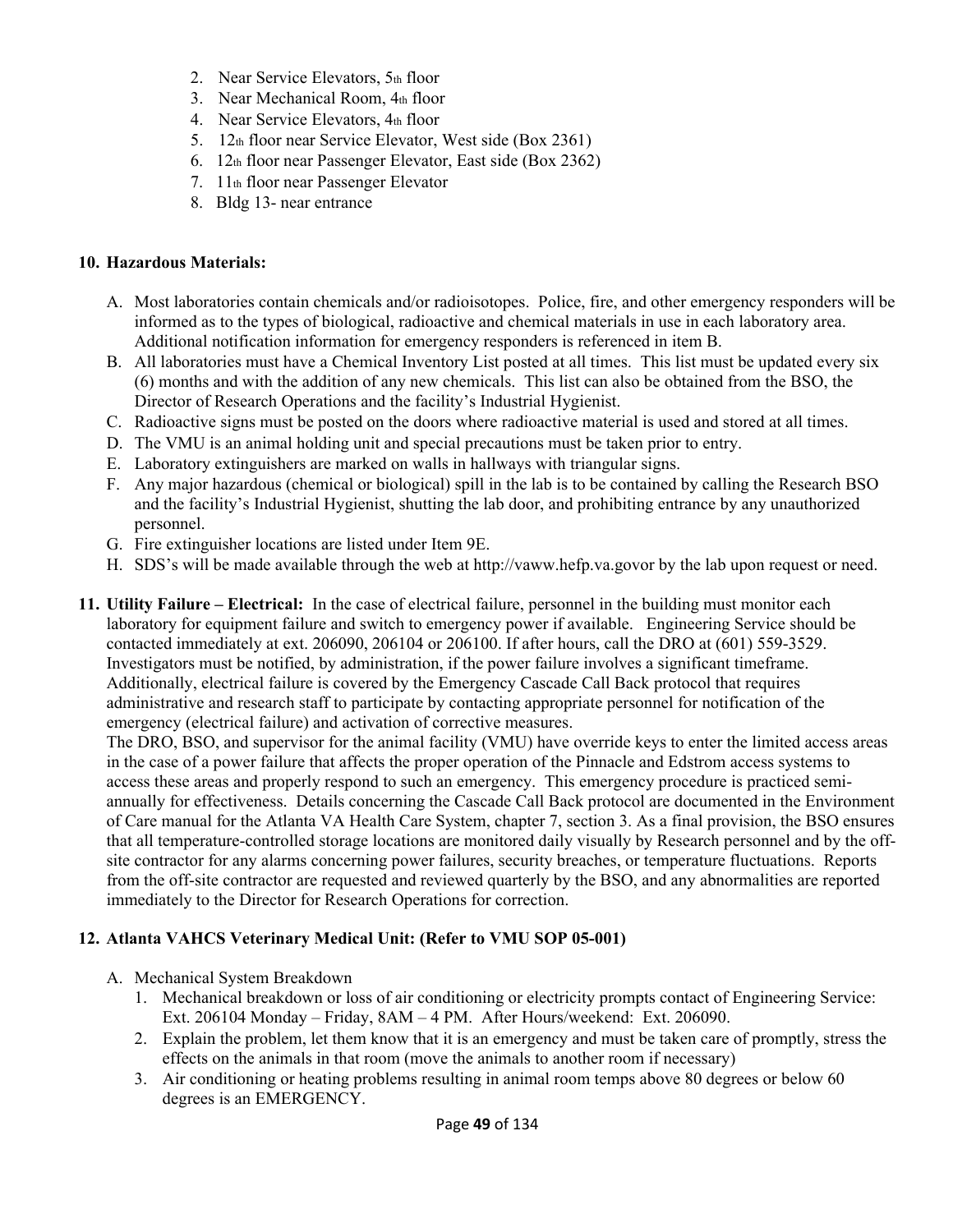- 4. Notify Jim McNeill or Dr. George Lathrop of the situation and they will advise you as to what else needs to be done. Communication is the most important thing. Let SOMEONE know if there is a problem. a. Dr. Lathrop: Ext. 207644 or 404-731-8237
	- b. Jim McNeill: Ext. 206162 or (H) 678-482-1246 or Pager: 404-674-9459
- B.Other emergency situations would include the following: (Contact Jim McNeill as well as calling the specified extension)
	- 1. Water leak resulting in animal rooms/labs or offices are being flooded DIAL 206104
	- 2. Smoke or fire- DIAL 204911
	- 3. Medical emergency to yourself or someone in the animal facility- DIAL 204911
	- 4. Security problem- DIAL 204911
	- 5. Hazardous spill- DIAL 204911 and report the location and nature of spill (close off the area before leaving to call for help). HazMat Coordinator: x206115; Safety Officer: x 202752; or Research Biosafety Officer: x207273
	- 6. Any emergency where the health of an animal or a person is in jeopardy
	- 7. Automatic watering system failure resulting in animals unable to get water. DIAL 206162. In the event of a water shortage, the animal facility will maintain a backup supply of pre-filled and ultra-filtered disposable water pouches (hydroPac water pouch producing machine) to provide water to all animals within the animal facility for up to three weeks.
	- 8. Any veterinary emergency- Call Dr. Lathrop x207644 or 404-731-8237; or Emory weekend "on -call" veterinarian at 404-726-6816.
	- 9. Call or beep the animal facility management person (Jim McNeill, Liz Schlosser, or Lisa Lefebvre) that is on duty that weekend if you are unsure of what to do in a situation occurring on the weekend. Look on the calendar (near Mr. McNeill's office) in the clean side hallway to see which person is on duty that weekend. Employee contact numbers are posted on the wall in the clean side hallway (near the calendar) and Dr. Lathrop's door (4A106).
- C.Extended Loss of Power in Animal Facility
	- 1. Should there be an extended loss of power, the primary concerns are that the animals receive food and water and be kept comfortable. You should do your very best to report to work, but DO NOT PUT YOURSELF OR OTHERS IN DANGER.

# **Engineering Service: Ext. 206104 Monday – Friday, 8AM – 4 PM After Hours/weekend: Ext. 206090**

- 2. Check all animals to make sure they have food and water. Emergency power provided by a large generator should be on. If not, call Engineering Service at extension 206104 (Monday – Friday, 8AM – 4 PM). After Hours/weekend, call extension 206090.
- 3. Open the doors to all non-animal rooms on the north side of the building to increase the amount of light available during the daytime.
- 4. Dogs and pigs may be hosed down without the need for electrical power if you can see well enough to do so.
- 5. Check rodent cages and change out cages that are very soiled and a threat to the health of the animals. This includes transgenic mice in sterile caging, even if the hoods are not working. Document if hoods/micro isolators not working and use appropriate PPE (gowns, gloves, and respirator).
- 6. If the temperature in animal rooms is comfortable, leave all doors to animal rooms closed. If the temperature is too hot or too cold, open all the doors to animal rooms. In the event of an overheating animal facility, all animals will be removed and transported down the service elevators by animal care staff and VA police, and placed in front of loading dock B. An effort to make local arrangements for animal housing (if necessary due to extended over heating situation) will be initiated following removal. All BSLII animals will be removed and euthanized in the event BSLII housing cannot be obtained through local arrangements.
- 7. Continue to stay with the animals until you are relieved by another person.
- **13. HVAC Failure:** In case of a ventilation failure personnel must stop any work being performed in a chemical fume hood or a biological cabinet. If personnel were exposed to any hazard due to the failure they must report to Occupational Health immediately. The fourth and fifth floors of clinical addition A have an HVAC system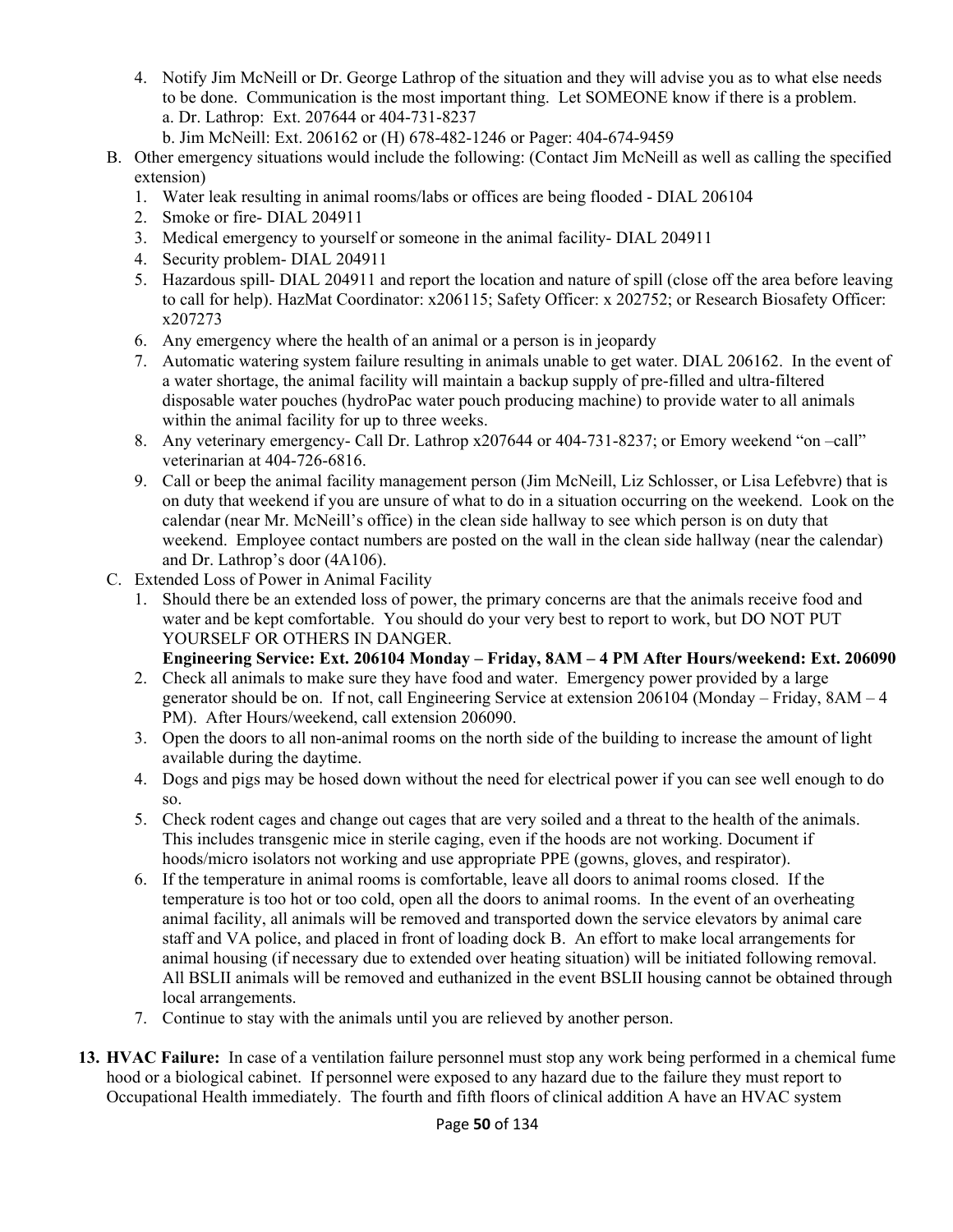supported by redundant (three 600 kw) emergency power generators that restores power within minutes. After the HVAC is restored by these generators, the BSO and hospital safety personnel will assess the areas prior to requesting Research personnel to return. The before and after assessments will be documented and these records will be maintained in the Research Office.

- **14. External Disaster:** Research personnel will contact the Research Office at x 207632. Research Service's role is local. Research office will contact the facility's command center for guidance.
- **15. Terrorist Event**: In case of an internal or external terrorist event all guidelines from Chapter 4 section 5 of the Environment of Care Manual must be followed.
- **16. Inclement Weather:** Employees can receive updated instructions by Direct Dial 404-327-1889 or 404-321-6111. Press 1, and extension 201889; or 800-944-9726, press 1, and extension 201889. When inclement weather conditions such as snow and ice leave roadways impassable, the Health Care System will provide ground transportation for mission essential employees. Employees must contact their supervisors to be placed on a prioritization listing that's maintained by management in the Emergency Operations Center EOC. During inclement weather, study coordinators will contact subjects who have scheduled appointments to cancel and reschedule as needed.

The Atlanta Health Care System has assigned Emergency Response categories to employees.

Research employees who are not administrative fall into two categories:

*Category G:* Employees in the Research Service Line who are conducting time-sensitive studies that cannot be delayed, who are involved in animal care where the animals must be treated to ensure welfare, and/or staff who is involved in collection of data from subjects whose appointments cannot be rescheduled due to study requirements. These employees are considered mission essential.

*Category H:* Employees in Research Service who conduct studies which can be delayed or who support outpatient research activities.

- **17. Delays:** Temporary delays in activity due to inclement weather and other unplanned events shall be addressed according to each category of employees.
- **18. IT:** Research data is maintained on a server that is backed up nightly. In the event that the server is not accessible and patients need to be evaluated, then paper records are maintained. Paper records will then be transferred to the electronic medical record as required or to the research data records as needed.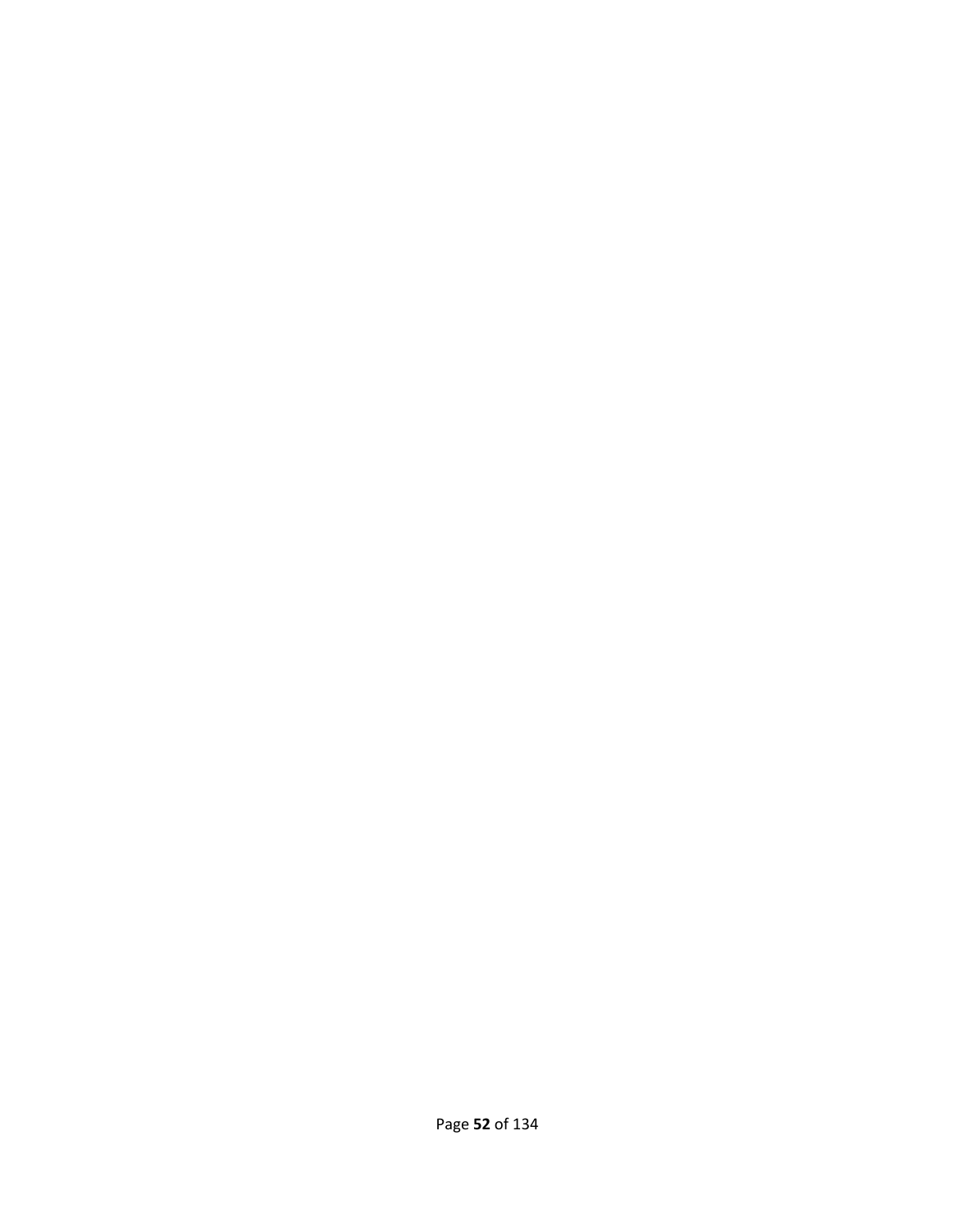# **SECTION V**

# **RESEARCH SERVICE CHEMICAL HYGIENE PLAN**

Page **53** of 134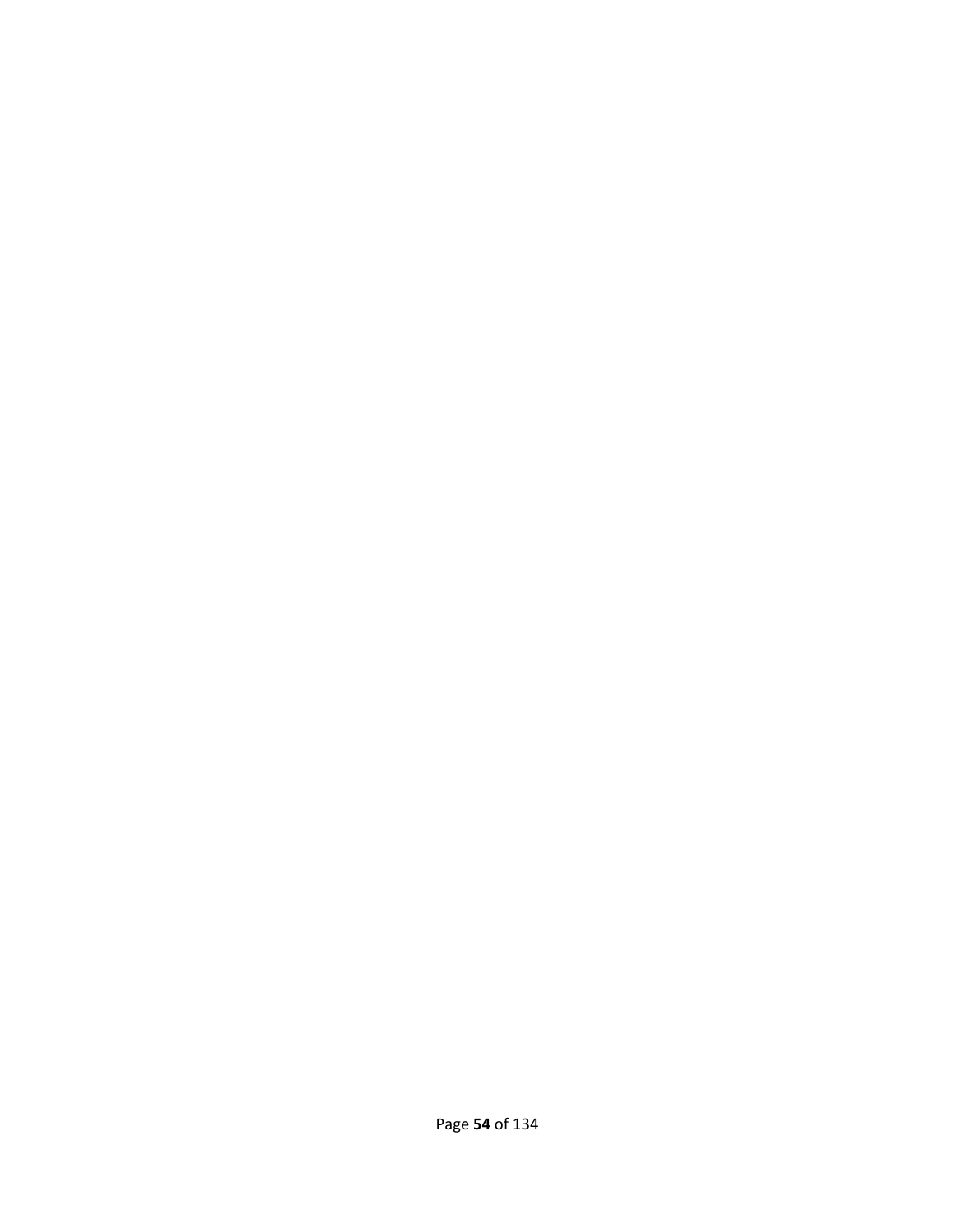# **RESEARCH SERVICE CHEMICAL HYGIENE PLAN**

# **1) INTRODUCTION**

- a) **History of the OSHA Laboratory Standard:** On November 25, 1983, the Occupational Safety and Health Administration (OSHA) published the Hazard Communication Standard, which applied to certain manufacturers and in part to certain laboratories. OSHA received much comment regarding whether the procedures of the Hazard Communication Standard should apply to laboratories where the staff is usually highly educated. OSHA decided that, although 31.9% of all laboratory workers have Bachelor's degrees, 20.6% have Masters degrees, and 20.9% have Doctorates, and that "there is some question as to whether laboratory workers actually make themselves as knowledgeable as they should be, and some laboratory employees are not professionally trained" (51 FR 26664). Other unique differences for laboratories were noted, including the small amounts of chemicals used and the vast numbers of different chemicals involved. Nearly half of the laboratories in one survey could not accurately predict their chemical needs even one month in advance.
- b)OSHA decided that, "Despite the existence of the unique characteristics of laboratory work places, in actual practice incidents of acute adverse health effects resulting from exposures to toxic substances in laboratories do occur. Furthermore, some … studies have shown increased risks of certain types of diseases for laboratory workers. In addition, although laboratory workers are in general a well-educated work force, there is evidence that many laboratories do not have health and safety programs". Therefore, OSHA proposed the Occupational Exposures to Hazardous Chemicals in Laboratories rule, from which this Chemical Hygiene Plan (CHP) originates.
- c)On January 31, 1990, the Department of Labor published, in the Federal Register, an amendment to 29 CFR 1910 Subpart Z, identified as Section 1910.1450, entitled, "Occupational exposure to hazardous chemicals in the laboratory," but better known as the Laboratory Standard. The effective date of the standard is May 1, 1990. A part of that standard is the requirement to develop a chemical hygiene plan, which must be implemented by January 31, 1991.
- **2) PURPOSE**: To educate research laboratory personnel in the use of safe laboratory procedures and in the hazards associated with chemicals and other hazardous materials utilized within Research Service.
- **3) POLICY**: It is VHA policy that each VA medical facility conducting research must safeguard the safety of personnel, the public and the environment, and the security of research laboratories and other applicable research space in compliance with all applicable VA policies, Federal statutes and regulations from OSHA, EPA, NRC, NIH and CDC guidelines, and State and local requirements. This is to be accomplished by establishing and implementing a RSSP that enforces organizational controls set forth in this directive.
- **4) SCOPE**: To provide the necessary training to research personnel regarding safe work practices and hazardous chemicals and materials to which they may be exposed, by means of a hazard communication program, product labeling, Safety Data Sheets, training, and monitoring compliance of personnel.
	- a)The biosafety standards in the following documents were considered in the development of this biosafety plan:
	- b)Biosafety in Microbiological and Biomedical Laboratories (BMBL), including all appendices except Appendix D.
		- i. 29 CFR part 1910.1450, Occupational Exposure to Hazardous Chemicals in Laboratories
		- ii. 29 CFR part 1910.1200, Hazard Communication
		- iii. NIH Guidelines for Research Involving Recombinant DNA Molecules, (NIH Guidelines).

# **5) DEFINITIONS**

a) **Hazardous Chemical -** The OSHA Laboratory Heath Standard defines a hazardous chemical as an element, chemical compound, or mixture of elements and/or compounds, which is a physical hazard or a health hazard. The standard applies to all hazardous chemicals regardless of the quantity.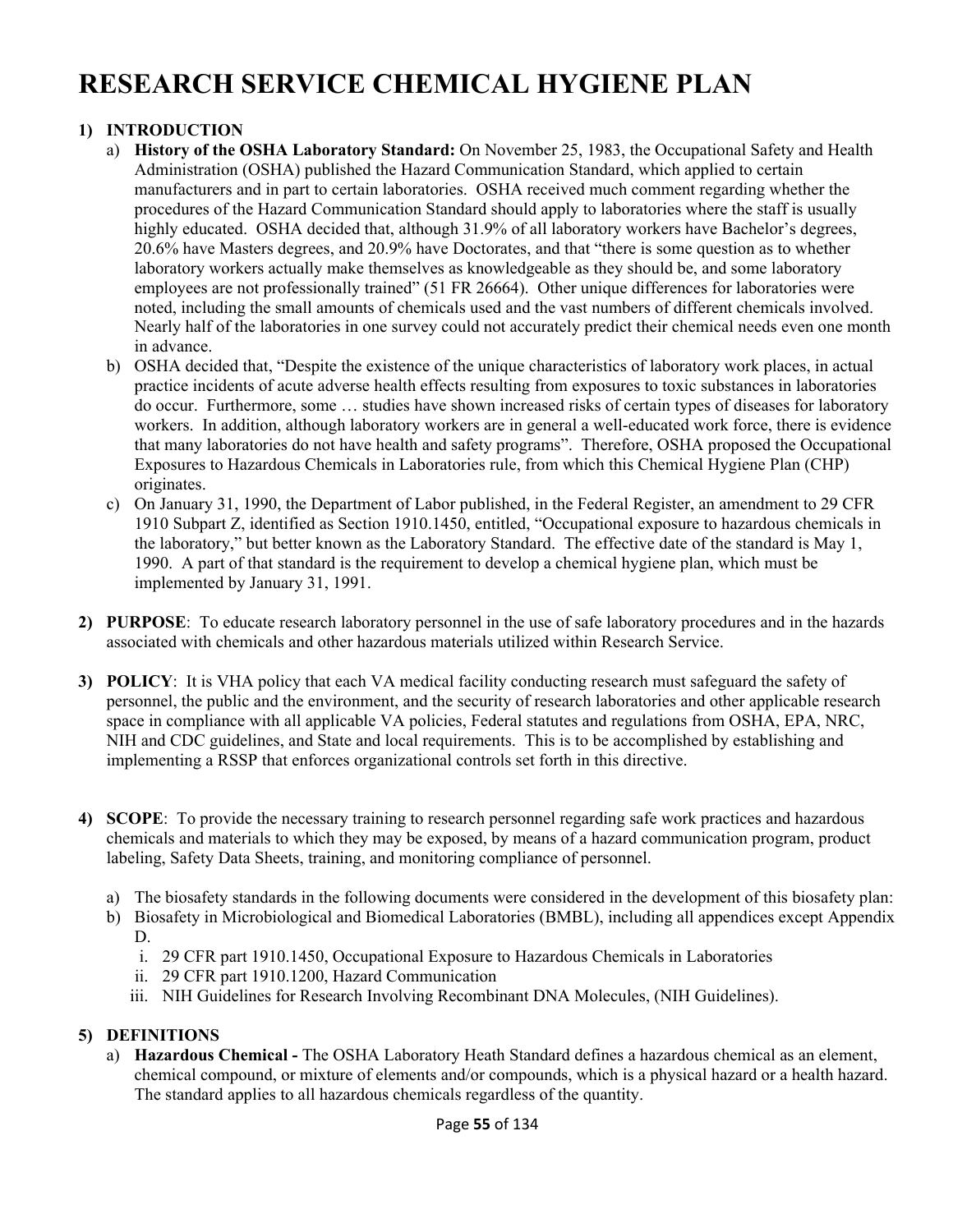- i. A chemical is a physical hazard if there is scientifically valid evidence that it is a combustible liquid, a compressed gas, an explosive, an organic peroxide, an oxidizer or pyrophoric, flammable, or reactive.
- ii. A chemical is a health hazard if there is statistically significant evidence, based on at least one study conducted in accordance with established scientific principles, that acute or chronic health effects may occur in exposed employees. Classes of health hazards include:
	- (1)carcinogens
	- (2)irritants
	- (3) reproductive toxins
	- (4)corrosives
	- (5) sensitizers
	- (6)neurotoxins
	- (7)hepatotoxins
	- (8)Toxic or highly toxic agents
	- (9)agents that act on the hematopoietic system
	- (10) agents that damage the lungs, skin, eyes, or mucus membranes
- iii. A chemical is considered hazardous according to the OSHA standard, if it is listed in any of the following:
	- (1)OSHA, 29 CFR 1910.1000 Table Z-1 through Z-3
	- (2)Threshold Limit Values for Chemical Substances and Physical Agents in the Work Environment, ACGIH (latest edition).
	- (3)The Registry of Toxic Effects of Chemical Substances, NIOSH (latest edition).
- iv. A chemical is considered a carcinogen or potential carcinogen if it is listed in any of the following publications:
	- (1)National Toxicology Program, Annual Report in Carcinogens (latest edition)
	- (2)International Agency for Research on Cancer, Monographs (latest edition).
	- (3) OSHA, 29 CFR 1910.1001 to 1910.1101, Toxic and Hazardous Substances.
		- (a)OSHA considers select carcinogens, reproductive toxins, and substances that have a high degree of acute toxicity to be particularly hazardous substances. Additional precautions beyond the general safety practices are required when working with particularly hazardous substances.

# **6) RESPONSIBILITIES**

# **a) The Under Secretary for Health is responsible for:**

- i. Ensuring overall VHA compliance with this directive.
- ii. Approving only the construction of new BSL-3 laboratories, major revisions to existing BSL-3 laboratories, or the re-activation of inactive BSL-3 laboratories, if it is feasible for VA to maintain appropriate security for such facilities. NOTE: Permission to reactivate a BSL-3 laboratory is required if the laboratory has been out of use as a BSL-3 facility for 12 months or longer.
- **b) Deputy Under Secretary for Health for Operations and Management** The Deputy Under Secretary for Health for Operations and Management is responsible for:
	- i. Communicating the contents of this directive to each of the Veterans Integrated Services Networks (VISNs).
	- ii. Ensuring that each VISN Director has the sufficient resources to fulfill the terms of this directive in all VA medical facilities that conduct research within that VISN.
- iii. Providing oversight of VISNs to assure compliance with this directive, relevant standards, and applicable regulations.

# **c ) Environment of Care Committee**

- iv. Ensures that the established safety management system is effective in providing work and care environment of the highest quality at the Health Care System.
- v. Evaluates the recommendations, actions, reports and monitoring activities of subcommittees and independent programs in the areas of safety, security, hazardous materials and waste emergency preparedness, life safety, medical equipment, utility systems and education.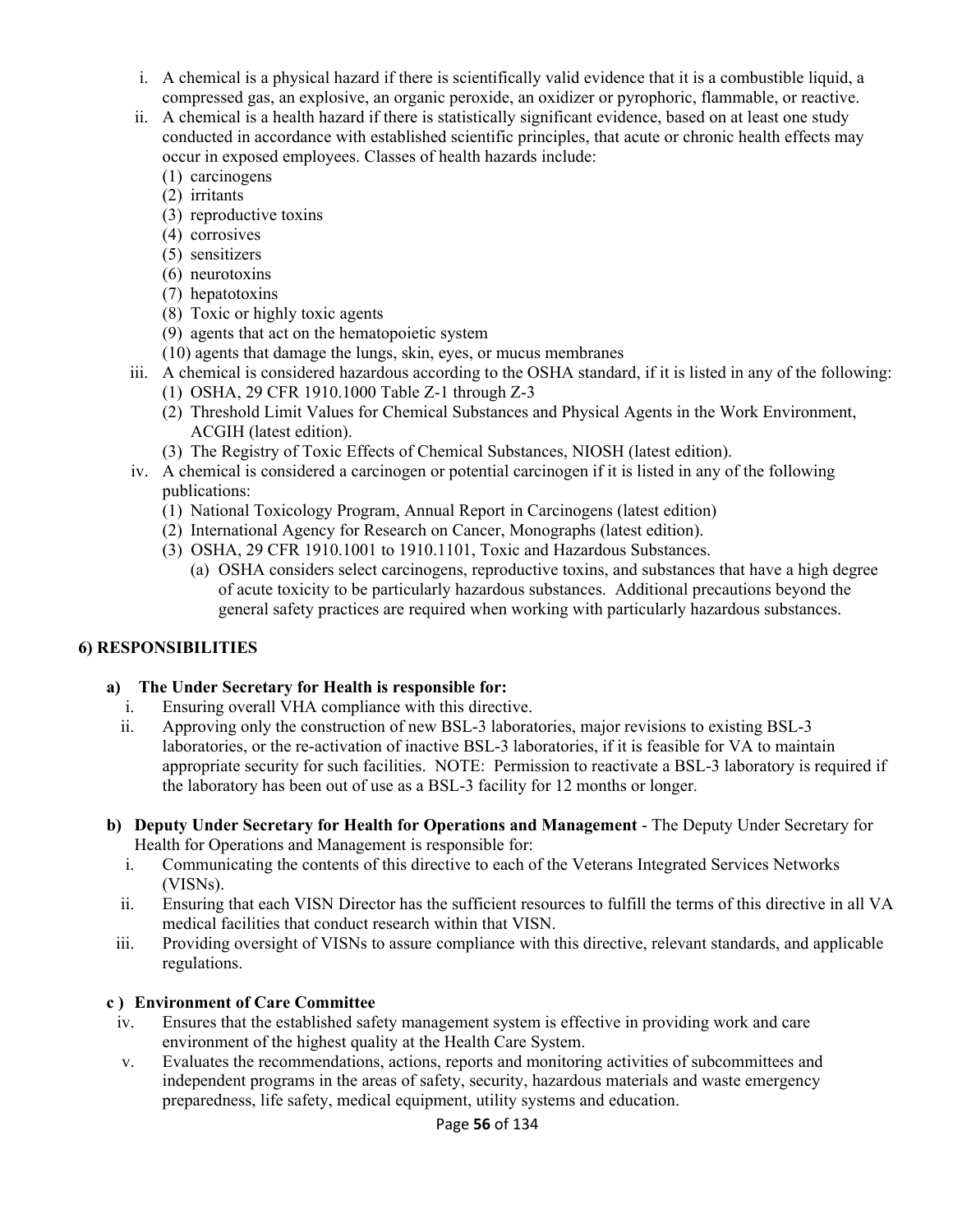#### **d) Associate Chief of Staff/R&D**

- i. Oversees all phases of the laboratory safety and has a responsibility and the authority to see that the Chemical Hygiene Plan (**CHP**) is written, updated, and implemented.
- ii. Appoints the Research Biosafety Officer (**BSO**) and VA Subcommittee on Research Safety (**SRS**).

#### **e) Chemical Hygiene Officer (who has dual function as the Research Biosafety Officer)**

- i. Ensures that all work is conducted in accordance with the department Chemical Hygiene Plan.
- ii. Ensures that a current and detailed inventory of all hazardous chemicals utilized by Research Service is maintained and provides copies to the Health Care System Safety and Health Office.
- iii. Sets up schedules for and conducts inspections of Research laboratories, at least annually, to ensure that the NIH, BMBL, CDC/USDA Select Agent, and IBC recommendations are rigorously followed.
- iv. Recruits appropriate research employees to assist in the evaluation of these laboratories as deemed necessary.
- v. Ensures that reports are forwarded on time to the **SRS** and the Health Care System Safety Committee for review.
- vi. Works in coordination with the Safety Office to ensure compliance with regulatory requirements for the **CHP**.
- vii. Thoroughly investigates incidents or unsafe conditions concerning laboratory safety and chemicals and ensures that prompt action is taken to prevent recurrence.
- viii. Ensures development of procedures on the use, storage, spill control, and disposal of hazardous chemicals utilized in the Research Service.
- ix. Serves as a member of the Subcommittee on Research Safety, the GEMS Committee, the Institutional Animal Care and Use Committee (**IACUC**), and the Infection Control Committee.
- x. Will ensure that chemical waste materials are disposed of in accordance with Health Care System policy.
- xi. Coordinates with the Institution's Industrial Hygienist in scheduling for hazardous waste pick-up for contractor disposal through the Safety Office.
- xii. Trains Research Service employees with regard to safe handling and disposal of hazardous chemicals, laboratory safety, use of PPE and any other project specific safety training.
- xiii. Instructs Research staff in procedures for dealing with accidents involving toxic substances.
- xiv. Assists the Safety Office when necessary.
- xv. Makes copies of the approved Chemical Hygiene Plan available to the Research Service program and staff.

#### **f) Subcommittee on Research Safety (SRS)**

- i. Reviews all protocols in which biohazards or hazardous chemicals will be used. Reviews are to be conducted, and approval given, prior to initiation of the protocol; however, the Committee reserves the right to provide additional review of specific procedures (even though the protocol has already been reviewed and approved) prior to their initiation if, in the Committee's opinion, these procedures warrant it.
- ii. Reviews annual laboratory inspection reports performed by the Research BSO.
- iii. Assists the BSO in investigation of incidents or unsafe conditions concerning hazardous chemicals, and ensures that prompt corrective action is taken to prevent recurrence.
- iv. Provides support to the BSO as needed.

#### **g) Principal Investigators (PI)**

- i. Ensure to fill and comply with the Laboratory Annual Self-Inspection Form for each of its laboratories and projects.
- ii. Ensure that less hazardous chemicals are substituted, where possible, for hazardous chemicals to minimize potential exposure and waste.
- iii. Ensure that a current and detailed inventory for all hazardous chemicals used in their program(s) is maintained in their laboratory, and that a copy is provided to the BSO.
- iv. Ensure that a copy of the SDS for every hazardous chemical used in the laboratory is on file and readily accessible to all employees.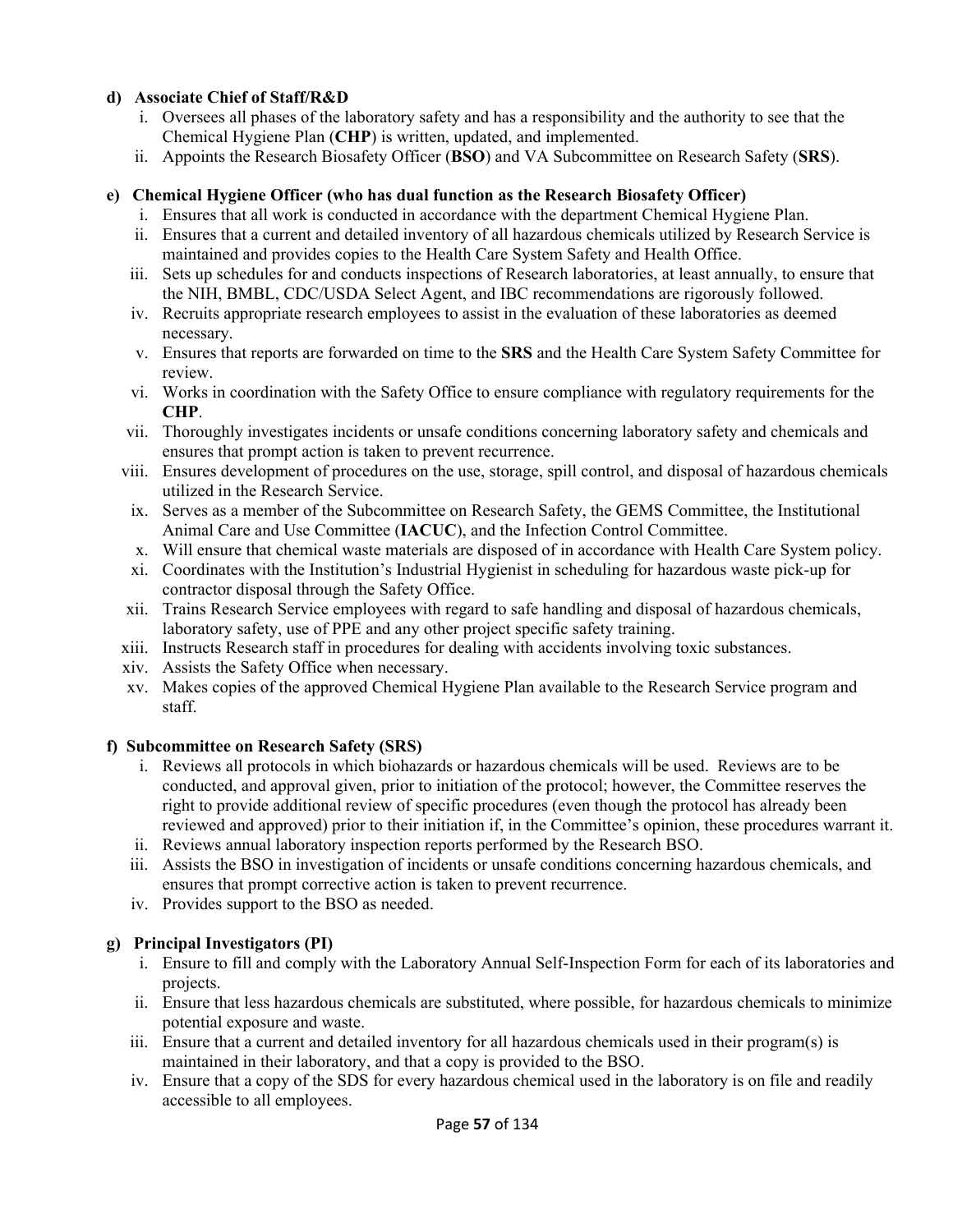- v. Ensure that all personnel obtain the medical examinations and protective equipment necessary for the safe performance of their jobs.
- vi. Supervise the performance of their staff to ensure that required chemical hygiene rules are adhered to in the laboratory.
- vii. Obtain approval, when required, prior to using particularly hazardous or controlled substances.
- viii. Ensure that any discrepancies found during inspections of their laboratory are corrected promptly.
- ix. Document and maintain compliance with all local, state, and federal requirements.
- x. Promptly notify the BSO of any accidents, spills or near accidents.

#### **h) Employees:**

- i. Read and comply with this Policy
- ii. Promptly report unsafe conditions or unsafe use of hazardous chemicals to their supervisors.
- iii. Report to the BSO all facts pertaining to every accident that results in exposure to toxic chemicals or biological.
- iv. Remain aware of the hazards of materials used in their laboratory, and use them in a safe manner; if unsure of a hazard or safety procedure, ASK!
- v. Ensure that all primary containers of chemicals are properly labeled with the identity of the chemical and its hazards.
- vi. Conduct laboratory safety inspections as assigned.
- vii. Understand the function and proper use of all PPE. Wear PPE when mandated/necessary.

#### **i) Laboratory Practices & Safety Equipment**

- i. General Laboratory Safety Procedures
- ii. Security
- iii. Laboratory Design and Equipment
	- (1)Drench Showers
	- (2)Eye and Face Washes
	- (3)Fire Extinguishers
	- (4)First Aid Kits
	- (5)Laboratory Safety Information
	- (6)Door Postings and other Signs
	- (7)Floor Drains and Sink Traps
	- (8)Sharps Containers and Glass Only Boxes
	- (9)Mechanical Pipetting Aids
	- (10) Vacuum Line Filtration
	- (11) Placement of Safety Equipment
	- (12) Laboratory Vision Panel
	- (13) Laboratory Safety Evaluations

#### **7) GENERAL LABORATORY PROCEDURE REQUIREMENTS**

#### **a) Access and Facility Controls:**

- i. Only authorized persons are allowed to enter the laboratory working areas unrestricted.
- ii. Laboratory doors should be kept closed while manipulations with potentially infectious agents are being performed.
- iii. Animals not involved in experimental or laboratory procedures are not allowed in the laboratory.
- iv. The facility has an insect and rodent control program and documentation of the frequency of treatment for the laboratory areas can be provided when requested.

#### **b) Standard Microbiological Practices**

- i. Do not eat, smoke, drink, prepare food or apply cosmetics in the laboratory.
- ii. Do not store human foods or drinks anywhere in the laboratory working areas. This includes hallways and corridors inside the primary containment of the research corridors.
- iii. Always wear appropriate clothing (e.g. pants, shirts, shoes) and personal protective equipment (e.g. safety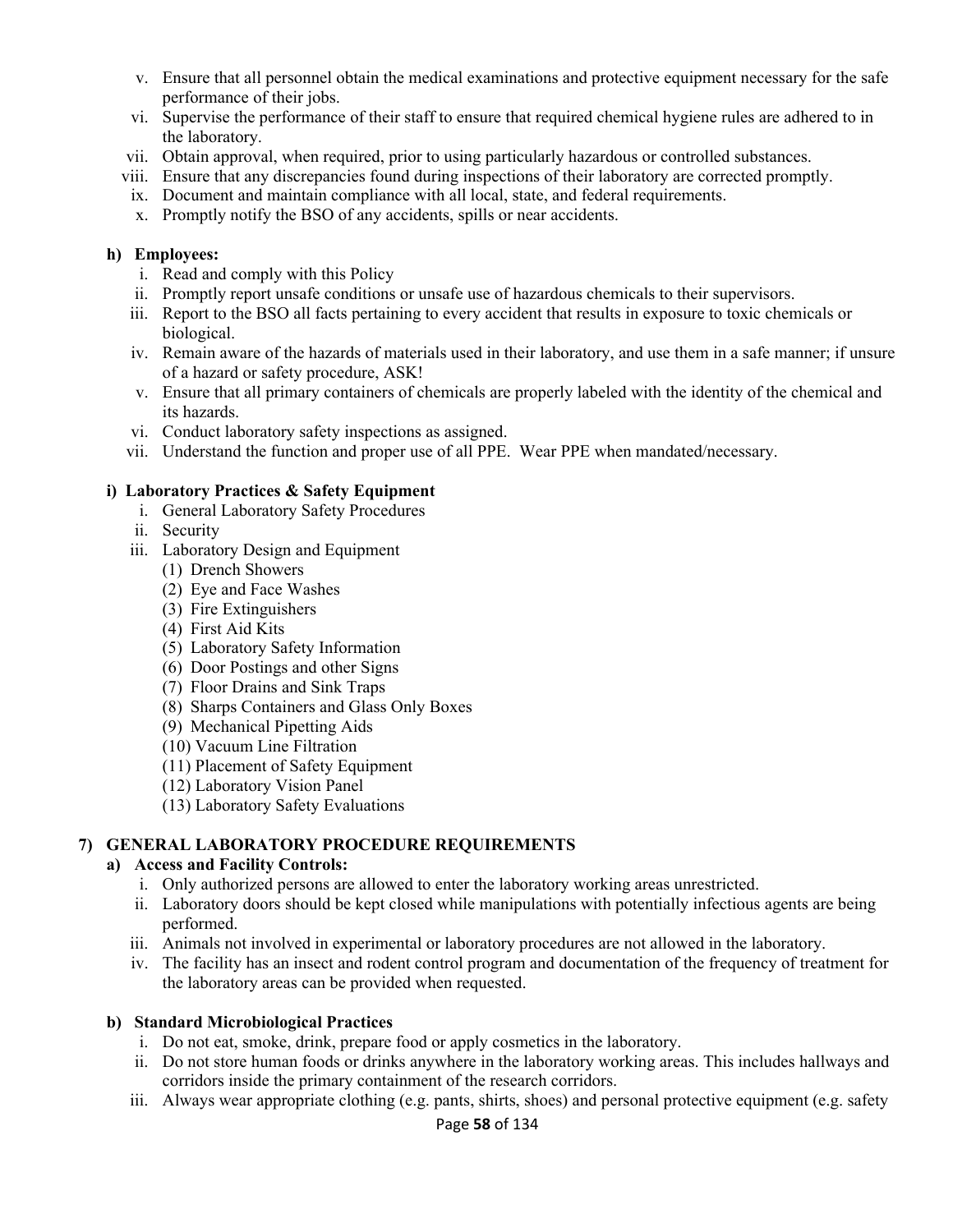glasses, lab coats, gloves) in the laboratory. Open sandals, clogs, crocs, and similar footwear are prohibited; shorts and skirts are not recommended.

- iv. Goggles or face shields should be worn while working with chemicals, working with animals, or performing procedures that would potentially create splashes.
- v. Remove personal protective equipment (PPE) before leaving the laboratory (this includes lab coats). Do not wear protective laboratory clothing outside of the laboratory. This includes administrative offices, the restroom, break room, or passage through the elevator corridor.
- vi. Contact lenses should not be worn in laboratories, especially in chemistry and histology areas, unless splash-proof goggles are worn. Contact lenses, (especially soft contact lenses), will absorb certain chemicals and constitute a hazard in splashes and spills.
- vii. Non-latex disposable gloves should be worn when working with hazardous chemicals. Hands should be washed after handling viable materials, after removing gloves, and before leaving laboratory technical areas.
- viii. Mouth pipetting is prohibited.
- ix. It is required to use a fume hood, and wear face shields and/or eye protection, when handling caustics and corrosives.
- x. Hair should be secured back and off the shoulders to prevent contact with hazardous chemicals and contaminated materials.
- xi. Practical jokes and other behavior that might confuse, startle, or distract laboratory personnel are to be avoided.
- xii. Work areas should be kept clean and uncluttered, with chemicals and equipment properly labeled and stored; work areas are to be cleaned up on completion of a task or at the end of each day.
- xiii. Glassware that is chipped or broken should be discarded in designated broken glass boxes located in laboratories.
- xiv. SDS should be consulted when performing new procedures and appropriate safety procedures are in place.
- xv. Delivery of chemicals should not be accepted unless an SDS is on file or accompanies the package.
- xvi. Perform technical procedures in such a manner as to minimize the creation of aerosols and / or droplets. All biological work should be performed in a biological safety cabinet (BSC), and where a BSC is not available, other primary and secondary containment devises should be used (i.e. centrifuges with sealed rotors, glove box, etc.). Centrifuging *uncovered* specimens is prohibited.
- xvii. All hazardous chemicals must be stored below eye level.
- xviii. Inventories of chemicals stored in the laboratory should be conducted every 6 months. Old or unwanted chemicals should be disposed of in accordance with the facilities hazardous chemical waste program.
- xix. All containers/tubes/flasks must be properly labeled. If the container is to be used for more than one experiment, this must include the full name of the contents and date created.
- xx. Keep work areas clean and uncluttered at all times.
- xxi. Any particularly hazardous substance that generates dust, vapors, or aerosols must be handled in a suitable containment device such as fume hood or glove box.
- xxii. Decontaminate all work surfaces and equipment after any spill of potentially hazardous material, and at the end of your work day.
- xxiii. Decontaminate all potentially contaminated materials, specimens, and cultures before disposal or cleaning for future use. Also, reference the SDS of the used hazardous material for proper decontamination methods to decontaminate the waste prior to releasing for autoclaving.
- xxiv. Minimize the use of sharps whenever possible. When utilizing sharps in the laboratory, use sharps containers for proper disposal, and never place sharps in regular waste containers or biohazards waste bags. Broken glassware should not be handled directly with the hands. A mechanical means such as brush, dustpan, forceps, etc. should be used when cleaning up broken glassware, and it should be placed ONLY in the sharps disposal container.
- xxv. Unauthorized individuals are prohibited from entering the laboratory.

#### **c) Chemical Procurement**

i. Every time an order is placed for a chemical/reagent, the individual filling out the Research Service order form must request on the order that the manufacturer provide an SDS with the chemical when it is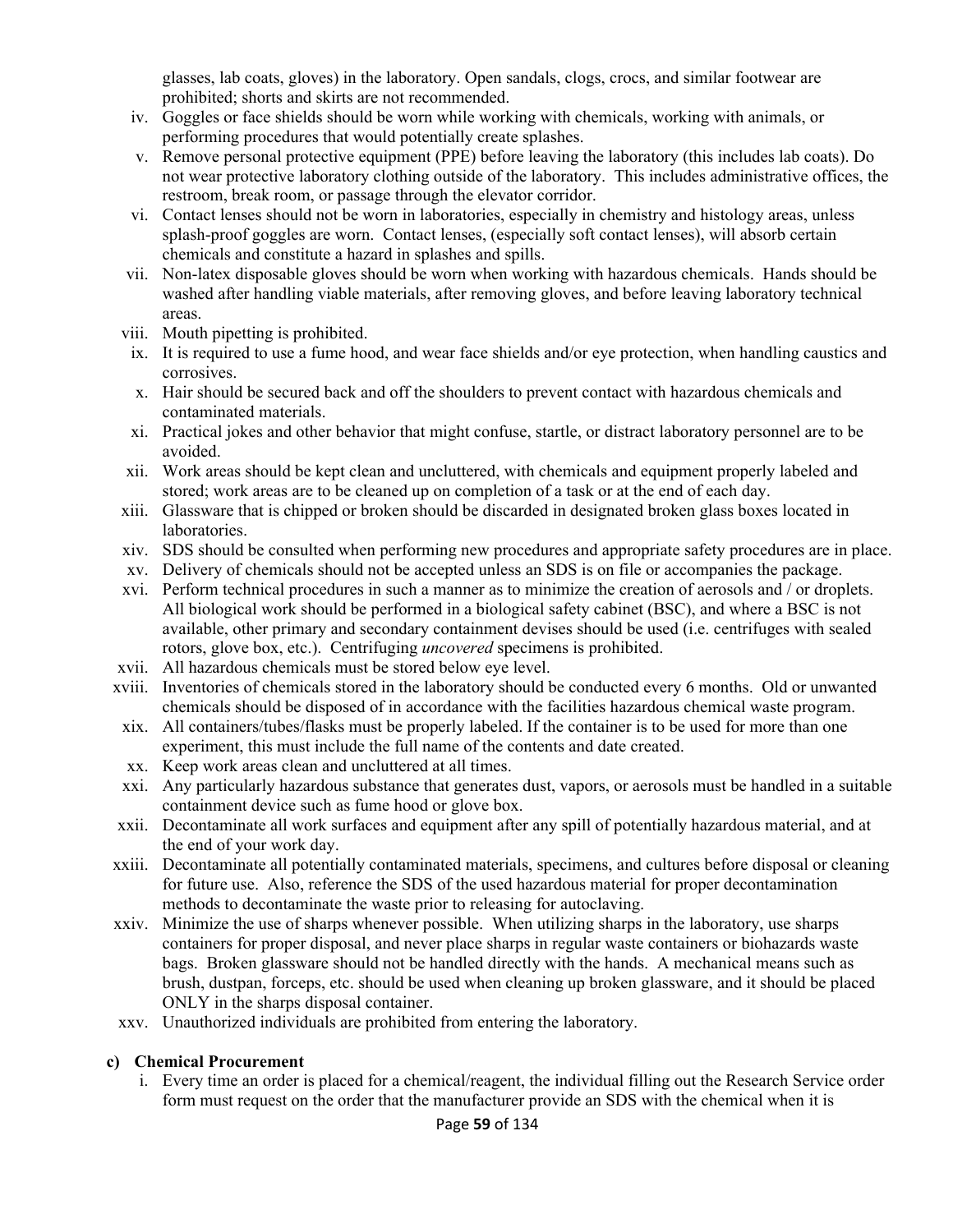delivered. No chemical is to be received in the laboratory without an SDS.

- ii. Before a new substance that is hazardous is used, information in proper handling, storage, and disposal should be known to those who will handle it. It is the responsibility of the PI to ensure that the laboratory facilities in which the substance will be handled are adequate and that those who will handle the substance have received the proper training. All hazardous substances must be approved by the BSO prior to be used in the lab.
- iii. Every effort should be made to find less hazardous substitutes for more hazardous chemicals, provided a suitable substitute is available.
- iv. All chemicals should be dated and inventoried when received. Whenever a new chemical is introduced into a laboratory, it is the responsibility of the investigator to submit an updated inventory to the BSO, or every six months.
- v. Labels on containers of chemicals must not be removed or defaced.

### **8) HEALTH AND SAFETY INFORMATION, USAGE PROCEDURES, AND STORAGE FOR CHEMICALS OF SPECIFIC HAZARD CLASS**

- **a) Compressed Gases** Compressed gases are unique in that they represent both a physical and a potential chemical hazard. Gases contained in cylinders may be from any of the hazard classes described in this section (flammable, reactive, corrosive, or toxic).
	- i. Valve safety covers should be left on until pressure regulators are attached.
	- ii. Cylinders must be secured at all times so they cannot fall.
	- iii. Containers must be labeled clearly with name of contents and hazards.
	- iv. Hand trucks or dollies with a securing device must be used when moving cylinders.
	- v. The use of oil, grease, or lubricants on valves is prohibited.
	- vi. Repair of damaged cylinders and/or forcing of frozen cylinder valves should not be attempted.
	- vii. Carefully read the label before using or storing compressed gas.
	- viii. All gas cylinders should be capped and secured when stored.
	- ix. Do not store gas cylinders with pressure on the regulator.
	- x. Keep cylinders away from ignition sources and electrical outlets.
	- xi. Keep cylinders away from flammable substances (including waste) and incompatible and other corrosive chemicals.
	- xii. Keep cylinders separated from oxidizing gases.
	- xiii. Keep cylinders in cool and dry place (not close to sink or where water splash likely to happen) and in well ventilated area.
	- xiv. Keep cylinders in a location that does not interfere with exit path.

# **b) Flammable Gases**

- i. No more than two cylinders should be manifolded together; however, several instruments or outlets are permitted for a single cylinder.
- ii. When more than one cylinder of a highly flammable gas is to be used in one room, specific approval must be obtained from the Center Director or Atlanta Health Care System Safety and Health Office.
- iii. Standby cylinders (full or empty) are not to be stored in the laboratory.
- iv. Valves on all *flammable* gas cylinders shall be shut off when the unit is unattended.

# **c) Cryogenic Liquids:**

A cryogen is an extremely cold element or compound. Cryogens are liquefied gases that have boiling points below –238ºF. Common cryogens used include nitrogen and possibly argon and helium. One volume of liquid nitrogen at atmospheric pressure expands to 694 volumes of nitrogen gas at 68ºF.

# **Background of Hazards Associated with Cryogenic Liquids:**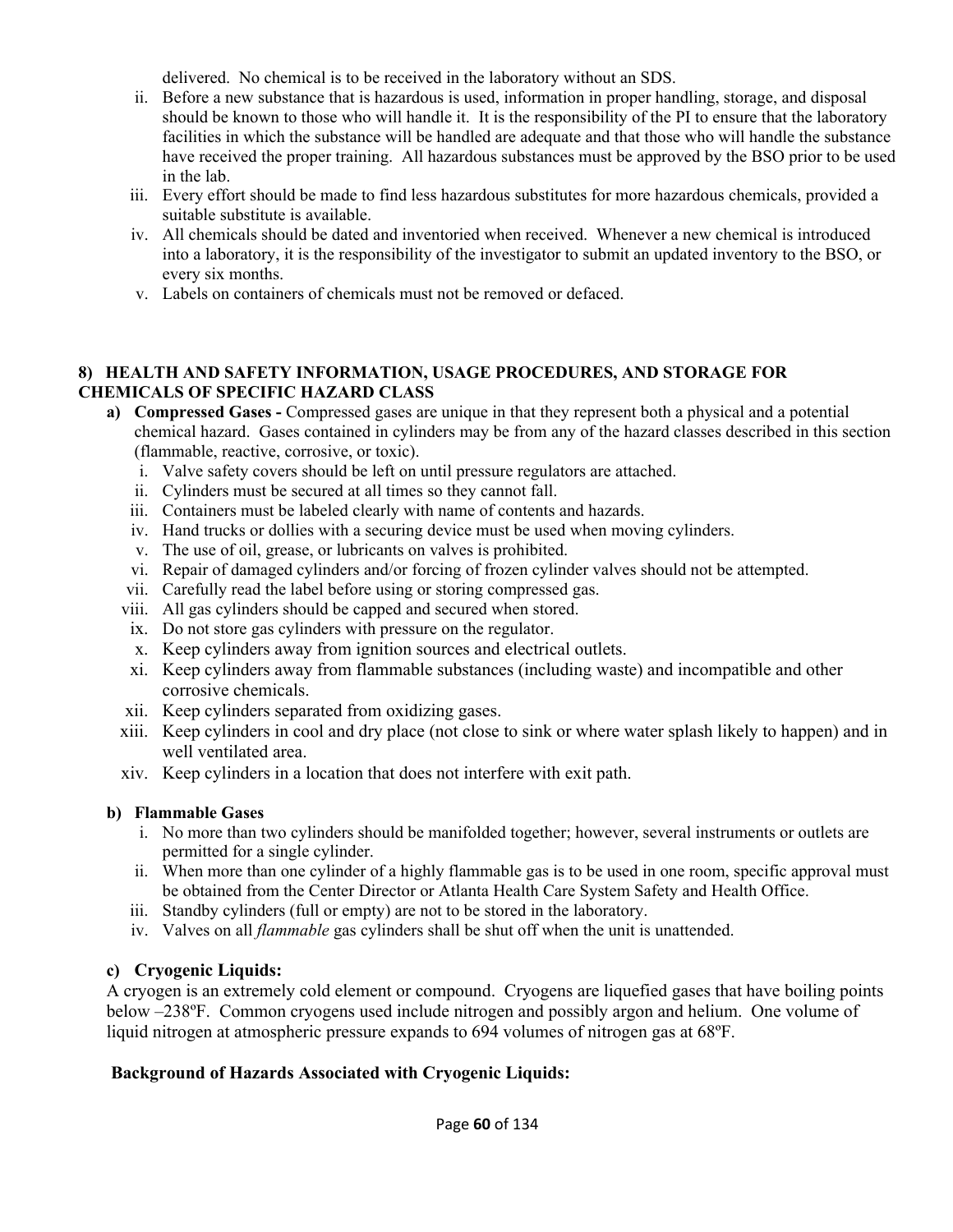- \* At room temperature, and under normal conditions, cryogens will rapidly begin to boil and convert from a liquid to a gas.
- \* The critical point is the highest temperature at which a material changes from a gas to a liquid regardless of atmospheric pressure. The temperature at which this takes place is called the critical temperature.
- \* Liquid cryogens warmed above their critical temperature will generate high pressure, which can cause a confining vessel to rupture or even explode. Fully containing a cryogenic fluid as a liquid at room temperature is usually not feasible -- e.g. the pressure required to maintain liquid nitrogen at room temperature is 43,000 psi.
- \* Cryogenic fluids with a boiling point below that of liquid oxygen may condense oxygen from the air if exposed to the atmosphere.
- \* Cryogens with BPs lower than liquid O2, are Ar, N2, H2, & He.
- \* Because oxygen does not evaporate as rapidly as liquid nitrogen, it will accumulate and may cause violent reactions with incompatible materials in the system.
- \* Burns to the skin can result from: a) Direct contact, b) Un-insulated piping, c) Equipment containing a cryogen,
- \* Burns to the eyes can result from: eye contact from a splash.
- \* Keep containers (dewars or tanks) containing liquid nitrogen in cool and out of exposure to sun.

# **Follow the following practices of "Safe Dewar Handling":**

- (1) No cross contamination.
- (2) Label Properly.
- (3) Keep upright.
- (4) Do not bump, drop or roll.
- (5) Remove jewelry or keep it covered.
- (6) Perform tasks slowly.
- (7) Do not permit liquid oxygen or oxygen enriched air to come into contact with materials or flammable/combustible substances (e.g. oil, grease, asphalt, kerosene, cloth, tar).
- (8) While pouring cryogenic liquids: Use cryogenic PPE (Tongs, Apron, Full face shield or safety goggles, Insulated gloves, High-top shoes, Cover all skin).
- (9) Position pressure relief valve away from personnel.
- (11) After completion of filling of dewar(s), if pressure valve is hard to close due to freezing while filling dewar(s), then wrap a towel around the valve for couple of minutes to allow it to be slightly warmed up and try closing it again.
- (12) Do not walk away without ensuring closing of the valve. If the valve resists closing properly, report it to Research BSO.
- (10) Keep fill & vent ports closed.
- (13) Periodically inspect pressure relief valves for ice.

# d) **Corrosive Chemicals**

- (1)The major classes of corrosive chemicals are strong acids and bases, dehydrating agents, and oxidizing agents. These chemicals can erode the skin and the respiratory epithelium and are particularly damaging to the eyes.
	- (a)The primary routes of entry are the skin and the eyes.
	- (b)If large quantities of acids or alkaline are being used, a shield or barrier of some sort must be used so that breaks and spills can be controlled.
	- (c)Aprons, non-latex gloves, and eye protections should be worn, as recommended on SDS, when handling highly corrosive materials.
	- (d)Care should be taken not to inhale vapors. Whenever there is a possibility of vapors and splashing, use chemicals in the fume hood.
	- (e)Mouth pipetting is prohibited!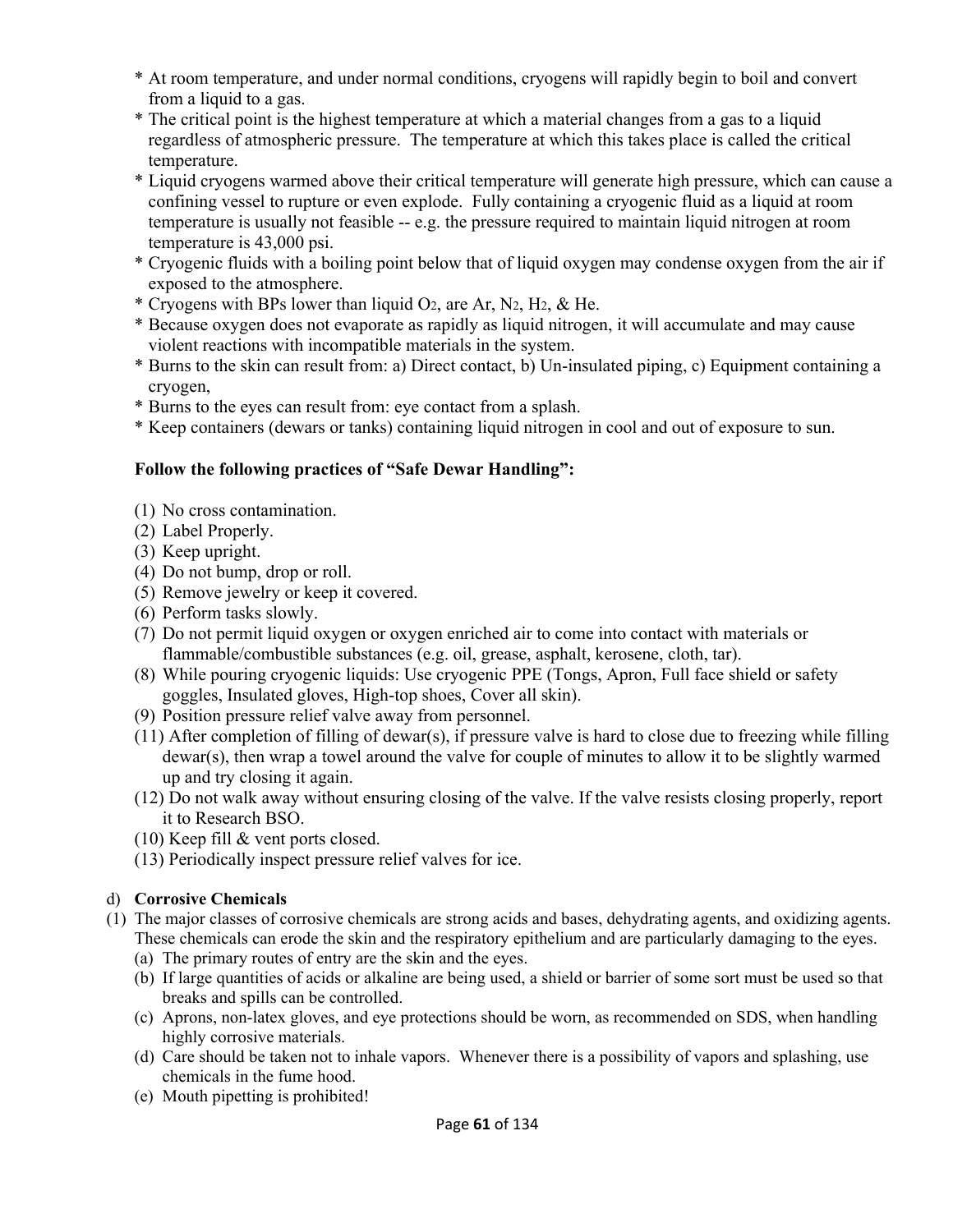- (f)Dilution: great care must be taken and reagents should be added SLOWLY. Always add acid to water. Allow acid to run down the side of the container and mix slowly by gentle rotation. Avoid overheating.
- (g)Heavy plastic bottles must be used when transporting.
- (h)Perchloric acid:
	- i. Use of goggles or other protective eyewear is mandatory.
	- ii. Acid must always be transferred over a secondary container to catch any spills.
	- **iii. Heating of Perchloric acid is NOT allowed at the Atlanta VAHCS due to lack of an appropriate hood.**
	- iv. Perchloric acid must be checked monthly for discoloration; if discoloration is noted, acid should be discarded following methods in SDS.
	- v. No organic materials containing Perchloric acid should be stored in the hood.
	- vi. Do not allow Perchloric acid to come in contact with strong dehydrating agents.
- (i) Dehydrating agents:
	- i. Mixing of these agents should always be done by adding the agent to water, and not the reverse, to avoid violent reaction and spattering.
	- ii. These substances cause severe burns on contact with skin because of their affinity for water. Affected areas should be washed promptly with large volumes of water.
	- iii. To handle these substances the following PPE must be worn: face shield, goggles, and impervious apron.
- (j)Store corrosives in cabinets or under the hood in a secondary container, away from flammables. Keep containers not in use in storage areas and off bench tops.

#### **9) Highly Reactive Chemicals & High energy oxidizers**

- **a)** Highly reactive chemicals include those which are inherently unstable and susceptible to rapid decomposition as well as chemicals which, under specific conditions, can react alone, or with other substances in a violent uncontrolled manner, liberating heat, toxic gases, or leading to an explosion.
	- i. Peroxide formers: These can form peroxides during storage and especially after exposure to the air (once opened). Peroxide forming substances include:
		- (1) Aldehydes
		- (2) Ethers
		- (3) Compounds containing benzylic hydrogen atoms
		- (4) Compounds containing the allylic structure
		- (5) Vinyl and vinylidene compounds
- **b)** Excessive amounts of highly reactive compounds should not be purchased, synthesized, or stored in the laboratories.
- **c)** Perform all manipulations of highly reactive oxidizers in a chemical fume hood.
- **d)** Handle shock sensitive substances gently, avoiding friction, grinding, and all forms of impact.
- **e)** When working with highly reactive compounds and high-energy oxidizers, always wear the following protective equipment: lab coat, non-latex gloves, and protective glasses.
- **f)** Oxidable compounds (Reference: Emergency Technical Services Corp., Schaumberg, IL)
	- i. All peroxidizable compounds should be stored away from heat and light. Sunlight is an especially good promoter of peroxidation.
	- ii. Protection from physical damage and ignition sources during storage is also essential. Particular care should be given to ensure tight closure of storage containers. Loose or leaky closures may permit evaporation of storage material, leaving a hazardous concentration of peroxides in the container.
	- iii. Most common container materials such as steel, stainless steel, copper, nickel, aluminum, backed phenolic linings, and ceramics – are suitable for containers; however, they must be clean and free from metal oxides because oxides of iron or copper may actually promote peroxide formation.
	- iv. The use of oxidation inhibitors is especially important in the safe handling of peroxidizable materials. Hydroquinone, alkyl phenols, aromatic amines, or similar materials are recommended by the manufacturer as effective in preventing peroxide formation during storage. The proper inhibitor must be selected to avoid possible conflict with use or purity requirements of the compound.
	- v. Compounds suspected of having very high peroxide levels because of visual observation, unusual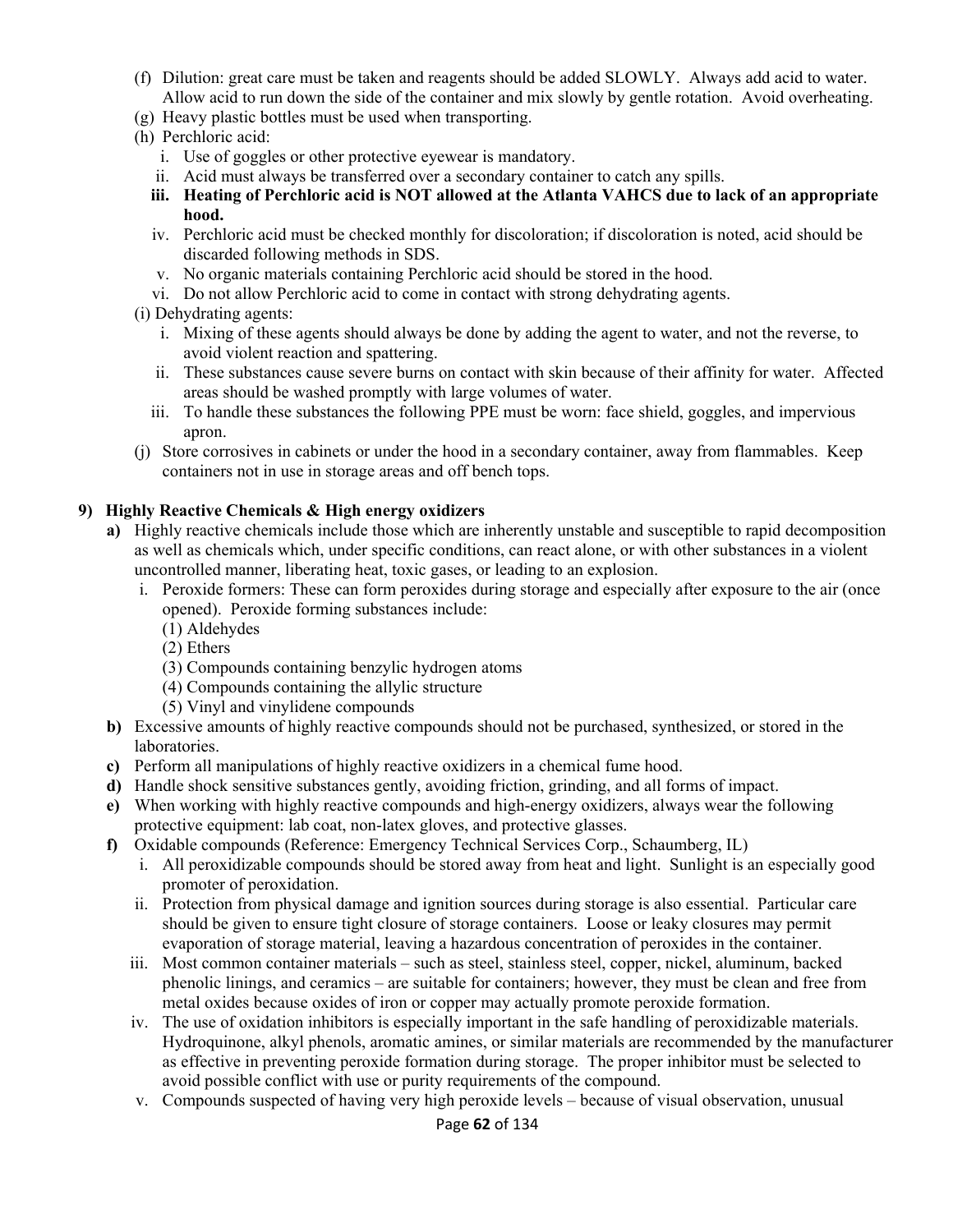viscosity, crystal formation, or age – should be considered extremely dangerous.

- vi. The precautions taken for disposal of these materials should be the same as for any material that can be detonated by friction or shock. IT IS OF THE UTMOST IMPORTANCE THAT THE CONTAINER NOT BE OPENED! THE ACT OF OPENING THE CONTAINER COULD DETONATE PEROXIDE CRYSTALS under the container cap or other closure. Peroxidation in a chemical process may not only be a serious hazard, because of the explosion potential, but may also affect lower yield and unwanted impurities.
- **10) Chemicals of High Acute & Chronic Toxicity**: Substances that possess the characteristics of high chronic toxicity cause damage after repeated exposure or exposure over extended periods of time. Health effects often do not become evident until after a long latency period. Specific acute and chronic toxicity information on the substances used in your laboratory can be found on these substances in the SDS. Lab personnel of childbearing age should be informed of any known male and female reproductive toxins used in the laboratory.

#### **a) Solvents**

- i. The primary routes of entry are through inhalation and skin absorption.
- ii. Toxic effects of some solvents (plus flammable properties) must be considered. Generally, solvents are used in a fume hood.
- iii. If used outside a fume hood, the permissible exposure limits (PEL) and the need for respiratory protection must be evaluated. Contact the BSO for more information.
- iv. Non-latex gloves must be worn; evaluate the solvent's permeation rate to determine the type of gloves required.
- v. Appropriate eye protection (goggles, face shield) must be used.
- vi. The date of receipt and date of opening must be recorded on containers of solvents that could present a long-term storage hazard, such as peroxide-forming materials.
- vii. Special procedures may be required for certain extremely hazardous chemicals (e.g., phenol) and OSHA substance-specific chemicals (such as benzene and formaldehyde) (see below).

# **b) Formaldehyde**

- i. Exposure to any formaldehyde solution, gas, or mixture composed of >0.1% formaldehyde is considered a potential carcinogen. Any employee that will be working with formaldehyde must inform the BSO.
- ii. The OSHA PEL (Airborne Concentration) is not to exceed 0.75 ppm calculated as an 8-hr time-weighted average (TWA). OSHA action level 0.5 ppm 8TWA (per 29 CFR 1910.1048); OSHA short-term exposure limit (STEL) is 2.0 ppm per 15 min.
- iii. The employer must ensure that no employee is exposed to an airborne concentration exceeding one part formaldehyde per million parts air as an 8-hr TWA. This is to be accomplished by: (1) mechanical controls – e.g., Fume hoods, etc., and (2) respiratory protection.
- iv. Employees at risk of potential overexposure to formaldehyde will be monitored per requirements of 29 CFR 1910.1048.
- v. The Safety and Health Office will forward copies of the results for review by the Research BSO, the appropriate PI, and the VA Safety Officer.
- vi. In case of overexposure, the PI must notify the employee within 15 days of results of dosimetry.
- vii. All detectable results must be shared with the affected employee and the Occupational Health Physician. If results are above the listed safety range, the employee will be scheduled for a baseline examination. The Occupational Health Service will issue, then a letter to the PI and employee with recommendations.
- viii. Each PI is responsible for implementing plans to reduce exposure.
- ix. Areas identified as exceeding permissible exposure limits must be identified with the following warning:
	- (1) **DANGER: IRRITANT AND POSSIBLE CANCER HAZARD FORMALDEHYDE AUTHORIZED PERSONNEL ONLY**
- x. The Research BSO and PI are responsible for coordination of the monitoring with the VA Safety and Health Office.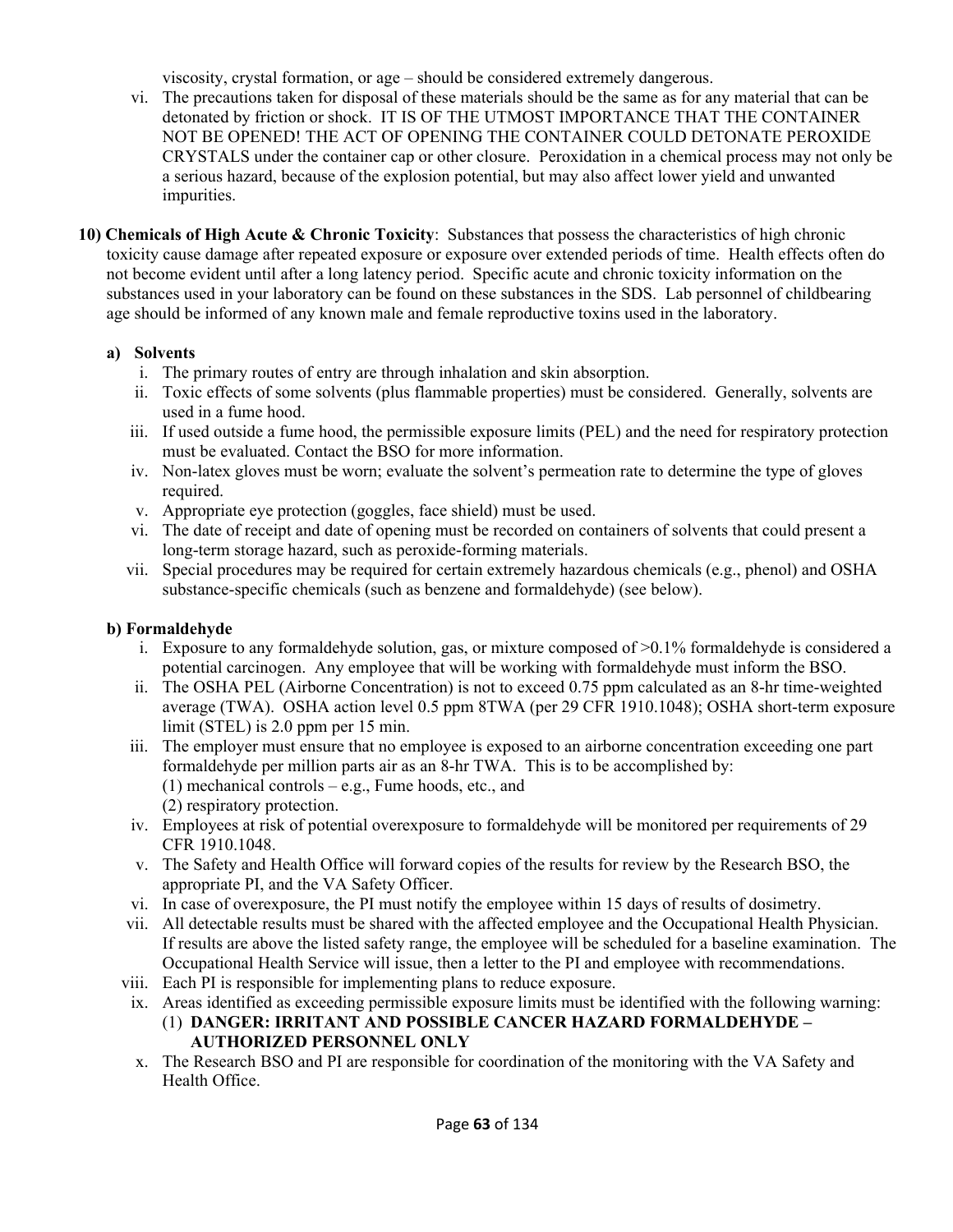#### **c) Xylene**

- i. Exposure to xylene is not to exceed 100 ppm calculated as an 8-hr TWA. This is the action level per standard 29 CFR 1910.1000.
- ii. Exposure is not to exceed 150 ppm per 15 min STEL.
- iii. Measured levels exceeding recommended exposure require medical surveillance.
- iv. Employees at risk of overexposure will be monitored per standard 29 CFR 1910.1000.
- v. The Safety and Health Office will forward copies of the results for review by the Research BSO, the appropriate PI, and the VA Safety Officer.
- vi. In case of overexposure, the Principal Investigator must notify the employee within 15 days of results of dosimetry.
- vii. Plans must be implemented to reduce exposure.

#### **d) Carcinogens**

- i. *Definitions*: Many chemical substances may generate malignant tumors in test animals under severe, prolonged, or combined conditions. The term "carcinogenic" has different meanings when used in scientific vs. regulatory contexts:
	- (1)The National Institute of Occupational Safety and Health (NIOSH) classify a chemical compound as a carcinogen when a controlled scientific study identifies a statistically significant increase in the incidence of malignant tumors solely related to the administration of the test substance. The compound is listed as a neo plastinogen when the tumors are benign or when they cannot be clearly classified as benign or malignant. The compound listed is an equivocal tumorigenic agent if rigorous scientific proof of carcinogenicity or neo plastinogenicity is lacking. The classification system is published in the Registry of Toxic Effects of Chemical Substances, which is updated quarterly.
	- (2)OSHA has codified the employer's requirements for containing the hazards for the following substances:
		- (a)4-nitrobiphenyl
		- (b)3,3'-dichlorobenzidine
		- (c)b-naphthylamine
		- (d)4-aminodiphenyl
		- (e)b-propiolactone
		- (f)4-dimethylaminoazobenzene
		- (g)vinyl chloride
		- (h)a-naphthylamine
		- (i)methyl chloromethyl ether
		- (j)benzidine
		- (k)ethylenimine
		- (l)2-acetylaminofluorine
		- (m) n-nitroso dimethylamine
		- (n)Benzene
		- (o)4,4'-methylene bis (2-chloroaniline)
- ii. *General*: Any laboratory using an OSHA-regulated chemical carcinogen must consult the relevant Department of Labor regulations (29CFR 1910.1001-1045). The following pertains to all chemical compounds that may be scientifically rather than officially designated as carcinogenic or potentially carcinogenic. Each laboratory must survey the reagent chemicals stocked and used with regard to current concepts of tumorigenicity.
	- (1)The Principal Investigator has the responsibility to:
		- (a)Acquire the knowledge and information regarding the tumorigenicity of these chemicals
		- (b)Define laboratory procedures that minimize the hazards inherent in these chemicals
		- (c)Inform the employee using these chemicals of the significant risks.
		- (d)Arrange for immediate medical attention in case of accident involving ingestion, inhalation, or inoculation of any of these risks.
		- (e)Inform the BSO of any suspected over exposure.
	- (2)The employees in these laboratories have the responsibility to: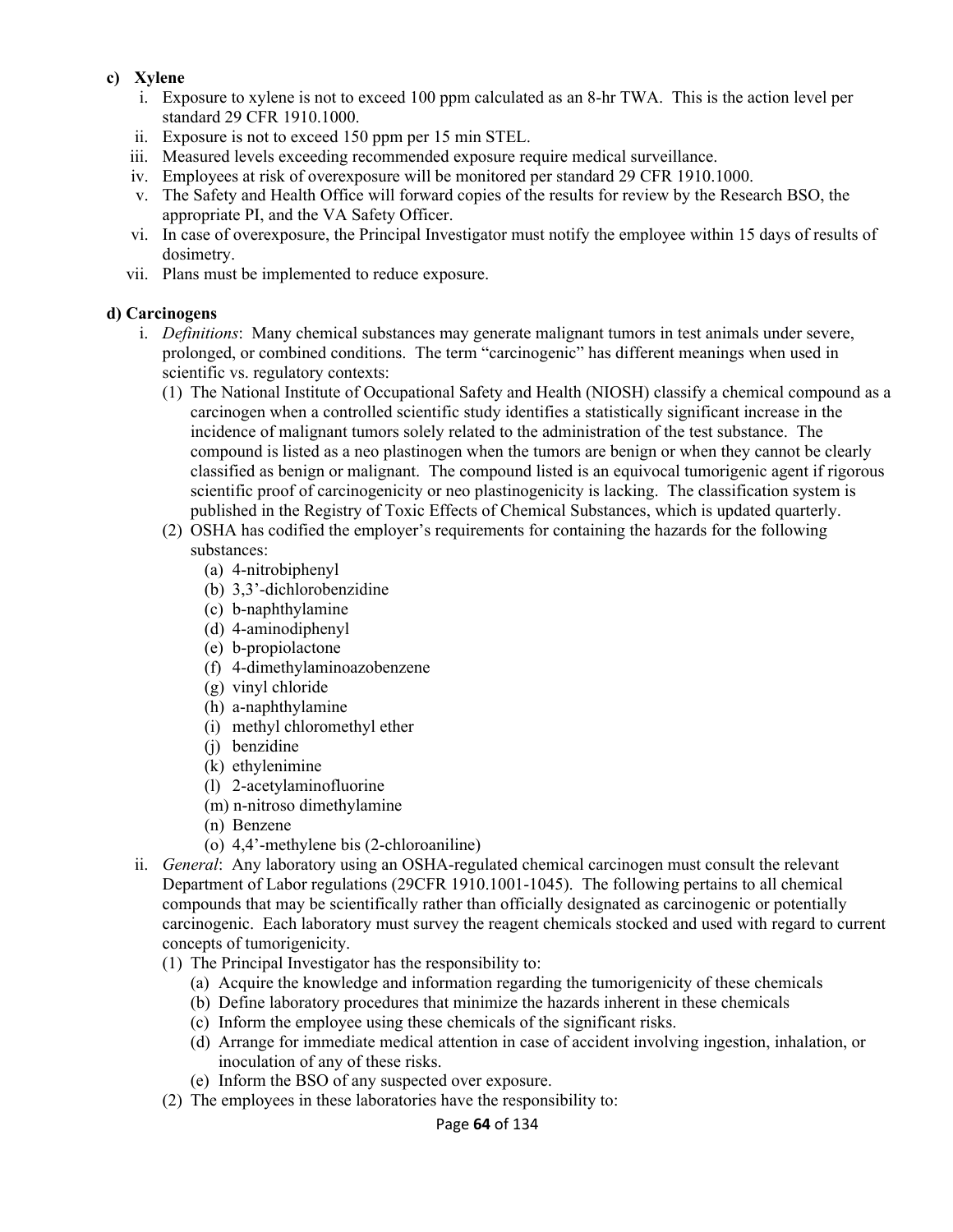- (a)Comply with safety policies.
- (b)Report unsafe working conditions.
- (c)Report any accident involving any of these chemicals.
- iii. *Requirements:* 
	- (1)Use of protective apparel is required; on leaving a designated area, remove protective apparel and thoroughly wash hands and skin surfaces.
		- (a)Appropriate clothing may include jumpsuits, laboratory coats, aprons, dust masks or respirators, and gloves; clothing and equipment should be laundered or discarded after each use or contact.
		- (b)Appropriate eye protective devices should be available and used in the work area; such devices may include close-fitting goggles and/or face shield.
	- (2)Personnel should wash hands and forearms after completing any procedures in which chemical carcinogens are used. Following gross contact with carcinogenic material, thorough showering and clothes change is mandatory.
	- (3)Carcinogenic chemicals should be segregated from other materials; a list of such chemicals should be posted on the door of the cabinet where they are stored.
	- (4)All work, including transfers, should be performed in controlled areas or restricted access, such as hoods, glove boxes, or portions of a laboratory specifically designated for that purpose.
		- (a)Glove boxes should be kept at negative pressure with a minimum of two air changes per hour.
		- (b)If positive-pressure glove boxes are used, they must be tested for tightness prior to each use.
		- (c)Glove boxes should be vented into a hood equipped with a HEPA filter and an appropriate scrubber for vapors.
	- (5)Access to chemical carcinogens should be limited to knowledgeable individuals; the work area should be designated so as to preclude casual contact by others.
	- (6)Work surfaces should be covered by dry absorbent plastic-backed paper, which should be disposed of after each procedure in proper antineoplastic waste containers; alternatively, the work surface should be constructed of impervious material and thoroughly decontaminated after each procedure.
	- (7)Working quantities should be maintained at a minimum. In all cases where known carcinogens are in use, serious attempts should be made to change the procedures, substituting chemicals with less inherent hazard.
	- (8)Accurate records should be kept of the amounts of substances stored and used, along with the names of persons using them and the dates used.
	- (9)Labeling of the chemicals and the work area is mandatory when carcinogenic risk is significant. The recommended precautionary label should include the following warning;
		- (a)CAUTION CANCER-SUSPECT AGENT (Additional precautions may be specified regarding flammability, radioactivity, etc.)
		- (b)Contingency plans, equipment, and materials must be available in case of accidents or spills.
	- (10) Limitations: Health Care System laboratories may not be able to meet all the requirements for compliance with federal regulations. As a bare minimum, it is recommended that:
		- (a)An inventory of reagents and materials must be taken and update every six months.
		- (b)Substances identified as carcinogenic must be set aside in a special area for proper labeling and controlled access.
		- (c)The use of these reagents be reviewed and limited to critical procedures as ordered by the Principal Investigator.
	- (11) All materials that come in contact with the carcinogen agent should be disposed of properly in properly labeled and color coded containers
	- (12) For work with antineoplastic agents and animals please see the animal facility SOP to work with carcinogens.
- **e) Flammables:** Flammable liquids are among the most common of the hazardous materials found in laboratories. They are usually highly volatile and their vapors, mixed with air at the appropriate ratio, can ignite and burn.
	- i. While working with flammable liquids, personnel must wear non-latex gloves, protective glasses, and long sleeved lab coats.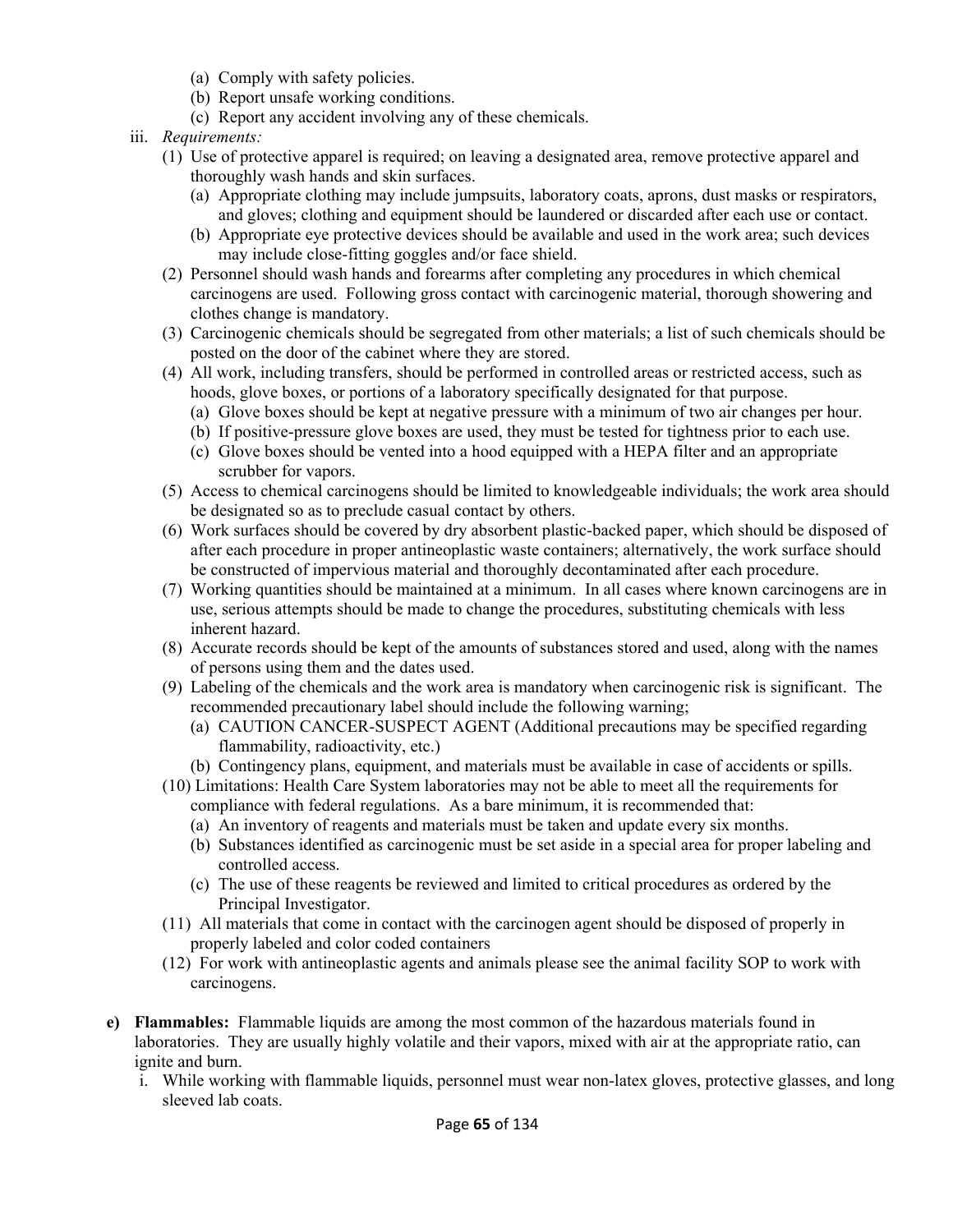- ii. Reagents in one gallon or larger glass containers (for purity) must be placed in bottle carriers when transported from one area to another to reduce the danger of breakage.
- iii. Small quantities (working amounts) may be stored in the laboratory. These quantities are to be kept to a minimum, and containers must be clearly labeled. Bulk storage must be in an approved flammable storage cabinet refrigerators and freezers specifically designed for flammable storage or in a designated room.
- iv. Never store glass containers of flammable liquids on the floor.
- v. Hoods are NOT storage areas.
- vi. Ether must be stored in a closed area such as a refrigerator, nor kept in storage for more than 1 year unless it contains inhibitors known to prevent the formation of peroxides. Opened containers of ether should be discarded within six (6) months of the date first opened. Thus, cans should be dated when received and again when opened. Ether is not to be discarded via the drains (see section on Hazardous Waste Disposal of this Research Chemical Hygiene Plan). Empty containers are to be placed in a fume hood with the cap off overnight before discarding.
- vii. Electrical bonding should precede the transfer of flammables from one metal container to another in order to avoid a static spark that may result from pouring the solvent.
- viii. Flammable liquids are not to be stored in a refrigerator unless it is approved for flammable storage in accordance with NFPA standards 45 and 46. Refrigerators approved for flammable storage shall be labeled as such.
- ix. When using flammables in the laboratory all sources of ignition should be turned off.

#### **f) Reproductive Toxins**

A **reproductive toxin** is a substance or agent that can cause adverse effects on the reproductive system. The toxic effects may include alterations to the reproductive organs and/or to the endocrine system (which includes the thyroid and adrenal glands). These effects can occur in both men and women. Same examples of reproductive toxins include but are not limited to the following: teratogens, Bisphenol A, lead, Diethylstilbestrol, Thalidomide, mercury, toluene, benzene, carbon monoxide, vinyl chloride.

It is important to know what chemicals that are utilized in various processes. A number of reproductive toxins are chronic toxins that cause damage after repeated or long duration exposures and can have long latency periods. Women of childbearing potential and persons planning families should be especially careful when handling reproductive toxins. Pregnant women and persons intending to start families should seek the advice of their physician before working with known or suspected reproductive toxins.

EOH offers free and confidential consultation services for personnel with concerns associated with their workspace, procedures and PPE associated with working with the **reproductive toxins**.

The following precautions should be taken when working with potentially toxic materials:

- i. Wear proper protective equipment including gloves, goggles and a lab coat that covers street clothes
- ii. Gloves should be selected based on the properties of the chemicals in use
- iii. Do not eat, drink, chew gum or apply cosmetics in the area toxic chemicals are being used
- iv. Keep accurate records of amounts of these substances used
- v. Have a plan, proper equipment and materials ready to minimize exposure if an accident is to occur
- vi. Procedure should be done with the minimum amount of material needed to complete the task
- vii. All procedures should take place in a "controlled area" that is clearly labeled with a warning and restrictive access sign
- viii.Whenever possible, fume hoods, glove boxes and isolation cabinets should be used. If these are not feasible, proper respiratory protection must be worn
- ix. All work surfaces should be easily cleanable and covered in an impervious or disposable material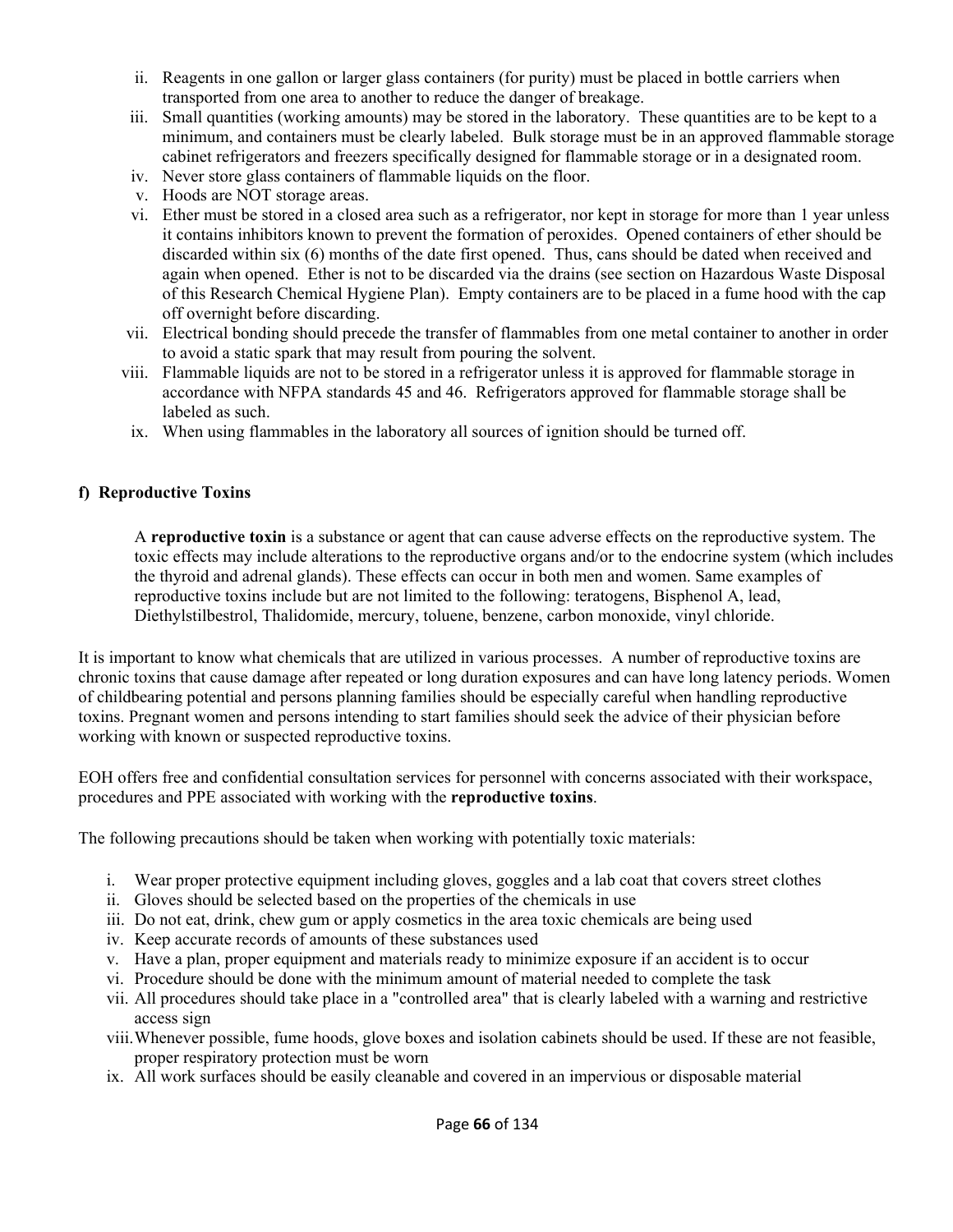- x. Wash hands and arms, and decontaminate work surface and equipment thoroughly when done with the procedure
- xi. Protective apparel worn while working with toxic materials should not be worn outside the laboratory
- xii. Ensure that containers of contaminated waste are transferred from controlled area in a secondary container to avoid further contamination
- xiii.Obtain SDS and procedure information for medical provider if they have any questions.

### **g) Acute Toxins**

Acute toxicity is the effect on the human body of either a single exposure or repeated multiple exposures to a compound over a short period of time. Acute toxicity relates to adverse effects that occur within 14 days of exposure. Acute toxicity regulatory values are found in data material sheets that are associated with the substance. The method of arriving at the limit depends on the method of ingestion, whether it is oral, dermal or by inhalation. The threshold limit value time weighted average is the maximum amount of exposure over an 8 hour work day period. The short-term exposure limit (STEL), is the maximum level of exposure during any 15 minute period over an 8 hour working day. Same examples of acute toxins include but are not limited to the following: Hydrogen cyanide, Hydrogen sulfide, Nitrogen dioxide, Ricin, Organophosphate pesticides.

OSHA defines a chemical as being highly toxic if it falls within any of the following categories:

- i) A chemical that has a median lethal dose (LD50) of 50 milligrams or less per kilogram of body weight when administered orally to albino rats weighing between 200 and 300 grams each.
- ii) A chemical that has a median lethal dose (LD50) of 200 milligrams or less per kilogram of body weight when administered by continuous contact for 24 hours (or less if death occurs within 24 hours) with the bare skin of albino rabbits weighing between two and three kilograms each.
- iii) A chemical that has a median lethal concentration (LC50) in air of 200 parts per million by volume or less of gas or vapor, or 2 milligrams per liter or less of mist, fume, or dust, when administered by continuous inhalation for one hour (or less if death occurs within one hour) to albino rats weighing between 200 and 300 grams each.

Information on determining whether or not a chemical meets one of these definitions can be found in **SDSs** and other **chemical references**.

As with any particularly hazardous substance, work involving the use of acute toxins should adhere to the **Guidelines for Working with Particularly Hazardous Substances**. In addition to following the Guidelines for Working with Particularly Hazardous Substances, additional guidelines for working with acute toxins include:

- i. Consider storing highly toxic materials in a locked storage cabinet.
- ii. Be aware of any special antidotes that may be required in case of accidental exposure (Hydrofluoric acid and inorganic cyanides for example).
- iii. Give particular attention to the selection of gloves and other personal protective equipment.
- iv. Do not work with highly toxic chemicals outside of a fume hood, glove box or ventilated enclosure.

**h) Incompatible Chemicals:** Certain hazardous chemicals should not be mixed or stored with other chemicals because a severe reaction can take place or an extremely toxic reaction product can result. The label and SDS will contain information of incompatibilities. The following table contains examples of incompatible chemicals: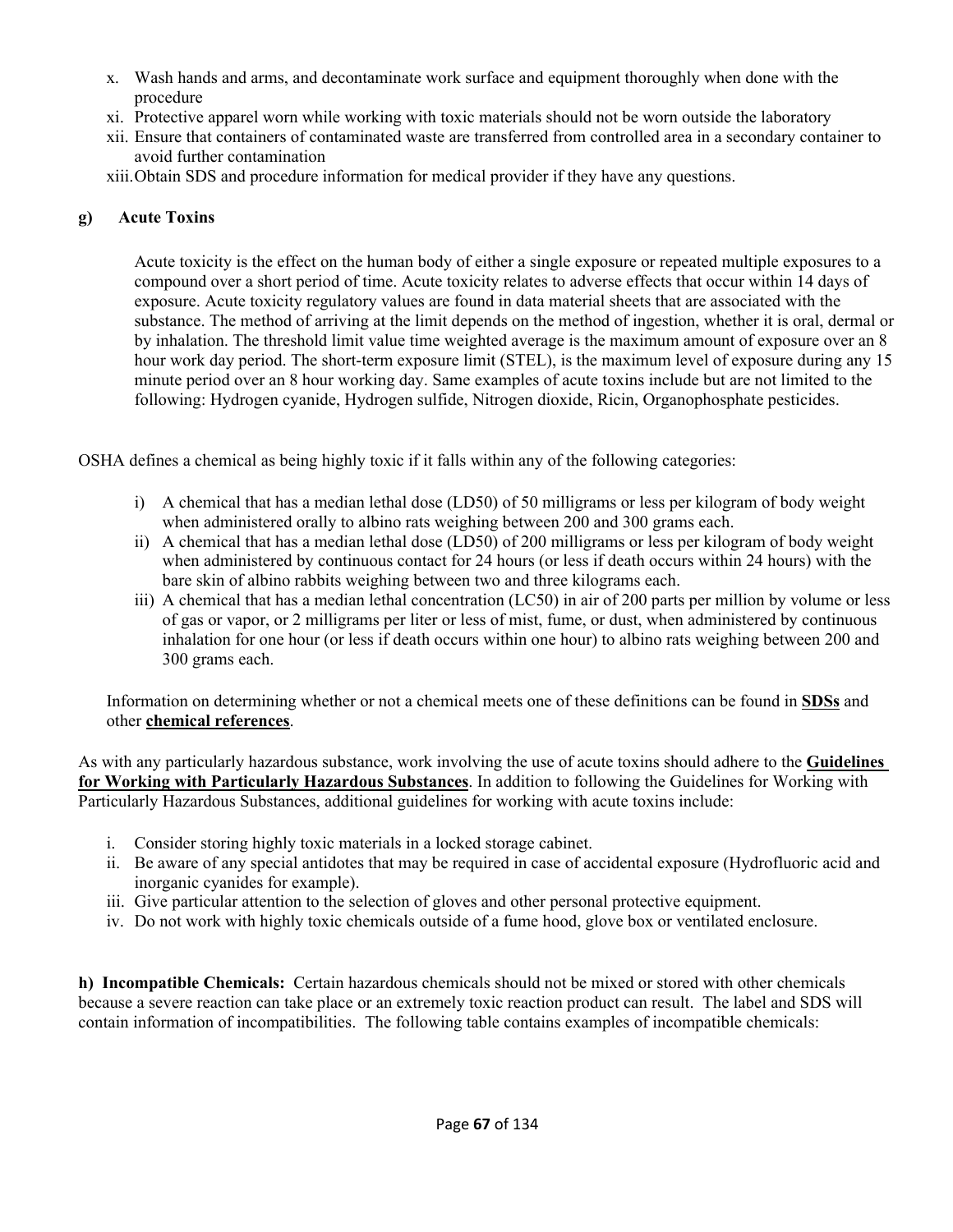| Chemical                   | <b>Incompatible Substances</b> (keep out of contact with:)                                                                           |
|----------------------------|--------------------------------------------------------------------------------------------------------------------------------------|
| Acetic acid                | Chromic acid, nitric acid, hydroxyl-containing compounds, ethylene glycol, Perchloric acid,<br>peroxides and permanganates           |
| Acetone                    | Concentrated nitric and sulfuric acid mixtures                                                                                       |
| Acetylene                  | Copper (tubing), fluorine, bromine, chlorine, iodine, silver, mercury and their compounds                                            |
| Alkali metals<br>(calcium) | Water, carbon dioxide, carbon tetrachloride, other chlorinated hydrocarbons and halogens                                             |
| Ammonia<br>(anhydrous)     | Mercury, halogens, calcium, hypochlorite, hydrogen, fluoride, chlorine, iodine                                                       |
| Ammonium nitrate           | Acids, metal powders, flammable liquids, chlorate, nitrites, sulfur, and finely divided<br>organics or combustibles                  |
| <b>Chemical</b>            | <b>Incompatible Substances:</b>                                                                                                      |
| Aniline                    | Nitric acid, hydrogen peroxide                                                                                                       |
| Arsenical materials        | Any reducing agent                                                                                                                   |
| Azides                     | Acids                                                                                                                                |
| <b>Bromine</b>             | Ammonia, acetylene, butadiene, butane, benzene, hydrogen, methane, propane, sodium<br>carbide, turpentine, and finely divided metals |
| Calcium Oxide              | Water                                                                                                                                |
| Carbon (activated)         | Calcium hypochlorite, all oxidizing agents                                                                                           |
| Carbon tetrachloride       | Sodium                                                                                                                               |
| Chlorates                  | Ammonium salts, acids, metal powders, sulfur, finely divided organics or combustibles,<br>carbon                                     |
| Chromic Acid               | Acetic acid, naphthalene, camphor, glycerin, turpentine, alcohol, flammable liquids in<br>general                                    |
| Chlorine                   | Ammonia, acetylene, butadiene, butane, methane, propane, hydrogen, sodium carbide,<br>turpentine, benzene, and finely divided metals |
| Chlorine Dioxide           | Ammonia, methane, phosphine, hydrogen sulfide                                                                                        |
| Copper                     | Acetylene, hydrogen peroxide                                                                                                         |
| Cyanides                   | Acids                                                                                                                                |
| Flammable liquids          | Ammonium nitrate, chromic acid, hydrogen peroxide, nitric acid, sodium peroxide, halogens                                            |
| Hydrocarbons,<br>general   | Nitric acid, oxidizing gases                                                                                                         |
| Hydrocyanic Acid           | Nitric acid, alkali                                                                                                                  |
| Hydrofluoric Acid          | Ammonia, aqueous or anhydrous                                                                                                        |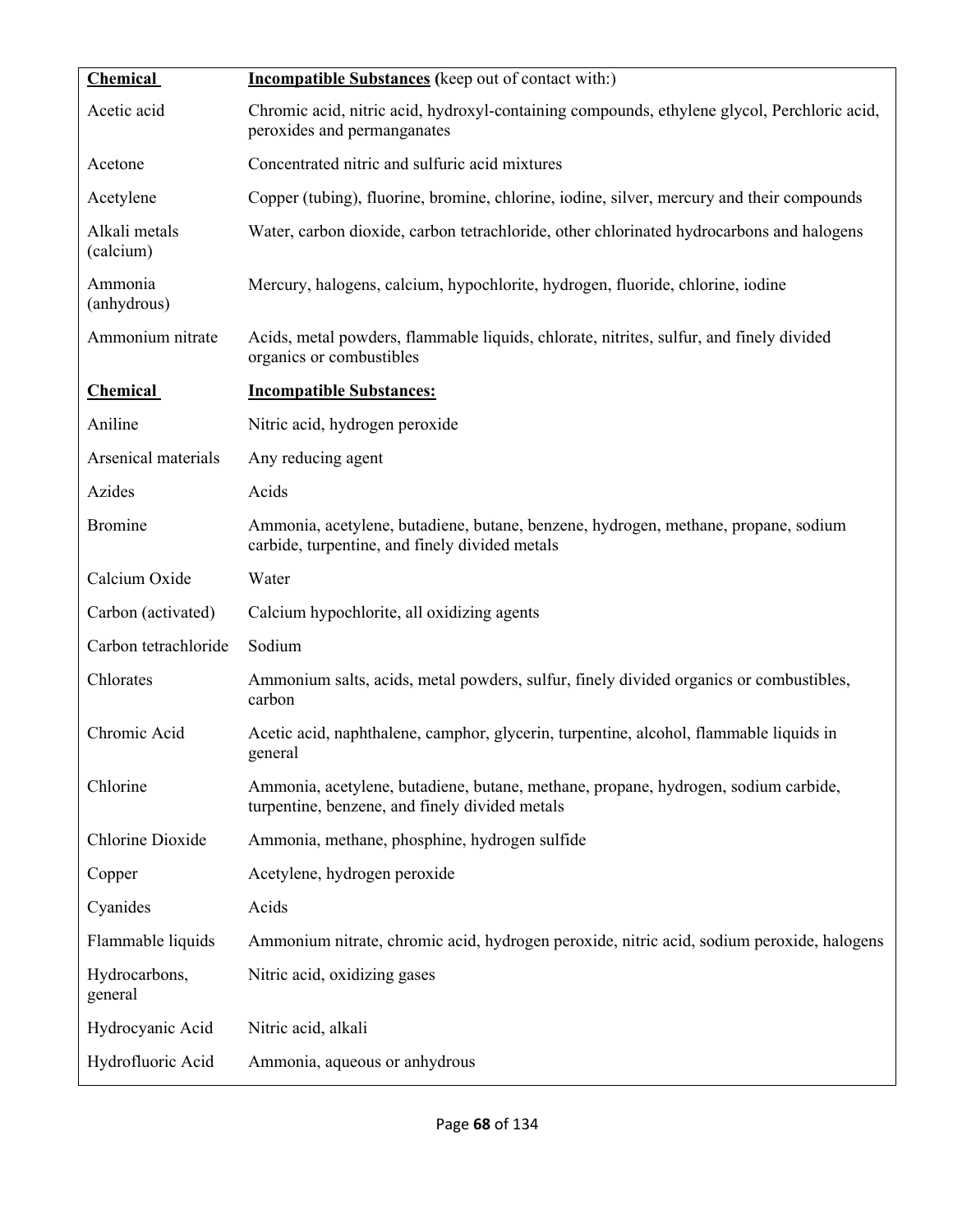| Hydrogen peroxide         | Copper, chromium, iron, most metals or their respective salts, flammables, alcohols, acetone,<br>organic materials, aniline, oxidizing agents and nitromethane |
|---------------------------|----------------------------------------------------------------------------------------------------------------------------------------------------------------|
| Hydrogen Sulfide          | Fuming nitric acid, oxidizing gases, acetylene, ammonia, hydrogen                                                                                              |
| Hypochlorite              | Acids, activated carbon                                                                                                                                        |
| Iodine                    | Acetylene, ammonia, and hydrogen                                                                                                                               |
| Mercury                   | Acetylene, fulminic acid, ammonia                                                                                                                              |
| Nitrates                  | Sulfuric acid                                                                                                                                                  |
| Nitric acid               | Acetic, chromic, and hydrocyanic acids; aniline, carbon, hydrogen sulfide, flammables,<br>readily nitrated substances                                          |
| Nitrites                  | Acids                                                                                                                                                          |
| Oxalic acid               | Silver, mercury                                                                                                                                                |
| <b>Chemical</b>           | <b>Incompatible Substances:</b>                                                                                                                                |
| Oxygen                    | Oils, grease, hydrogen, flammables                                                                                                                             |
| Perchloric acid           | Acetic anhydride, bismuth and its alloys alcohol, paper, wood and other organics                                                                               |
| Phosphorous<br>pentoxide  | Water                                                                                                                                                          |
| Potassium                 | Carbon tetrachloride, carbon dioxide, water                                                                                                                    |
| Potassium Chlorate        | Sulfuric and other acids                                                                                                                                       |
| Potassium<br>permanganate | Glycerin, ethylene, glycol, benzaldehyde, sulfuric acid                                                                                                        |
| Silver                    | Acetylene, oxalic acid, ammonium compounds                                                                                                                     |
| Sodium                    | Carbon tetrachloride, carbon dioxide, water                                                                                                                    |
| Sodium Peroxide           | Ethyl or methyl alcohol, glacial acetic acid, acetic anhydride, benzaldehyde, carbon<br>disulfide, glycerin, ethylene glycol, ethyl acetate, methyl acetate    |
| Sulfuric acid             | Chlorates, perchlorates, permanganates                                                                                                                         |

#### **i) Laboratory Procedures Involving Radioactivity**

- i. Coats or other protective clothing are to be worn at all times in areas where radioactive materials are used. Film badges are to be worn when working with sources of radiation, as designated by the Facility Radiation Safety Officer.
- ii. Disposable gloves must be worn at all times.
- iii. In case of a spill, hands and clothing must be monitored for contamination before leaving the area; cleanup procedures established by the Radiation Safety Office must be followed.
- iv. Nonporous absorbent lab mats are to be used on all work benches, trays, and other work surfaces where radioactive materials are handled; these mats will be replaced daily in areas that are used regularly.
- v. Solid and liquid radioactive waste must be disposed of as instructed by the Radiation Safety Office. Some waste may be hazardous according to the EPA.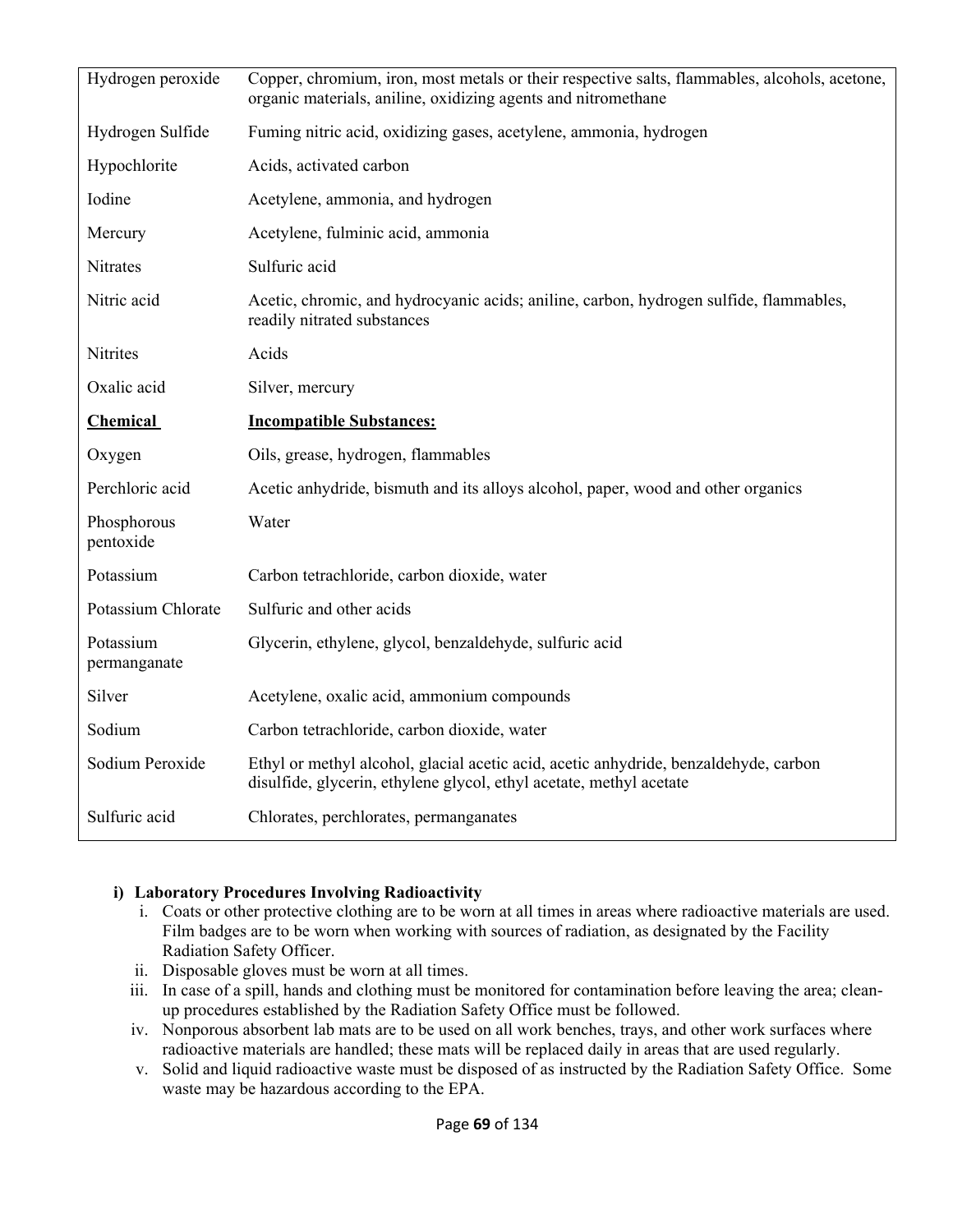- vi. Radioactive solutions must be confined in covered containers or shielded containers, plainly identified and labeled with name of compound, radionuclide, date, activity, and radiation level if applicable.
- vii. The amount of radioisotopes stored at any one time in any laboratory must not exceed the possession limit for the authorized user.
- viii. A weekly wipe test (or a monthly test when no radioactive material has been used), will be done by laboratory personnel to monitor radioactive material in the area.
- ix. A permanent record of the weekly survey results will be kept by the laboratory and reviewed periodically by the Radiation Safety Office.

#### **11) HOUSEKEEPING, MAINTENANCE, AND INSPECTIONS**

#### **a) Housekeeping**

- i. Environmental Management Service (EMS) is responsible for routinely cleaning all floors within the Research Service, (except in the Veterinary Medical Unit, VMU, laboratories. Hallways within the VMU will be cleaned as needed).
- ii. All research laboratory personnel are responsible for daily cleaning of all bench tops and other work areas, such as fume hoods and laminar flow hoods.

#### iii. **All telephones within the research laboratories should be routinely disinfected.**

iv. Special arrangements must be made with EMS to have floors waxed.

#### **b) Maintenance**

- i. All laminar flow hoods and Biosafety Cabinets (BSCs) will be inspected, cleaned, and certified on a yearly basis. Staff will not use hoods or BSCs lacking certification or where certification has expired.
- ii. Fume hoods and BSCs will be inspected and necessary maintenance performed by an approved contractor on an annual basis.
- iii. Eye wash fountains
	- (1) Engineering Service, or other designated personnel, will inspect all eye wash fountains on weekly and monthly basis.
	- (2) Any problems will be recorded on the inspection report when it is submitted to the Research Office so that Engineering Service can be notified to take corrective action.
- iv. Emergency drench-type showers: Engineering Service will inspect all emergency showers at periodic intervals.
- v. Fire extinguishers: Health Care System Safety and Health Office will inspect all Research Service fire extinguishers on a monthly basis.

#### **c) Inspections**

i. The Research BSO will inspect annually areas where hazards are in use. (This does not include radioisotopes, since areas using them are routinely inspected by the Radiation Safety Office.)

#### **d) Passageways**

- i. Stairwells and hallways should not be used as storage areas.
- ii. Access to emergency exits, emergency equipment, and utilities controls should never be blocked.
- iii. Emergency exit routes should be posted.

#### **12) MEDICAL PROGRAM**

#### **a) Routine Surveillance**

- i. The Occupational Health Office administers the surveillance program, as outlined by OSHA regulations, for all VA employees who handle or are exposed to hazardous materials. The following are monitored by Occupational Health on an as-needed basis:
	- (1)Formaldehyde
	- (2)Asbestos
	- (3)Anticholinesterases/insecticides
	- (4)Chemotherapeutic agents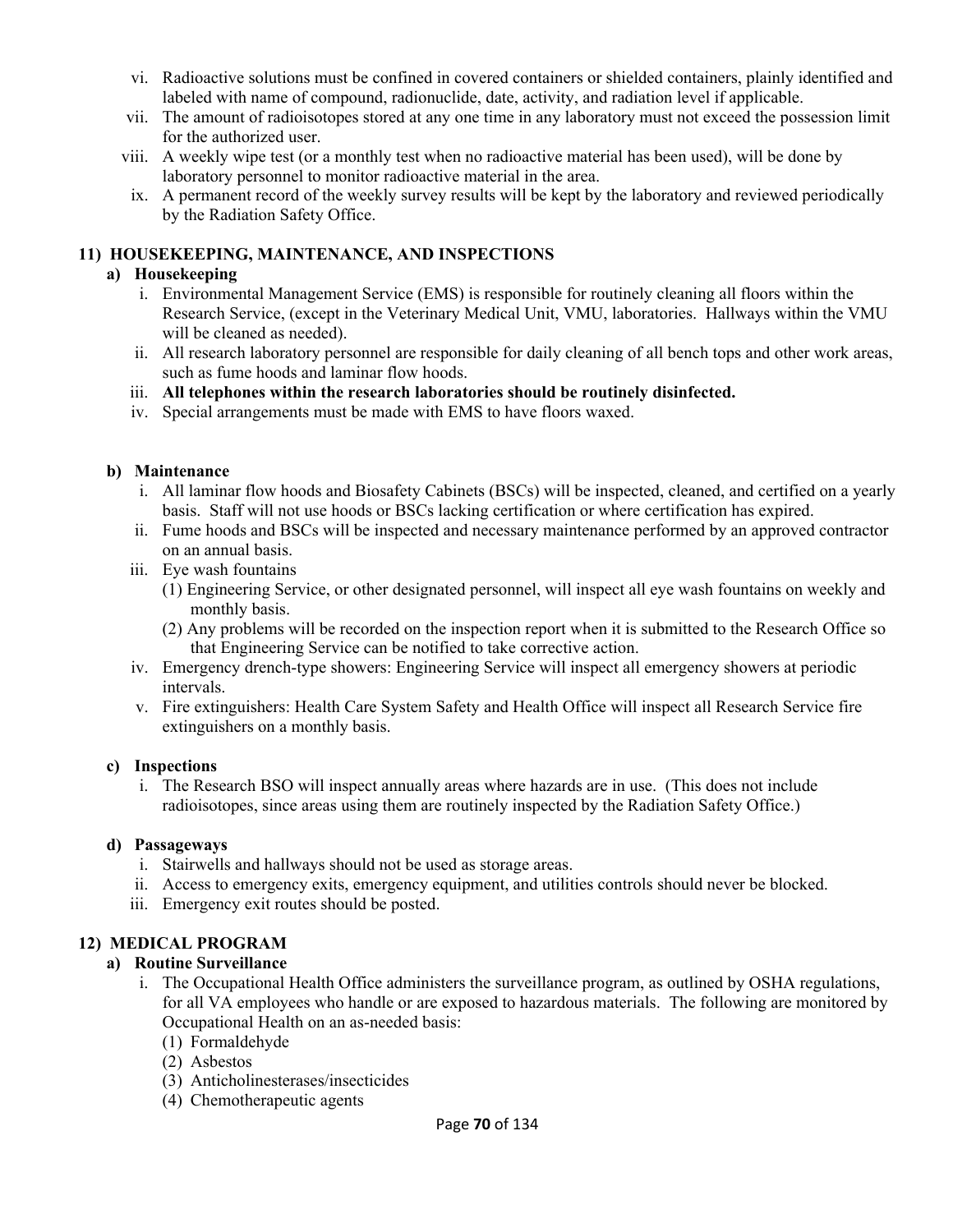- (5)Ethylene oxide
- (6)Nitrous oxide
- (7)Noise
- (8)Ionizing radiation
- (9)Blood-borne disease agents
- (10) Xylene
- (11) Animal Dandruff
- ii. See Health Care System Memorandum 05-3 for a description of the facility's Occupational Health Program.

# **b) Emergency First Aid Procedures**

- i. In case of chemical splash to the eyes, ask coworkers to help you wash the eyes thoroughly; lift eyelids to avoid pooling of chemicals under eyelids. Flush with water for 15 minutes.
	- (1) Consult Occupational Health immediately.
	- (2) Report accident to immediate supervisor and BSO.
	- (3) Submit form CA-1/CA-2 electronically.
- ii. Cuts, punctures, needle sticks
	- (1)If the injuries are clean cuts punctures, and needle sticks: clean the affected area immediately with surgical soap, then flood or soak affected area in antiseptic fluid. Bandage to prevent infection. Report to Occupational Health.
	- (2)If the injuries are dirty cuts, punctures, or needle sticks (e.g., those contaminated with patient blood or body fluids or bacterial agents): proceed as above if no object that caused the wound is left in the wound. Report to Occupational Health
	- (3)If the object causing the injury is not easily removed, do not attempt to cleanse the area; doing so may cause further damage. Report to the emergency department immediately.
	- (4)If the object that caused the injury is contaminated with patient specimens, identify the specimen with the patient's name for further evaluation and investigation. Thoroughly cleanse the wound. Report to Occupational Health immediately.
	- (5)Report ALL incidents of any degree to the Supervisor and BSO. Consult Occupational Health. The supervisor or PI has to submit a Form 2162 "Report of Accident" through ECOMP to Hospital's Safety Officer and CA-1 to the Research BSO.
	- (6)Chemical Burns
		- (a)Corrosives can cause second- and third-degree burns. These chemicals include alkalis such as sodium hydroxide, and common acids such as hydrochloric, sulfuric, and nitric
		- (b)Chemicals should be diluted and washed off with copious amounts of water. Minor splashes and spills can be flooded in a sink. Larger spills and splashes require the use of the emergency drenchtype shower. Enlist the help of co-workers. Some chemical powders should be brushed off the skin before flooding with water, to avoid further skin and tissue damage. Always consult the chemical manufacturer's SDS for emergency first-aid procedures BEFORE working with any chemical.
		- (c)When a burn of any degree occurs, report to the emergency department immediately.

# **13) PROTECTIVE APPAREL AND EQUIPMENT**

- **a)** Personnel Protective Equipment (PPE) includes gloves, goggles, face shields, aprons, fluid impervious gowns, masks, and respirators. Although the use of such equipment is generally the least desirable way to control workplace hazards, because it places the burden of protection on the worker, the equipment must be available for situations when an unexpected exposure to chemical substances, physical agents, or biological materials could have serious consequences. Before the purchase or use of any personal protective equipment, the Research Biosafety Officer or the VAHCS Safety and Health Office should be consulted to determine whether the equipment is acceptable.
- **b)** Employees should always wear long legged clothing and avoid short-sleeved shirts. A laboratory coat should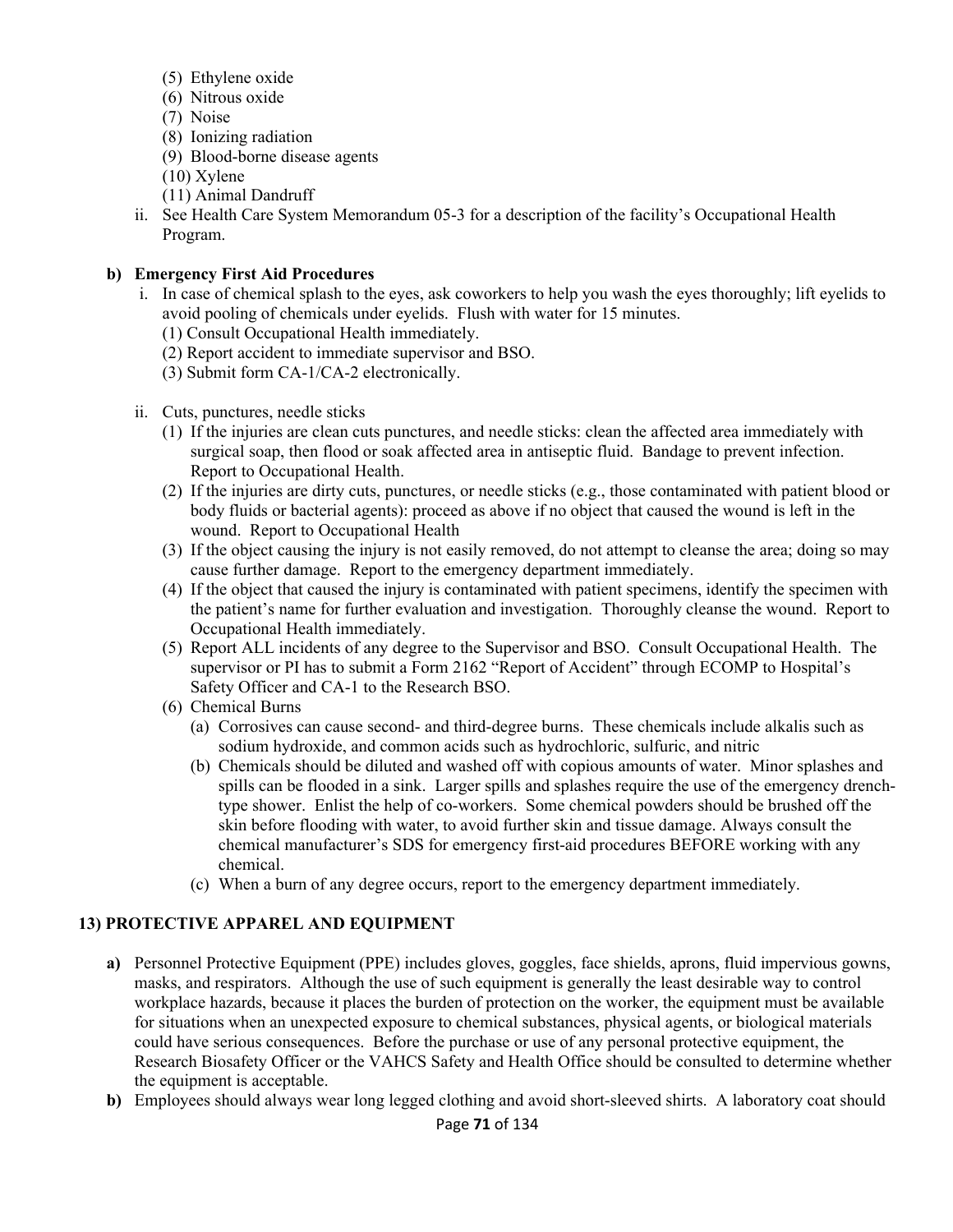always be worn over street clothes and be laundered weekly in the Health Care System laundry. Dirty laboratory coats must be brought down to the laundry on Fridays after 1:00 pm. Solid shoes should be worn in the laboratory at all times. Sandals and perforated shoes are prohibited in the laboratories.

**c)** The types of personal protection equipment are listed below:

#### i. **Eye wear**:

- (1)Chemical splash goggles and/or face shields, rather than safety glasses, should be used when pouring hazardous chemicals or hazardous waste, as they provide the best protection against splashes.
- (2)Protective eyewear must be available in all areas where hazardous substances are used.
- (3)Protective eyewear should be easy to clean and disinfect.
- (4)For those employees who wear glasses, goggles must fit over glasses.
- (5)When handling highly reactive substances or large quantities of hazardous chemicals, corrosives, poisons, and hot chemicals, goggles with face shield must be worn.

#### ii. **Gloves**:

- (1)Employees must wear appropriate protective gloves (latex or alternatives) when handling all patient specimens.
- (2)Acid-resistant gloves will be used in all areas utilizing acids.
- (3)Appropriate protective gloves should be used whenever hand contact with formaldehyde is possible; latex gloves are not acceptable while handling formaldehyde because they are too fragile.
- (4)Chemical resistant gloves should be worn whenever the potential for contact with corrosive, toxic, hazardous substances and substances of unknown toxicity exists.
- (5)Before each use, gloves should be checked for integrity.

#### iii. **Respirators:**

(1) The Research Department at Atlanta VA Health Care System has adopted a written plan for using respirators. This plan outlines organizational responsibilities for the following respirator program components: exposure assessment, respirator selection, medical approval and surveillance, fit testing, user training, and storage. Each of these program components is required by OSHA's respiratory protection standard (29 CFR 1910.134) in all situations where respirators are used. If you are using a respirator and are not included in the respirator protection program, or have questions concerning the use of respirators, contact the Research BSO (x207273).

#### iv. **Other personal protective equipment**:

- (1)Rubber, acid-resistant aprons should be used when pouring concentrated chemicals.
- (2)Disposable jumpsuits (Tyvek) (if there is a need to completely cover clothing) are available from the Supervisor, Veterinary Medical Unit.
- v. For more information on PPE, please refer to the PPE Program and Respiratory Protection Program included in this manual, Section V.

## **14) RECORDKEEPING**

## **a) Accident Reporting**

- i. Supervisors will accompany injured employees experiencing an occupational injury/illness to the Occupational Health Clinic and they will electronically file the appropriate report in ECOMP. (MCM 00- 11).
- ii. Accident reports will also be investigated by the BSO and reviewed by the Subcommittee on Research Safety at its next meeting.
- iii. **Any accidents that caused an injury, including cuts, contusions, falls etc.**
- iv. **Any potential incidents that could lead to exposures, including spills, needle sticks, bites.**
- v. **Any near-misses that could have resulted in an accident or exposure but did not.**
- vi. Any unexplained illnesses that present the signs and symptoms of exposure.
- vii. Any positive test for, and associated workplace exposure to, SARS-CoV-2 or other highly virulent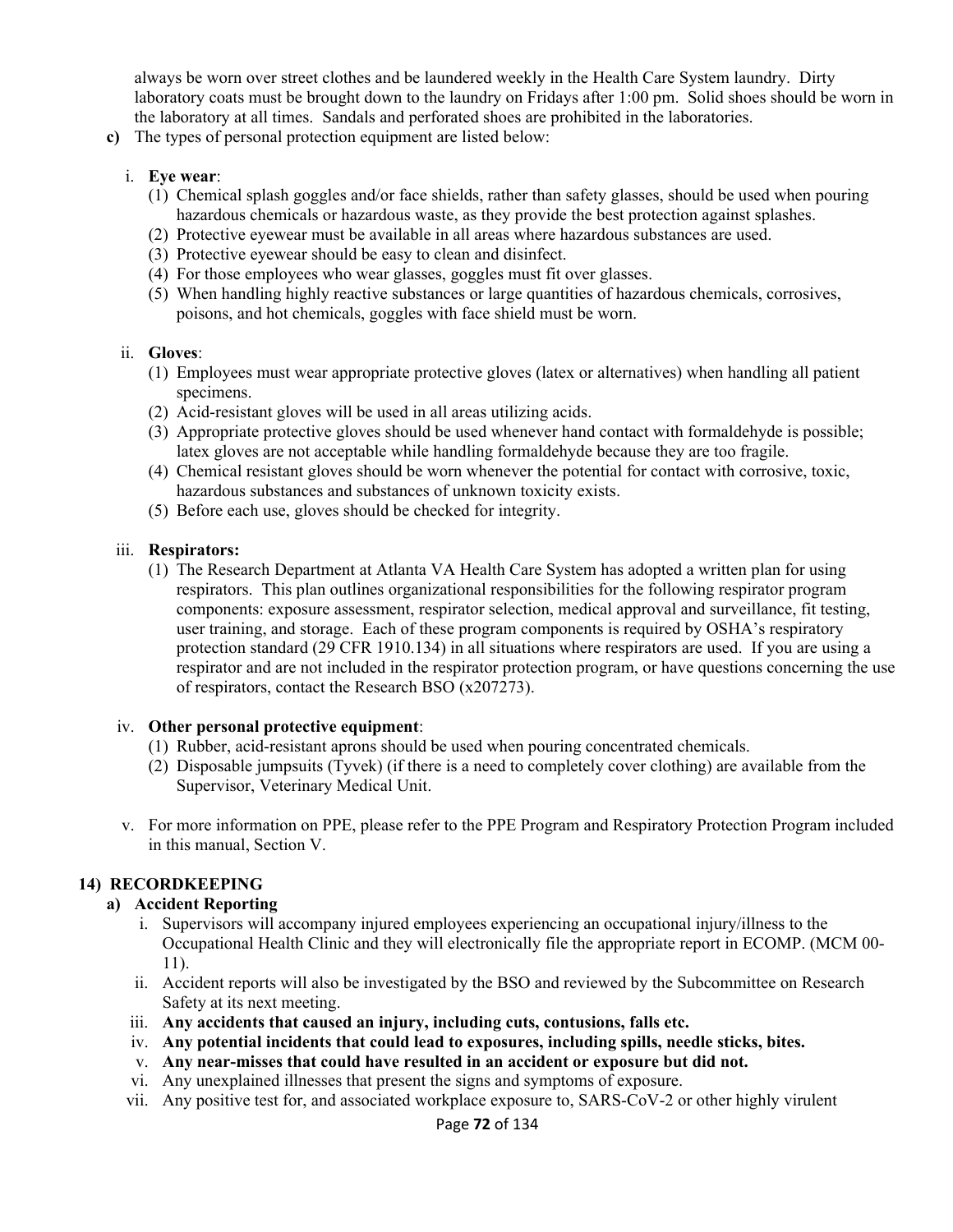respiratory illness.

# **b) Medical Record keeping**

- i. Medical records will be retained in accordance with OSHA's medical records rule (29CFR 1910.20), state and federal regulations.
- ii. Individuals may obtain copies of their reports by making a request in writing to the Occupational Health Service.

# c) **Spill Reporting and Emergency Spill Procedures**

i. Chemical spills must be reported immediately by dialing extension 204911 and reporting the material spilled and the location of the spill to the Operator. Spill area must be blocked and restricted to unauthorized personnel walking through the area. For non-emergency spills, Research personnel should use the spill kit to initiate clean-up until help arrives.

ii. Report all spills, accidents, and potential exposures to the laboratory supervisor and the BSO immediately. Maintain a written record of the accident in the laboratory.

# d) **Chemical Inventory** (Ref.: VAC Memo, Hazardous Materials and Waste Management)

- i. A complete inventory of all chemicals used in each research laboratory/program will be maintained by the PI in each laboratory, also will be available on the intranet.
- ii. An updated copy of the inventory will also be posted on each laboratory main door.
- iii. A copy of the complete chemical inventory will be sent electronically to the Research BSO every time it is updated.
- iv. An inventory of hazardous wastes will be kept in the Administrative Officer's office.
- v. Inventories must be updated every time a new chemical is received in the laboratory and every 6 months. Each chemical listed must have a corresponding SDS, readily accessible to affected employees.
- vi. Safety Data Sheets (SDS) can be found online at http://vaww.hefp.va.gov.

# **15) SIGNS AND LABELS**

- **a)** Prominent signs and labels of the following types should be posted:
	- i. Telephone numbers of emergency personnel, supervisors, and laboratory workers
	- ii. Location signs for safety showers, eye wash stations, other safety and first-aid plans
	- iii. Location of emergency kits
	- iv. Location of SDS: http://vaww.hefp.va.gov
	- v. Warnings at areas of unusual hazards(i.e., radioactive materials, x-ray equipment, etc.)

**Note:** The main door to the lab must be free of posters, pictures or other information that is not the Chemical Inventory List, and the Radio safety and Biosafety decals.

- **b)** Each chemical must be labeled with the following information:
	- i. Chemical identity (abbreviations and molecular formulas are not acceptable)
	- ii. Appropriate hazard (e.g., caustic, corrosive, poison, irritant, flammable, carcinogenic, etc.)
	- iii. Date received
	- iv. Date opened
	- v. Expiration date, if any
	- vi. Storage requirements
- **c)** Torn or illegible labels should be replaced immediately. Existing labels on new containers of hazardous chemicals should never be removed, except when empty.
- **d)** All chemical solutions of 1% or greater must bear the same hazard warning label as the concentrated chemical(s).

## **16) SPILLS AND ACCIDENTS**

- **a) Chemical Spills** (Reference: VAHCS Fire and Disaster Plan)
	- i. ALL spills must be reported to the BSO (x207273).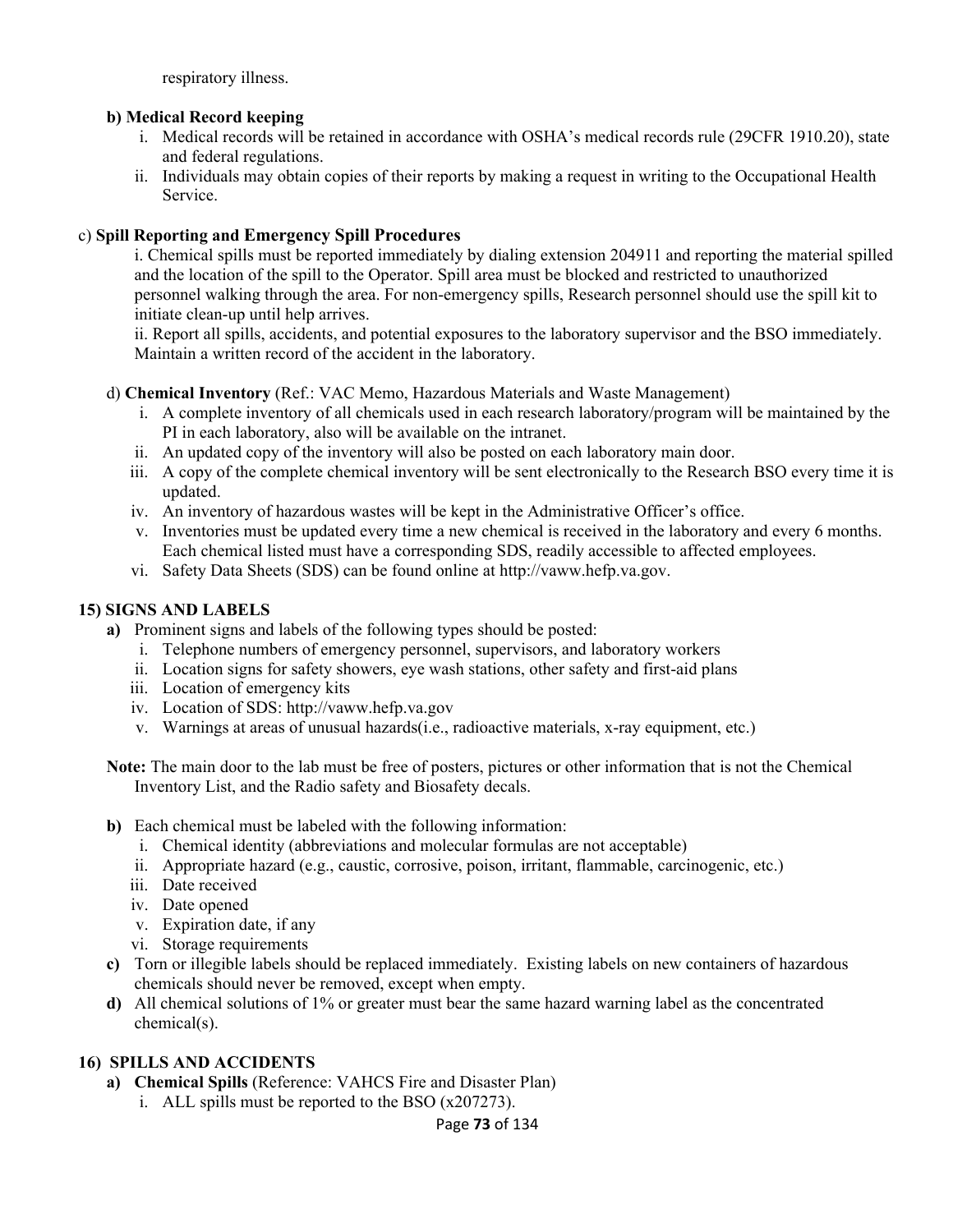- ii. Spill control kits are located in rooms 5A178, 5A118, 4A150, 12C189, and 11C120.
- iii. The Research BSO and/or the Radiation Safety Manager (at the supervisor's request) should instruct laboratory personnel in proper use of spill kits on an annual basis. *Chemical spills should only be cleaned up by knowledgeable and experienced personnel. The BSO, X207273 and Industrial Hygienist, X206115 should be contacted in the event of a major chemical spill.*
- iv. "Incidental" chemical spills (Usually small and not immediately life threatening):
	- (1) Attend to anyone who may have been contaminated.
	- (2) Notify all personnel in the immediate area of the spill.
	- (3) If the spill is flammable, turn off ignition and heat sources.
	- (4) Leave on or establish exhaust ventilation if it is safe to do so.
	- (5) Obtain spill kit materials and proceed with cleanup, following the package directions and wearing appropriate personal protective equipment.

## **b) Mercury spills**:

- i. Evacuate everyone from the area and control access.
- ii. Immediately notify the Research BSO and the facility's Industrial Hygienist.
- iii. For cleanup after normal working hours, page the Environmental Management Supervisor on duty.
- iv. Mercury is prohibited on the campus of the Atlanta VAHCS. Therefore, any mercury found/observed in any of the laboratories should be reported to the BSO, X207273, and Industrial Hygienist, X206115, for proper disposal.

**c) Emergency spill situations** (Usually large or spills with harmful fumes):

- i. DO NOT ATTEMPT CLEANUP YOURSELF!
- ii. Attend to anyone who may have been overcome by fumes, chemicals spilled or splashed on the body, or otherwise contaminated.
- iii. Notify and evacuate all personnel in the immediate area of the spill/release. Control access to the area by shutting doors.
- iv. If the spilled material is flammable, turn off ignition and heat sources.
- v. Leave on or establish exhaust ventilation if it is safe to do so.
- vi. Immediately notify your supervisor as well as the Research BSO, and the Security and Safety Officers. Close doors and secure the affected area; if available, also place damp cloths or towels along the base of doors to prevent escape of vapors from the room. Chemical spills must be reported immediately by dialing extension 204911 and reporting the material spilled and the location of the spill to the Operator.

# **d) Biological Spills**

- i. Large spills with significant aerosol formation: evacuate the area at once and notify the Safety and Health Office immediately.
- ii. Small spills with aerosol formation:
	- (1) Spray affected area with 10% bleach or 85% ethanol.
	- (2) Place paper towels over spill and wait until they absorb spilled material at least 10 minutes.
	- (3) Wear appropriate PPE to pick up contaminated materials; dispose in biohazard bags.
	- (4) Clean affected area with soap and water. Dispose of PPE appropriately.
- iii. Spill Evaluation
	- (1) All spills and near-spills will be carefully analyzed by the BSO the Radiation Safety Manager, and Health Care System Safety Committee. Following analysis, results will be given to all personnel to prevent further incidents.

**NOTE**: If clothing is damaged, scrubs are available in the Animal Research Facility.

# **17) EMPLOYEE INFORMATION AND TRAINING**

**a)** All employees exposed, or **potentially** exposed, to hazardous chemicals while performing their laboratory duties will receive information and training regarding the standard, the chemical hygiene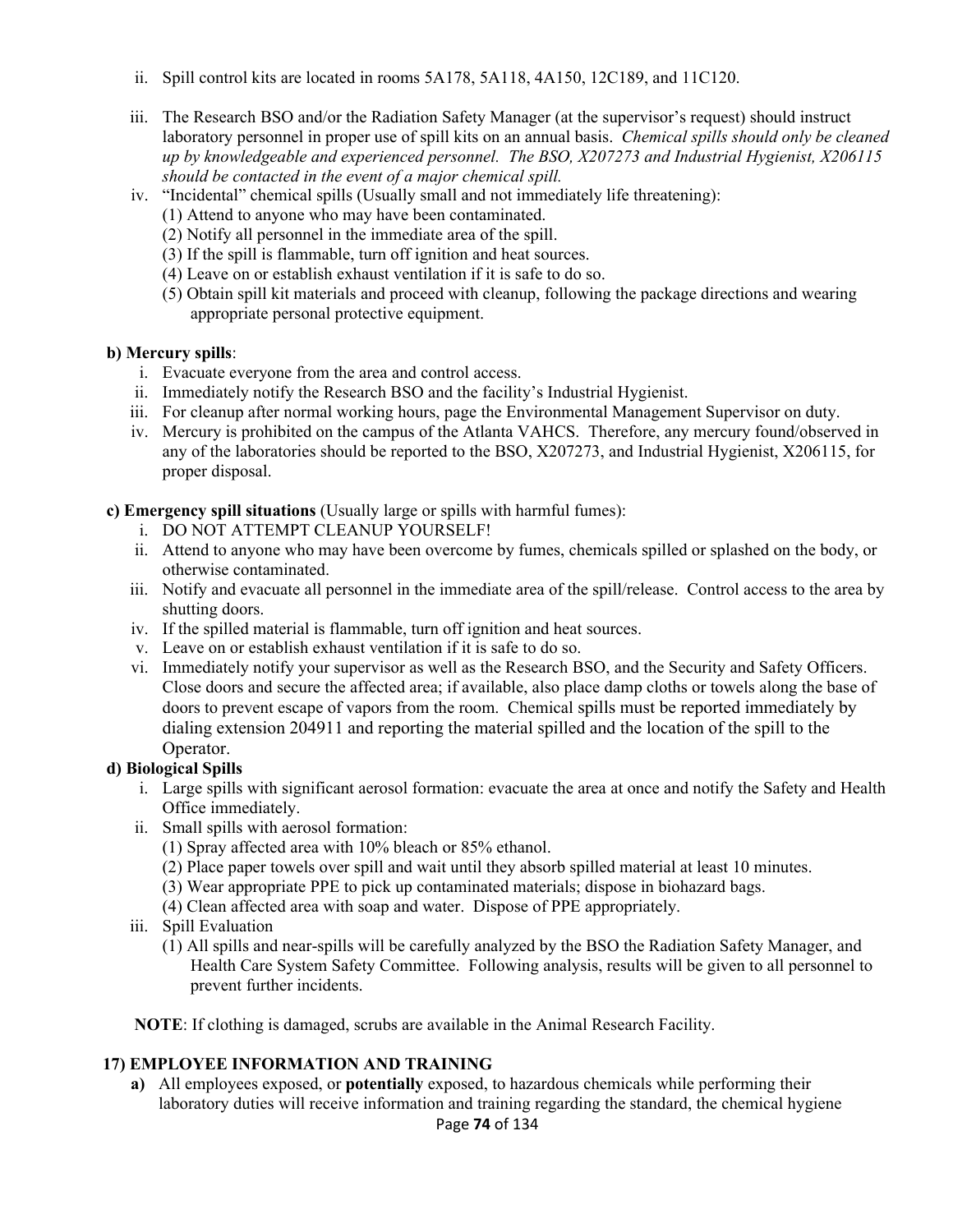plan and laboratory safety. The Research Service CHP will be readily available to all employees and students. A copy of the plan will be available in each laboratory as well as in the Research Office. Prior to beginning work assignments, Research personnel are trained in the laboratory practices by the PI and must take Laboratory Biosafety online at http://www.citiprogram.org/. Annually, thereafter, Laboratory Biosafety Refreshers are to be done online at

http://www.citiprogram.org/. Research personnel will receive annual training in the following areas by the Research BSO:

- i. Methods and observations utilized to detect the presence and release of hazardous chemicals.
- ii. Physical and health hazards of chemicals in the laboratory.
- iii. Measures employees can take to protect themselves from chemical exposure hazards, including emergency procedures and personal protection equipment.
- iv. Spill cleanup procedures.
- v. Signs and symptoms associated with exposure to hazardous chemicals used in the laboratory.
- vi. Safe handling and disposal of hazardous chemicals.
- vii. SDS.
- viii. Security procedures.
- ix. HAZMAT procedures.
- x. Emergency procedures.
- xi. Reporting procedures.
- **b)** Employees will be provided with information, on an annual basis, regarding infection control guidelines and the emergency preparedness plan.
- **c)** When an employee is to perform a non-routine task presenting hazards for which he or she has not already been trained, the employee's supervisor (PI) will be responsible for discussing with the employee the hazards of the task and any special measures. This will include any pre-screening necessary with occupational health and appropriate PPE for the associated risks of the non-routine task. Additionally, specific laboratory protocol training and competencies of laboratory personnel are the responsibility of the PI. Documentation of this initial training and competency should be maintained by the PI or laboratory manager.

**18) HAZARDOUS WASTE DISPOSAL:** Consult SDS for the manufacturer's recommended disposal methods.

## **a) Sewer Disposal**

- i. Liquid waste:
	- (1) Some liquids may be flushed into the sewer system with copious amounts of water, provided the chemical volume is minimal (less than 1 ml) and the pH is  $\sim$ 7.4.
	- (2) Biomedical waste solutions containing active cells (tissue) must be properly deactivated prior to disposal into the sewer system.
	- (3) Disposal through the sewer system must comply with all federal, state, and local regulations and ordinances.
	- (4) The BSO and Health Office should be consulted when in doubt whether a chemical can be disposed of via the sewer system.

## ii. **Contracted Disposal**

- (1)Research personnel will not store hazardous waste beyond a 7-day period unless approved by the facility's industrial hygienist. Approved containers, flammable storage cabinets or designated vaults will be used for temporary storage.
- (2)Hazardous chemicals stored for disposal will be in compatible groups, in appropriate containers of proper size, labeled clearly to indicate hazard warnings, and will comply with applicable fire and safety warnings.
- (3)Research personnel will complete the hazardous waste label and attach to each container before turning them in to the Hazardous Materials Building for disposal. The hazardous waste label can be found on the SIO drive under the Biosafety Folder, titled Chemical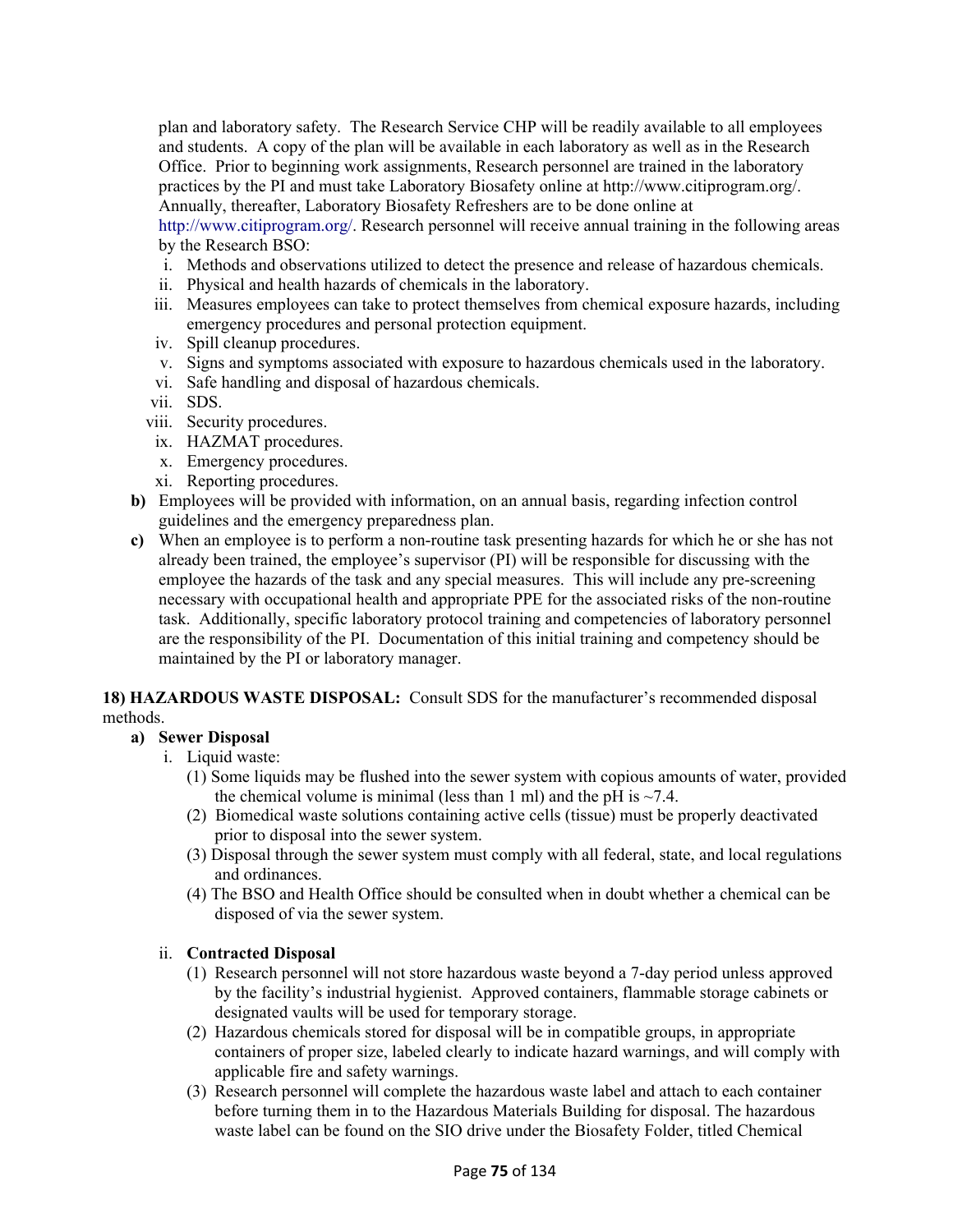Waste Label.

- (4)Each individual container must have one form and label.
- (5)Move materials to the Chemical Storage Room located in 5A-178.
- (6) The service elevators located in the Clinical Addition, or Main Tower should be use as primary route to reach the Chemical Storage Room.
- (8)Transport all hazardous materials in their original containers if available. If the original container is not available, adequate compatible containers must be used. Improper, damaged, or unsealed containers **will not** be accepted. All hazardous materials must be transported using carts which are safe and sturdy. Spill kits are required when transporting liquid solvents and corrosives.
- (9)The Waste contractor will make regular pickups arranged by the Industrial Hygienist.
- (10) The Safety office will be provided with the complete inventory and a copy of the Waste Manifest of all hazardous waste picked up by a contractor.

(11) *Recycling and Waste Minimization* – To reduce the amount of waste generated, it is imperative that Researchers are conservative with chemical orders. Only order what is needed. If unwanted chemicals have not expired, another lab or facility may be able to use them. Contact your Chemical Hygiene Officer or the IH, who may be able to find someone that can use them.

#### **19) SAFETY RECOMMENDATIONS**

**a)** The following practices are those that are directed primarily toward prevention of physical injury rather than toward prevention of toxic exposure. However, failure to take precautions against injury will often have the secondary effect of causing toxic exposure. Therefore, the following have been added to this Chemical Hygiene Plan.

#### **i. Electrical Safety**

- (1)Grounding: All instruments must be grounded and periodically checked by the Biomedical Engineers.
- (2)Shocks: All shocks of any magnitude must be reported to the Research Service immediately so that the equipment can be checked. Do not attempt to use an instrument that is causing shock. Small shocks often precede major shocks.
- (3)Repairs: Repairs on the electrical system by other than Engineering personnel are prohibited. Any work performed on switches, outlets, circuit boxes, or equipment must be done by Engineering Service personnel. Notify Research Service so that it can request assistance from appropriate Engineering personnel.
- (4)Extension cord usage: The use of 3-to-2 wire adapters (cheater plugs, multiple outlet plugs) and extension cords are prohibited on all equipment. Modifications to electrical distribution systems shall be accomplished where their use seems indicated; excessively long lines are to be avoided.
- (5)Adapters are to be avoided wherever possible. If they must be used to allow equipment fitted with distinctive plugs to be used with conventional grounded outlets, they shall be inspected by Engineering Service monthly to assure continuity of all conductors.
- (6)Any personal electric device, (i.e. toasters, microwave ovens, radios, etc.) brought into the institution by any employee must be approved and tagged by the facility's Safety Officer x 204257)

#### **ii. Fire Safety**

- (1) Procedures to follow in case of fire, Remember (RACE):
	- **R**: **Remove** employees/patients/visitors/others to a safe area, if possible
	- **A**: **Activate** nearest manual fire alarm box and/or dial 204911 to report exact location
	- **C**: **Confine** fire by closing doors and windows
	- **E**: **Extinguish** fire and evacuate patients and visitors if necessary.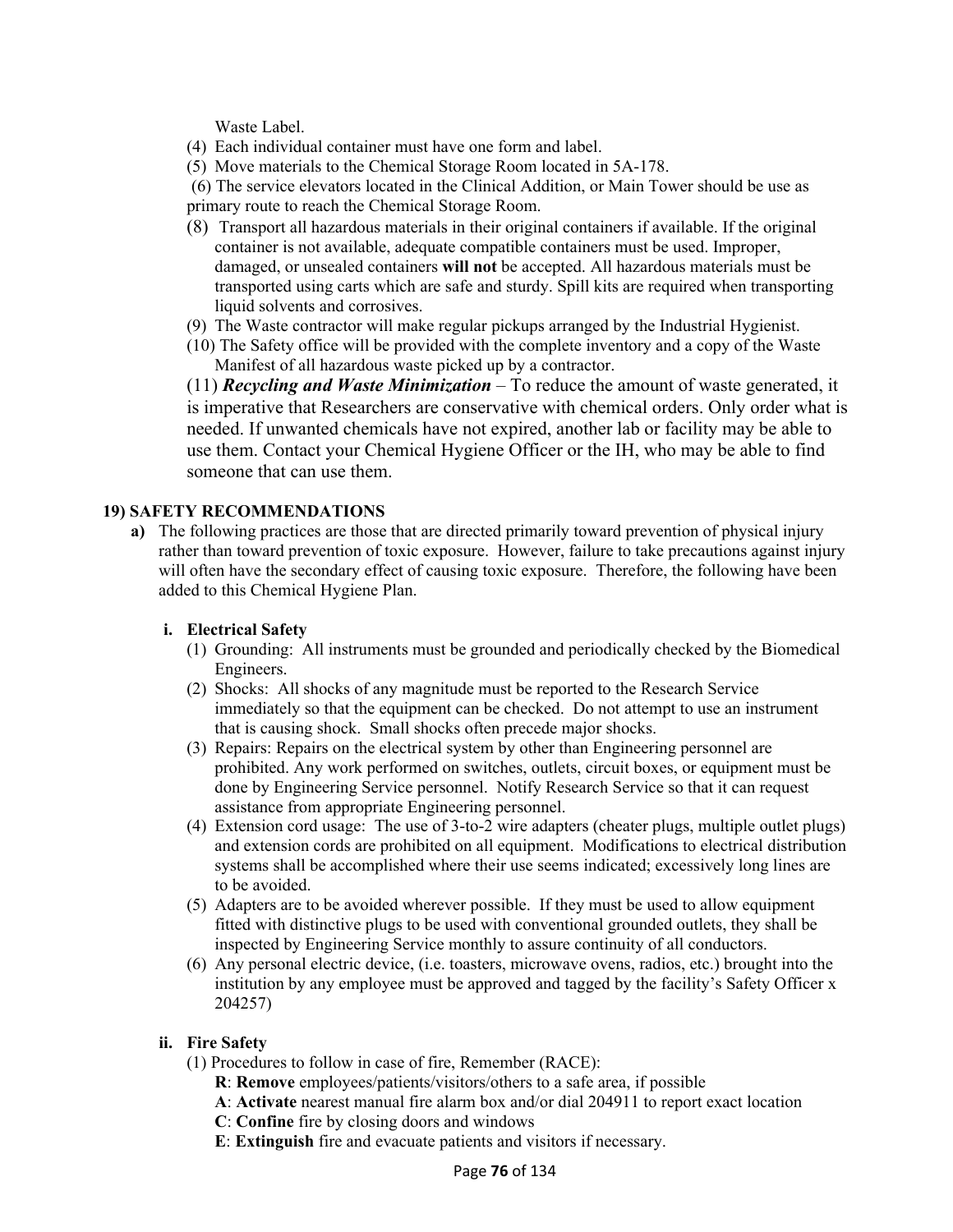- (2) Prevention
	- (a) Be aware of ignition sources (e.g., open flames, heating elements, spark gaps).
	- (b) Do not use flammable liquids in the presence of ignition sources.
	- (c) Flammable liquids give off vapors that may also ignite or explode. Be sure that flammable liquids (other than small, "workable" quantities) are properly stored in approved flame cabinets or in a designated area.
	- (d) Do not store materials so they block or hinder the action of the building fire suppression systems.
- (3) Control of fires:
	- (a) Evaluation:
		- (i)Evaluate the type and extent of the fire; if it seems large, get out. Control measures should only be taken for small fires.
		- (ii) If the fire is small, evaluate the type of material burning (wood, flammable liquids, electrical, gases) and take action as indicated below.
	- (b)Action (for small fires only):
		- (i)Solid combustibles:
			- 1.Handle small objects with heat-resistant gloves and extinguish with water or  $CO<sub>2</sub>$ .
			- 2.CO2 or dry chemical extinguishers may be needed for larger objects.
		- (ii)Flammable liquids: Dry chemical extinguishers are usually needed for safe and effective control of burning liquids. Do not use water; it enhances the fire's spread.
		- (iii) Electrical equipment:
			- 1. Do not use water unless the circuit has been shut down; shut down the circuit if possible.
			- 2. CO2 is most suitable to prevent further damage to computer equipment, but dry chemical extinguishers are also safe and effective.
		- (iv) Gas:
			- 1. Shut off source if possible.
			- 2. Extinguish flame when CO2 has been shut off.
			- 3. Keep flames away from gas cylinders.
- (4) Fire safety equipment:
	- (a)Use sand or absorbent material to contain spread of liquids that have not ignited.
	- (b)Fire extinguishers are of the CO2 chemical type and may be used on any type of fire.
	- (c) Heat-resistant gloves may be used to move or handle small burning objects, to handle hot vessels, to turn off hot valves or handles, etc.

#### **20) References:**

- **a)** OSHA Standard 29 CFR 1910.1450, "Occupational Exposure to Hazardous Chemicals in the laboratory".
- **b)** OSHA standard 29 Subpart Z.
- **c)** VHA Handbook 1200.08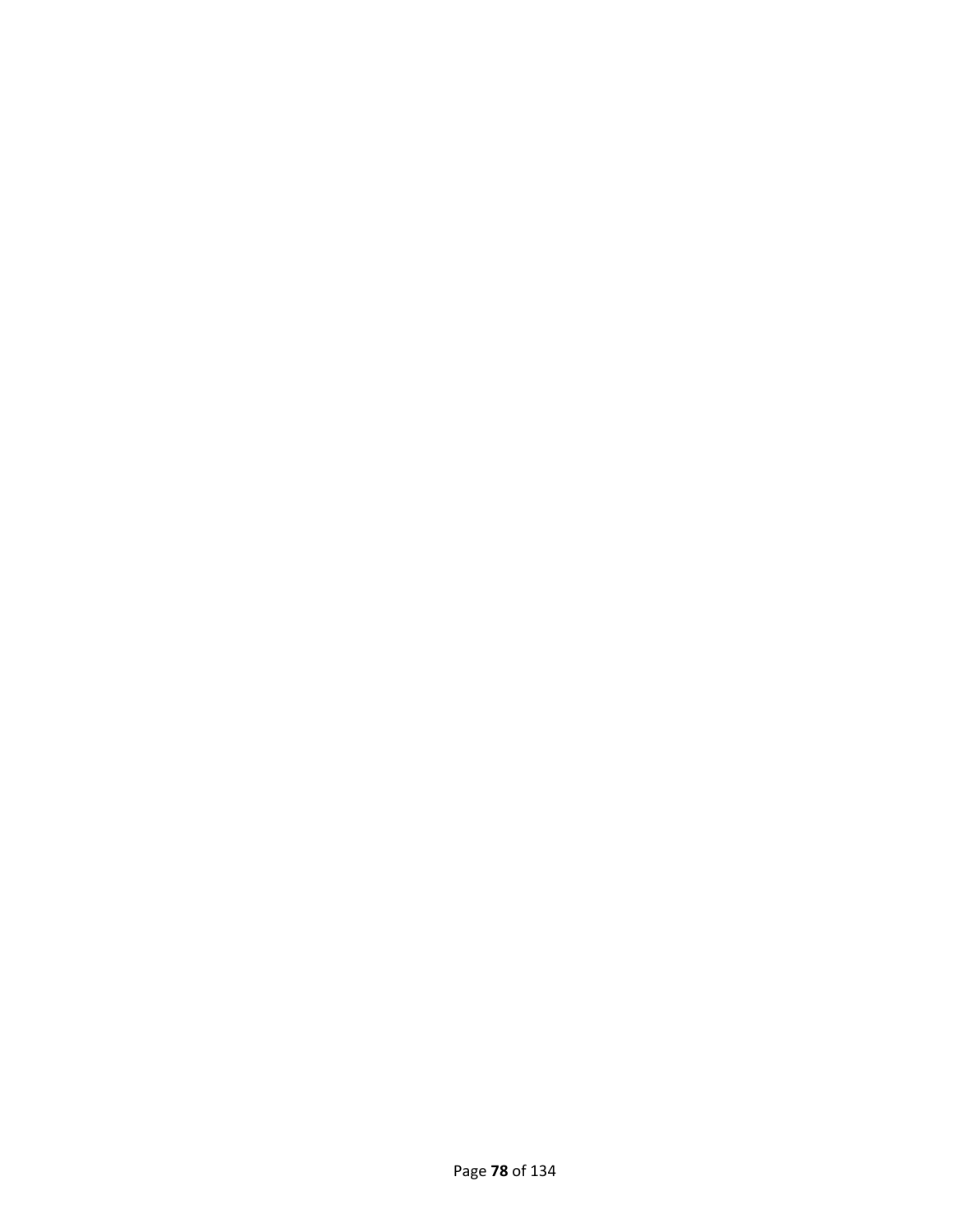# **SECTION VI**

# **RESEARCH SERVICE PERSONAL PROTECTIVE EQUIPMENT PROGRAM**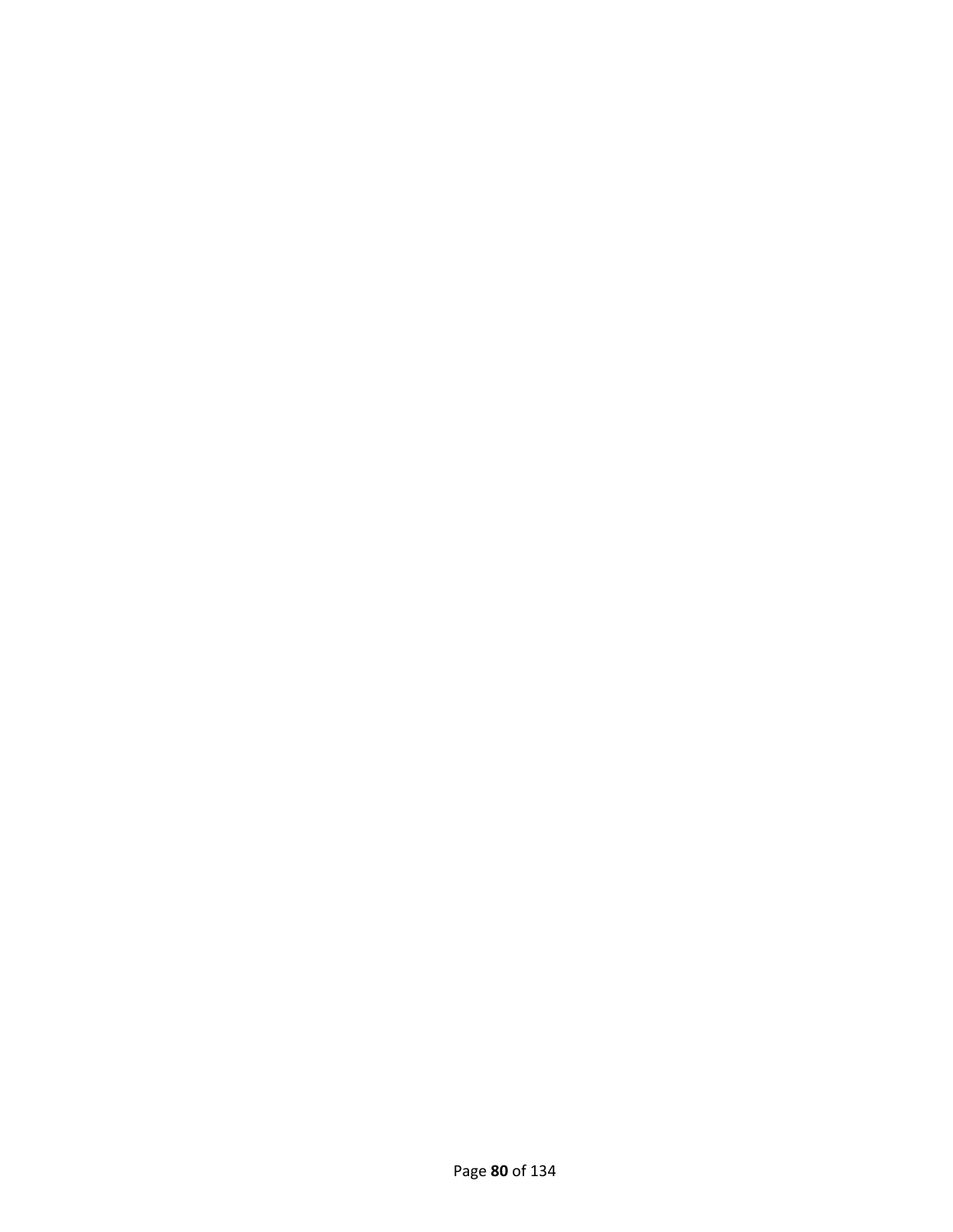# **RESEARCH SERVICE PERSONAL PROTECTIVE EQUIPMENT PROGRAM**

# **1) PURPOSE**

- a)To establish policy and procedures for the proper use and maintenance of personal protective safety apparel and/or equipment in the Research Service area protecting employees from the risk of injury by creating a barrier against workplace hazards. Personal protective equipment (PPE) is not a substitute for good engineering or administrative controls or good work practices, but should be used in conjunction with these controls to ensure the safety and health of employees.
- **2) POLICY:** Performance of certain duties requires specialized clothing and/or equipment. This policy is designed to promote an awareness of procedures to be utilized in obtaining the necessary items to assure the safety of our employees. Employees are required to observe all precautions for personal safety, posted rules, signs, written or verbal safety instructions and to use protective clothing and/or equipment, as required by their assigned duties.
	- a)Personal protective equipment is justified only when the job hazard cannot be eliminated by other means.
	- b)This equipment will be provided by the VA at no expense to the employee if justified by the supervisor as a protection from occupational hazards and not merely as a convenience or comfort to the individual.
	- c)All personal protective equipment purchased by this Health Care System remains the property of the Department of Veterans Affairs.
	- d)Any personal protective equipment that shows evidence of being misused will be replaced at the employee's expense.
	- e)Each employee, regardless of job title or assignment, who performs a duty considered hazardous, will use adequate personal protective devices.
	- f)Visitors to hazardous areas, which are readily identified, will be provided the necessary safety equipment to afford them the same personal protection as that provided to other personnel.
	- g)Employees are authorized to wear only issued, non-interchangeable, personal protective equipment during work only and not after duty hour or for personal work or activities. Misuse of personal protective equipment violates Public Law 722 (18 U.S.C. 641).

## **3) REFERENCES:**

- a)American National Standards Institute (ANSI) standards for Personal Protective Equipment (PPE)
- b)Occupational Safety and Health Administration (OSHA) primary PPE standards, Title 29 CFR 1910.132 through 1910.138

# **4) DEFINITIONS:**

- a)*Non-interchangeable safety Equipment* those items of personal equipment i.e., gloves, safety glasses, respirators, etc., which should not be reconditioned for reissue.
- b)*Interchangeable Safety Equipment* those items of personal equipment which can/should be reconditioned for reissue, i.e., goggles, face shields, etc.

# **5) RESPONSIBILITIES**:

# a) **Research Biosafety Officer**

- i. Provide training and technical assistance to supervisors/personnel on the proper use, care and cleaning of approved PPE.
- ii. Conduct periodic inspections of usage of PPE issued by supervisors throughout the Research Service Area.
- iii. Provide guidance to the PI for the selection and purchase of approved PPE.

## Page **81** of 134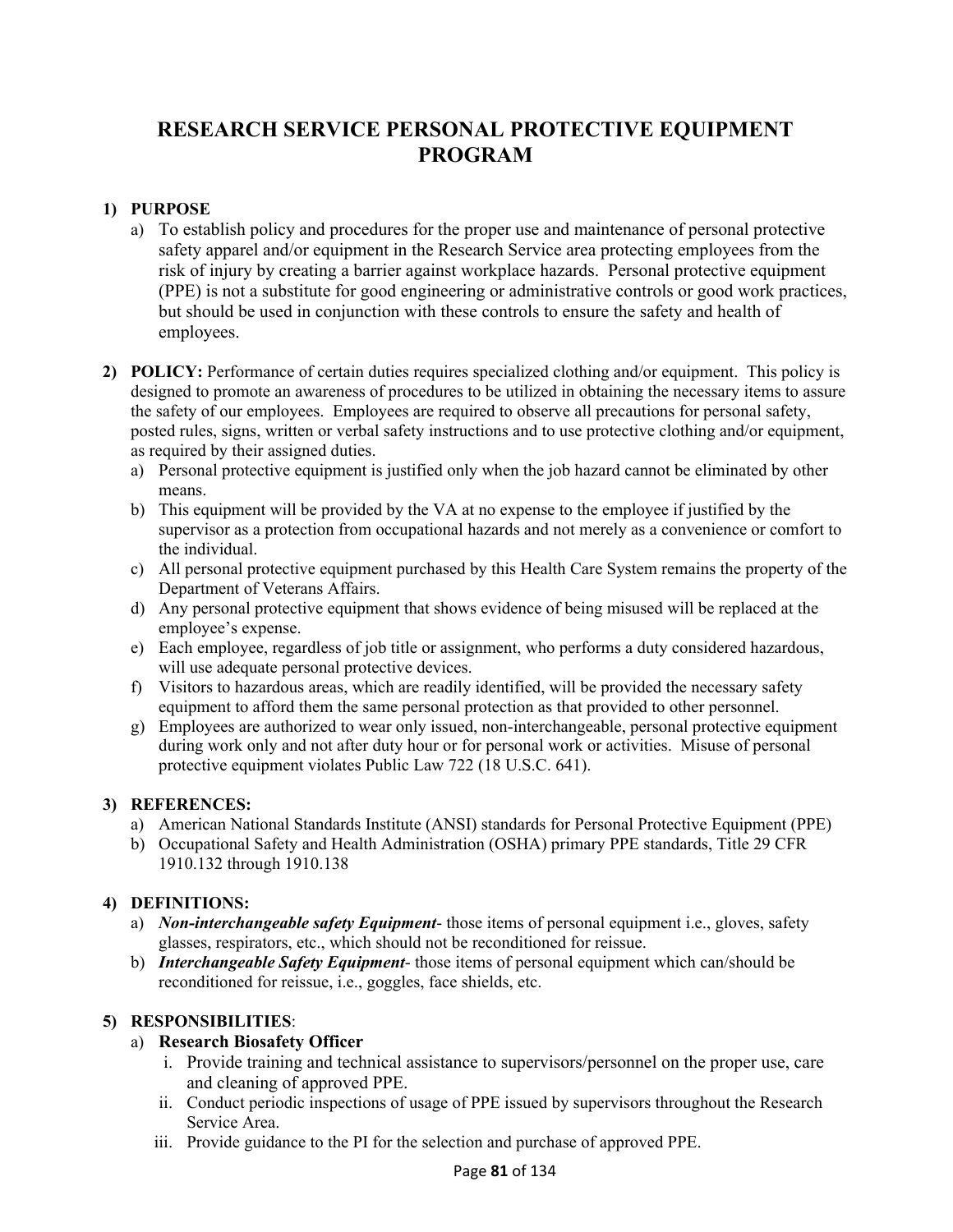iv. Review, update and evaluate the overall effectiveness of the PPE Program.

# b) **Occupational Health Office**

i. Will be responsible for the development and maintenance of an effective Medical Surveillance Program as required for certain users of PPE such as respirators. (For more information, see Research Respiratory Protection Program.)

#### c) **Associate Chief of Staff**

- i. Ensure that Research laboratory personnel are not exposed to potential occupational safety and health hazards by procuring only PPE which is recommended for the intended use and meets the regulatory requirements for that protection.
- ii. Ensure that each principal investigator (PI) conducts a Risk Assessment Survey/Personal Protective Equipment (PPE) Selection Survey for every position under his supervision to determine that each employee is receiving the proper PPE and in-service training in the use and care of that equipment. All requests for any kind of PPE will be submitted for approval by the Research BSO before ordering.

## d) **Principal Investigator/Supervisor**

- i. Responsible for providing PPE to employees at no charge adequate for the associated risks in the laboratory.
- ii. Conduct periodic inspection of personal protective equipment to assure effectiveness and proper sanitation.
- iii. Ensure employees are trained on the proper use, care, and cleaning of PPE.
- iv. Maintain records on PPE assignment and training.
- v. Supervise staff to ensure that the PPE Program elements are followed and that employees properly use and care for PPE.
- vi. Initiate action for repair/replacement of equipment by submitting a written memorandum stating the justification for repair/replacement along with the item to their service line chief.
- vii. Ensure that interchangeable equipment is retrieved from separating employees or those reassigned to positions not requiring items of safety equipment.

## e) **Employee**

- i. Follow the requirement of the PPE Program by wearing the PPE as required, attending required training sessions, and caring for, cleaning, and maintaining PPE as required.
- ii. Maintain equipment in good condition**.**
- iii. Request replacement/repair through their supervisor.
- iv. Turn in all issued interchangeable personal protective equipment upon request.

## **6) PROCEDURES:**

## a) **Safety Glasses**

- i. Suitable eye protection shall be used when employees are exposed to hazards from acids or caustic liquids, chemical liquids, gases, or vapors, bio-aerosols, or biological hazards.
- ii. Wearers of contact lenses must also wear appropriate eye and face protection devices in a hazardous environment.
- iii. Goggles and face shields shall be used when there is a hazard from any of the following: (1) when working with chemicals
	- (2) working with animals
	- (3) performing procedures that would potentially create splashes
	- (4) performing procedures with a high potential for creating aerosols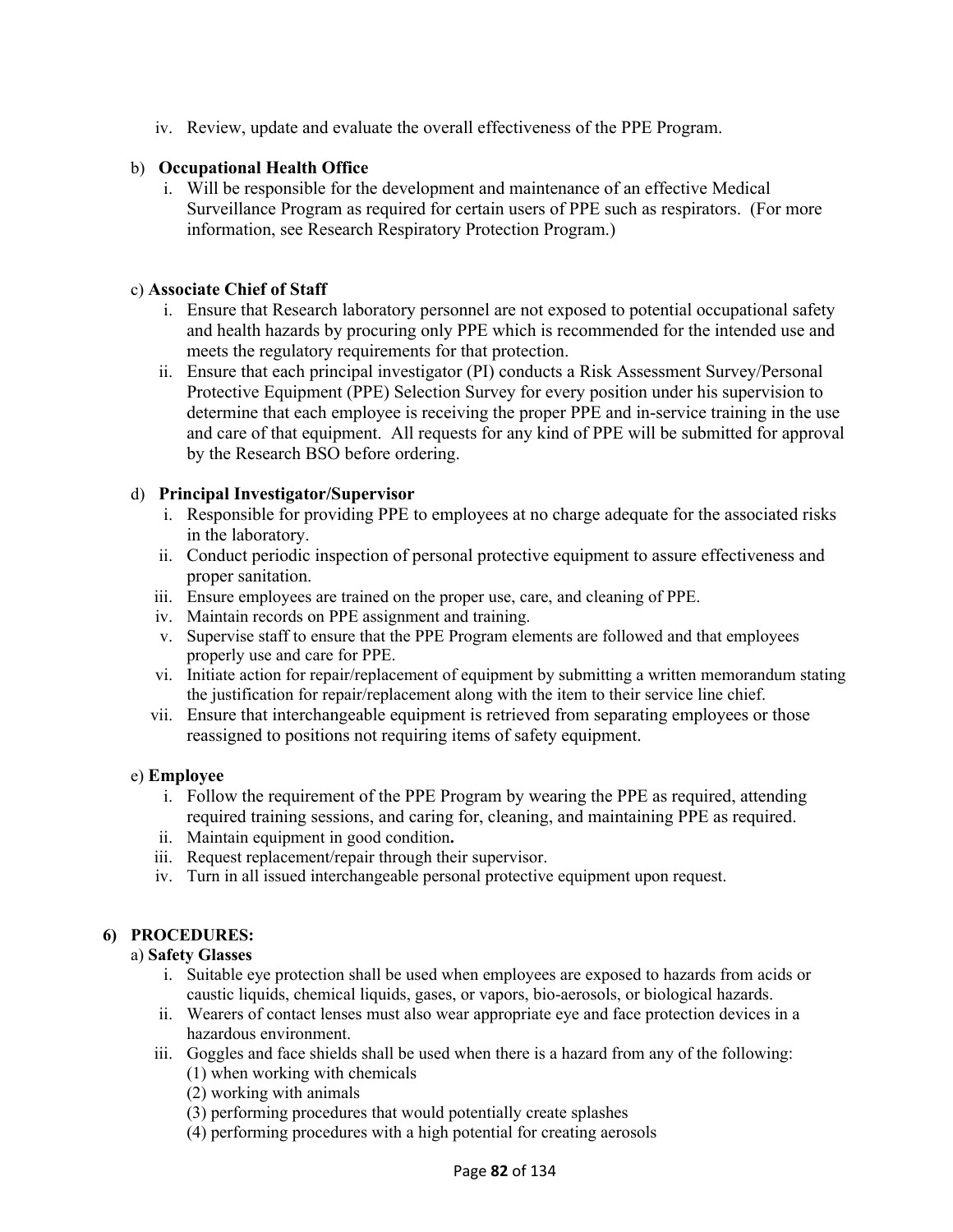(5) necropsy of infected animals, harvesting of tissues or fluids from infected animals (6) manipulation of high concentrations of infectious materials.

iv. Emergency eyewash facilities are available in all Research areas where the eyes of any employee may be exposed to corrosive materials or chemicals.

#### b) **Laboratory coats/gowns**

- i. Laboratory coats or gowns must be worn while working in any BSL2 laboratory.
- ii. Laboratory coats can be obtained from the Laundry Service, located on the ground floor, Fridays after 1:00 pm.

#### c) **Hand Protection**

- i. Suitable gloves (nitrile or non-latex alternatives) shall be worn when hazards from chemicals, cuts, lacerations, abrasions, punctures, burns, biological specimens and harmful temperature extremes are present.
- ii. Glove selection shall be based on performance characteristics of the gloves, conditions, duration of use, and hazards present (BMBL, 6th Ed., Appendix I).
- d) **Respirators** (Please see Research Service Respiratory Protection Program, section VII.)

#### **7) REFERENCES:**

- a)Public Law 91-596, Para 19, dated December 29, 1970.
- b)PSHA Safety and Health Standard, 29 CFR 1910.
- c)Office of Health and Safety, Center for Disease Control and Prevention, dated January 2, 1997.
- d)VA Health Care System, Safety Manual, Chapter 1 section 6, latest revised edition.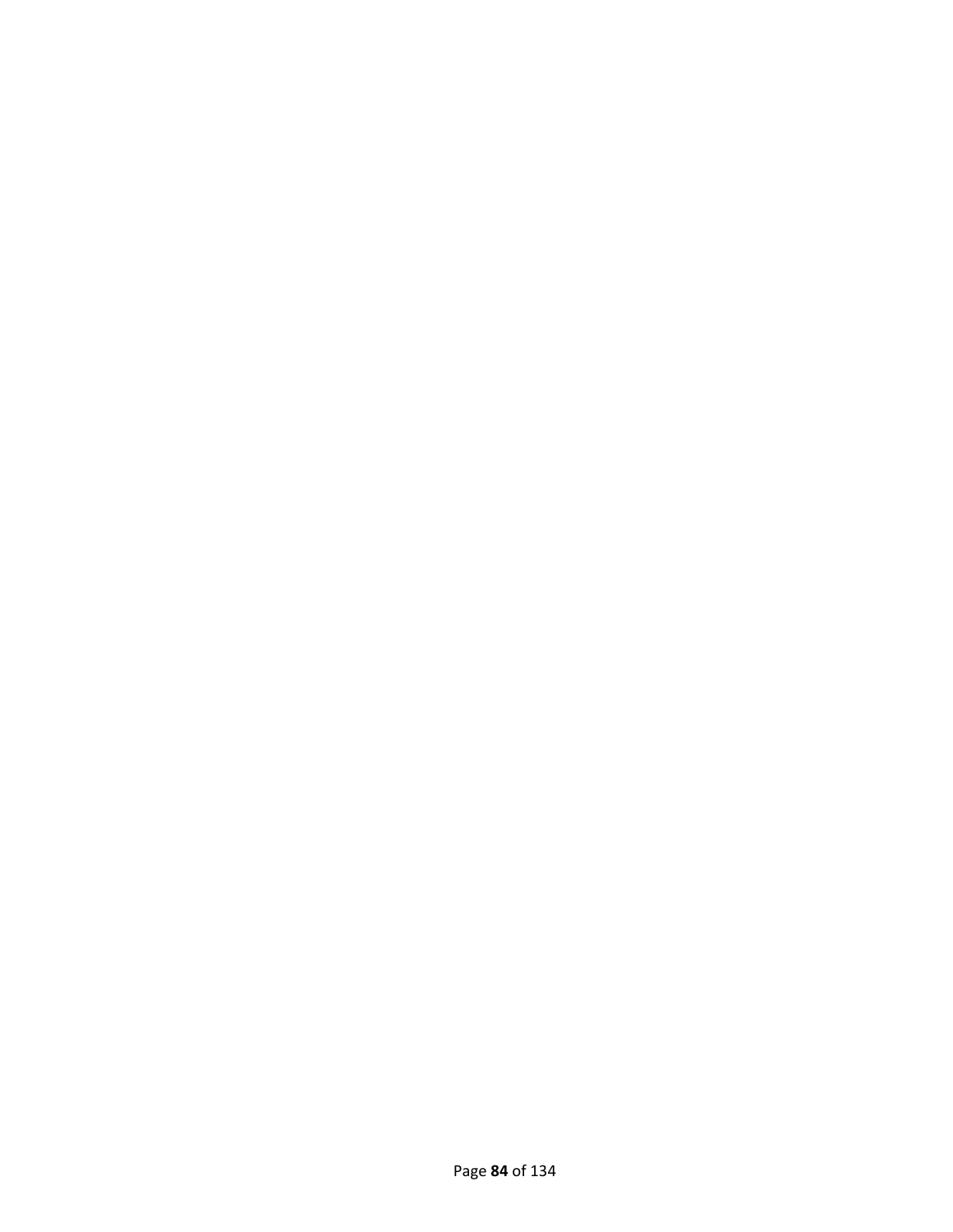# **SECTION VII**

# **RESEARCH SERVICE RESPIRATORY PROTECTION PROGRAM**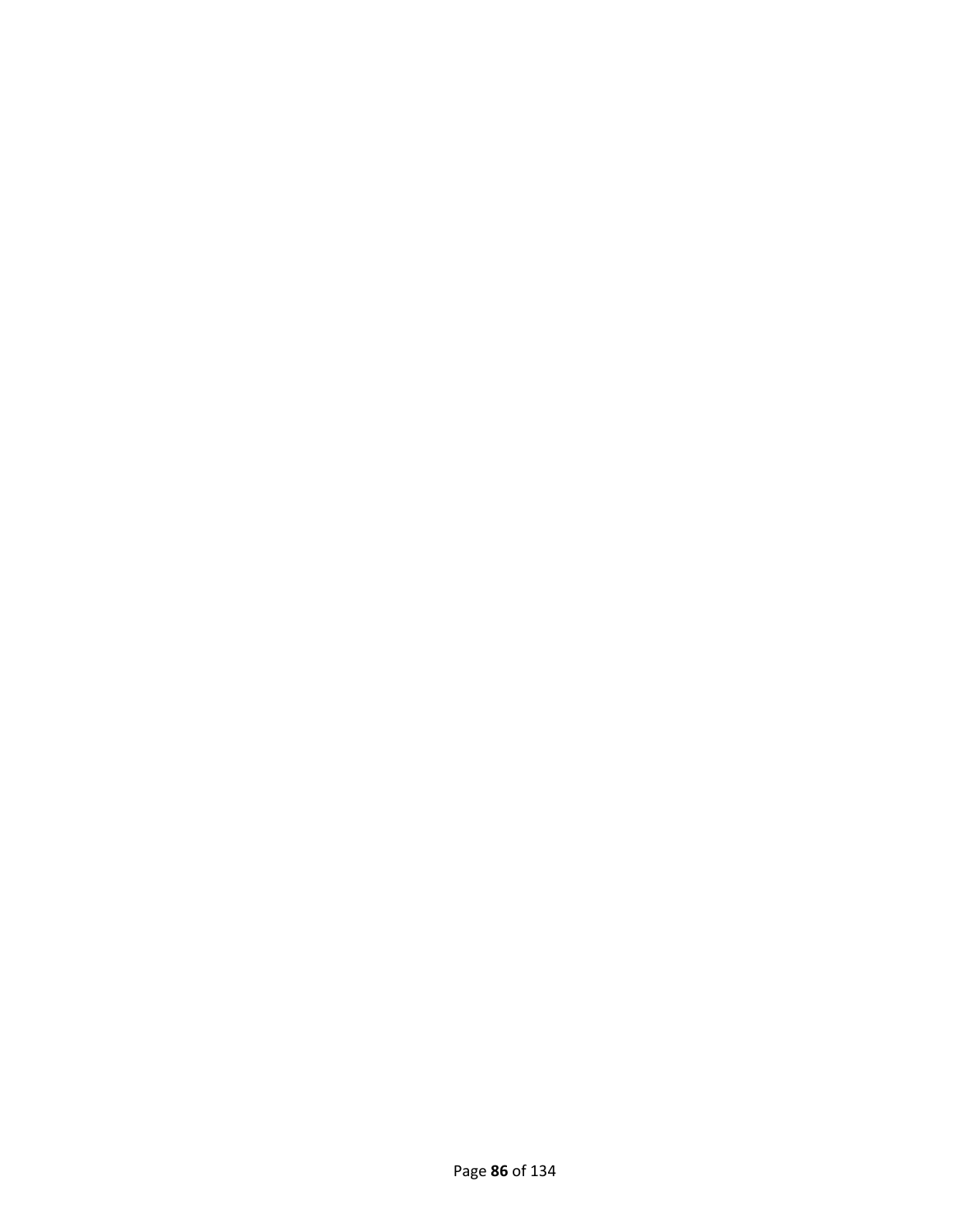# **RESEARCH SERVICE RESPIRATORY PROTECTION PROGRAM**

- **1) PURPOSE:** To establish a respiratory protection program that will provide effective protection for all Atlanta VA Health Care System Research service employees occupationally exposed to chemicals, gases, airborne pathogens and particulates, and other contaminants. Our primary objective is to control and prevent harmful exposure of contaminants by accepted engineering controls and administrative measures. When effective controls and measures are not feasible, or while they are being instituted, appropriate respiratory protection will be required.
- **2) POLICY:** The VA Health Care System actively promotes and requires the use of respiratory protection when the atmosphere is susceptible to known and unknown contaminants.

## **3) STANDARDS:**

- a)American National Standards Institute (ANSI) established standards for PPE equipment
- b)Occupational Safety and Health Administration (OSHA) primary PPE standards, Title 29 CFR 1910.134

## **4) DESIGNATIONS:**

- a) **The Research Biosafety Officer (BSO), in conjunction with the facility's industrial hygienist**, is responsible for the following:
	- i. Establishing and implementing a respiratory protection program.
	- ii. Providing annual training and maintaining training documentation for all users of respirators regarding specific respirators issued, and information on the hazards of gases, chemicals and known contaminants to include an appraisal of what may happen if the respirator is not used or improperly used.
	- iii. Informing the employee why the respiratory protection to be used was chosen and its capabilities and limitations.
	- iv. Conducting regularly scheduled inspections of the respiratory protection used by Research service personnel.
	- v. Successfully completing a respiratory protection-training course sponsored by the Occupational Safety and Health Administration (OSHA), National Institute for Occupational Safety and Health (NIOSH), or any other similarly accredited training institution.
	- vi. Documenting testing frequency and the technique used for testing each respirator.

#### b) **The Associate Chief of Staff for Research is responsible for the following**:

- i. Consulting the BSO to determine which personnel under their supervision will need respiratory protection, and the type of respiratory protection required.
- ii. Scheduling personnel under their supervision for an annual medical evaluation by the Occupational Health Physician prior to fitting and using the respiratory protection. In addition, any new employees required to use respiratory protection should receive a medical evaluation prior to being fitted.
- iii. Ensuring that the respiratory protection is available as required.
- iv. Ensuring that employees wear the protection as required.
- v. Ensuring that Research Service personnel attend mandatory periodically scheduled respiratory protection program training classes scheduled by the BSO and Industrial Hygienist.
- vi. Providing adequate space to store the respiratory protection when not in use.
- vii. Ensuring compliance with all procedures listed in paragraph 5 below.
- c) **Research Service employees** who are required to wear respiratory protection are responsible for: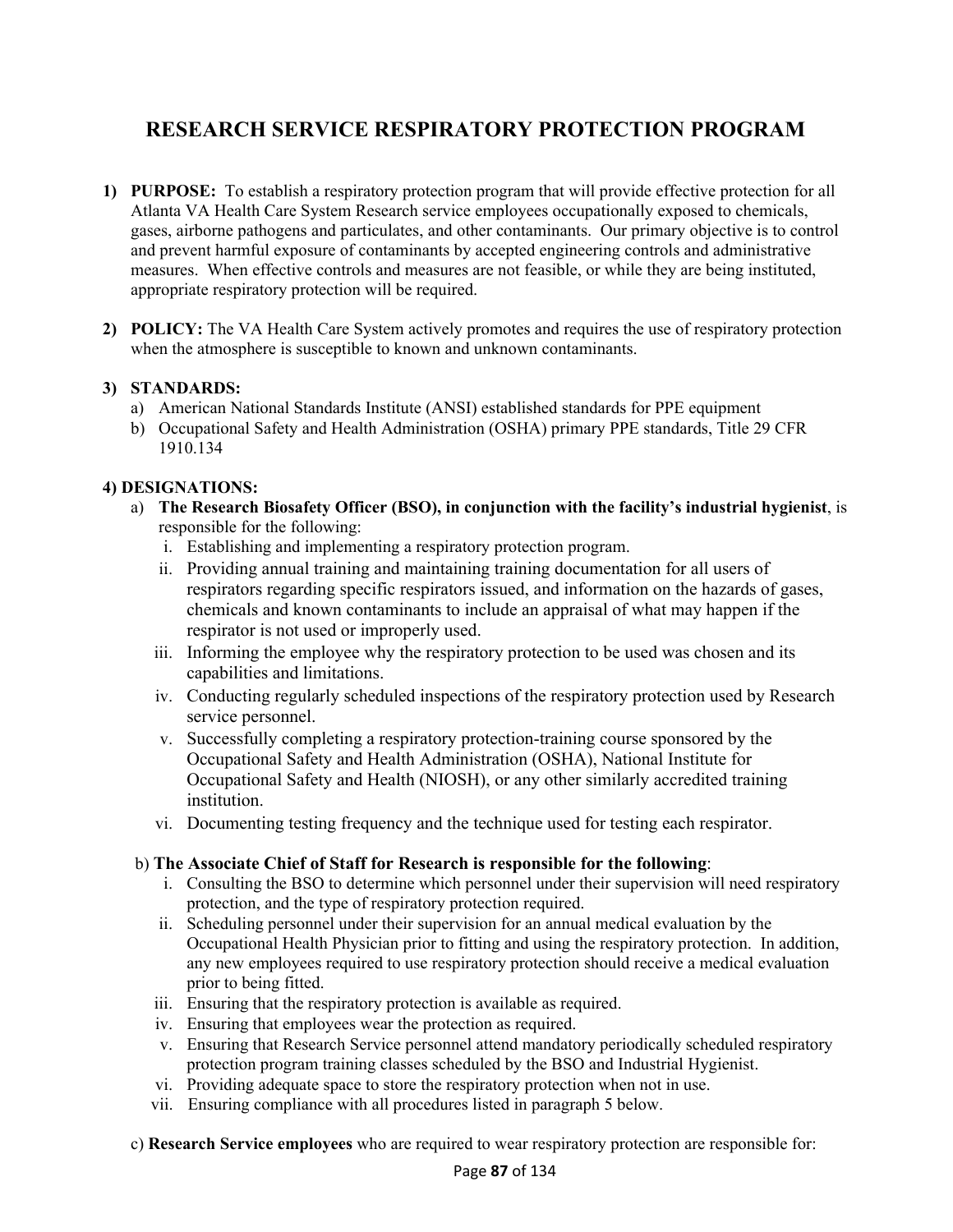- i. Complying with all requirements and procedures listed in this respiratory protection program and any supplemental requirements.
- ii. Using the respiratory protection as supplied, in accordance with instructions, training and manufacturer's recommendations.
- iii. Inspecting and having necessary repairs made through their supervisors prior to each use.
- iv. Cleaning, disinfecting, inspecting and properly storing respirators after each use.

#### d) **The Office of Employee Occupational Health**:

- i. To establish medical evaluation and surveillance procedures of Research area employees required to wear respiratory equipment.
- ii. To review the health status of these employees annually and/or in the completion of their assigned tasks.

#### e) **Others**:

- i. Personnel, such as employees, inspectors, and visitors, who must enter an area where the use of respiratory protective equipment is required, even when their stay time in the area may be 15 minutes or less, shall be provided with and use appropriate equipment, including instructions regarding use and limitations. Personnel shall be fit tested and medically qualified to wear the respirator being issued prior to entry to the site.
- **5) PROCEDURES:** In accordance with VA policy and OSHA regulations, the following guidelines and procedures will be followed.
	- a) General procedures involving all known contaminants, including asbestos and TB, will be as follows:
		- i. Applicability- Respiratory protection shall be provided to all VA Health Care System employees exposed to or subject to exposure of toxic vapors, dust, mists, fumes, gases or TB.
			- (1) Respiratory protection is considered an acceptable method of protecting personnel when it has been determined that no feasible engineering or work practice controls can be used to adequately control the hazard.
			- (2) During the interim periods when engineering controls are being designed and installed.
			- (3) During emergencies.

**NOTE:** Respirators for use in areas where biohazards are used or stored must be selected based on a review of the laboratory procedures, protocols, biohazard agents proposed for use and engineering controls. The investigator and BSO will evaluate the associated risks for the personnel to make this determination.

- ii. Selection or Respiratory Protection- The correct NIOSH approved respiratory protection for each job will be specified based on industrial hygiene evaluations or the requirements specified by Federal Law or VA policy.
- iii. Health Screening- Personnel assigned tasks or jobs requiring the use of respirators must be medically evaluated prior to fitting and annually thereafter. The Employee Health Practitioner shall determine what health and physical conditions are pertinent. The medical status of each employee required to use a respirator shall be documented and reviewed annually while employed by the Department of Veterans Affairs.
- iv. Assignment- Respiratory protection shall be assigned to individual workers for their exclusive use when practical.
- v. Fitting of Respiratory Protection-
	- (1)Annual fittings will be provided to employees issued general purpose respiratory protection and will be performed in accordance with OSHA's 29 CFR 1910.134.
	- (2)Employees will not be fitted for respiratory protection under the following conditions that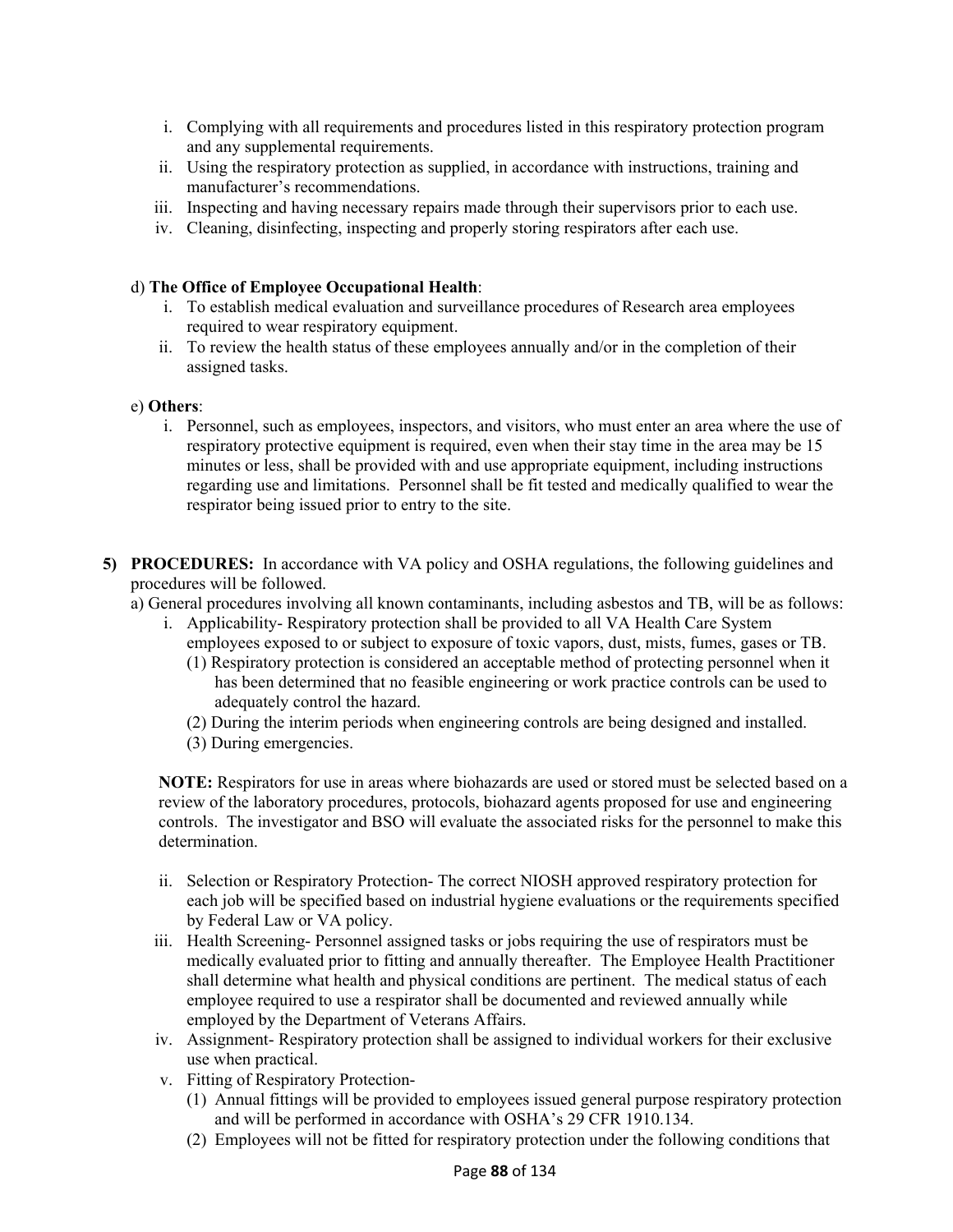could prevent good face seal; a growth of beard, sideburns, a skull cap that projects under the face piece, or temple pieces on glasses; also, the absence of one or both dentures which seriously affect the fit of a face piece.

- (3)No contacts are to be worn with respiratory protection, since they can hold irritant or toxic chemicals.
- vi. Training- all users of respiratory protection shall satisfactorily complete a respiratory protection training course. The content of this training shall be in accordance with American National Standards Institute (ANSI) No. Z88.2. Additional training procedures with which to comply are as follows:
	- (1)Every respiratory protection user shall receive instructions, including demonstrations and practice in how the respiratory protection should be worn, how to adjust it, and how to determine if it fits properly. The manufacturer's face piece fitting instructions shall be strictly adhered to each time VA personnel use respiratory protection. To assure proper protection, the face piece fit shall be checked by the user prior to every use.
	- (2)Each respiratory protection user shall receive instructions in the nature and degree of the hazards and a preliminary appraisal of what may happen if the respiratory protection is improperly used or not used at all. The user shall also be informed as to why the respiratory protection used was chosen, capabilities, and limitations of the respiratory protection.
	- (3)The instructor of all respiratory protection training courses must have successfully completed a respiratory protection training course sponsored by OSHA, NIOSH, or any similarly accredited training institution.
	- (4)The BSO, in conjunction with the facility's industrial hygienist, is responsible for training Research personnel that are fit-tested and issued respirators. The training must include, but is not limited to inspection, donning, use, checking seals, and maintenance and storage of the issued respirator.
- vii. Maintenance and Repair- A program for maintenance and repair shall include the following basic services:
- viii. Inspection for Defects- prior to use of the respiratory protection, each user will perform an inspection to identify defects.
- ix. Repair- Any defect must be repaired prior to re-use. Any repairs that may affect the respiratory fit will require fit testing prior to re-use, or if cannot be repaired to form a complete seal, the respirator must be replaced.
- x. Storage- Respiratory protection shall be stored to protect against dust, sunlight, heat, extreme cold, excessive moisture, damaging chemicals or mechanical injury. Storage in an opaque bag or other closed container is required.
- xi. Cleaning and Disinfecting- The following procedures are required for cleaning and disinfecting respiratory protection:
	- (1)Remove any filters, cartridges of canister.
	- (2)Thoroughly clean face piece and breathing tube with an adequate cleaner-disinfectant solution.
	- (3)Rinse completely in clean, warm water.
	- (4)Air dry in a clean area.
	- (5)Clean other respiratory protection parts as recommended by the manufacturer.
	- (6)Inspect valves, head strips and other parts. Repair or replace any defective parts.
	- (7)Replace filters or insert new filters if expired or loaded to the recommended capacity.
	- (8)Place in a plastic bag or other closed container for storage.
	- (9)Cleaner-disinfectant solution may be commercially prepared. An alternate method is to wash respirator parts in a liquid detergent solution, rinse and air dry. Several acceptable solutions are listed below.
		- (a)Hypochlorite solution (50ppm chlorine) for two minutes.
		- (b)Aqueous iodine solution (50ppm iodine) for two minutes.
		- (c)Quaternary ammonium solution (200ppm of quaternary ammonium compound in water

#### Page **89** of 134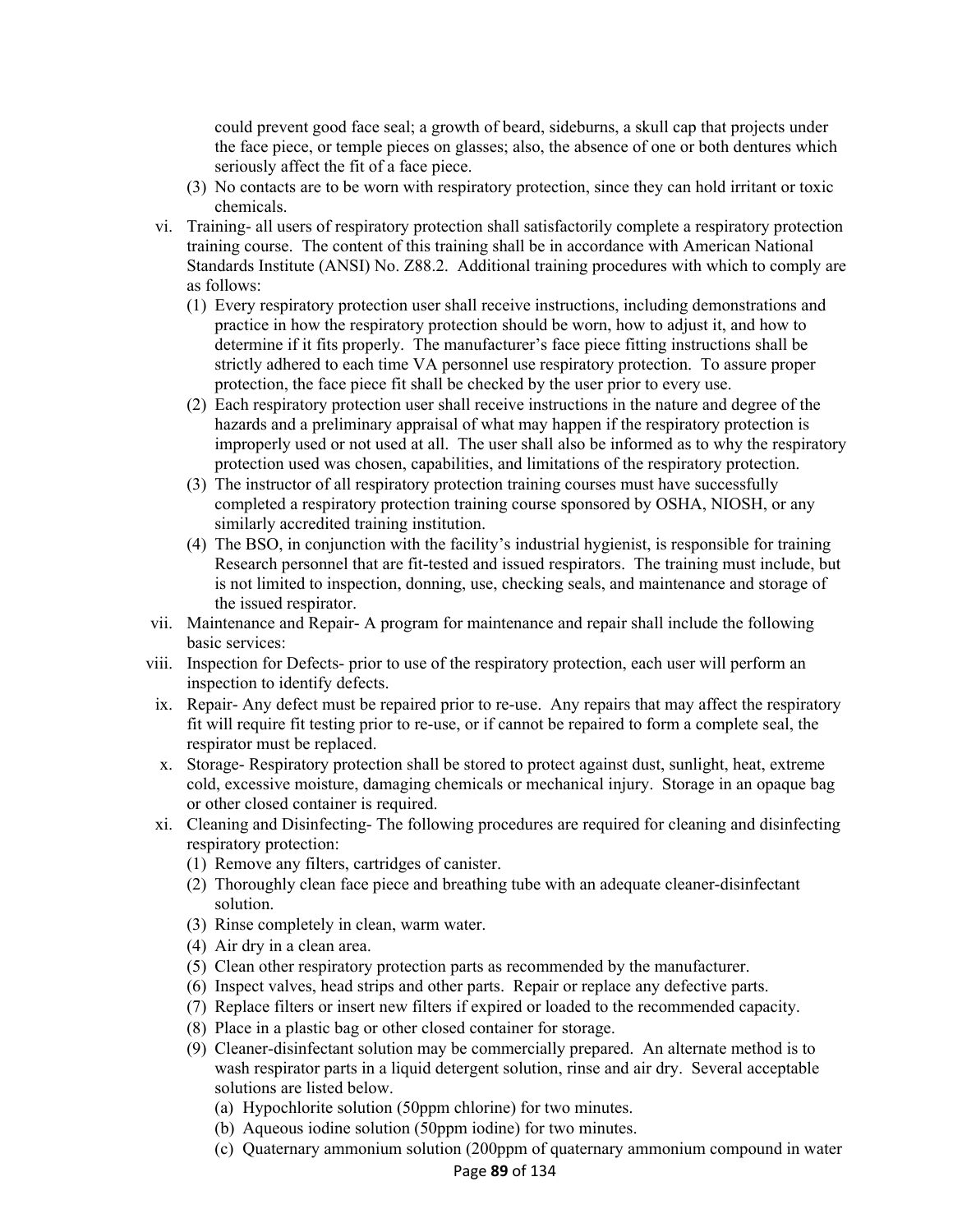with less than 500 ppm for the total harness) for two minutes.

**NOTE:** Prolonged immersion in hypochlorite and iodine solutions can damage respirator parts by degrading the rubber and corroding metal parts. Quaternary ammonium compounds can cause dermatitis if not completely rinsed from the respirator. Vigorous mechanical agitation should not be used.

- xii. Record Keeping- The following records will be maintained by the listed personnel. Hard copy records are required for the period of employment. Microfilm records may be used thereafter.
- xiii. Medical Records- The medical records that establish the employee's ability to use a particular respiratory protection must be provided and maintained by the Employee Health Professional.
- xiv. Air Sampling Records- all air sampling data must be preserved. This information shall be used to establish that the respirator chosen for a particular task will provide adequate worker protection. This data must be recorded on VA Form 10-0018 by the Facility Manager Service Chief.
- xv. Training Records- Documentation of the training received by each user of a respirator must be kept by the Research Biosafety Officer.
- xvi. Fit Testing Records- Testing frequency and the techniques used for fit testing each respirator must be kept by the Research BSO.
- xvii. NEO Respirator User Permit- Documentation of the specific user's fit-tested / issued respirator must be maintained by the Research BSO on an annual basis.
- xviii. **Affected employees will comply with the requirements of this respiratory protection program's procedures, guidelines and responsibilities for their own safety and protection.**  Failure to comply may result in appropriate disciplinary action in accordance with Department of Veterans Affairs Manual of Procedures- 5, Part I, Chapter 752 and Atlanta Health Care System Policy 05-23, "Discipline and Adverse Actions-Title 5 Employee."

#### **6) References:**

- a)OSHA's Standard 29 CFR 1910.134.
- b)Manual of Procedures- 5, Part I, Chapter 752.
- c)Atlanta Health Care System Policy 05-23, "Discipline and Adverse Actions- Title 5 Employee"
- d) ANSI Z88.2, Practices for Respiratory Use.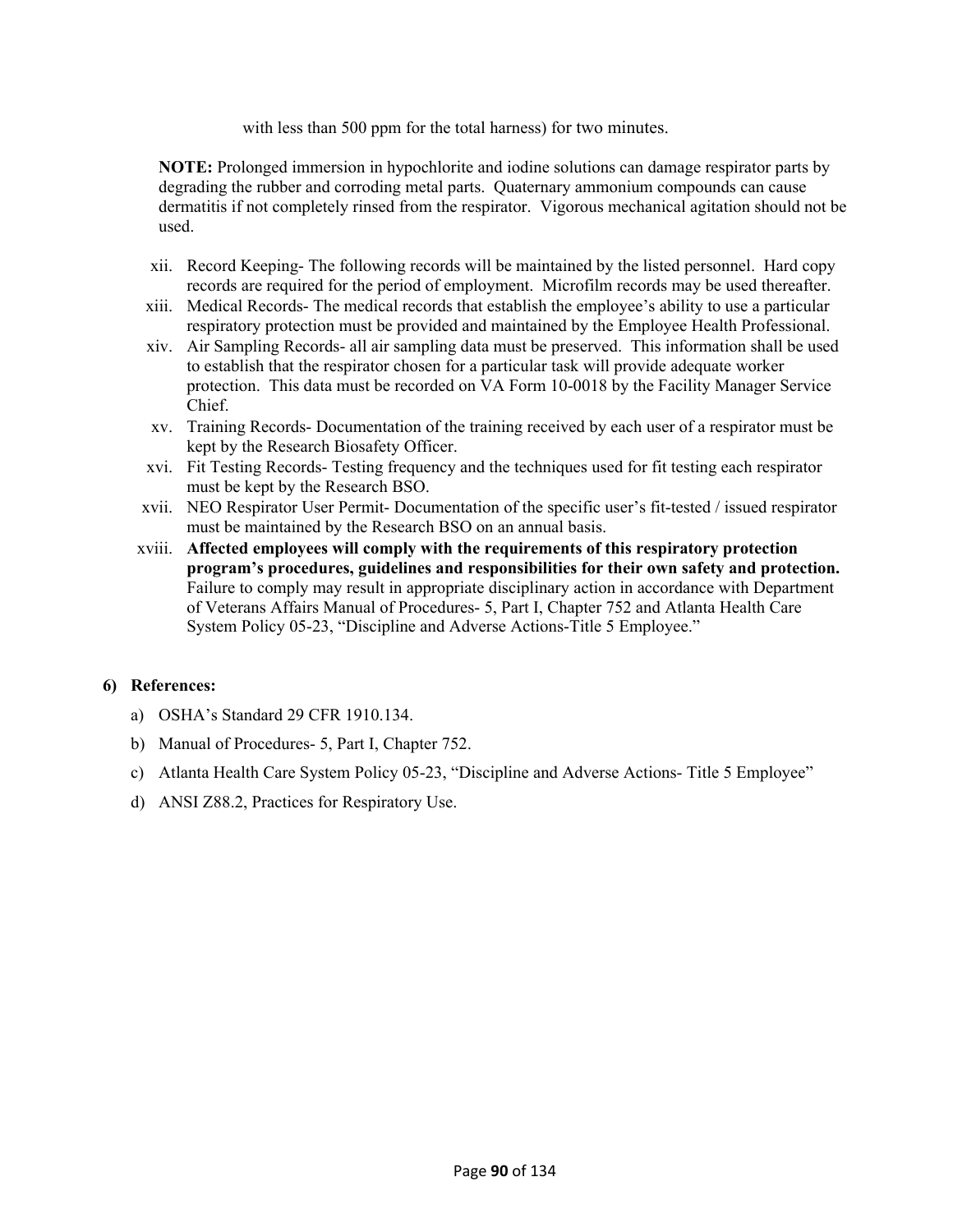# **SECTION VIII**

# **INFECTION CONTROL POLICY**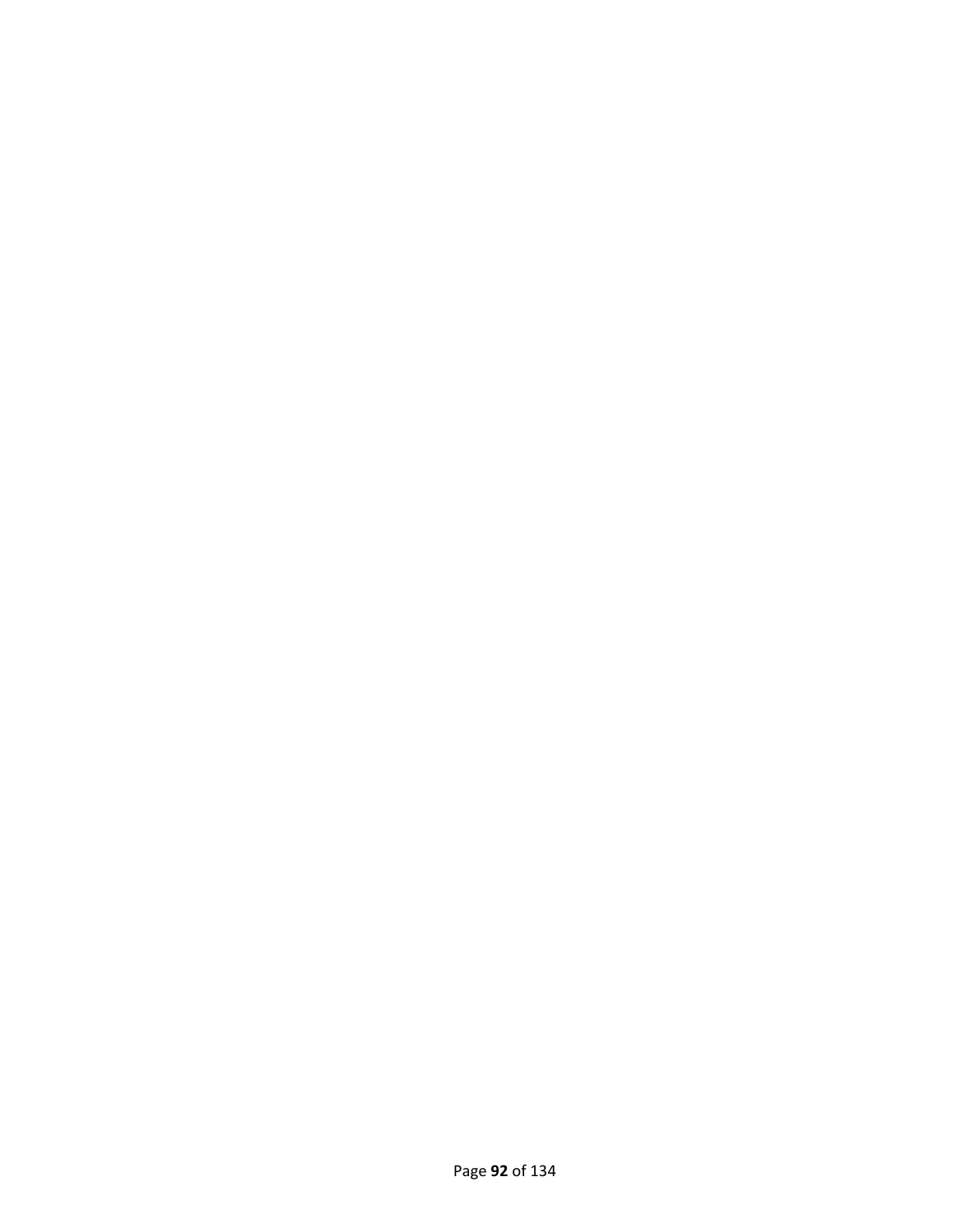# **INFECTION CONTROL POLICY**

#### 1) **PURPOSE/MISSION:**

- a) To establish guidelines and define the policy for use by the Research & Development Service (R&D Service) which will prevent or minimize the transmission of infections to patients, staff, and visitors. The purpose of this exposure control plan is to develop a strategy for the prevention or minimization of occupational exposures to potentially infectious materials in employees and others working in VA Research laboratory, research animal, or other biomedical facilities. Copies of the written plan have been distributed to all major organizational segments and are available to individual employees and to local, state and federal authorities. The plan incorporates the following principles and establishes the practices, safety equipment, and facilities recommended for biosafety level 2 and animal biosafety level 2 as the basic and minimal standards for laboratory activities involving the use of any known or potentially infectious material.
- 2) Adoption of a concept of "standard precautions" which assumes that all blood and body fluids, tissues, secretions and excretion from all persons are potentially infectious.
	- **i)** Minimizing or preventing overt exposures to potentially infectious materials by training employees in hazard recognition, use of safe laboratory practices (work practice controls), appropriate barrier precautions, and immunization.
	- **ii)** Mandatory reporting of all occupational exposure, injuries and accidents to the PI, Supervisor, and BSO.
	- **iii)** Provide medical evaluation, follow-up including appropriate treatment, and surveillance for all occupational exposures to potentially infectious materials.
	- **iv)** Maintain employee medical and training records for the period specified in the standard.

## **3) POLICY**

- **a)** It shall be the policy of the R&D Service and its employees to function in accordance with the Atlanta Health Care System's infection control guidelines, to include Standard Precaution, Occupational Safety, and Health Administration's infection-related standards, and other regulatory and professional standards as approved by the Infection Prevention & Control Committee. Since medical history and physical examination cannot reliably identify all persons infected with blood borne or other pathogens, the concept of "standard precautions" ("universal precautions") will be used in the collection and handling of all blood, body fluids, tissues, cultures, or other potentially infectious materials from all persons. "Other potentially infectious materials" includes tissue cultures, organ cultures, and culture media as well as blood, organs, or other tissues from research animals infected with agents that are or may be transmissible to humans.
- **b)** VA Research Service will provide for all employees a safe and healthful work environment reasonably free of identified physical, chemical, infectious, and other occupational hazards. The OSHA blood borne disease standard (29 CFR Part 1910.1030) will serve as the principal reference in developing an exposure control plan to prevent or minimize occupational infections in staff and others with HBV, human immunodeficiency virus (HIV), and other infectious agents that may be handled or encountered in VA Research laboratories and animal facilities. The concept of "standard precautions" that all blood, body fluids, tissues, and cultures are potentially infectious – and such other national consensus recommendations and standards as applicable, will be incorporated into the exposure control plan to meet the stated policy objective.
- **c)** The VA advocates in accordance with applicable Federal laws, regulations, and rules the safe handling, use, storage, and disposal of potentially infectious materials used in laboratories, research animals, and other biomedical facilities.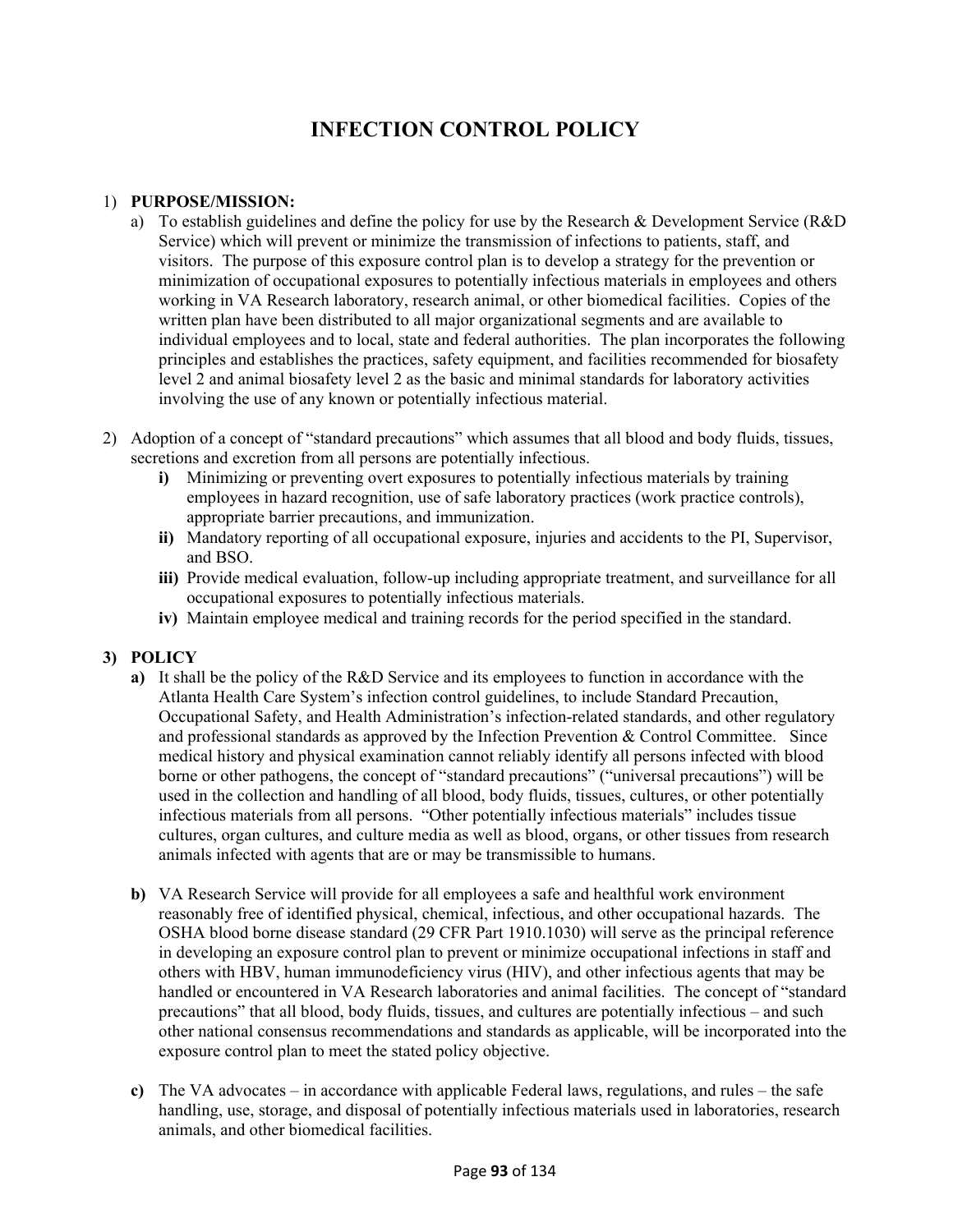- **d)** VA Research, through Office of the EOSH, will establish uniform guidelines and plans:
	- **i)** To ensure the detection, evaluation, surveillance, and control of hazards associated with the use of potentially infectious agents or materials used in laboratories, research animal, and other biomedical facilities.
	- **ii)** To ensure the identification of potentially infectious materials with hazard warning signs, color coding, or other hazard warning information.
	- **iii)** To provide employees, on-site contractors, and others with information on infectious materials that may be present in VA Research facilities.
	- **iv)** To develop a plan and identify resources for responding to spills of potentially infectious materials or other emergencies in facilities where infectious materials are handled or stored.
	- **v)** To assist Principal Investigators (PIs) and other supervisors in the development of a training program for personnel in accordance with the proposed standard.
	- **vi)** To implement the use of safer sharp devices and practices when employee is considered at risk of exposure to body fluids.
	- **vii)** To implement standards of evaluation, surveillance, and control with respect to occupational infection by SARS-CoV-2 or other pandemic respiratory virus.

## **4) DESIGNATIONS**

- **a)** The ACOS R&D and the Director of Research Operations are responsible for assuring that employees comply with infection control policies.
- **b)** Employees and research personnel are responsible for being knowledgeable about the risk of transmission of infection, modes of transmission, implementation of infection control guidelines, and for maintaining personal health and hygiene.
- **c)** The Biosafety Officer (BSO) will develop and distribute a model exposure control plan and will provide technical assistance in interpretation and application of OSHA's requirements. PIs and Supervisors are responsible for assuring that the required safety practices and procedures are carried out and for the operational management of the infection control plan in their areas of responsibility. Employees who work with blood or other potentially infectious materials are responsible for following the requirements of the written plan and established safety practices, and for promptly reporting exposures, accidents, and unsafe practices to their respective supervisors.
- **d)** A member of the Infection Prevention & Control Program serves as a member of the sub-committee of Research Safety (Biosafety Committee).

## **5) PROCEDURES**

- **a) Education and Training:** All new employees will take the Infection Control Training found in the Healthcare Education Program prior to performance of hazardous activities. Continuing employees are required to attend any designated mandatory infection control training and/or an annual (or more frequent, if needed) educational program specific to prevention and control of infection. Training in the recognition and prevention of occupational infection hazards will be provided to all current and new employees by the PI or Supervisor in collaboration with the Health Care System Biosafety Committee. Training materials will be updated as indicated and training will be repeated annually for all employees. Training records – including dates of training sessions, content of training materials, name(s) of trainers, and names/social security numbers of employees attending training  $$ will be maintained for 5 years in accordance with the provisions of the Blood borne Disease standard (20 CFR 1910.1020 (h) (1-4). Essential components of the training program include:
	- **i**) The blood borne diseases standard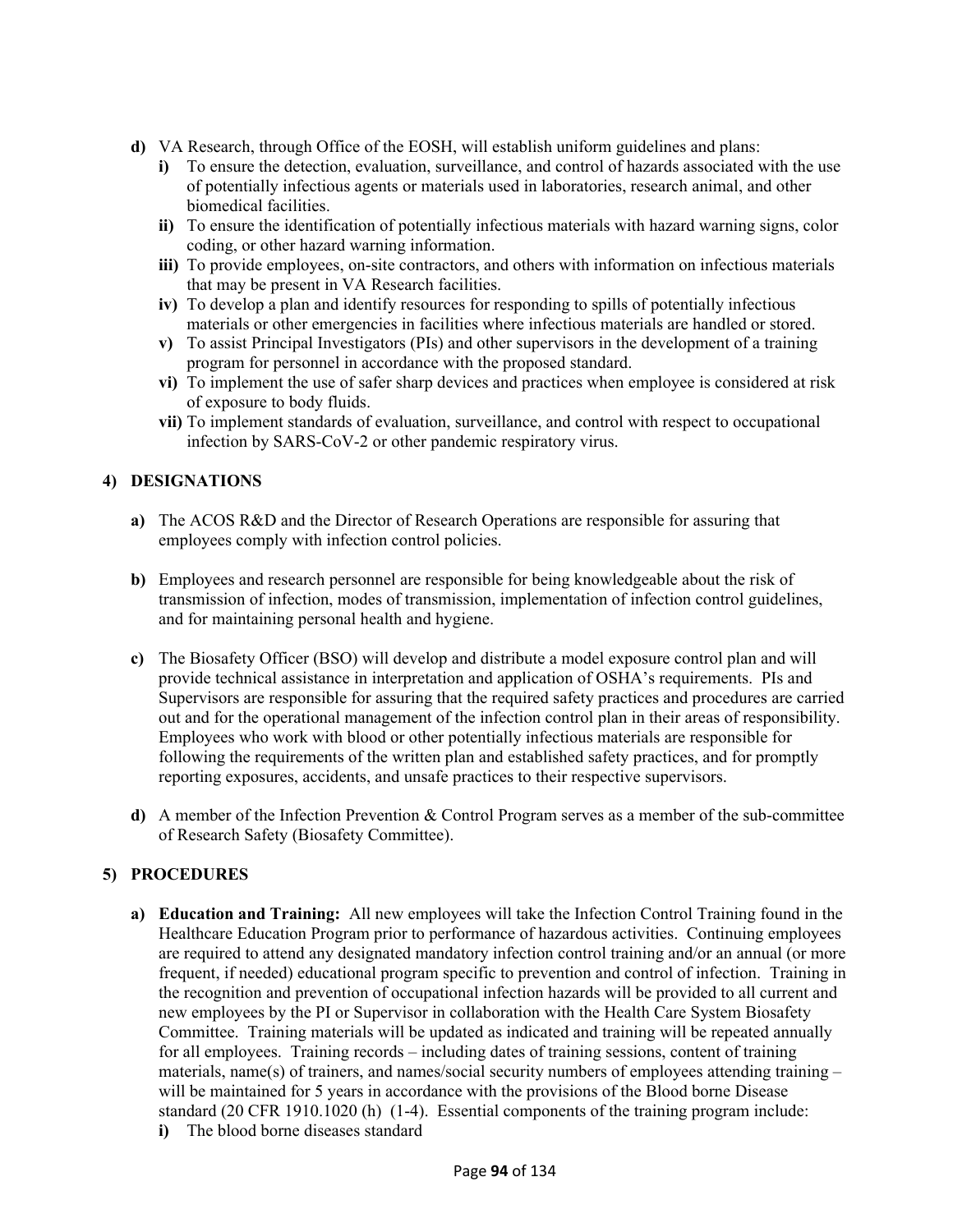- **ii)** Epidemiology and occupational hazards associated with blood borne and other pathogens
- **iii)** The written exposure control plan
- **iv)** Engineering controls
- **v)** Work practice controls
- **vi)** Personal protective clothes and devices
- **vii)** Pre-exposure immunization
- **viii)** Post-exposure procedures
- **ix)** Emergency actions
- **x)** Medical surveillance
- **xi)** Additional training may be required for individuals working in areas that pose specific infectious hazards.

#### **b) Employee Risk Assessment**

- **i)** Each employee is to be assessed for risk of infection as requested by the Infection Prevention & Control Committee to include "Blood borne Pathogen Exposure Determination" and "Tuberculosis". Other assessments may be required in collaboration with employee health records of epidemiological investigations.
- **ii)** Individual risk assessments for all laboratory personnel are completed annually and can be submitted for BSO review up to 270 days (9 months) prior to the LASIF submission. The risk assessments include all associated risks that the individuals potentially may come in contact within the Research areas. These risk assessments are required annually as part of each laboratory Principal Investigator's (PI) Laboratory Self-Inspection Form (LASIF). These are reviewed by the BSO and SRS Committee annually, and upon any major modifications.
- **iii)** Without regard to the use of personal protective devices, the PI or Supervisor will compile a list of job classifications as well as tasks, procedures, or activities where occupational exposure (i.e., reasonably anticipated skin, eye, mucous membrane, or parenteral contact with blood or other potentially infectious materials) may occur and list personnel who are regularly or occasionally involved in these activities. This combination of a list of tasks and personnel will constitute a registry of personnel at occupational risk of infection. The registry will be amended as activities, tasks, and personnel change.
- **iv)** A copy of the registry will be maintained by the PI or Supervisor, and a copy will be forwarded to the occupational healthcare provider to serve as a reference and guide for immunizations and surveillance.
- **v)** Exposure determinations as outlined above will be completed by PIs or Supervisors.

#### **c) Staffing**

- **i)** The R&D Service is staffed to minimize transmission of infections and includes the following employees:
	- **(1)** Principal Investigator
	- **(2)** Biological Lab Technicians in BSL2 facility
	- **(3)** PI and Research Nurses for HIV Center
	- **(4)** PI and Biological Lab Technicians in Animal Facility

#### **d) Traffic Control**

**i)** Laboratory, research animal, or other biomedical facilities where work with infectious agents is being conducted at biosafety level 2. When the infectious agent(s) are in use in biosafety level 2 laboratories or research animal facilities special provisions for entry (e.g., immunization) are required; the PI or Supervisor will post a hazard warning sign which will incorporate: the universal biohazard warning symbol, the name of the agent(s) being handled, and the name and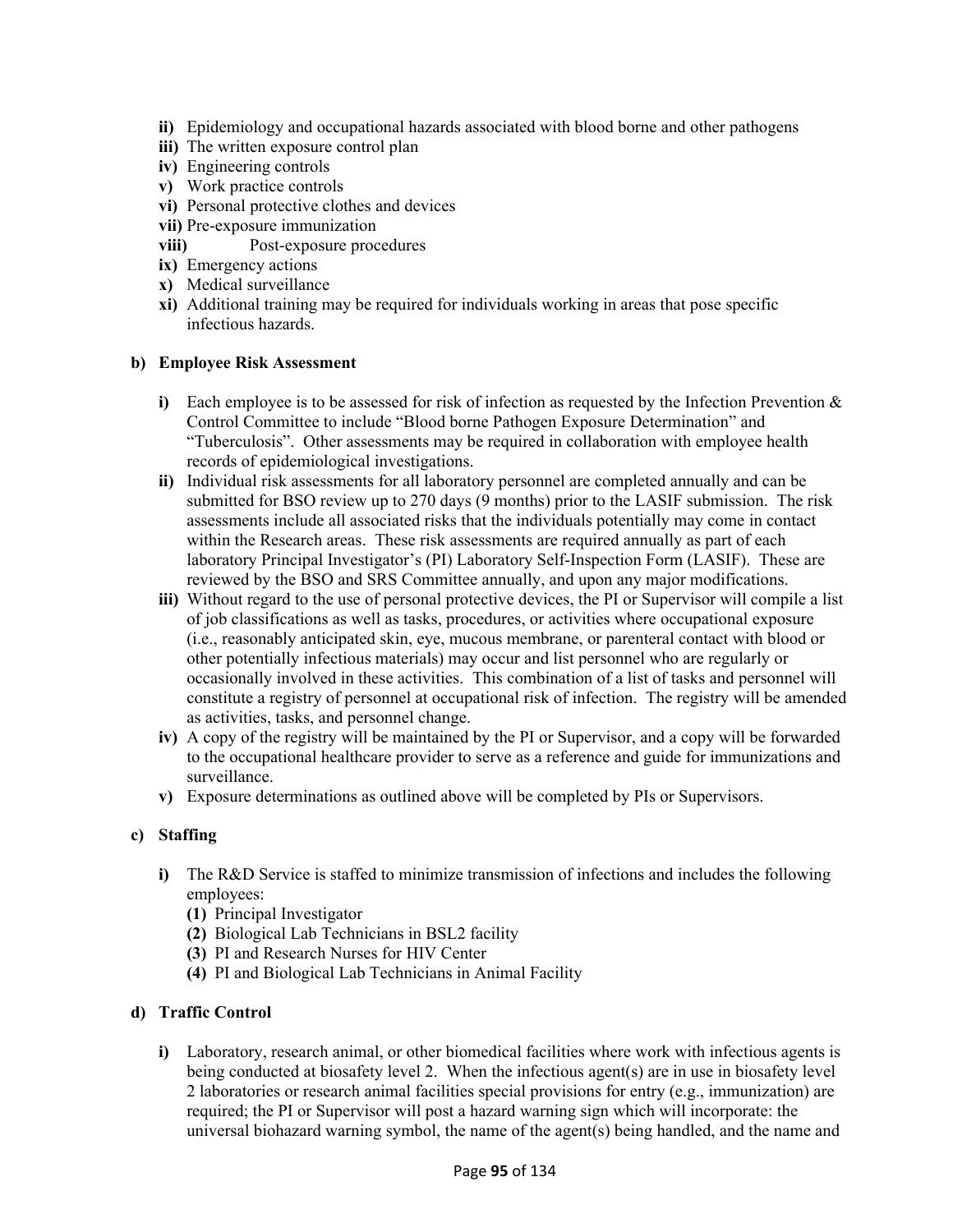telephone number of the PI or Supervisor.

- **ii)** HIV and HBV Research laboratories and production facilities, and biosafety level 3 laboratory activities. The PI or Supervisor will post hazard-warning signs on entry doors of laboratories and research animal facilities where HIV or HBV research, production, or other biosafety level 3 activities are being conducted. The sign will incorporate: the universal biohazard warning symbol and the legend BIOHAZARD, the name of the infectious agent(s) being handled, the name and telephone number of the PI or Supervisor, and specific requirements for entry.
- **iii)** Source of signs and labels. Hazard warning signs and labels specified in this Infection Control Plan are available from the Biosafety Office (room 5A105).

#### **e) Hand Hygiene**

- **i)** Hand washing is required before and after working on any laboratory experiment. Hand washing facilities are located in each laboratory where such experiments are conducted.
- **ii)** Instant hand sanitizer is available in the Human Research unit and all interview rooms, as well as outside of security doors for Research laboratory areas. This is to be used on room entry and exit.

#### **f) Standard Precautions**

- **i)** Personal protective equipment: When there is a potential for occupational exposure to infectious agents, the PI or Supervisor will provide and assure that employees use personal protective equipment and devices appropriate for the assessed risk of the planned activity. Protective equipment or devices may include non-latex gloves, gowns, fluid proof aprons or sleeves, coveralls, laboratory coats, head and foot coverings, face shields, surgical-type masks and goggles, and such other devices that may be necessary to prevent overt exposures to employees. The use of gloves will vary according to the procedure being conducted. In general, gloves will be worn when employees have the potential for direct or indirect contact with blood or other potentially infectious materials that may be present in or on clinical specimens, cultures, experimental animals, or environmental surfaces. This includes any contact of patients and decontamination procedures. Full-face shields or surgical-type masks and goggles will be worn whenever there is a likelihood of eye, nose, or mouth contamination with or exposure to blood or other potentially infectious materials.
	- **(1)** Laboratory coats or other appropriate protective clothing will be worn by employees engaged in laboratory activities involving blood, body fluids, cultures, research animals, or other potentially infectious materials.
	- **(2)** If the volume of materials being handled or used is likely to result in soaking of permeable coats, gowns, or uniforms, then fluid-resistant coats, gowns, sleeves, aprons, or other protective clothing will be worn.
	- **(3)** Surgical caps and shoe covers will be worn if there is a potential for contamination of the head or shoes of the employee.
	- **(4)** Potentially contaminated protective clothing, gloves, shoe covers, etc., will be removed and appropriately discarded before leaving the laboratory or research animal area.
- **ii)** Engineering control measures: The ACOS/R&D will assure the facility heating, ventilation, air conditioning, lighting, electrical service, plumbing, chemical fume hoods, and other operational and safety support systems shall be regularly examined and maintained to assure that they meet with and function according to design or other applicable standards.
- **iii)** Primary containment equipment:
	- **(1)** Chemical fume hoods will be evaluated periodically by the Engineering Service to ensure adequate capture and face velocities of 75-125 linear feet per minute (lfm) for fume hoods used for iodination) with the sash in the normal operating position in accordance with Section VI C 1 of the Research Chemical Hygiene Plan.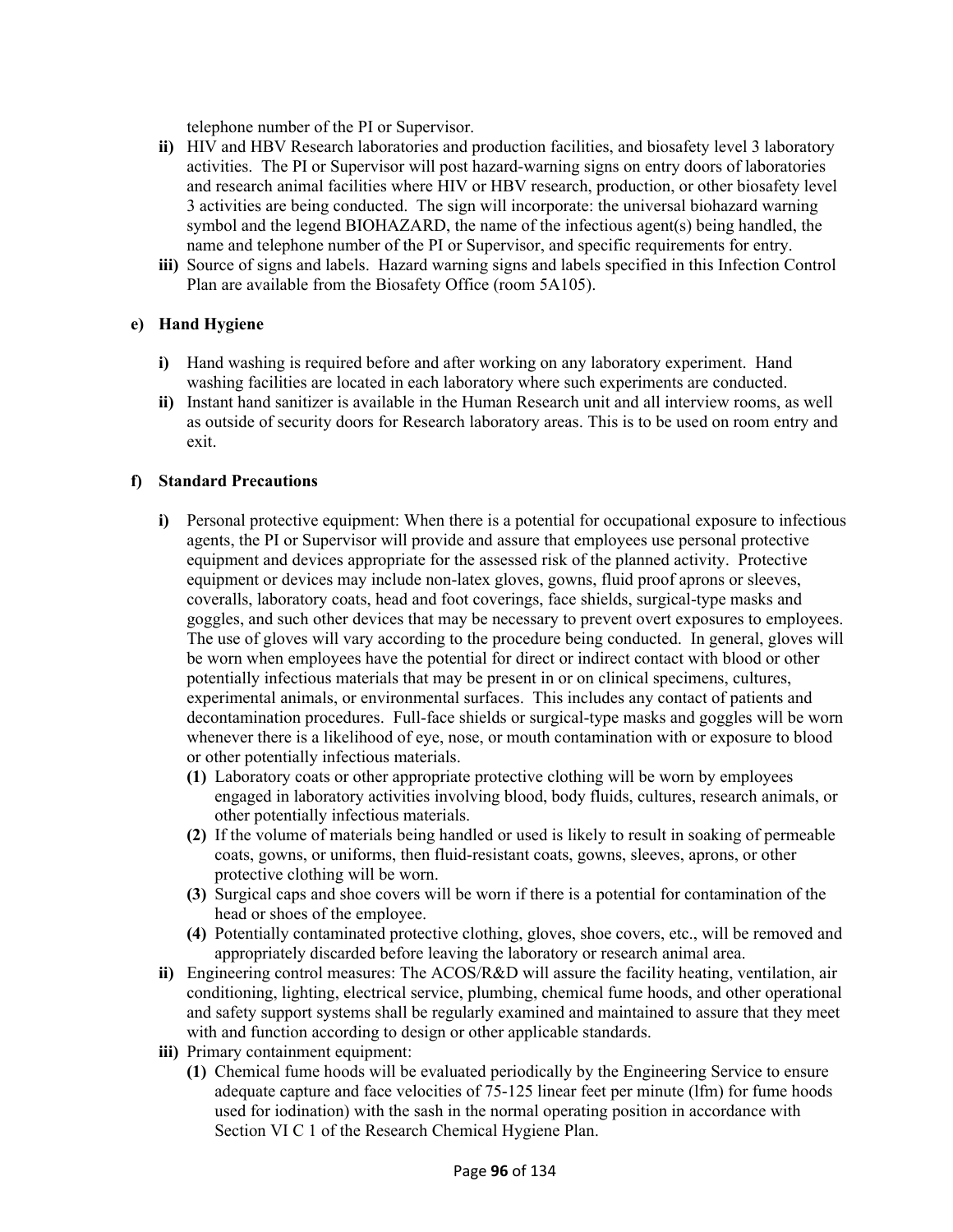- **(2)** Class I or Class II biological safety cabinets will be certified in accordance with the National Sanitation Foundation's Standard 49 (Class II, laminar flow) Biohazard Cabinetry or other applicable standards:
	- **(a)** When the cabinet is initially installed in the laboratory
	- **(b)** When the cabinet is physically moved or relocated
	- **(c)** At least annually thereafter
- **(3)** Open-fronted vertical or horizontal laminar flow "clean benches" will not be used for procedures or manipulations of potentially infectious, sensitizing, or toxic materials.
- **iv)** Special precaution guidelines:
	- **(1)** Laboratories engaged in research and production activities with HIV and HBV with quantities or concentrations of agents greater than those typically used in the isolation and identification of isolates from patients will utilize biosafety level 3 practices, for all activities conducted within the laboratory.
	- **(2)** All Research staff shall follow infection control policies as mandated during periods of heightened concern for spread of SARS-CoV-2 or other pandemic respiratory virus, including face covering and physical distancing.

#### **g) Environmental Requirements**

- **i)** Work and other environmental surfaces will be cleaned and disinfected after completion of procedures, when overly contaminated, immediately after the spill of any potentially infectious material, and at the end of the work shift.
- **ii)** Potentially infectious **biomedical wastes** will be segregated, at a point of origin, from noncontaminated wastes; otherwise, all wastes will be assumed to be biomedical and suitably decontaminated before disposal by Environmental Management Services personnel. Laboratory personnel will properly identify biomedical waste as those items of biological sources and not hazardous chemicals. The use of color-coded (red) bags for disposal of non-biomedical materials is extremely costly.
- **iii)** Containers for potentially infectious laboratory wastes will be labeled with biohazard sign, leak proof, and closeable.
- **iv)** Reusable containers will be decontaminated before washing and reuse.
- **v)** The use of chemical disinfectants will be restricted to those compounds classified as "hospital disinfectants" (tuberculocidal) and include laundry bleach (1:10 dilution in tap water), phenolics, and other compounds of demonstrated efficacy against the target organism or virus being handled in the laboratory. Chemical disinfectants will be prepared and used in accordance with the instructions on the label or the Safety Data Sheet (SDS).
- **h) Equipment/Supplies:** The PI or Supervisor will assure that hazard-warning labels are affixed to: containers for BMW, refrigerators, incubators, freezers, or other equipment used to process potentially infectious materials, and containers used for storage or transportation of potentially infectious materials. Labels used for this purpose will incorporate the universal biohazard symbol and the legend BIOHAZARD. In keeping with the concept of universal precautions, it is not the intent of this Exposure Control Plan to affix hazard-warning labels or otherwise identify individual specimen containers, blood tubes, petri dishes, culture tubes or flasks, or other discrete individual containers as "infectious" or "potentially infectious". Hazard warning signs and labels specified in this Infection Control Plan are available from the Biosafety Office. Safer sharps are used in accordance with the Atlanta Health Care System's infection control guidelines. Exceptions are approved by the Infection Control Committee.
- **i) Quality Improvement Monitoring:** Quality improvement will be monitored by means of planned Ad Hoc inspections of procedures, techniques, and compliance to this document by the BSO or ACOS/AO for Research.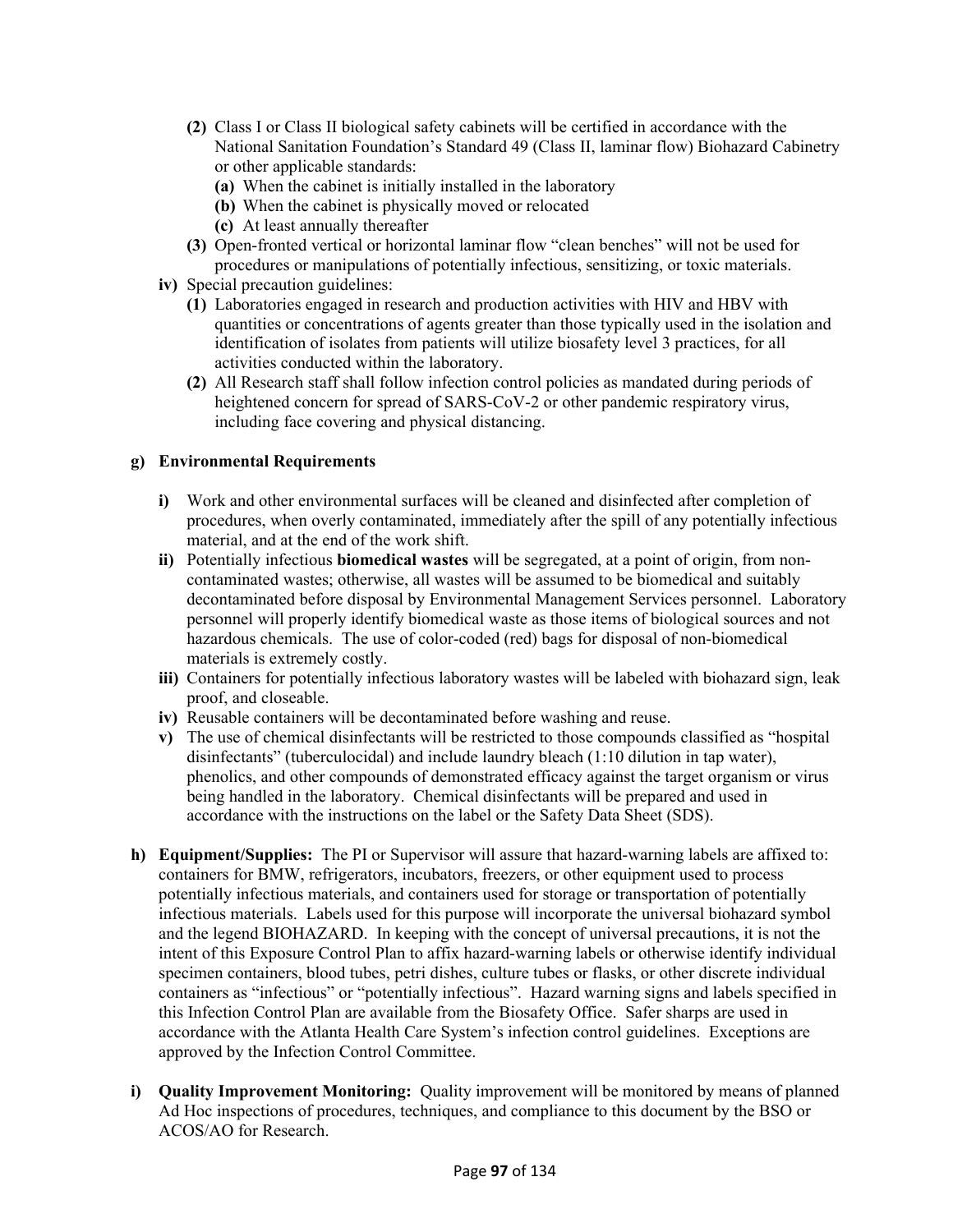# **j) Employee Health**

- **i)** All new employees (including persons who are employed Without Compensation) are required to be processed through Occupational Health.
- **ii)** The PI or Supervisor will conduct occupational exposure determinations, evaluate the need for and make arrangements for, or require verification of immunization and appropriate surveillance of staff and others against vaccine-preventable diseases to which they may be exposed in the VA Research work environment. Vaccination against hepatitis B virus and other vaccine preventable diseases will be offered without cost to employees determined to be at occupational risk of infection to those specific agents.
- **iii)** Employees who elect not to be immunized against HBV must sign a copy of the Hepatitis B Vaccine Declination form. A copy must be kept in the employee's folder.
- **iv)** Additionally, employees who may have occupational exposures to hepatitis B virus or other potentially infectious agents will be provided with appropriate medical evaluation, surveillance, counseling, laboratory testing, prophylaxis, and treatment by or under the supervision of a licensed physician and according to accepted medical standards. All laboratory tests will be performed by a laboratory accredited by a national or state accrediting organization.
- **v)** Employees must report exposure or potential exposure incidents to the PI or Supervisor who will arrange for appropriate medical evaluation and follow by the Employee Health Unit.

#### **k) Waste Management**

- **i)** All biomedical wastes, as defined by the Georgia Department of Natural Resources Environmental Protection Division, will be handled, packaged, labeled or color-coded, transported, and decontaminated in accordance with the requirements of this agency's biomedical waste rule (Georgia Code Chapter 391-3-4.15). Currently, approved methods of decontamination of BMW include autoclaving and incineration. BMW that have been autoclaved may be discarded as non-regulated solid waste. Blood, urine, feces, and other body fluids, secretions, excretions, and suctioning may be discarded by carefully decanting into the sanitary sewer, by autoclaving, or by incineration. Generators who choose to decontaminate BMW by autoclaving on-site must use the following procedures to document that autoclave chamber temperatures of at least 121ºC (250ºF) have been achieved and maintained for 30 minutes or longer for each load of BMW treated.
- **ii)** Weekly biological indicators (e.g., Bacillus subtilis spore strips or suspensions) will be used to verify heat inactivation of BMW. Biological verification of inactivation may be conducted by the PI/Supervisor using commercially available biological indicator.
- **l) Work Practices**: Those work practices and barrier precautions which are recommended for biosafety level 2 and animal biosafety level 2 (see Appendix A) activities will represent the basic and minimal conditions under which blood and other potentially infectious materials are handled in VA Research laboratory, research animal, and other biomedical facilities. These practices include:
	- **i)** Mechanical pipetting and suctioning devices will be used for manipulations of potentially infectious or hazardous fluids; pipetting or suctioning by mouth is prohibited.
	- **ii)** Employees will wash their hands with soap and water immediately after any contact with potentially infectious materials or research animals, and after removal of protective gloves.
	- iii) All used needles and other sharps will be placed directly into an appropriately labeled punctureresistant container immediately after use. Used needles will not be shared, bent, broken, or removed from disposable syringes or recapped by hand.
	- **iv)** Eating, drinking, smoking, applying cosmetics or lip balm, handling contact lenses, storage or preparation of food or drink are prohibited in laboratories, research animal rooms, or other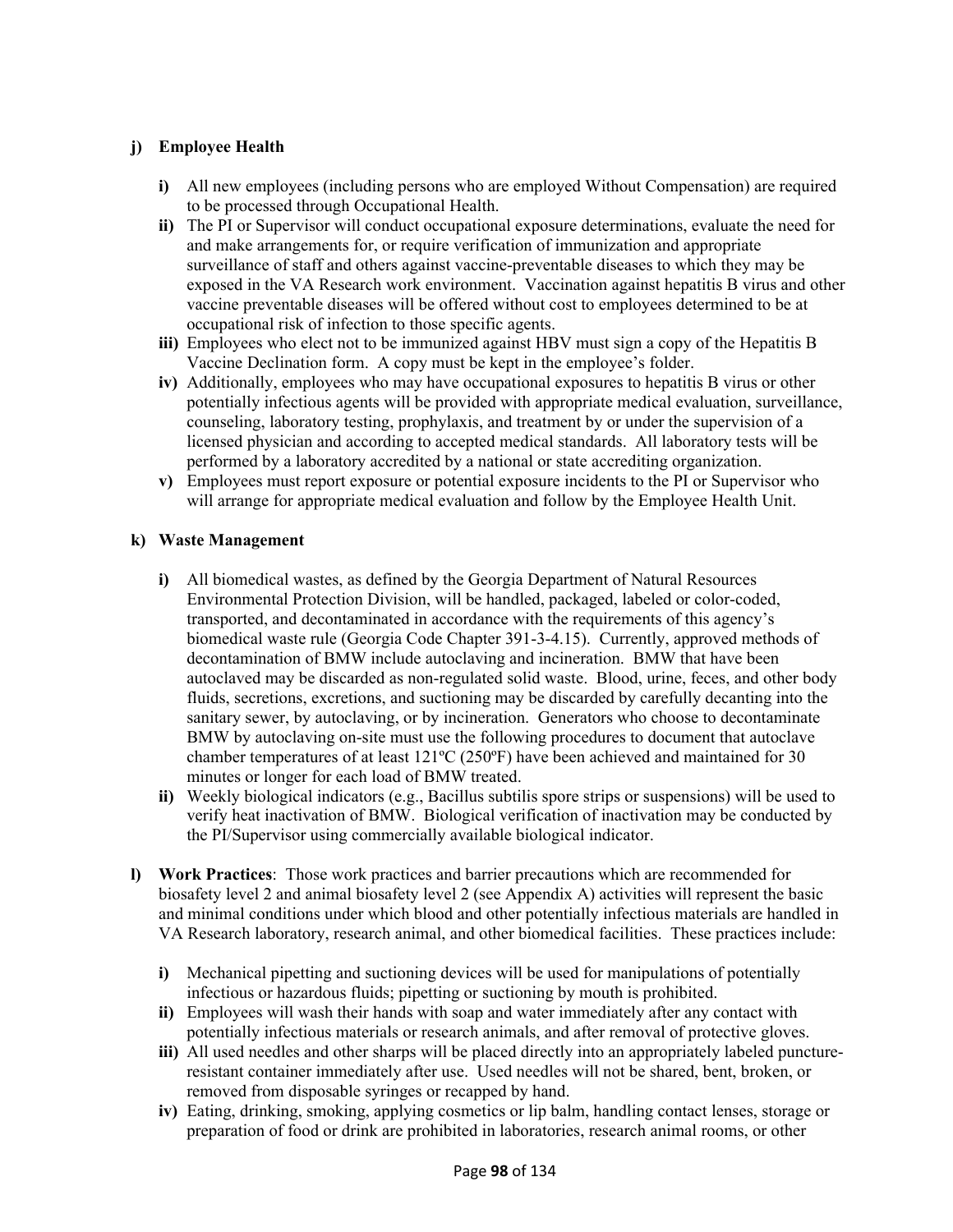potentially contaminated areas.

- **v)** All manipulations and procedures involving the use of blood or other potentially infectious materials will be performed in such a way as to minimize splashing, spraying, generation of aerosols, or spills.
- **vi)** All personal protective equipment and devices (e.g., gloves, masks, coats) will be removed immediately upon leaving the laboratory, research animal room, or other work area, or as soon as possible if overtly contaminated and placed in a designated container for storage prior to washing, decontamination, or disposal.
- **vii)** Class I or Class II biological safety cabinets or other primary containment equipment or devices will be used for all procedures which may produce aerosols (e.g., blending, sonic disruption, harvesting infectious tissues from eggs or animals, high speed centrifugation) and for all manipulations and procedures involving the use of cell cultures or other concentrations of human retroviruses (HTLV III, LAV, HIV 1 and HIV 2). Biological safety cabinets will be certified as indicated in V.F(iii)2 of this plan.
- **viii)** When activities with blood and other potentially infectious materials are conducted concurrently in the same laboratory with materials not covered by the standard, the practices specified in the standard will apply to all activities.

#### **m) Disinfection and Sterilization**

- **i)** The PI or Supervisor will assure that the worksite is maintained in a clean and sanitary condition, and will establish procedures and schedules for cleaning and methods for appropriate disinfection of potentially contaminated surfaces and items.
- **ii)** Work and other environmental surfaces will be cleaned and disinfected after completion of procedures, when overtly contaminated, immediately after the spill of any potentially infectious material, and at the end of the work shift.
- **iii)** Potentially infectious biomedical wastes will be segregated, at the point of origin, from noncontaminated wastes; otherwise, all wastes will be assumed to be biomedical and suitably decontaminated before disposal by Environmental Management Services personnel. Laboratory personnel will make every effort to properly identify biomedical waste as those items of biological sources and not hazardous chemicals. The use of color-coded (red) bags for disposal of non-biomedical materials is extremely costly.

#### **n) Laboratory Waste Decontamination**

- **i) Liquid waste** (i.e. media, supernatant, buffers)-decontaminate chemically (e.g. dilute bleach) or by autoclaving waste.
- **ii) Sharps**. Needles, syringes, slides, unbroken glass bottles should be placed in proper sharps containers.
- **iii) Solid waste**. Soiled gloves, plastics, and contaminated paper should be placed in red biohazard bags.
- **iv)** The following are autoclaved: Contaminated waste from laboratories autoclaved Contaminated PPE and experimental animals autoclaved Animal cages and bedding autoclaved. Animal cages are cleaned in the cage washer after being autoclaved
- **v)** Containers for potentially infectious laboratory wastes will be labeled and color-coded, leak proof, and closeable.
- **vi)** Reusable containers will be decontaminated before washing and reuse.
- **vii)** The use of chemical disinfectants will be restricted to those compounds classified as "hospital disinfectants" (tuberculocidal) and include laundry bleach (1:10 dilution in tap water), phenolics, and other compounds of demonstrated efficacy against the target organism or virus being handled in the laboratory. Chemical disinfectants will be prepared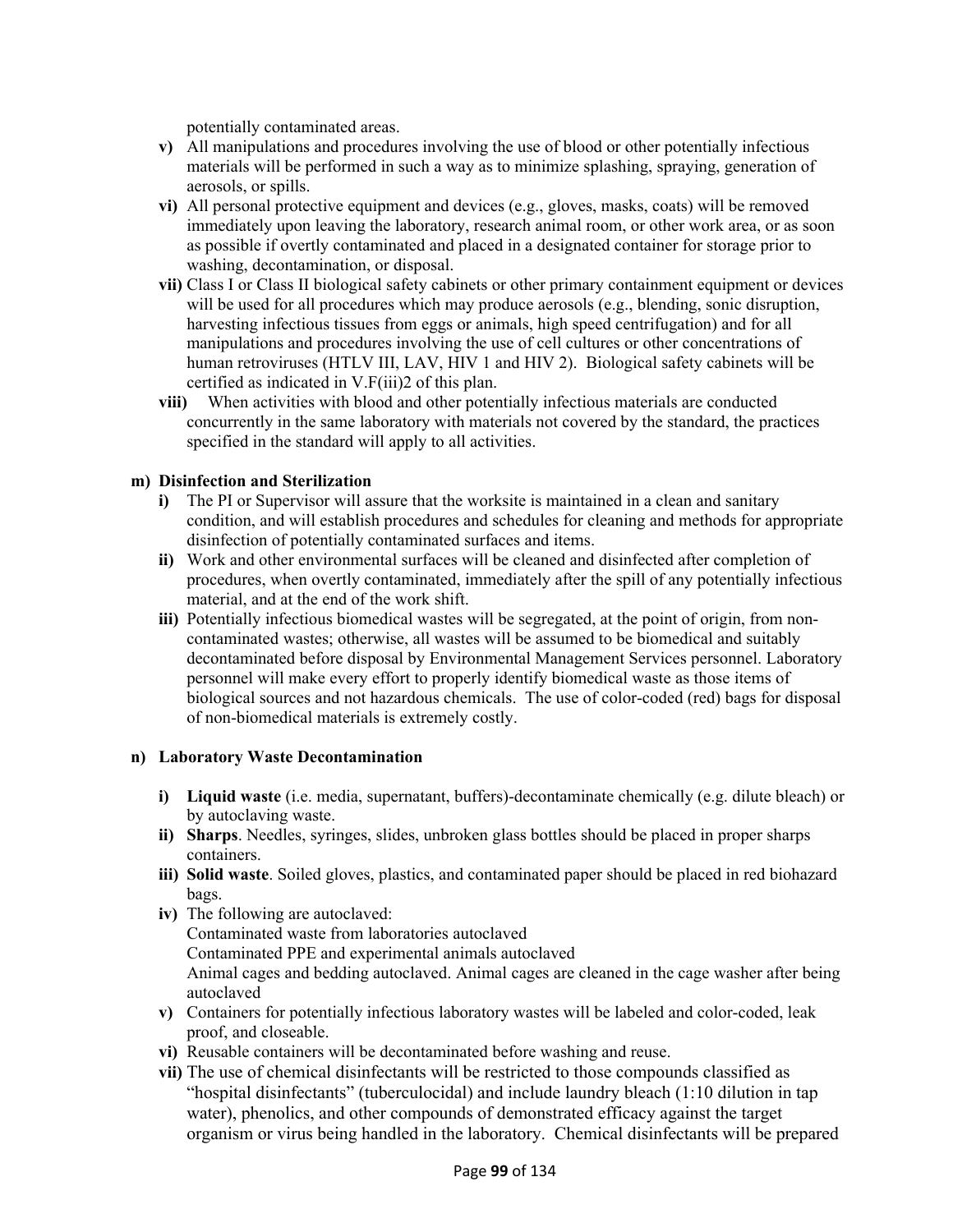and used in accordance with the instructions on the label or the Safety Data Sheet (SDS).

#### o) **Recommended Resources**

- **i)** A complete copy of the recommended resources is available in the library, labeled the Infection Control Policy Resource Book.
- **ii)** Incident reporting: Employees who experience on-the-job injuries, accidents, or exposures to potentially infectious materials or agents must prepare a brief narrative report of the incident and forward, through their PI or Supervisor, to the Biosafety Officer. Injured or exposed employees will also complete a copy of the Treatment Report of Employee on-thejob Injury at the time of examination in Employee Health. Supervisors will subsequently receive a copy of the Supervisor's Report, which is to be completed and returned to Personnel Services and Atlanta Health Care System Safety Engineer. Employees who receive a positive test for SARS-CoV-2 or other pandemic respiratory virus after having reported to the Research laboratory area within the prior 14 days must also contact, through their PI or Supervisor, the Biosafety Officer to prepare a brief narrative report determining potential occupational exposure to other employees.
- **iii)** Medical Records: Medical records required by the blood borne disease standard shall be kept and maintained by the medical care provider for the duration of employment plus 30 years, in accordance with OSHA 39 CFR Part 1910.20
- **iv)** Emergency procedures: It is not possible to develop a single plan of action that would be applicable to all situations involving spills or accidental release of known or potentially infectious materials. As part of operational planning, the PI or Supervisor should anticipate potential spills or releases, and develop an appropriate procedure for decontamination, including the selection of a suitable chemical disinfectant. Pages 105-106 describe a plan of action for decontamination of a spill or accidental release of blood, body fluids, or other materials in an open laboratory where activities are being conducted at biosafety level 2. If a spill or release of materials requires biosafety level 3 practices, containment equipment, and facilities – all personnel should leave the spill site, close exit doors, and immediately notify the VA BSO.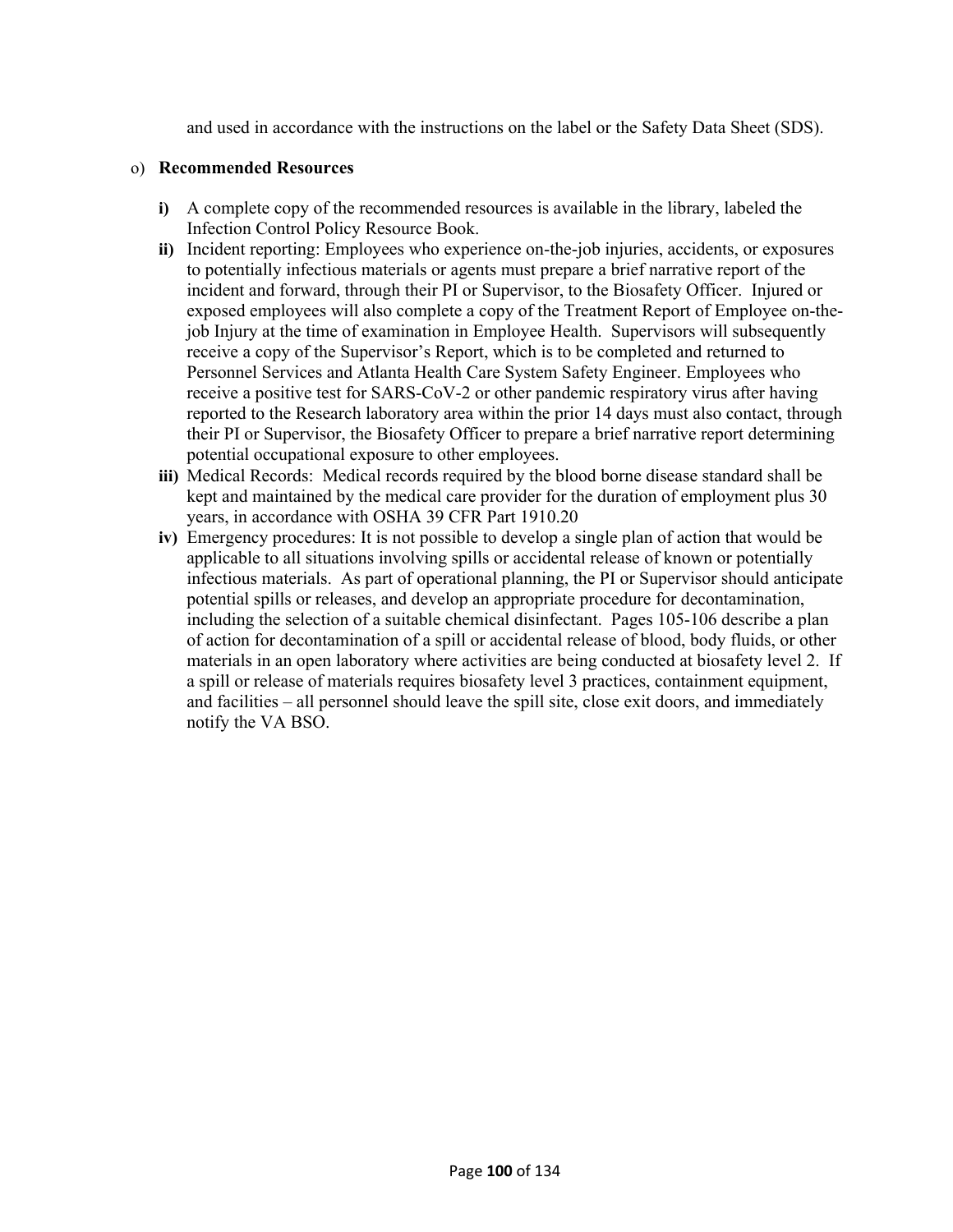# **BIOSAFETY PROCEDURES AND PRACTICES SPECIFIC TO BSL-2**

The CDC/NIH biosafety levels are used to describe and refer to laboratory types that are used to contain the infectious agents. These levels are used to designate laboratories according to their design features, construction and containment facilities. Biosafety level 1 (**BSL-1**) and Biosafety level 2 **(BSL-2)** labs are basic teaching labs and Biosafety level 3 (**BSL-3**) labs are called a containment lab. In the Atlanta VA Health Care System Research Service all laboratories are designated BSL-2.

Human immunodeficiency virus (HIV and hepatitis B virus) HBV have been assigned to Biosafety Level 2 (BSL-2) by CDC/NIH. However, when producing research laboratory-scale amounts of HIV, BSL-3 procedures must be followed.

Biosafety Level 2 (BSL-2) is suitable for work involving agents of moderate potential hazard to personnel and the environment. It requires that: (1) laboratory personnel have specific training in handling pathogenic agents and be directed by competent scientists; (2) access to the laboratory is controlled when work is being conducted; and (3) procedures during which infectious aerosols may be created be conducted in biological safety cabinets or other physical containment equipment.

The following standard and special practices, safety equipment, and facility characteristics apply to agents assigned to BSL-2+ (Enhanced):

#### **A. Standard Microbiological Practices**:

- 1. Access to the laboratories is limited or restricted by the laboratory director.
- 2. Eating, drinking, smoking, and applying cosmetics are *strictly prohibited* in the laboratories and breezeway.
- 3. All procedures are performed carefully to prevent spills or the creation of aerosols.
- 4. Mechanical pipetting devices are used; mouth pipetting is *strictly prohibited.*
- 5. Work surfaces are decontaminated with 70% ethanol (or an appropriate disinfectant) before and after work and after any spill
- 6. All infectious wastes (liquid and solid) are decontaminated with 10% bleach (or an appropriate disinfectant) before disposal.
- 7. Use of needles or any sharp instrument is *prohibited* in these laboratories. Use of glassware is strongly discouraged. Pasteur pipettes must be enclosed in a sturdy puncture-proof container. Every effort will be made to use plastic ware whenever possible.
- 8. Hands are washed after handling infectious materials and when leaving the laboratories.
- 9. Standard Operating Procedures (SOPs) are established for any activity that must be performed in a BSL2+ laboratory. Personnel will not deviate from these established SOPs. All new procedures must be submitted to the laboratory director for review and approval for safety in handling.
- 10. When the infectious materials including organisms containing recombinant DNA molecules in use in the laboratory require special provisions for entry (e.g.. vaccination), a hazard warning sign incorporating the universal biosafety symbol is posted on the access door to the laboratory work area. The hazard warning sign identifies the agent and indicates the special requirement(s) for entering the laboratory.

#### **B. Laboratory Access:**

The laboratory director limits access to the laboratories and has the final responsibility for assessing each circumstance and determining who may enter or work in the laboratories. Those persons permitted access to the BSL2+ laboratories have their names posted on the access door to the laboratory work area. Those persons whose names are not on that list but wish to conduct work in one of these laboratories must discuss it with the laboratory director and submit a SOP. This SOP will include the appropriate disinfectant to be used to inactivate the infectious agent and any other special precautions not listed in this manual which will be taken.

1. Only laboratory personnel specifically trained in handling pathogenic agents and who have read the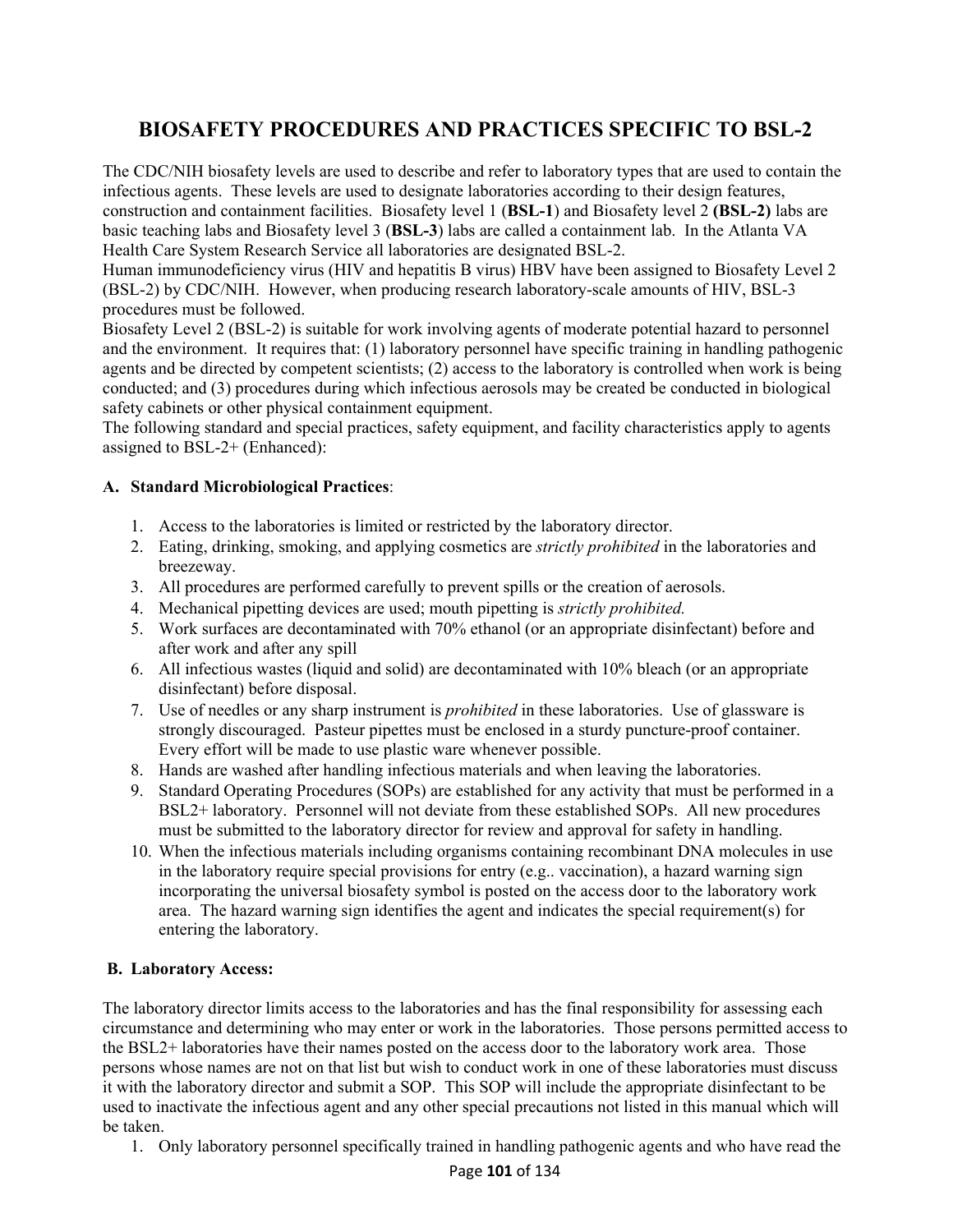Laboratory Biosafety Manual, will be allowed access.

- 2. Only laboratory personnel who have received the full complement of vaccines for HBV will be allowed access to laboratories working with it.
- 3. Persons at increased risk of acquiring infection are not allowed in the laboratories.
- 4. Housekeeping and Engineering personnel are not routinely allowed entry to the laboratories. However, should the need for cleaning or maintenance arise, the laboratory director will be informed, all potentially infectious materials will be safely contained, and all work surfaces will be decontaminated with 70% ethanol (or an appropriate disinfectant). A person trained in handling pathogens will be present during the entire process.
- 5. Baseline serum samples for all personnel working in the HIV/BSL2+ laboratories are collected and stored prior to admittance to the laboratories. Thereafter, serum samples will be collected and stored at 6-month intervals. Personnel are also bled upon termination of their appointment.

## **C. Laboratory Identification:**

A biohazard warning sign, incorporating the universal biohazard symbol and a restricted access sign are posted on the access door to the laboratory work area. The biohazard warning sign identifies the infectious agent and indicates the special requirement(s) for entering the laboratory. A list with the name and telephone number of the laboratory director and other responsible personnel is also posted on the access door to the laboratory work area.

#### **D. Laboratory Facilities:**

- 1. The laboratories are separate from areas that are open to unrestricted traffic flow within the building. Passage through two sets of doors is the basic requirement for entry into the laboratories from access corridors or other continuous areas.
- 2. Accesses into the Research laboratories are self-closing and will remain closed at all times.
- 3. The laboratories are designed so that they can be easily cleaned. Spaces between benches, cabinets, and equipment are accessible for cleaning.
- 4. Laboratory furniture is sturdy.
- 5. Bench tops are impervious to water and resistant to acids, alkalis, organic solvents, and moderate heat.
- 6. Each laboratory contains a sink for hand washing.
- 7. A sterilizer for decontaminating infectious wastes is available to all BSL-2 laboratories.
- 8. All freezers containing infectious materials are locked at the end of the day; keys are located for easy access.
- 9. An insect and rodent control program is in effect.

## **E. Personal Protective Equipment:**

- 1. Laboratory coats or gowns are worn while working in the BSL-2 or ABSL-2 laboratory. Personnel with access to both laboratories need two gowns. Before leaving a laboratory for any reason, this protective gown is removed and left in that laboratory. These gowns are autoclaved before being laundered.
- 2. Special care is taken to avoid skin contamination with infectious materials. The double-glove technique is required when working with such agents. When leaving the biological safety hood, the outer pair of gloves is removed and discarded in the doubled biohazard bag that is inside the hood.
- 3. Goggles, masks, booties, and surgical scrubs are also available.
- 4. Adhesive bandages are also available to protect any minor cuts or scrapes.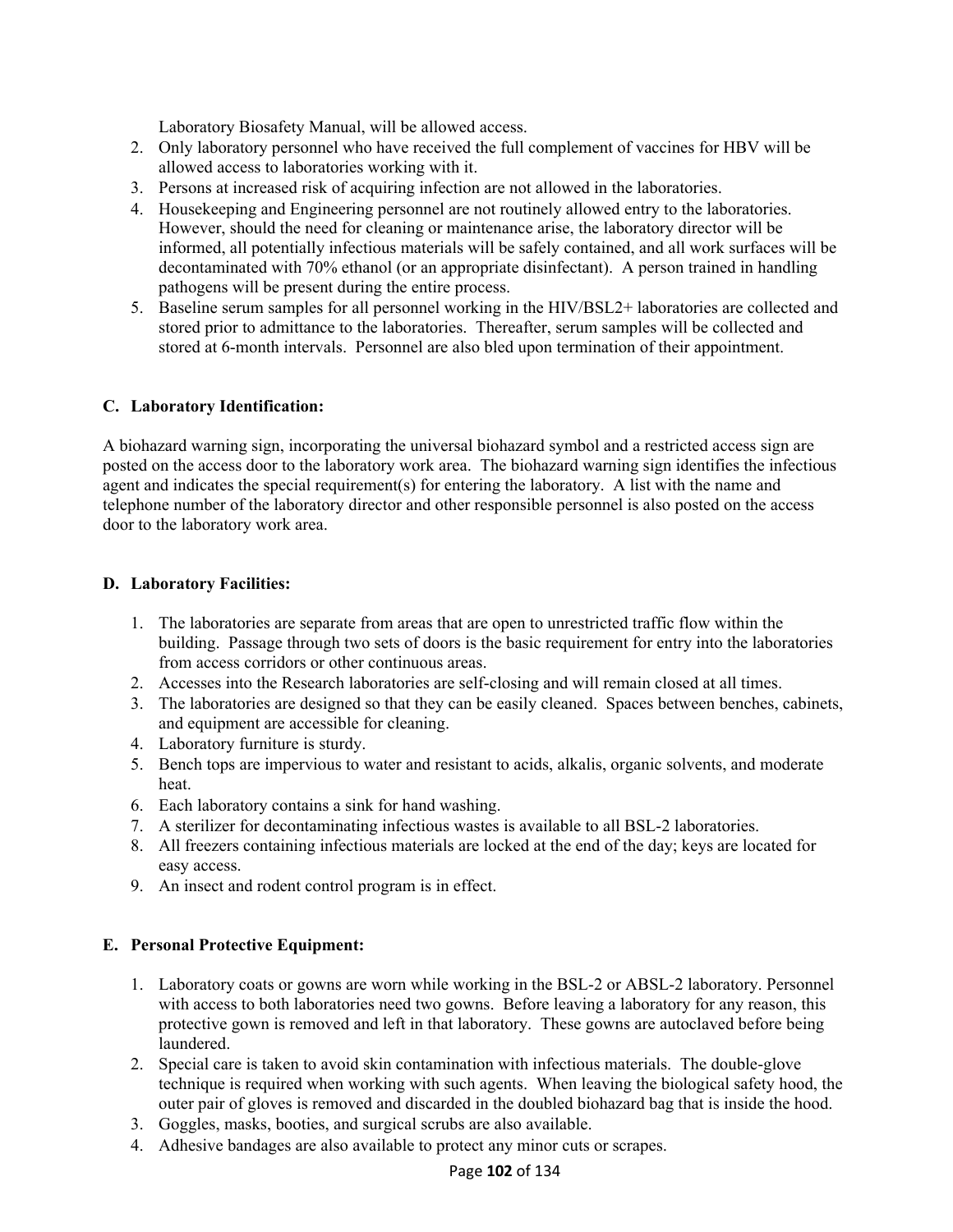# **F. Containment Equipment:**

- 1. The HEPA-filtered exhaust air from the Class 2A biological safety cabinets is discharged directly to the outside (NuAire) or through the building exhaust system (Baker). Exhaust air may be recirculated within the laboratories if the hood is tested and certified at least every 12 months. Since the HEPA-filtered exhaust air from the Class 2A biological safety cabinets is to be discharged to the outside through the building exhaust air system, it is connected to the system in a manner that avoids any interference with the air balance of the hoods or the exhaust system.
- 2. Any potentially infectious materials are centrifuged in buckets sealed with safety lids. These buckets are opened only in the biological safety cabinets.

## **G. Procedures which must be conducted in Biological Safety Cabinets:**

1. All procedures that might create infectious aerosols are discouraged. If such procedures are necessary, they must be conducted inside a biological safety cabinet. This includes grinding, blending, aspirating, vigorous shaking, or opening containers of infectious materials whose internal pressure may be different from ambient pressures. Sonic disruption in open containers is *strictly prohibited*.

## **H. Procedures to follow during the use of Biological Safety Cabinets**

- 1. When using either the Baker or the NuAire biological safety cabinets, the fluorescent light and outlet switches are turned on during work. These switches are turned off after work in the hood and the UV light should only be turned on for about 20 minutes a day. A good practice is to turn the UV light early in the morning, leave the room, and come back in 20 minutes and turn it off.
- 2. UV light is strictly a **secondary** method of decontamination and should never be used in lieu of procedures described below.
- 3. Blowers to both models are left on at all times, except for weekends and holidays.
- 4. For the Baker biological safety cabinet, the front protective shield is lifted to the 8-inch mark before work and closed down after work.
- 5. The entire interior of the hood is sprayed with 70% ethanol (or an appropriate disinfectant) and wiped down before and after work in the hood.
- 6. The interior is kept uncluttered.
- 7. All items are kept off the front and back air vents.
- 8. If plastic-backed absorbent paper is laid down on the interior work surface of the hood; this paper is removed and discarded into the doubled biohazard bag inside the hood when work is finished at the end of the day or if a spill occurs (see item L, Procedures for Handling Spills or Accidents).
- 9. Doubled biohazard bags are placed inside the hood for disposal of infectious waste. These bags are removed from the hood at the end of the day or when two-thirds full (see item I, Disposal of Infectious Materials).
- 10. A polypropylene beaker with ~500 ml of 10% bleach, prepared at least once every 2 weeks, is placed inside the hood. 10% bleach is transferred to polypropylene bottles with lids and discarded at the end of the week or when two-thirds full (see item I, Disposal of Infectious Materials).
- 11. Items moved into and out of the hood are sprayed thoroughly with 70% ethanol (or an appropriate disinfectant).

## **I. Disposal of Infectious Materials:**

- 1. Double biohazard bags:
	- a. Pipettes and pipette tips that have been used with infectious materials are disinfected by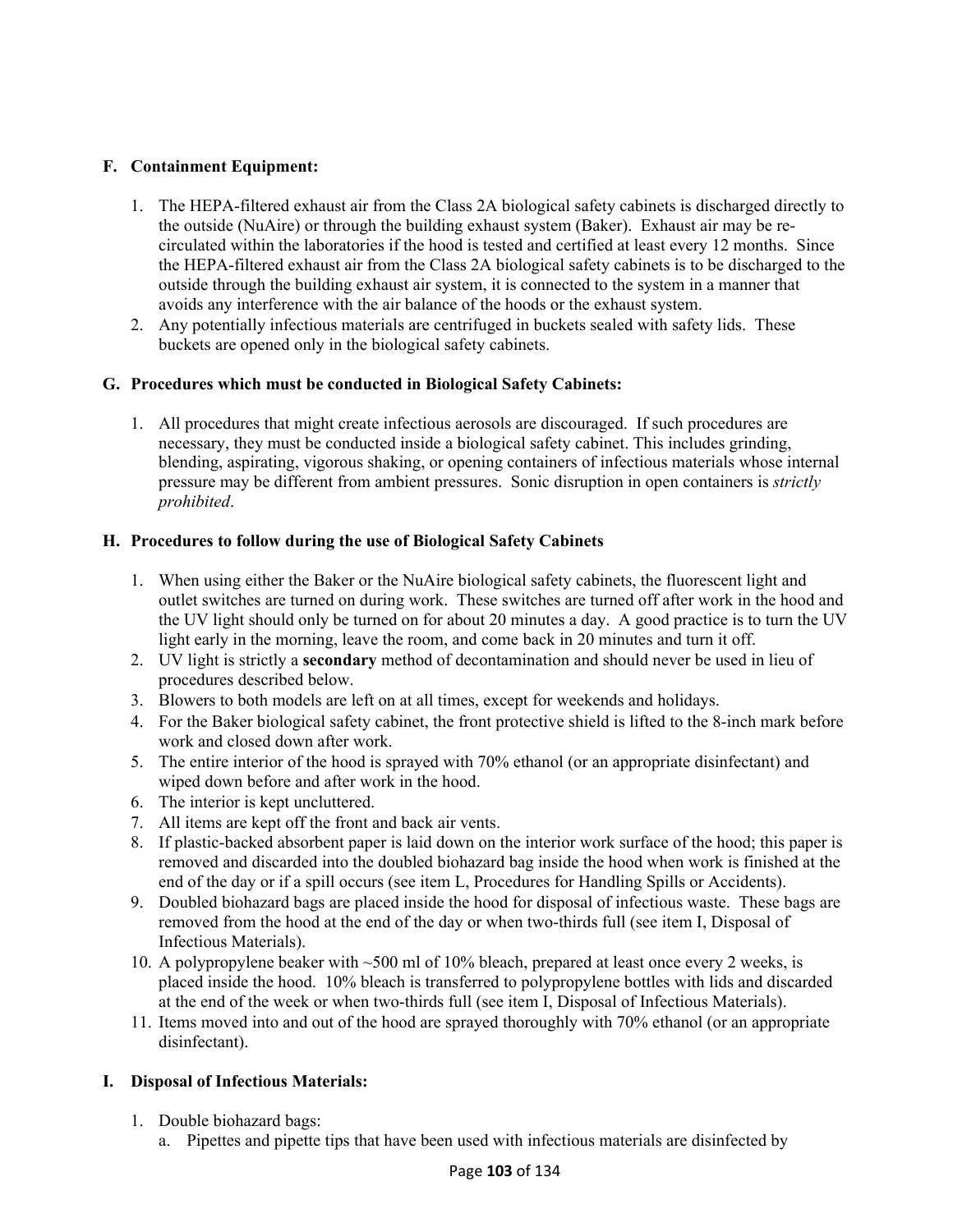drawing up 10% bleach from the beaker and then releasing it back into the beaker. These items are then placed into the bag and *not* ejected back into the beaker.

- b. Infectious liquids contained in tubes or flasks are disinfected by diluting half with 10% bleach from the beaker. Tighten the lids and place inside the bag.
- c. Other waste materials may include plastic ware, gloves, paper towels, and any other material that has not come into direct contact with infectious material but was used while work was conducted with infectious material.
- d. When work is completed inside the hood, a sterilizer deodorant is placed inside the bag. The inner biohazard bag is folded down and the outer biohazard bag is sealed with a rubber band. The outer bag is sprayed thoroughly with 70% ethanol before being removed from the hood. A piece of sterilizer indicator tape is placed on the outer biohazard bag.
- e. Biohazard bags are sterilized in the liquid cycle of the Consolidated Direct Steam Heated Sterilizer, model SR-24-DMC, in the BSL-2 laboratory; this cycle runs for 45 min at 250ºF and 22 psi.
- f. After sterilizing, biohazard bags are placed in red trash receptacles.
- g. Doubled biohazard bags must be used to dispose of infectious or potentially infectious materials. General noninfectious waste may be disposed of in single biohazard bags before sterilizing.
- 2. Polypropylene beakers and bottles:
	- a. When work is completed at the end of the week, or sooner if necessary, the 10% bleach in the beaker is transferred to a polypropylene bottle by carefully pouring. This is done over plasticbacked absorbent paper. The interior of the beaker is sprayed with 70% ethanol and allowed to drain into the bottle. The beaker is left in the hood for continued use.
	- b. Polypropylene bottles are sterilized in the liquid cycle of the Consolidated Direct Steam Heated Sterilizer; model SR-24-DMC, in the BSL-2 laboratory. This cycle runs for 45 min at 250ºF and 22 psi.
	- c. If the polypropylene beakers begin to yellow from continued use with 10% bleach and from the UV lights, they are discarded into a doubled biohazard bag. Beakers are sterilized according to the procedure for sterilizing biohazard bags.
	- d. After sterilizing, the liquid waste may be disposed of by pouring down the sink of the BSL-2 laboratory with abundant running water. Polypropylene bottles may be reused if appropriate.

#### **J. Control measures for verifying sterilization process:**

- 1. Biological monitors: a live spore test utilizing *G. stearothermophilus* is the most reliable form of biological monitoring. The Getinge Biosign indicator is used for this purpose at the HIV lab and the common autoclaves. This indicator is specifically designed to routinely monitor all steam sterilization cycles except the 270ºF (132ºC) gravity displacement steam sterilization cycle.
	- a. Two indicators from the same lot are labeled with the date, technician's initials, and room number; one is labeled **control** and the other **test**.
	- b. The test indicator is placed in an autoclave bag, and sterilizer tape is used to seal it closed.
	- c. The bag is placed on the bottom shelf near the door and over the drain.
	- d. The sterilizer is run on the dry cycle. It is not necessary for the sterilizer to be empty in order for the test to be run.
	- e. The internal glass of the sample vials is ruptured, and the vials are incubated at 60ºC . After sterilizing, the bag and control, are taken to the Biosafety Office.
	- f. After 24 hr, the results are read by the BSO and noted in the logbook.
	- g. Testing is performed at least once a week.
	- h. If the test indicator is positive, the laboratory director is notified immediately. A service technician is then contacted. The biohazard sterilizer located in the Animal Facility on the  $4<sub>th</sub>$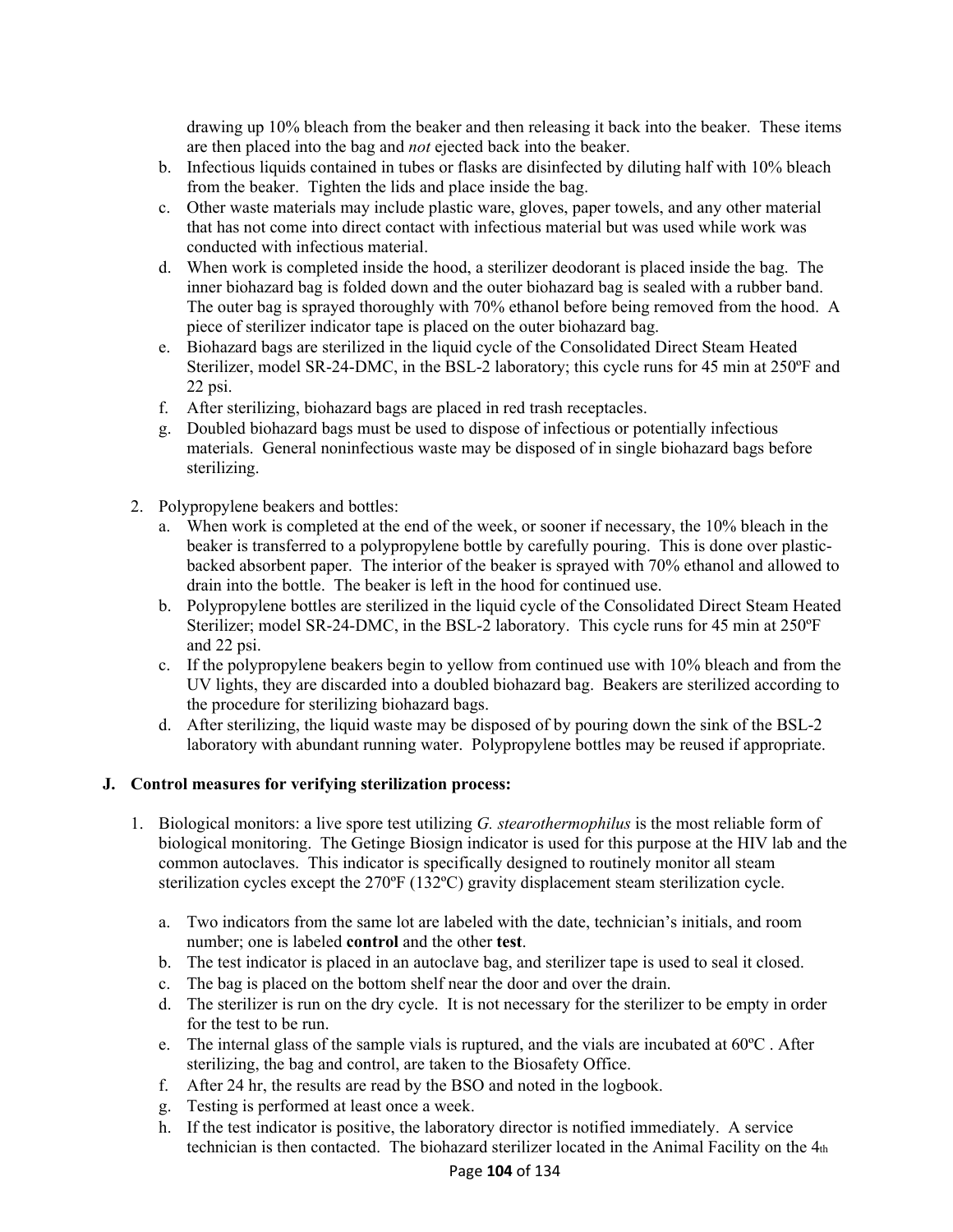floor of Building A is used until the repaired sterilizer has passed a biological test.

2. Chemical controls: Sterilizer tape is used to secure packages; it serves only as an index of exposure to the sterilant system.

#### **K. Transportation of infectious materials:**

- 1. Transportation within BSL2 laboratories:
	- a. All potentially infectious materials are enclosed in durable, sealed containers (flasks, centrifuge tubes, freezer vials, etc.), which are appropriate for the expected use.
	- b. When moving a flask from the incubator, the lid is closed tightly while the flask is still in the incubator and is then transported.
	- c. A cart is used whenever transporting more than one infectious item.
	- d. A secondary container should be used to prevent any spills.
- 2. Transportation within the VAHCS:
	- a. This is done during a time when fewer people are present; i.e., before 8 a.m. or after 6 p.m. on weekdays, but preferably on the weekend.
	- b. All potentially infectious materials are enclosed in durable sealed containers (flasks, centrifuge tubes, freezer vials, etc.), which are appropriate for the expected use. Before transferring, these containers are capped tightly and sprayed thoroughly with 70% ethanol. These containers are then placed in plastic biohazard bags, which are also sealed with a rubber band.
	- c. These bags are placed in sturdy cardboard or Styrofoam boxes with appropriate padding (paper towels, absorbent paper, etc.) to minimize breakage.
	- d. The exterior of the box is clearly labeled BIOHAZARD.
	- e. These boxes are placed on a cart for transportation within the VAHCS.
	- f. Only laboratory personnel specifically trained in handling pathogenic agents will transport these materials. At least two laboratory personnel must accompany the transported material. Personnel will also take along spray bottles of 70% ethanol, 10% bleach (or an appropriate disinfectant), absorbent paper, doubled biohazard bags, and appropriate personal protective equipment for use in case of an accident.
	- g. Service elevators are used for transportation between floors; a map may be drawn showing the expected route through the VAHCS.
	- h. The infection Control Practitioner at x 207676 will be notified if appropriate.

## **L. Procedures for handling spills or accidents:**

Biological spills outside of biological safety hoods will generate aerosols that can be dispersed in the air throughout the laboratory. These spills are very serious if they involve microorganisms that can transmit disease by infectious aerosols.

To reduce the risk of inhalation exposure in such an incident, occupants should hold their breath and leave the laboratory immediately. The laboratory should not be re-entered for at least 30 min to decontaminate the spill. During this time, the aerosol will be diluted or removed from the laboratory by the exhaust air ventilation system.

- 1. Laboratories:
	- a. Personnel in the immediate area are alerted of the spill.
	- b. ALL the appropriate personal protective equipment necessary is worn; this includes a gown impervious to liquids, doubled disposable gloves, disposable booties, safety goggles, and a mask when appropriate.
	- c. Small spills are confined with absorbent paper. The absorbent paper is then dampened by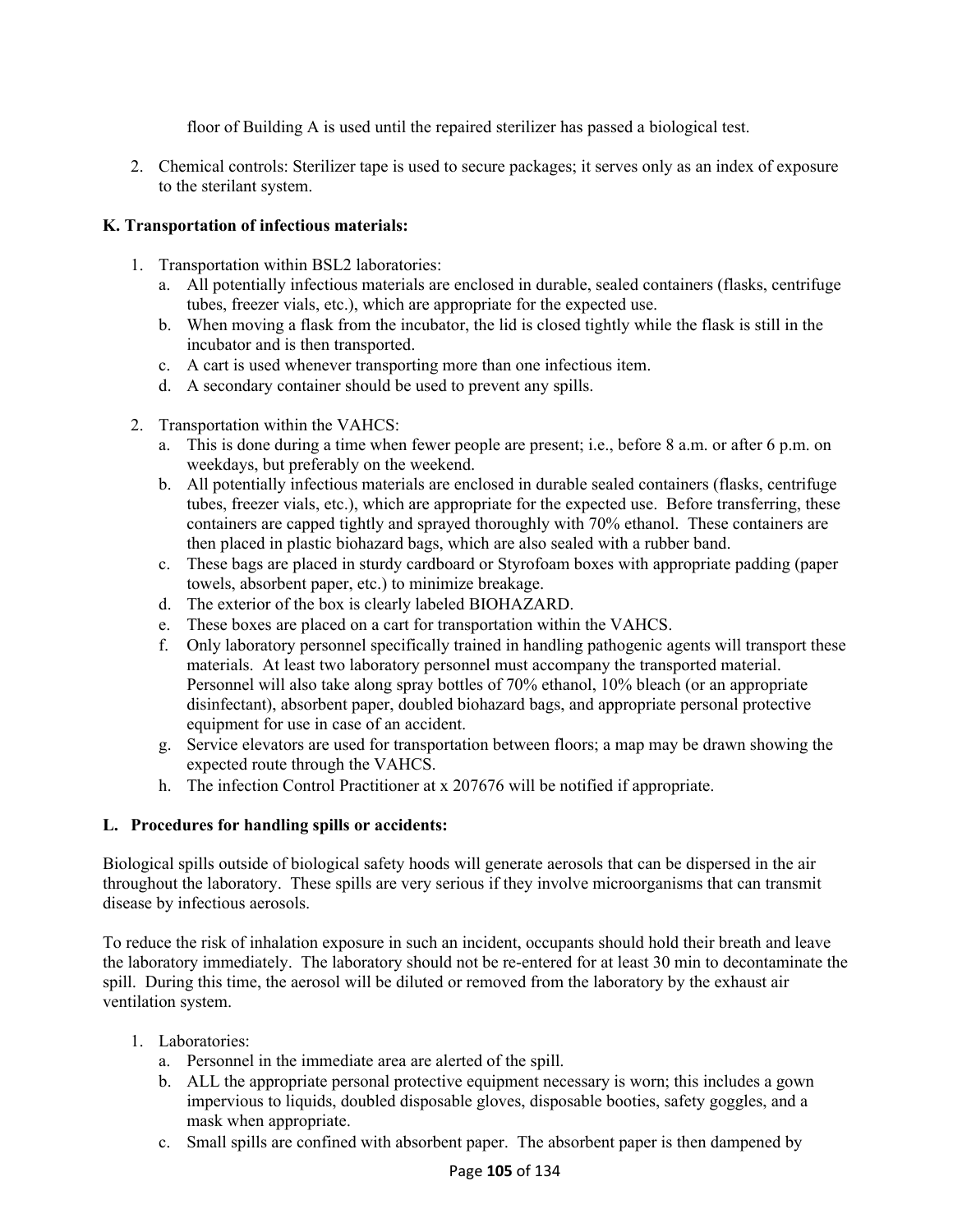spraying the entire contaminated area with 70% ethanol, 10% bleach, or an appropriate disinfectant. Avoid splashing. The contaminated absorbent paper is removed directly to double biohazard bags for sterilization. The entire contaminated area is again sprayed with 70% ethanol, 10% bleach, or an appropriate disinfectant. The liquid is then cleaned up carefully with absorbent paper. This procedure is repeated to ensure that the area has been disinfected. Finally, the area is sprayed with 70% ethanol and allowed to evaporate.

- d. If assistance is required for a larger spill, the laboratory director and/or other laboratory personnel trained in handling pathogenic agents are contacted. The situation is assessed and appropriate decontamination procedures are employed.
- e. Any medical conditions are treated immediately.
- f. In all cases, the laboratory director is notified immediately; a written account is provided to the laboratory director within 24 hr and kept on record.
- g. Those laboratory personnel involved are required to fill out VA incident forms and report to employee occupational health. Medical evaluation, surveillance, and treatment are provided as appropriate. If necessary exposed personnel will be bled immediately following the incident, 6 weeks later and again 3 months later. Emergency phone numbers are clearly posted on all doors.
- 2. Spills or accidents outside BSL-2 laboratories:
	- a. Laboratory personnel accompanying transported materials will always take along appropriate equipment for cleanup (see K, Transportation of Infectious Materials). All spills are cleaned up by those laboratory personnel responsible and/or other personnel trained in handling pathogenic agents.
	- b. If possible, one person should remove all nonessential personnel to a safe area.
	- c. The VAHCS Safety Officer, The Research BSO, and the laboratory director are notified immediately.
	- d. While using all the appropriate personal protective equipment necessary, the spill is confined with absorbent paper. The absorbent paper is then dampened by spraying the entire contaminated area with 70% ethanol, 10% bleach, or an appropriate disinfectant. The contaminated absorbent paper is removed directly to double biohazard bags for sterilization.
	- e. The entire contaminated area is again sprayed with 70% ethanol, 10% bleach, or an appropriate disinfectant. The liquid is then cleaned up carefully with absorbent paper. This procedure is repeated to ensure that the area has been disinfected. Finally, the area is sprayed with 70% ethanol and allowed to evaporate.
	- f. If assistance is required for a larger spill, the laboratory director, the Research Biosafety Officer and/or other laboratory personnel trained in handling pathogenic agents are contacted. The situation is assessed and appropriate decontamination procedures are employed.
	- g. Any medical conditions are treated immediately.
	- h. A written account is provided to the laboratory director within 24 hr and kept on record.
	- i. Those laboratory personnel involved are required to fill out VA incident forms and report to employee health. Medical evaluation, surveillance, and treatment are provided as appropriate. If necessary, exposed personnel will provide a blood sample immediately following the incident, 6 weeks later and again 3 months later.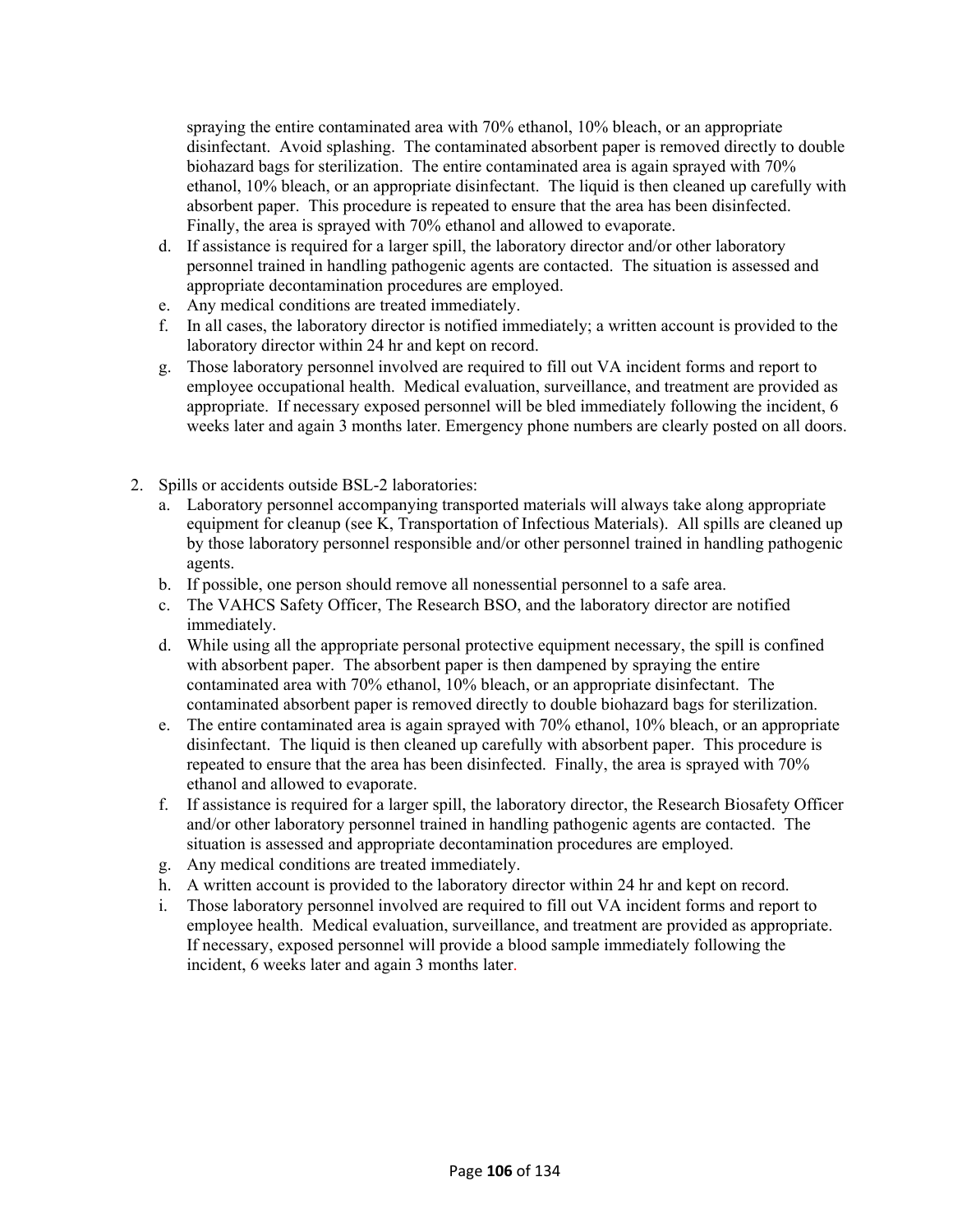## **OCCUPATIONAL HEALTH AND SAFETY PROGRAM**

- **1) Purpose:** This document provides guidelines to facilitate the risk assessment medical evaluation of personnel working in Research laboratories and the VMU.
- **2) Background:** Exposure to environmental hazards in Research should be maintained in order to assist personnel with medical needs as required.
- **3) Responsibility of Atlanta VA Health Care System Director:** The Health Care System Director is responsible for providing access to the Occupational Health Program for all Research personnel.
- **4) Research Personnel:** In compliance with the VHA Handbook 1200.07, all persons who come in contact with laboratory animals at Atlanta VA Health Care System must enroll in the Preventative Medicine Program (PMP). The options of this are the following. All personnel meeting the criteria in subparagraph 10c(1) of the Handbook must either participate in the preventative medicine program (PMP), be a participant in a similar PMP of an affiliate facility, or sign a waiver opting out of the program. This includes personnel that handle animals or unfixed animal tissues, and also personnel exposed to aerosolized animal allergens on more than one occasion. The Atlanta VA Health Care System health care professionals and IACUC decide the level of PMP necessary. This is determined by reviewing the individual's risk assessments at least on an annual basis and upon the addition of any significant changes. Additionally, all laboratory personnel caring for or handling experimental animals are required to complete a health evaluation questionnaire annually. This document is reviewed by the facility BSO, SRS, and OHS personnel for changes in annual modifications and associated risks. If the opt-out option is chosen, this does not exclude any personnel from taking mandated immunizations or tests put into place by the Director or Chief of Staff for the hospital. Additionally, testing necessary for the health and well-being of laboratory animals (e.g., TB for personnel contacting primates) is a requirement that may not be waived.

#### **5) Basic Program Content**

- a)Pre-Employment Medical Evaluation
	- i. A pre-employment physical exam is required for all Research personnel that will have any contact with experimental animals or performing work in any of the animal laboratories in the Atlanta VA Health Care System's VMU. These exams provide assessments on the prospective employee's capabilities to perform the physical demands of the job responsibilities and if any pre-existing conditions would potentially put the employees or others at any risk. These pre-employment evaluations are performed by health care professionals in OHS and documented results of these exams are maintained in the OHS office for patient confidentiality.
	- ii. Additionally, Research employees that will be working with experimental animals and in laboratories utilizing chemicals in the lyophilized state will be given the option to be enrolled in the Atlanta VAHCS's respirator program. This procedure involves medical evaluation by the VA medical staff to ensure that the staff is physically able to wear a negative pressure respirator. Upon approval by medical staff the Research employees are fit tested with an OSHA approved respirator. The annual risk assessment required by all Research laboratory staff is utilized to assess if anything involved in the employee's job responsibilities either includes or excludes an employee from being part of the Atlanta VAHCS Research respirator program. The BSO and medical staff are responsible for reviewing these risk assessments.
- b)Medical Follow-up
	- i. Annually after employment begins, an occupational health and safety physician, or other qualified medical professional, reviews Research personnel's medical history, concentrating on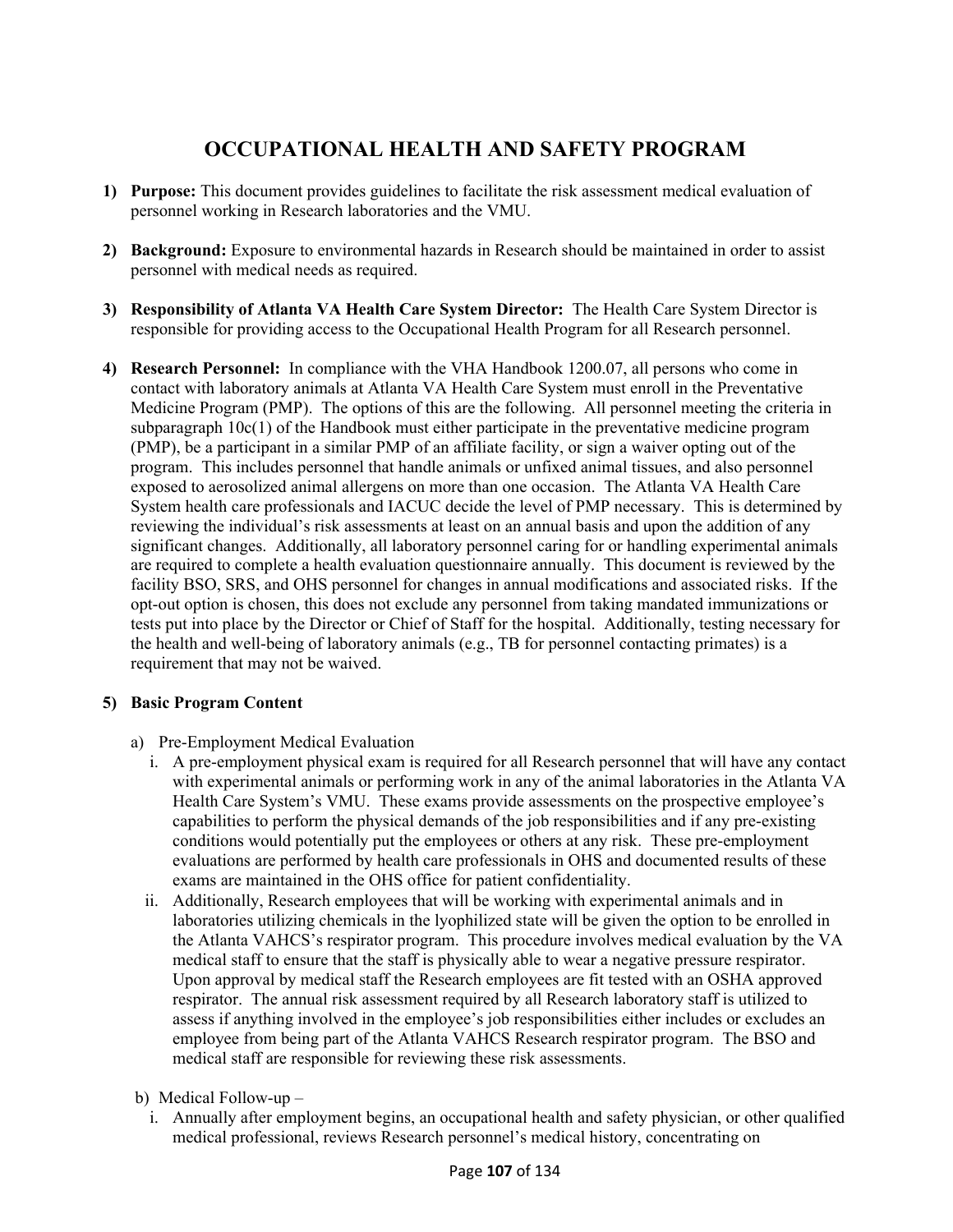immunizations necessary for the prevention and development of the employee's allergies while in contact with experimental animals. This review is performed by the responses on OHS's questionnaire and or physical exam, and the employee's risk assessments completed annually.

- c)Annual Risk Assessment Review
	- i. It is a requirement of the Research Service Line that all Principal Investigators submit an electronic Laboratory Self Inspection Form (LASIF) annually detailing all approved research being performed under their supervision. A key component of the LASIF is that all associated risk assessments for all personnel working in all laboratories, including animal laboratories in the VMU, are provided and updated. The Biological Safety Officer (BSO) and Subcommittee for Research Safety (SRS) reviews these for primary and secondary protective equipment and enhanced Biosafety practices necessary to adequately protect the personnel depending on their associated risks. If any significant changes are introduced/discovered by these reviewers, the personnel will be referred to facility OHS for annual evaluation by a proper health care professional. The evaluation will be performed to ensure that the personnel will be capable of performing his / her modified job responsibilities without increasing health risks associated to the modification(s). The documented results of these exams are maintained in the OHS office for patient confidentiality.
- d)Access to Animals and IACUC Approvals
	- i. Atlanta VA Health Care System is mandated to provide a safe workplace to Research employees. Therefore, as a requirement of VHA 1200.07, subparagraph 4a(1), all Research employees must provide documentation to the facility IACUC that they have enrolled in the PMP prior to entering the VMU and beginning any work with experimental animals. This documentation must be received and reviewed prior to approvals and issuance of unique means of access to the VMU.
- e) Occupational Safety Training
	- i. Appropriate and documented training for all Research personnel that will have any contact with experimental animals with which they handle is required. The training provided to personnel includes appropriate PPE, any special handling practices and techniques, and hygiene practices. Research personnel are taught to reduce unnecessary risk while manipulating experimental animals.
- f)Illness and Injury Reporting
	- 1.Injuries occurring in the VMU are required to be reported immediately to the employee's supervisor. Examples of these injuries are bites, scratches and cuts obtained while manipulating experimental animals. Once reported by the employee, an accident report is completed on VA Form 2162, Report of Accident, and the employee is referred to Occupational Health for evaluation and treatment if necessary. Additionally, any illnesses that present the signs and symptoms of animal exposure should be handled in the same manner.

#### **6) Occupational Health and Safety (OHS) Program for Non-Research Personnel Entering VMU and Laboratory Animal Housing Areas**

This program concerns non-research parties entering VMU and Laboratory Animal Housing Areas at the Atlanta VA. All non-VA parties and non-research VA personnel such as, but not limited to  $3<sup>rd</sup>$  party contractors, vendors, VA Housekeeping, Engineering and Police staff must read and acknowledge the Occupational Health and Safety information about the potential hazards, risks and exposure prior to entering this area. A printable version of this program can be found in the Addendums or can be obtained by contacting the Biosafety Office.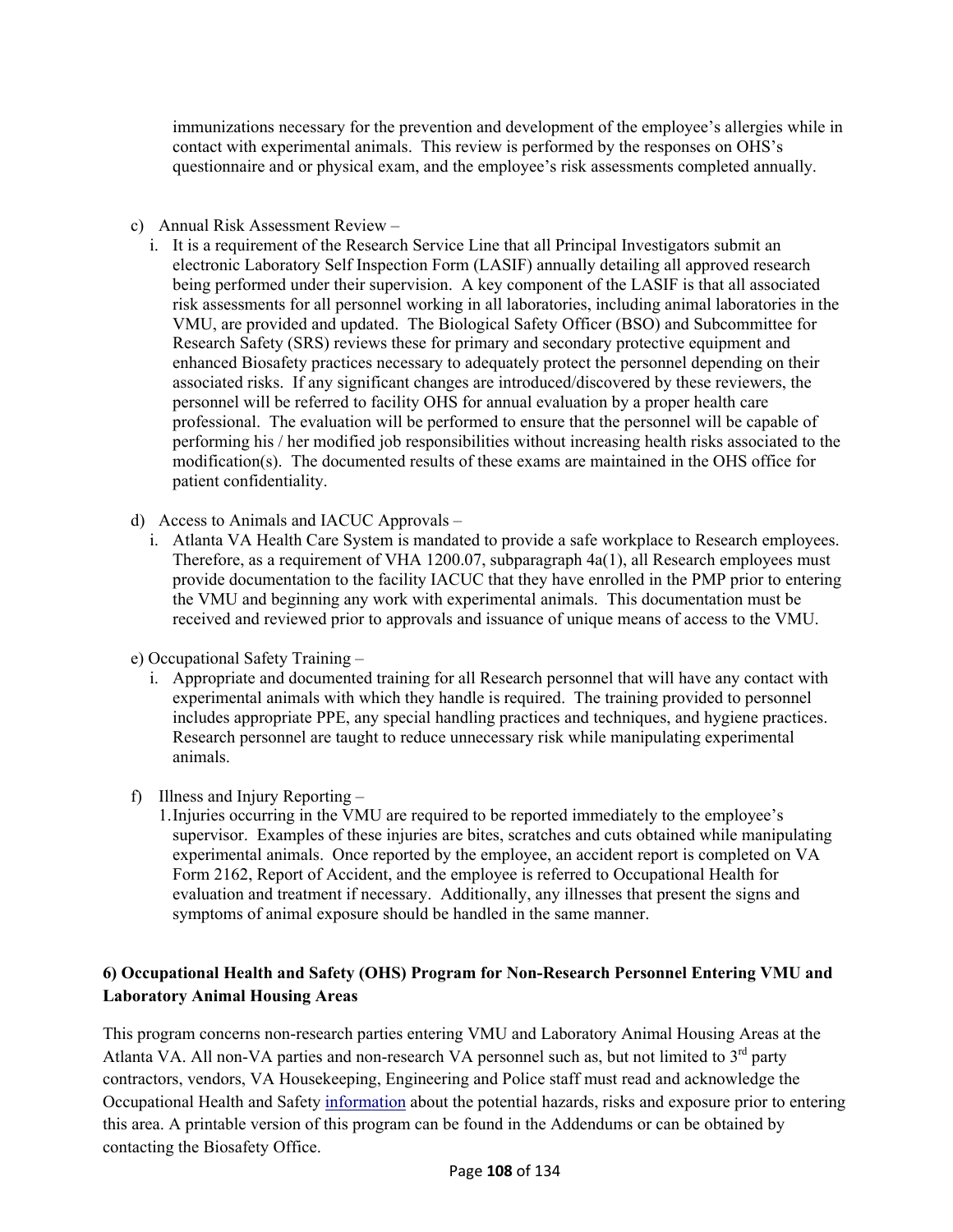#### **7) References**

- a)The following regulations, guidelines, and documents are references utilized in the development of the Occupational Health and Safety Program.
	- i. Animal Welfare Act, Public Law 89-544 as amended; codified at 7 U.S.C. 2131-2159.
	- ii. USDA Animal Welfare Act Regulations and Standards, 9 CFR Parts 1, 2, 3, and 4.
	- iii. The Health Research Extension Act of 1985, Public Law 99-158, as amended, "Animals in Research," codified at 42 U.S.C. Section 289d.
	- iv. PHS Policy on Humane Care and Use of Laboratory Animals. NIH, Office of the Director. Revised September 1986, and reprinted October, 2000.
	- v. U.S. Government Principles for the Utilization and Care of Vertebrate Animals Used in Testing, Research, and Training. Prepared by the U.S. Interagency Research Animal Committee, and originally published Federal Register, May 20, 1985, Vol. 50, No. 97, by the Office of Science and Technology Policy.
	- vi. Guide for the Care and Use of Laboratory Animals. National Research Council Eight Edition,2011 (or most recent edition).
- vii. Report of the AVMA Panel on Euthanasia. Journal of the American Veterinary Medical Association, Volume 218(5): 671-696, 2001.
- viii. Biosafety in Microbiological and Biomedical Laboratories. CDC and NIH. 5th edition (or most recent revision)
- ix. NIH Guidelines for Research Involving Recombinant DNA Molecules*.* NIH, 1994, and as subsequently amended.
- x. CDC, Title 42 Code of Federal Regulations (CFR) 73, Possession, Use, and Transfer of Select Agents and Toxins.
- xi. AALAC, International. "Rules of Accreditation," revised January 2001.
- xii. Nuremberg Code of 1947.
- xiii. VHA Handbook 1108.1, Controlled Substances
- xiv. VA Handbook 0730, Security and Law Enforcement.
- xv. Title 38 United States Code, Part V**,** Chapter 73, Section 3707, Functions of Veterans Health Administration: Research Programs.
- xvi. National Research Council. National Need and Priorities for Veterinarians in Biomedical Research. 2004.
- xvii. Potkay S, NL Garnett, JG Miller, CL Pond, DJ Doyle. "Frequently Asked Questions about the Public Health Service Policy on Humane Care and Use of Laboratory Animals," Laboratory Animal 24:24-26, 1995.
- xviii. USDA Animal and Plant Health Inspection Service, Animal Care Section. Animal Care Policy Manual, Policy #10: Licensing and Registration of Producers of Antibodies, Sera and/or Other Animal Parts and Pregnant Mare Urine (PMU). April 14, 1997.
- xix. Potkay S, NL Garnett, JG Miller, CL Pond, DJ Doyle. "Frequently Asked Questions about the Public Health Service Policy on Humane Care and Use of Laboratory Animals," Contemporary Topics 36:47-50, 1997.
- xx. Baker DG. "Natural Pathogens of Laboratory Mice, Rats, and Rabbits and Their Effects on Research," Clinical Microbiology Reviews. 11: 231-266. 1998.
- xxi. VHA Handbook 1108.2, Inspection of Controlled Substances.
- xxii. M-2, Part VII, Pharmacy Services.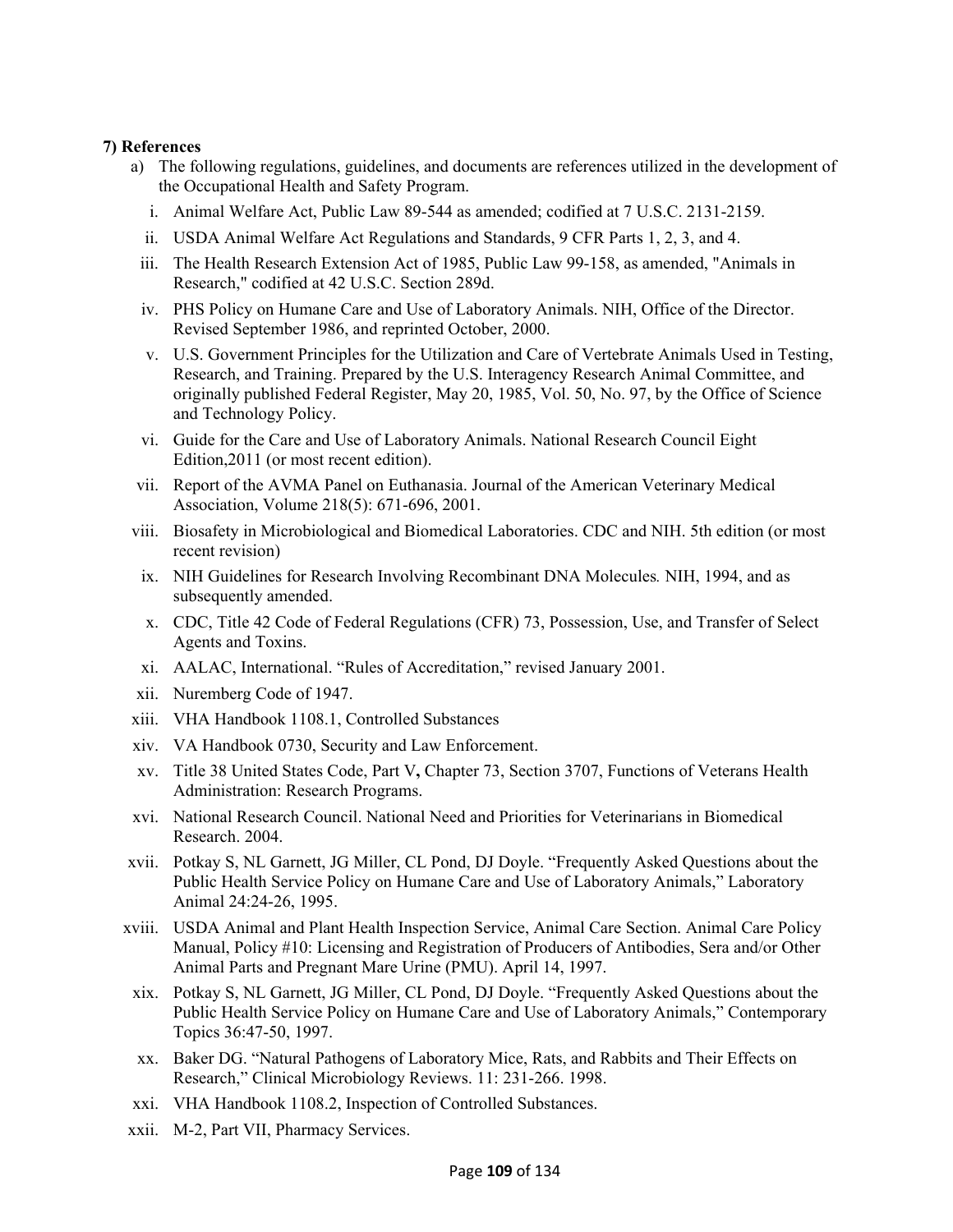- xxiii. VA Handbook 5005, Staffing, Part II, Appendix F32.
- xxiv. VHA Directive 1200.08, Safety of Personnel and Security of Laboratories Engaged in Research.
- xxv. VHA Directive 1105.1, Procedures for Management of Radioactive Materials.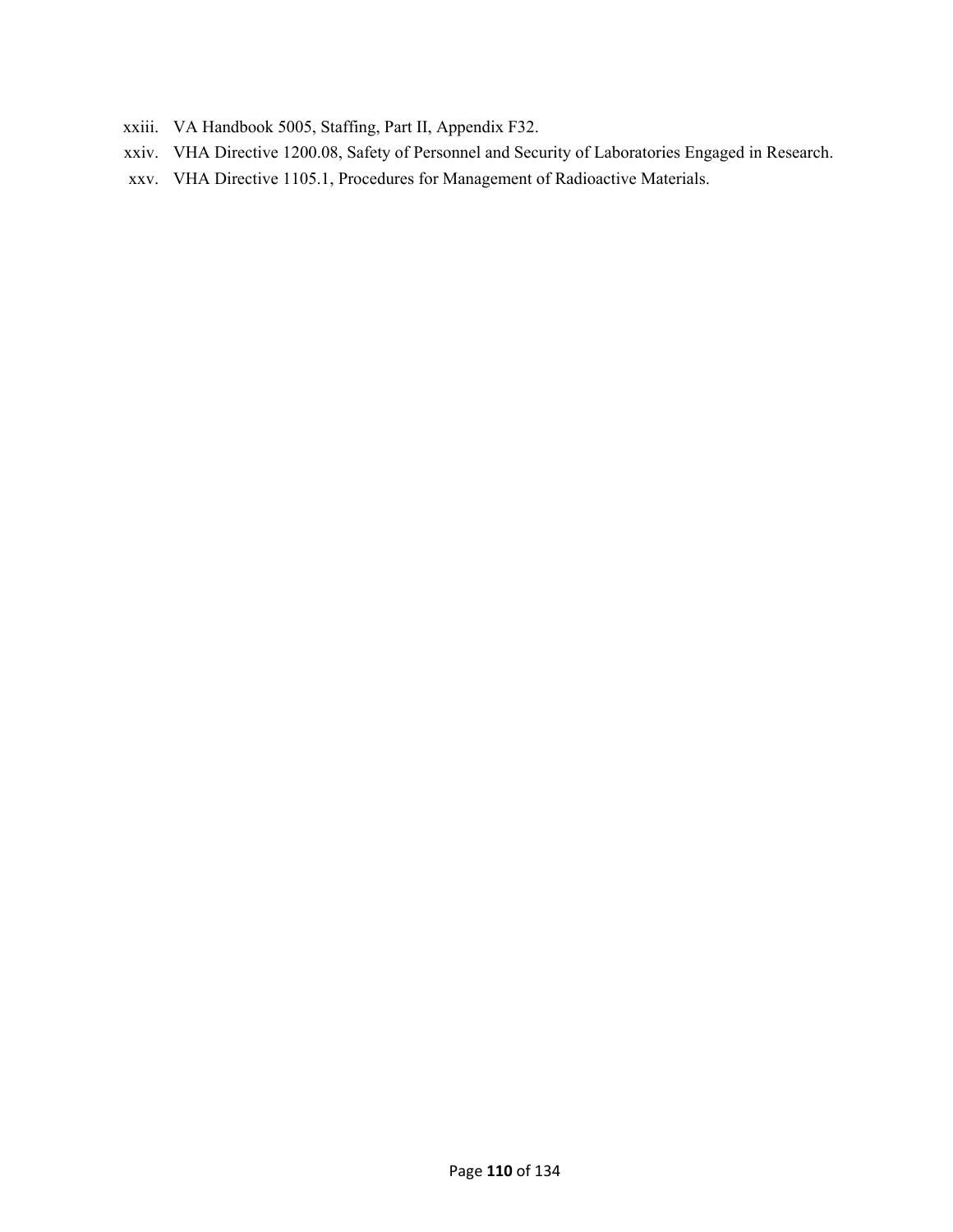# **ADDENDUMS**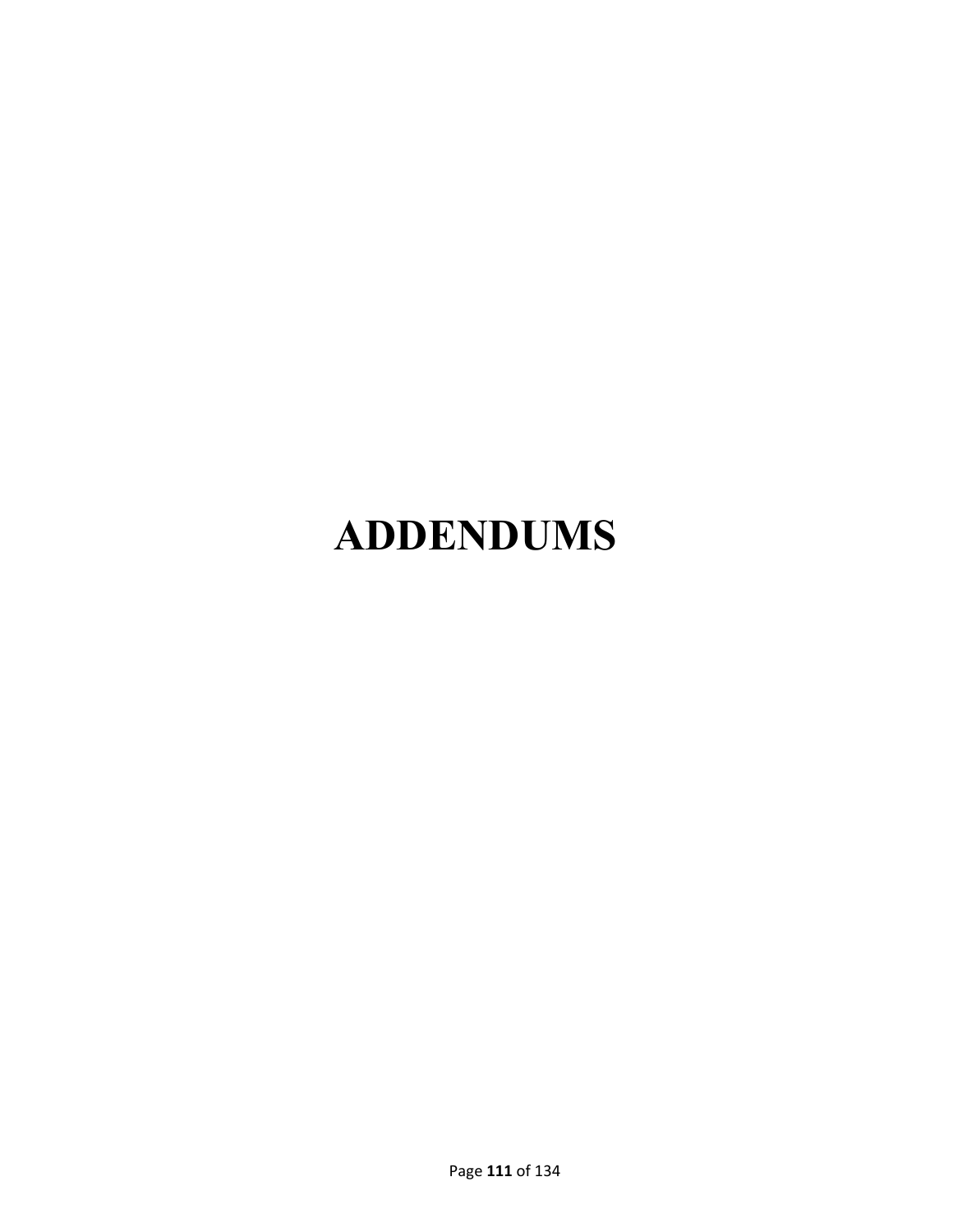## **EXAMPLES OF RESPONSES FOR COMPLIANCE QUESTIONS OF RISK ASSESSMENT SECTION:**

This information is guidance for compliance and safety reasons since many responses provided by employees are too short or vague. The next full page shows examples of responses to some possible questions:

#### **What are the steps to be taken in the event of a spill?**

This question applies as part of OSHA's Hazard Communication under 29CFR 1910.1200. That is, under hazard communication, all those who enter a research area and prior to the job assignment have a "right to know" about the hazards involved and should be able to use the knowledge learned in Biosafety Training and from the PI about how to take care of a spill without panicking and/or inadvertently causing injury or exposure to rescuing person(s). Generally, the scenario of a spill is possible either by direct involvement or due to a spill in the area by somebody else working within the vicinity.

In most cases it has been noted that answers provided are too short such as "call for help" and/or "Call biosafety officer" does not indicate enough understanding of this question.

Following are basic issues that must be acknowledged about a spill in the research lab.

- a) Understanding of type of spill: chemical, biological, radioactive materials
- b) Understanding of extent of spill: minor or large
- c) Alert people immediately in the area and must be aware of the contact phone numbers of the Research BSO as well as the Safety Office.

#### **Can you give one example of a flammable chemical in your work area?**

This question is described as a part of the Hazard Communication section of this manual. Persons working in research areas must have a good understanding of how to handle flammable chemicals and be able to answer examples of flammables stored in the laboratory. Alcohol (every lab usually has some amount of alcohol), Acetone, Benzene are few to that are commonly kept in laboratories. You should be able to describe the flammable chemicals stored in your laboratory and the safe handling practices for them.

#### **Please provide specific directions to locate the SDS for one reagent?**

This part of the Hazard Communication applies to any workplace that uses chemicals. An individual must be able to provide information about **how** to access the SDS for any chemical found in the laboratory. Safety Data Sheets (SDS) online at http://vaww.hefp.va.gov. This link should be made available as an icon on the desktop of all laboratory computers. This information is also consolidated in the "Helpful Information" attached as a last page of chemical inventory for each lab.

#### **Describe the precautions required for the disposal of any used sharp?**

This question pertains to sharps which may be anything with sharp edges. This includes pipettes, needles, blades, or any type of glass materials. A glass material can shatter if accidently dropped on the floor and then each shattered piece of glass is a sharp material.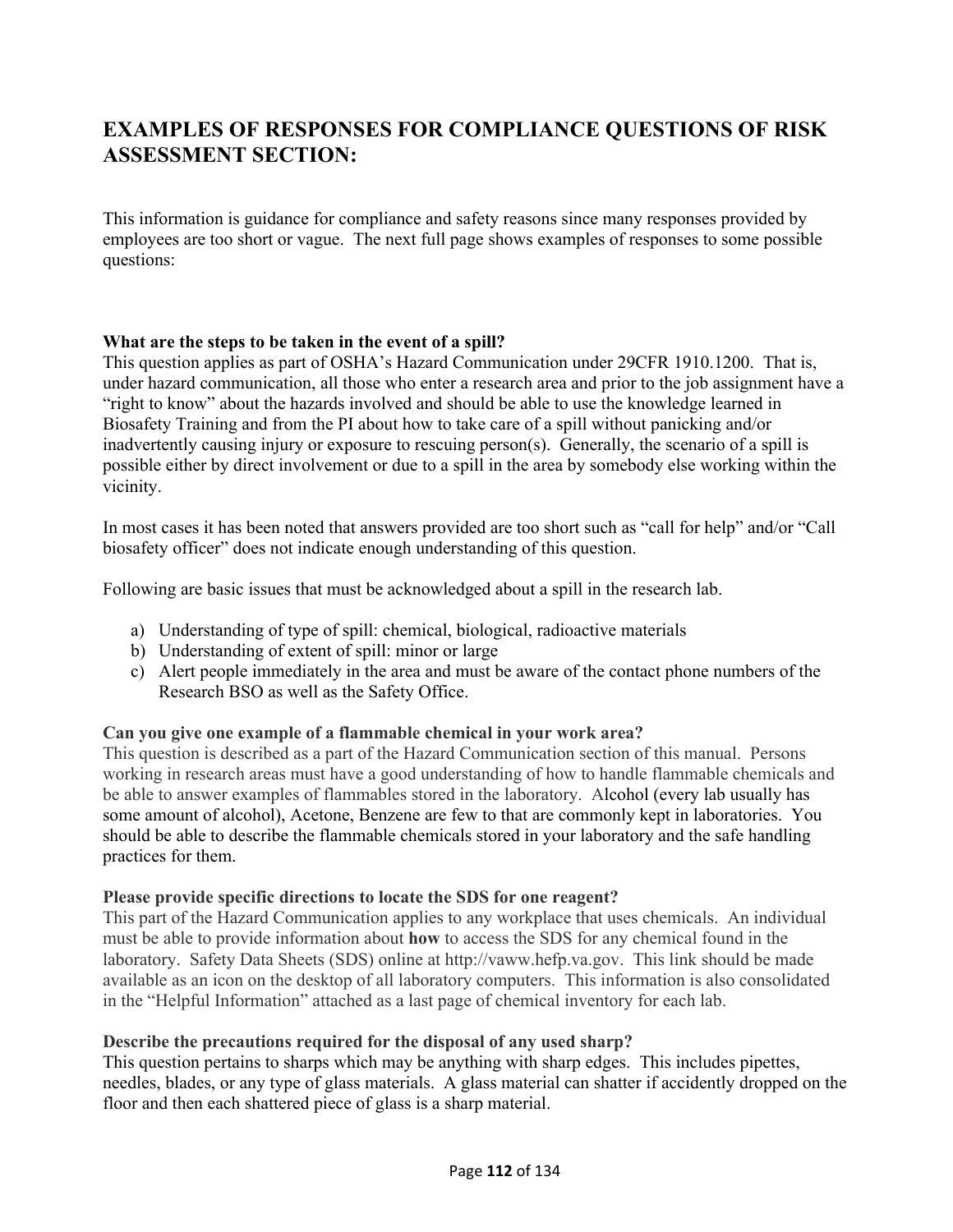**EXAMPLES OF POSSIBLE ANSWERS –** Every lab will be different based on the Hazards involved

#### **Compliance Questions**

#### **What are the steps to be taken in the event of a spill?**

First, determine nature of hazardous material, extent of spill (small or large), and means to contain. If it is a chemical spill, alert people around the area, turn off heat and ignition source (electrical). Use proper PPE that includes gloves (chemical resistant), mask, safety goggles etc. Contain the flow (if liquid) by placing absorbent paper around the spill. If the spill is a toxic material or is large, call the Research Biosafety Officer (x 207273) and safety office (X202752 or 203738) for a proper cleaning kit and additional help as needed. Also call emergency line (X204911)If the spilled material is a biological hazard, alert people around also call Research Biosafety Officer (X207273). Leave the area for 30 minutes so that any aerosol containing any live organism is settled and/or diluted. Use appropriate PPE (lab gown, gloves, face mask, and appropriately safety goggles) and use large number of absorbent papers to contain the spread of spill. Spray all the infected material with 70% ethanol and 10% bleach. Use biohazard bags to discard all the infected material. Once all the material is discarded, clean the area with 70% ethanol. For Radioactive material spill – Call RSO at X204619. Scan area with GM counter for extent of spill, use proper PPE, holding a tong use absorbent towels until cleaned area shows no detectable radioactivity with the scanner. Discard all waste into container marked for radioactive waste. Make sure Inform PI and Research Biosafety Officer.

#### **Can you give one example of a flammable chemical in your work area?**

Such as Alcohol, Acetone, and/or Benzene

#### **Please provide specific directions to locate the SDS for one reagent?**

SDSs are available at online only, on the internet or intranet. The intranet site for SDSs and chemical information is: http://vaww.hefp.va.gov

#### **Describe the precautions required for the disposal of any used sharp?**

Discard sharps (such as pipettes, needles, blades) only in specific Red Sharps containers.

If sharp is glass material which breaks/shatters when accidently dropped on the floor then do not try to pick up with bare hands for disposal. A dust pan and brush/mop will be used to collect the broken glass and placed into a Red Sharps container.

#### **What steps are to be taken in the event of a contamination with a pathogen?**

Use appropriate disinfectant to clean the area and use substantial number of absorbent papers to contain which also work to isolate the contamination. For example, pathogen such as HIV-1 contamination in a specific area can be cleaned (using gloves & mask) with 70% ethanol followed by wipe with 10% bleach. All absorbent material should be discarded in the biohazard bags and autoclaved before disposal. If contamination is in cell culture, entire incubator should be sterilized. All the contaminated plastic ware should be discarded in biohazard bags and properly sterilized. The shelves of incubator should first be cleaned with 10% bleach and then sterilized by autoclaving. Any medium suspected of contamination should also be autoclaved and properly discarded. Make sure to inform the PI and Research Biosafety Officer in the event of contamination with a pathogen.

In case of spill on your body, immediately wash and scrub (EZ scrub) the affected area for 15 minutes with soap and water. If broken skin is exposed, then seek medical help. Make sure to notify your supervisor and the Research Biosafety Officer (x 207273) to complete an incident report.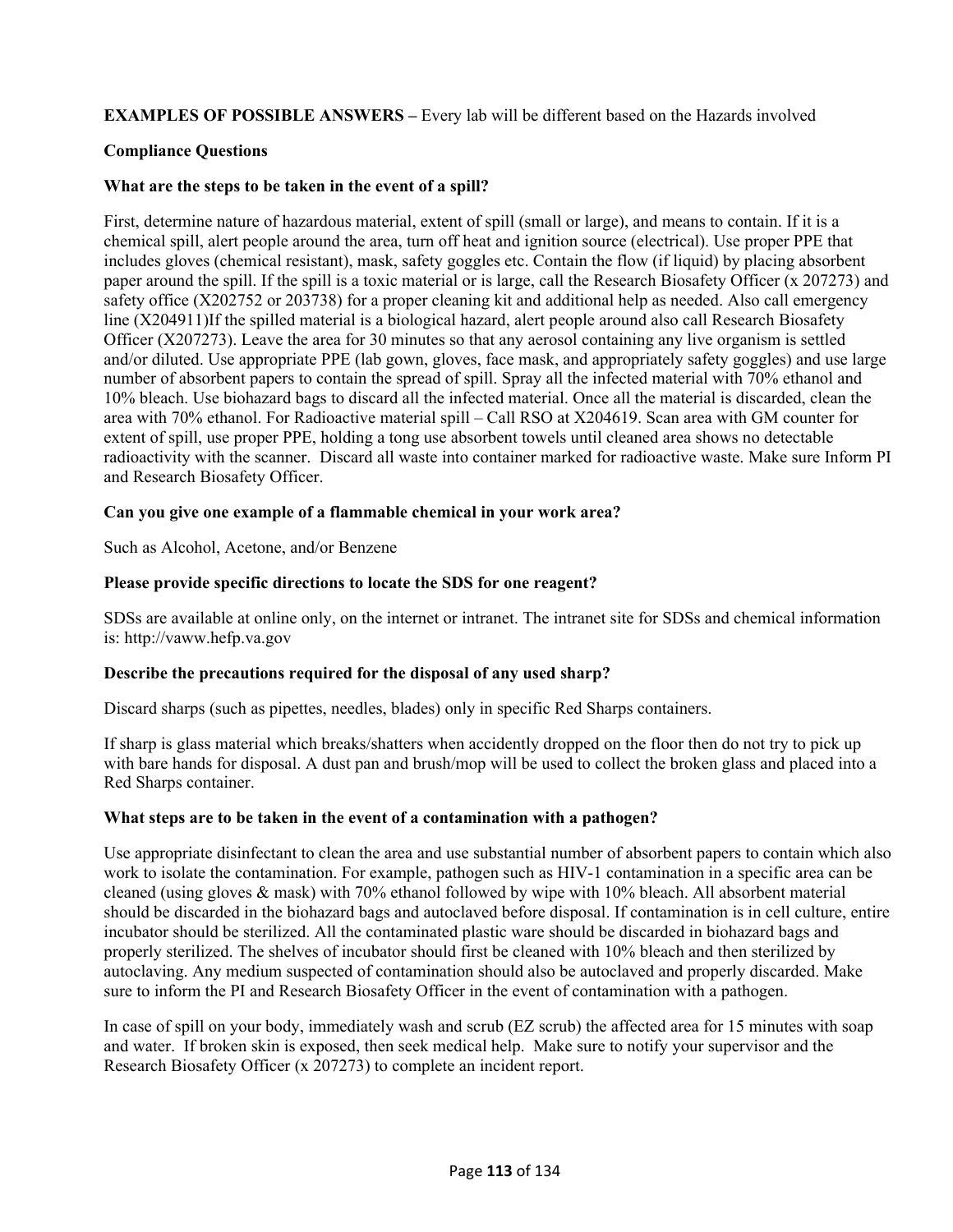#### **ATLANTA VA HEALTH CARE SYSTEM DECATUR, GEORGIA**

#### **CREDENTIALING PROCESS FOR PERSONNEL ENGAGED IN NON-HUMAN RESEARCH ACTIVITES**

1. **PURPOSE**: To outline the credentialing process for personnel working with in research projects within laboratories. To detail the duties and responsibilities, through the completion of a Research Scope of Practice, of personnel who have are not engaged human subjects research and working in a laboratory or other research setting.

#### 2. **POLICY:**

- a.Principal Investigators (PI) and other research personnel, who are part of a research team engaged in research, must be credentialed by either Research Service participate in research activities. This applies to all personnel regardless of the source of compensation (Emory, VA, FAVER, GSU or other entity) or type of appointment (VA paid or Without Compensation).
- b.The PI must complete a Research Scope of Practice outlining the specific research-related duties that will be delegated to research personnel. The Research Scope of Practice will be maintained as part of the credentialing documents.
- c.This process is not intended to replace the current Health Care System credentialing process for physicians, residents, nurses and other clinical staff. Personnel who have undergone another VA Health Care System credentialing process will only undergo a Research Scope of Practice.

#### 3. **DEFINITIONS:**

#### a. **The Research Scope of Practice**:

 i.A Research Scope of Practice is documentation of duties requested by personnel and granted by the PI.

#### 4. **PROCEDURES:**

- a.Credentialing and Research Scope of Practice
	- i. The following documents must be completed prior to engaging in human research activities: (1) Dated Curriculum Vitae or dated resume
		- (2) Completed Education Verification Form
		- (3) Research Scope of Practice
	- ii.The documents will be pre-reviewed and verified for accuracy and completeness.
	- iii. For personnel who do not require credentialing by the Credentialing Office, the Research Office will create and maintain a research credentialing file.
	- iv. The Research Scope of Practice is reviewed and approved by the Associate Chief of Staff for Research.
	- v. The PI and the employee will be notified by the Research Office when the Research credentialing request is approved.
	- vi. Employees can engage in research only after credentialing, scoping (if needed) and

#### Page **114** of 134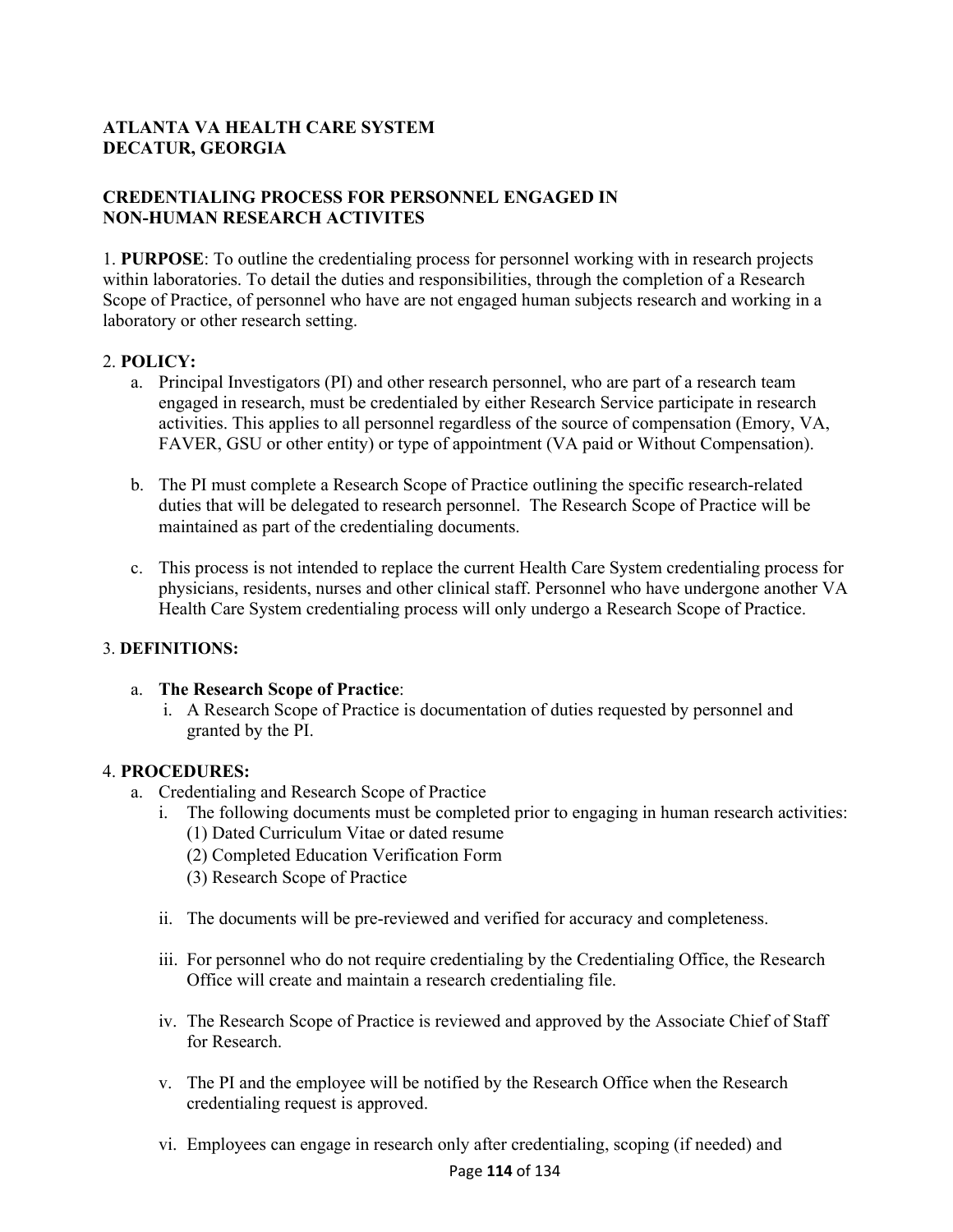appropriate amendments to R&D and IRB are completed.

#### b. Periodic Review

i.The Research Scope of Practice must be reviewed annually by the ACOS for Research. Whenever there is a change in the research personnel's duties, or begins work on a new project for a different PI that has different duties a new scope will be required.

#### 5. **RESPONSIBILITY:**

- a.The Associate Chief of Staff for Research is responsible for assuring that the process is upheld and reviewing all Research Scopes of Practice annually.
- b.The Research Office is responsible for implementing the process.
- c.The PI is responsible for ensuring that his/her research staff obtains appropriate credentialing and provides an appropriate scope of practice when necessary.
- d. Non-compliance with these policies and procedures may result in discontinuation of approval of research conducted at the Atlanta VA Health Care System.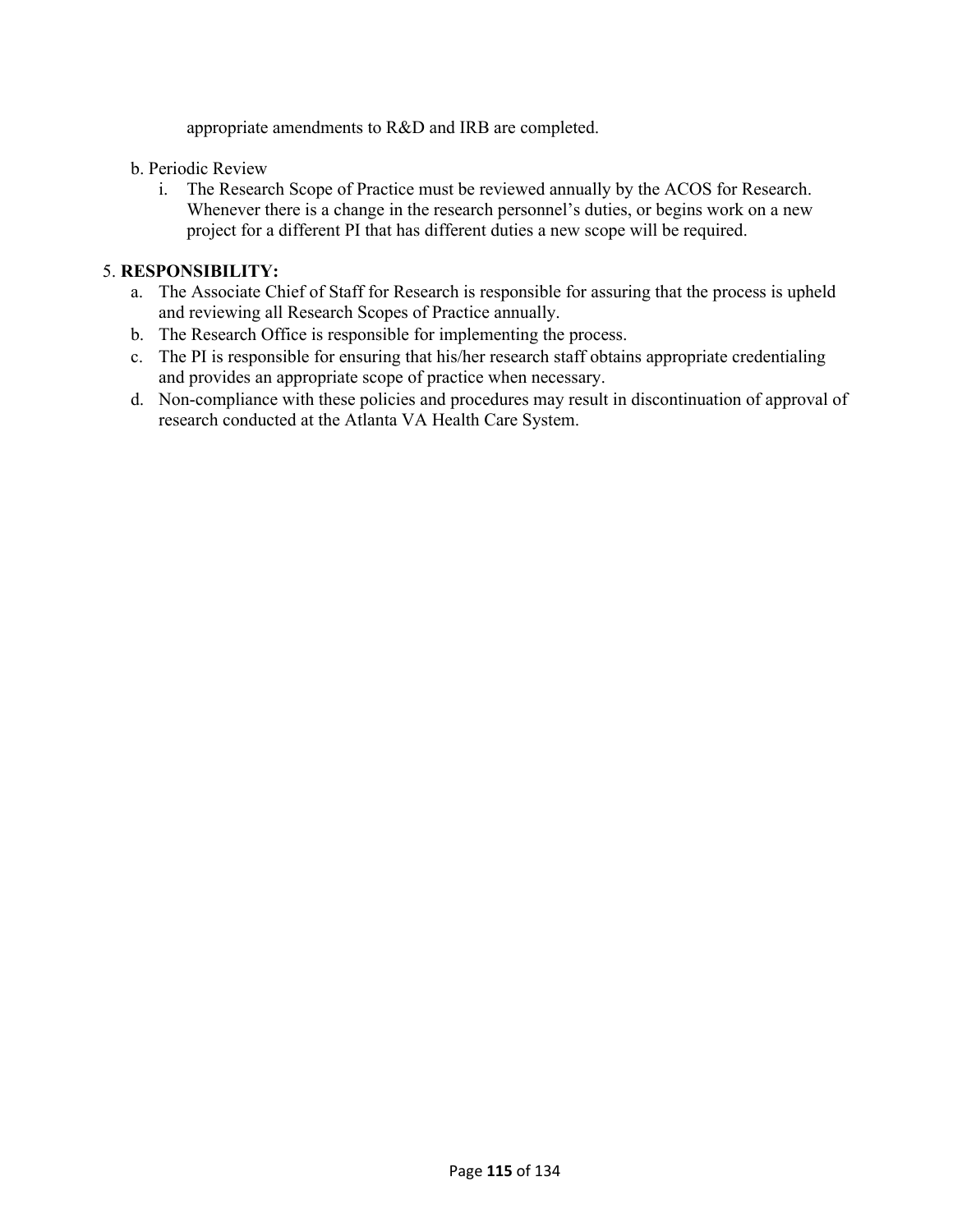## **Personal Protective Equipment (PPE): Purpose, Selection, and Use**

## **Objective**

Provide guidance and support to VHA staff on the identification, selection, and proper use of Personal Protective Equipment (PPE).

## **Intended Usage**

Reference material and guidance for committees (e.g. Subcommittee on Research Safety, Institutional Biosafety Committee) and staff (e.g., Principle Investigators, Laboratory Managers, Biosafety Officers) responsible for conducting laboratory research risk and hazard assessments and identifying the appropriate PPE to address the hazards and risks present. Lastly, this is intended to serve as a training supplement for all VHA staff that are required wear and be trained on the proper selection and use of PPE.

## **Overview**

Personal protective equipment (PPE) is an essential part of a successful laboratory safety program intended to reduce the risks of harm (e.g., laboratory acquired infections, chemical exposures, hearing loss) to staff members. PPE helps protect the user's body from injury from a variety of sources (e.g., physical, electrical, heat, noise, chemical) or potential exposure to biological hazards and airborne particulate matter. PPE is often used in conjunction with engineering controls (i.e., laboratory ventilation and biosafety cabinets), administrative controls (i.e., policies and procedures) and good work practices (Figure 1).

When properly selected and used, PPE can be effective in minimizing individual exposure. PPE should always be used as a last line of defense and is an acceptable control method when engineering or administrative controls cannot provide sufficient protection. PPE may become the primary barrier between personnel and the hazardous biological agents and toxins. Examples include fieldwork, resource‐limited settings, certain animal studies, animal necropsy, and activities relating to operations, maintenance, service, or support of the laboratory facility. Selection of the appropriate PPE should be based on the risks identified for each respective laboratory.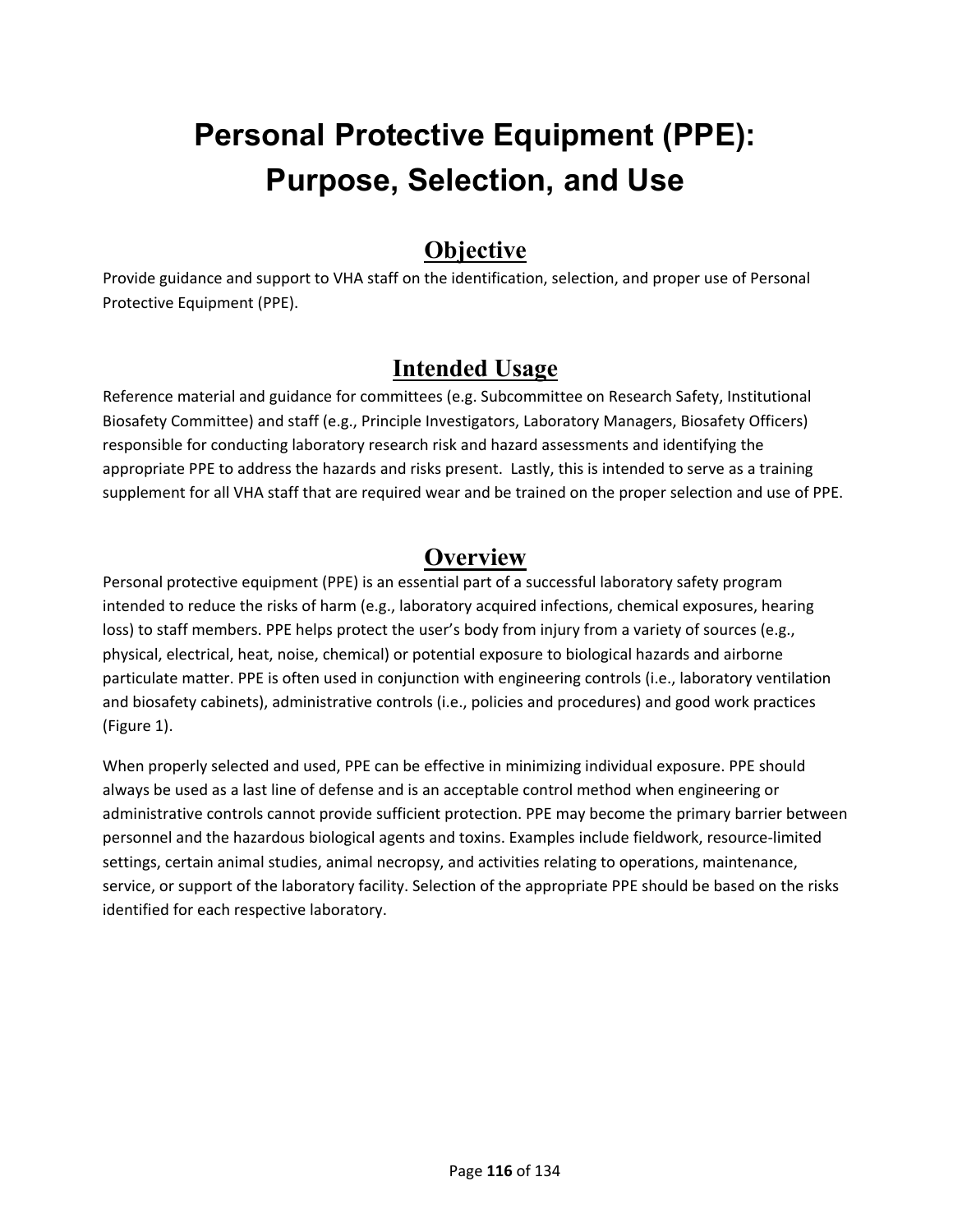*Universal precautions (UP)* – an approach to infection control in which all human blood and certain human body fluids are treated as if they are known to be infectious.

*Standard precautions (SP)* – includes additional infection prevention elements to UP in order to protect healthcare workers not only from pathogens in human blood and certain other body fluids, but also pathogens present in body fluids to which UP does not apply. SP includes hand hygiene; the use of certain types of PPE based on anticipated exposure; safe injection practices; and safe management of contaminated



**Figure 1.** Hierarchy of Controls. Risk mitigation through a combination of Engineering Controls, Administrative Controls, and Personal Protective Equipment.

equipment and other items in the patient environment. SP is applied to all patients even when they are not known or suspected to be infectious.

*Transmission‐Based precautions (TBP)* – intended for contact‐, droplet‐, and airborne‐transmissible diseases that encompass SP and additional controls to interrupt the route(s) of transmission that may not be completely interrupted using SP alone. The different types of TBP are applied based on what is known or suspected about a patient's infection.

## **Responsibilities**

OSHA's primary personal protective equipment (PPE) standards are in Title 29 of the Code of Federal Regulations (CFR), Part 1910 Subpart I, and equivalent regulations in states with OSHA approved state plans, but protective equipment requirements can be found elsewhere in the General Industry Standards. OSHA's general personal protective equipment requirements mandate that employers conduct a risk assessment of their workplaces to determine what hazards are present that require the use of protective equipment, provide employees with appropriate protective equipment, and require employees to use and maintain PPE in sanitary and reliable condition. Using personal protective equipment is often essential, but it is generally the last line of defense after engineering controls, work practices, and administrative controls. Employer must assess workplace to determine if hazards are present that require the use of personal protective equipment. If such hazards are present, employer must select protective equipment and require employees to use it, communicate protective equipment selection decisions to employees, and select personal protective equipment that properly fits each employee.

In general, employers are responsible for:

- Performing a "risk assessment" of the workplace to identify and control physical and health hazards
- Identifying and providing appropriate PPE for employees
- Training employees in the use and care of the PPE

#### Page **117** of 134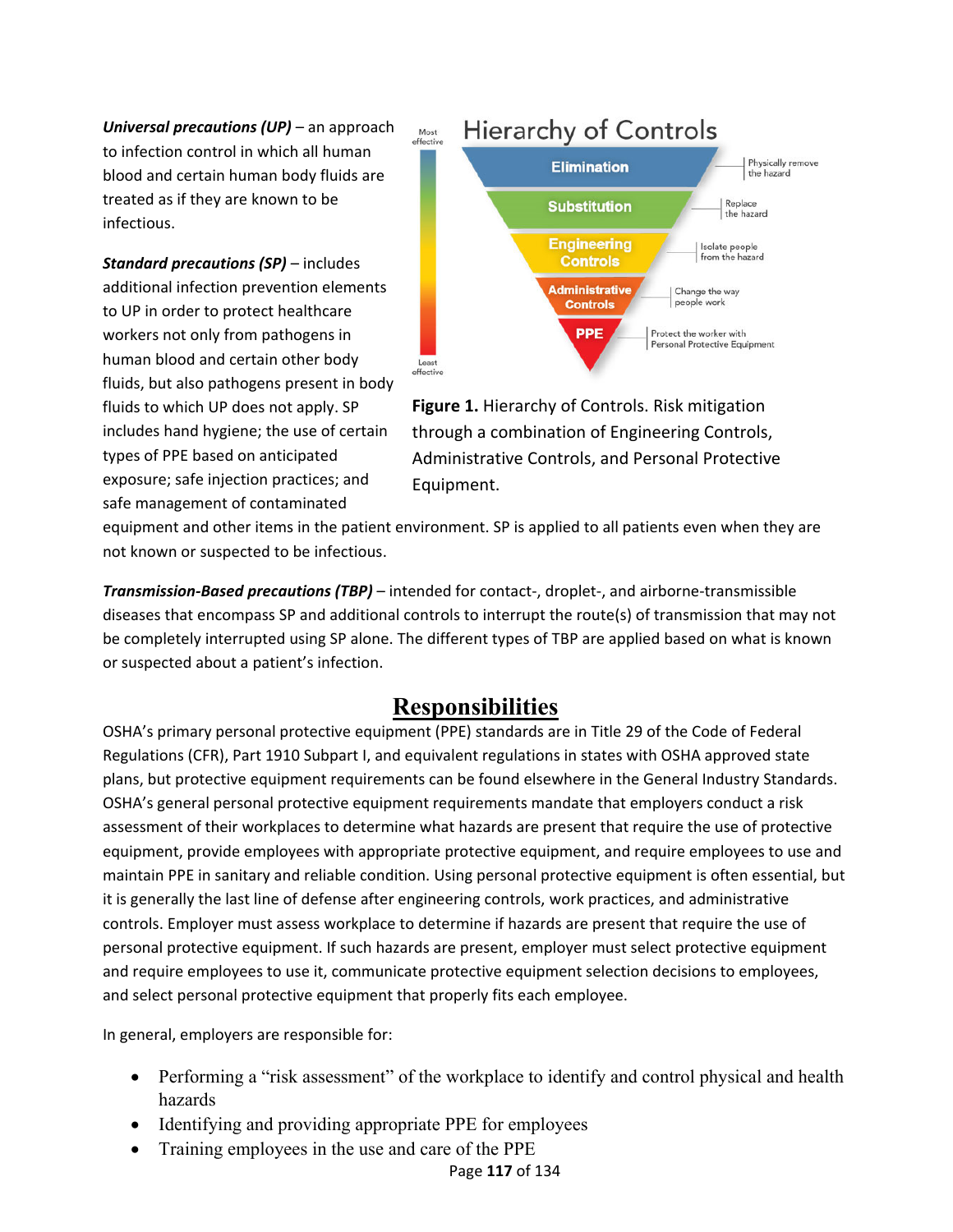- Maintaining PPE, including replacing worn or damaged PPE
- Periodically reviewing, updating and evaluating the effectiveness of the PPE program

In general, employees should:

- Properly wear PPE
- Attend training sessions on PPE
- Care for, clean and maintain PPE, and
- Inform a supervisor of the need to repair or replace PPE

A first critical step in developing a comprehensive safety and health program is to identify physical and health hazards in the workplace.

## **Eye and Face Protection**

Selecting the most suitable eye and face protection for employees should take into consideration the following elements:

- Ability to protect against specific workplace hazards.
- Should fit properly and be reasonably comfortable to wear.
- Should provide unrestricted vision and movement.
- Should be durable and cleanable.
- Should allow unrestricted functioning of any other required PPE.

In healthcare and laboratory settings, eye and face protection should be worn when potential risk for splashing/splattering is anticipated. The eye and face protection should be designed to prevent splashing of infectious materials into eyes, nose, and/or mouth and to protects mucous membranes from exposure.

Some of the most common types of eye and face protection include the following:



*Safety spectacles.* These protective eyeglasses have safety frames constructed of metal or plastic and impact‐resistant lenses. Side shields are available on some models while some models come with integrated side shields.



*Safety goggles.* These are tight‐fitting eye protection that completely cover the eyes, eye sockets and the facial area immediately surrounding the eyes and provide protection from impact, dust and splashes. Some goggles will fit over corrective lenses.



*Face shields.* These transparent sheets of plastic extend from the eyebrows to below the chin and across the entire width of the employee's head. Face shields protect against potential splashes or sprays of hazardous liquids but will not provide adequate protection against impact hazards. They are often used in combination with other personal protective equipment for greater overall protection.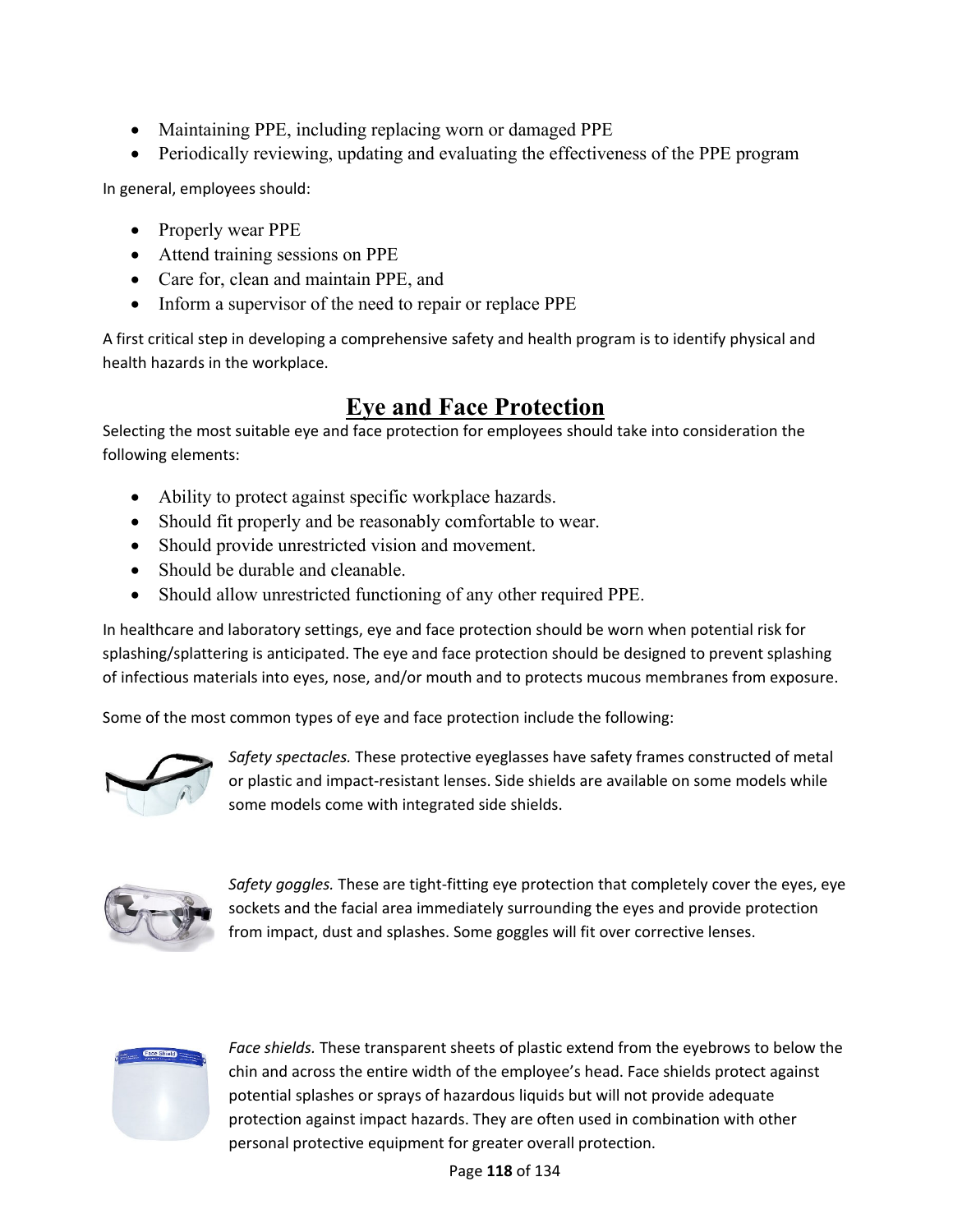

*Surgical mask*s. Surgical masks protect against potential splashes or sprays of hazardous liquids (e.g., potentially infectious material).

## **Hand Protection**

There are many types of gloves available to protect against a wide variety of hazards. The nature of the hazard and the operation involved will affect the selection of gloves. It is essential that employees use gloves specifically designed for the hazards and tasks found in their workplace.

The following are examples of some factors that may influence the selection of protective gloves for a healthcare and laboratory workplace:

- Type of hazardous materials handled
- Nature of contact (total immersion, splash, etc.)
- Duration of contact
- Thermal protection
- Abrasion/resistance requirements
- Size and comfort

Proper use of protective gloves in healthcare and laboratory workplace will reduce potential of hand contamination and risks associated with ingestion and skin contact.

Some examples of gloves used in healthcare and laboratory workplace include:

*Natural (latex) rubber gloves* are comfortable to wear, which makes them a popular general‐purpose glove. They feature outstanding tensile strength, elasticity and temperature resistance. These gloves protect employees' hands from most water solutions of acids, alkalis, salts and ketones.

**NOTE:** Latex gloves have caused allergic reactions in some individuals and may not be appropriate for all employees. Hypoallergenic gloves, glove liners and powderless gloves are possible alternatives for employees who are allergic to latex gloves.

*Nitrile gloves* are made of a copolymer and provide protection from chlorinated solvents such as trichloroethylene and perchloroethylene. Although intended for jobs requiring dexterity and sensitivity, nitrile gloves stand up to heavy use even after prolonged exposure to substances that cause other gloves to deteriorate. They offer protection when working with acids, caustics and alcohols but are generally not recommended for use with strong oxidizing agents, aromatic solvents, ketones and acetates.

**NOTE:** Accelerator free nitrile gloves should be available for the rare case of nitrile sensitivity.

*Neoprene gloves* are made of synthetic rubber and offer good pliability, finger dexterity, high density and tear resistance. They are usually used for work with animals. Neoprene gloves protect against alcohols, organic acids and alkalis. They generally have chemical and wear resistance properties superior to those made of natural rubber.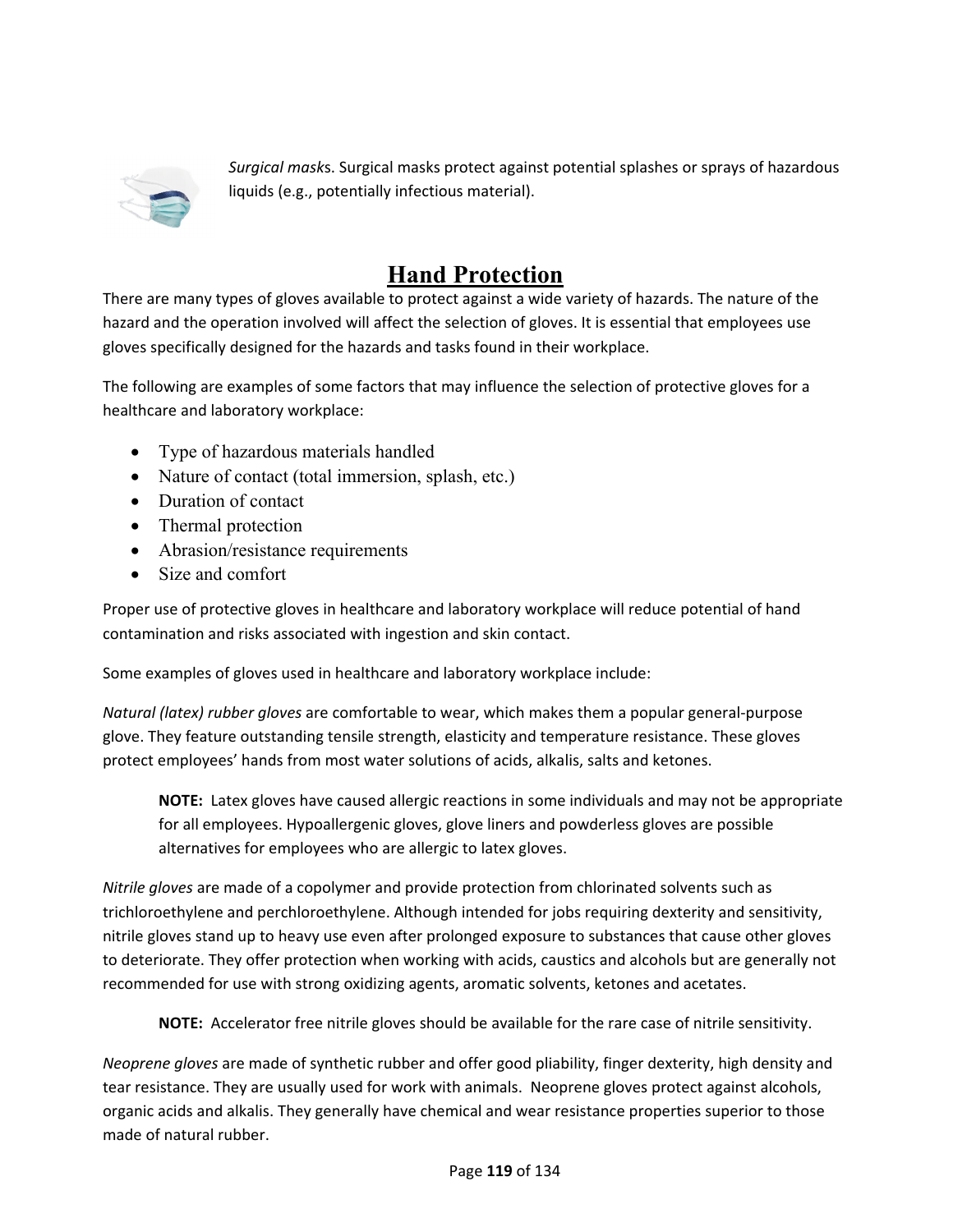Protective gloves should be selected for specific activity and hazard and suitability of glove needs to be verified prior to handling infectious materials.

Gloves should be inspected before each use to ensure that they are not torn, punctured or made ineffective in any way. Jewelry can compromise integrity of gloves and should not be worn. A visual inspection will help detect cuts or tears. Change gloves frequently as integrity diminishes with use, certain chemicals and wetting. Gloves that are discolored or stiff may also indicate degradation due to age or chemical exposure. Any gloves with impaired protective ability should be discarded and replaced.

## **Body Protection**

There are many varieties of protective clothing available for specific hazards. Examples of body protection for healthcare and laboratory workplace include laboratory coats, coveralls, aprons, surgical gowns and full body suits.

Protective clothing should be carefully inspected before each use, it must fit each employee properly and it must function properly and for the purpose for which it is intended.

Protective clothing is designed and worn to prevents spread of contamination to street clothes/exposed skin. Level of needed body protection dependent on containment level, hazards (biological, chemical, etc.), and procedures. There are many varieties of protective clothing available for specific hazards and some of them include:

- Flame resistant/retardant
- Fluid resistant/repellant
- Disposable vs. reusable
- Button-up vs. solid front
- Loose vs. cuffed sleeves
- Partial vs. full-body protection

## **Foot Protection**

In healthcare and laboratory settings dedicated, closed‐toe, non‐slip footwear should be worn at all times. This footwear should protect the entire foot. Depending on the setting and if abundant hazardous waste is expected (e.g., bodily fluids from humans or animals, certain chemicals), rubber boots should be considered for foot protection. Use of disposable shoe covers should be considered if additional layer of protection is needed.

## **Respiratory Protection**

OSHA Respiratory Protection Standard number: 1910.134(a)(2) states: "A respirator shall be provided to each employee when such equipment is necessary to protect the health of such employee. The employer shall provide the respirators which are applicable and suitable for the purpose intended. The employer shall be responsible for the establishment and maintenance of a respiratory protection program, which shall include the requirements outlined in paragraph (c) of this section. The program shall cover each employee required by this section to use a respirator."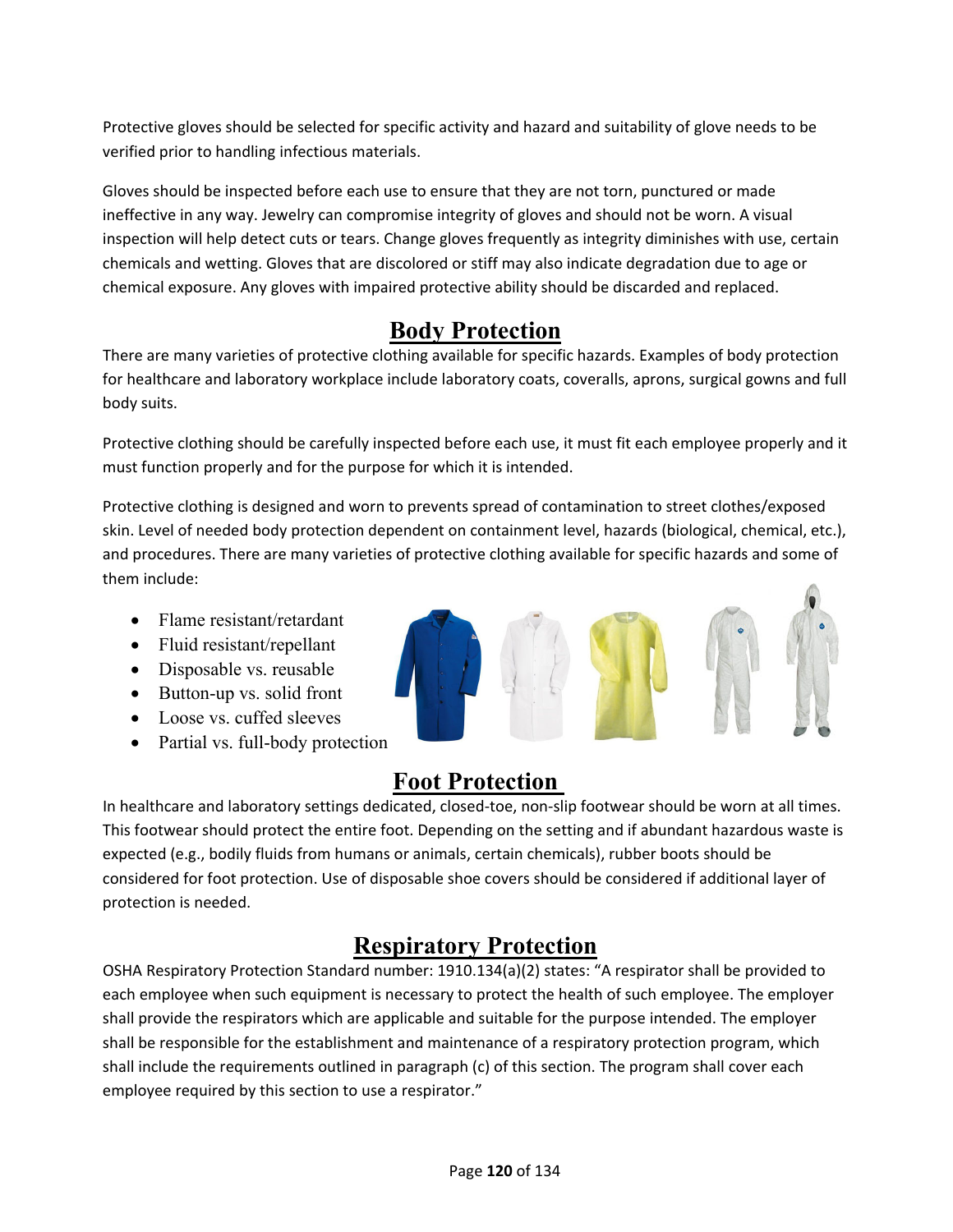Respirators are used for removal of contaminants from the air by filtration of:

- Particulates
- Chemicals
- **Gases**

Respirators divided into two classes:

- Air-purifying respirators draw contaminated air through an air-purifying filter, cartridge, or canister and removes specific air contaminants by passing ambient air through the airpurifying element.
	- $\circ$  negative pressure respirator a respirator in which the air pressure inside the facepiece is negative during inhalation with respect to the ambient air pressure outside the respirator (e.g., N95, P100)
- 
- $\circ$  positive pressure respirator a respirator in which the pressure inside the respiratory inlet covering exceeds the ambient air pressure outside the respirator (e.g., Powered air-purifying respirator (PAPR) is an air-purifying respirator that uses a blower to force the ambient air through air-purifying elements to the inlet covering.)



 Atmosphere-supplying respirators is a respirator that supplies the respirator user with breathing air from a source independent of the ambient atmosphere and includes suppliedair respirators (SARs) and self-contained breathing apparatus (SCBA) units.

There are three different filter efficiency levels for air‐purifying respirators:

- 95%
- 99%
- $-100\%$  (99.97%) (e.g., HEPA filter)

**NOTE:** High Efficiency Particulate Air (HEPA) filter is a filter that is at least 99.97% efficient in removing monodisperse particles of 0.3 micrometers in diameter. The equivalent NIOSH 42 CFR 84 particulate filters are the N100, R100, and P100 filters.)

Distinction should be made between the following designations for negative pressure air‐purifying respirators:

- N for Not resistant to oil
- R for Resistant to oil
- P for oil Proof

Respirators must fit well with proper seal between edge of respirator and face of wearer to provide adequate protection.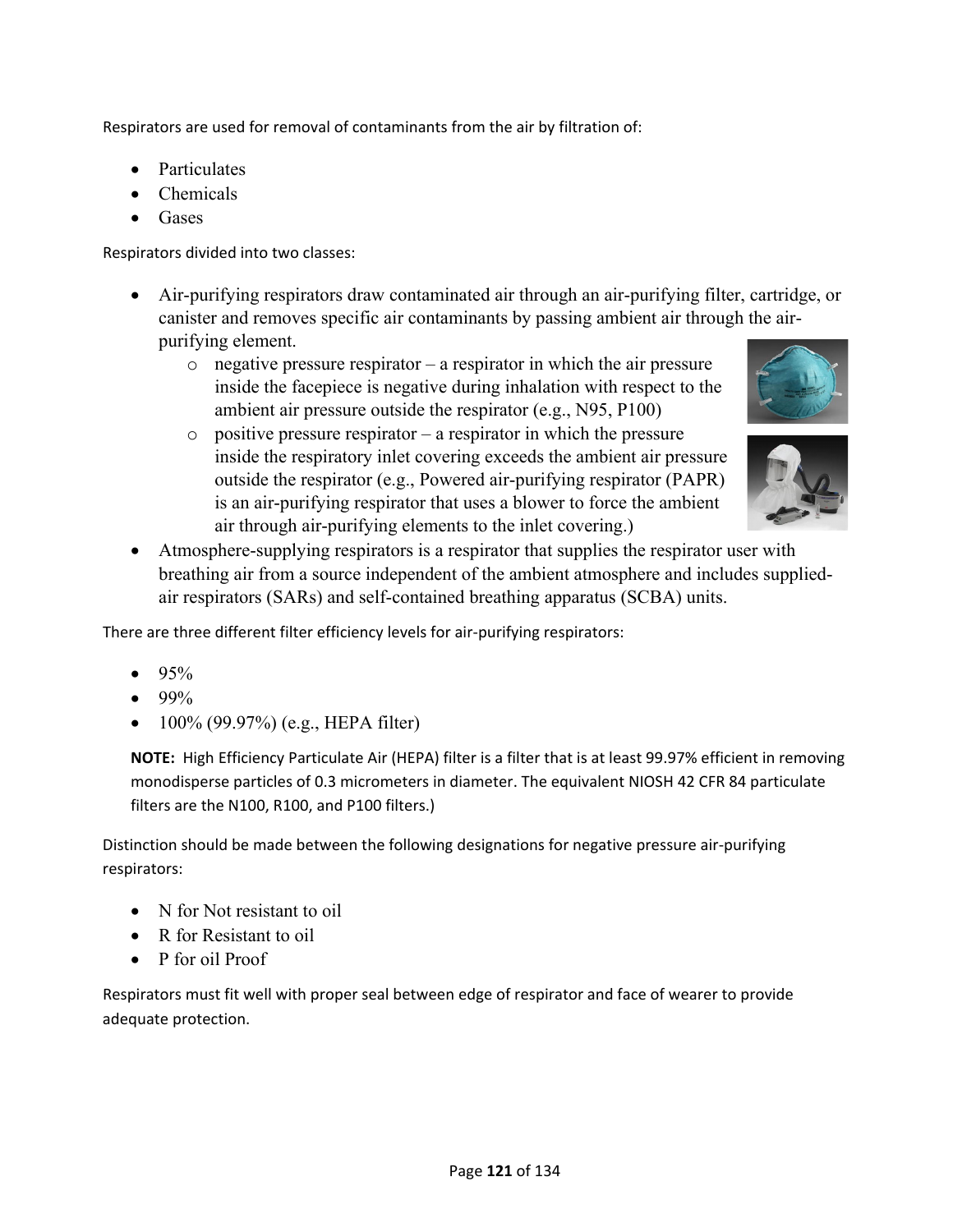Fit testing must be done:

- Prior to use
- Whenever different make, model, or size of respirator is used
- Changes in facial structure, including facial hair
- Annually

If respiratory protection is used, the employer shall be responsible for the establishment and maintenance of a respiratory protection program that includes medical evaluation/clearance (all respirators; initial and annual), fit testing (air-purifying respirators; initial and annual) and training (all respirators; initial and annual).

Fit testing can be quantitative or qualitative.

- Qualitative fit test (QLFT) means a pass/fail fit test to assess the adequacy of respirator fit that relies on the individual's response to the test agent.
- Quantitative fit test (QNFT) means an assessment of the adequacy of respirator fit by numerically measuring the amount of leakage into the respirator.

When choosing appropriate respiratory protection, the following should be considered:

*Assigned protection factor (APF)* is the workplace level of respiratory protection that a respirator or class of respirators is expected to provide to employees when the employer implements a continuing, effective respiratory protection program as specified by this section.

*Maximum use concentration (MUC)* is the maximum atmospheric concentration of a hazardous substance from which an employee can be expected to be protected when wearing a respirator and is determined by the assigned protection factor of the respirator or class of respirators and the exposure limit of the hazardous substance.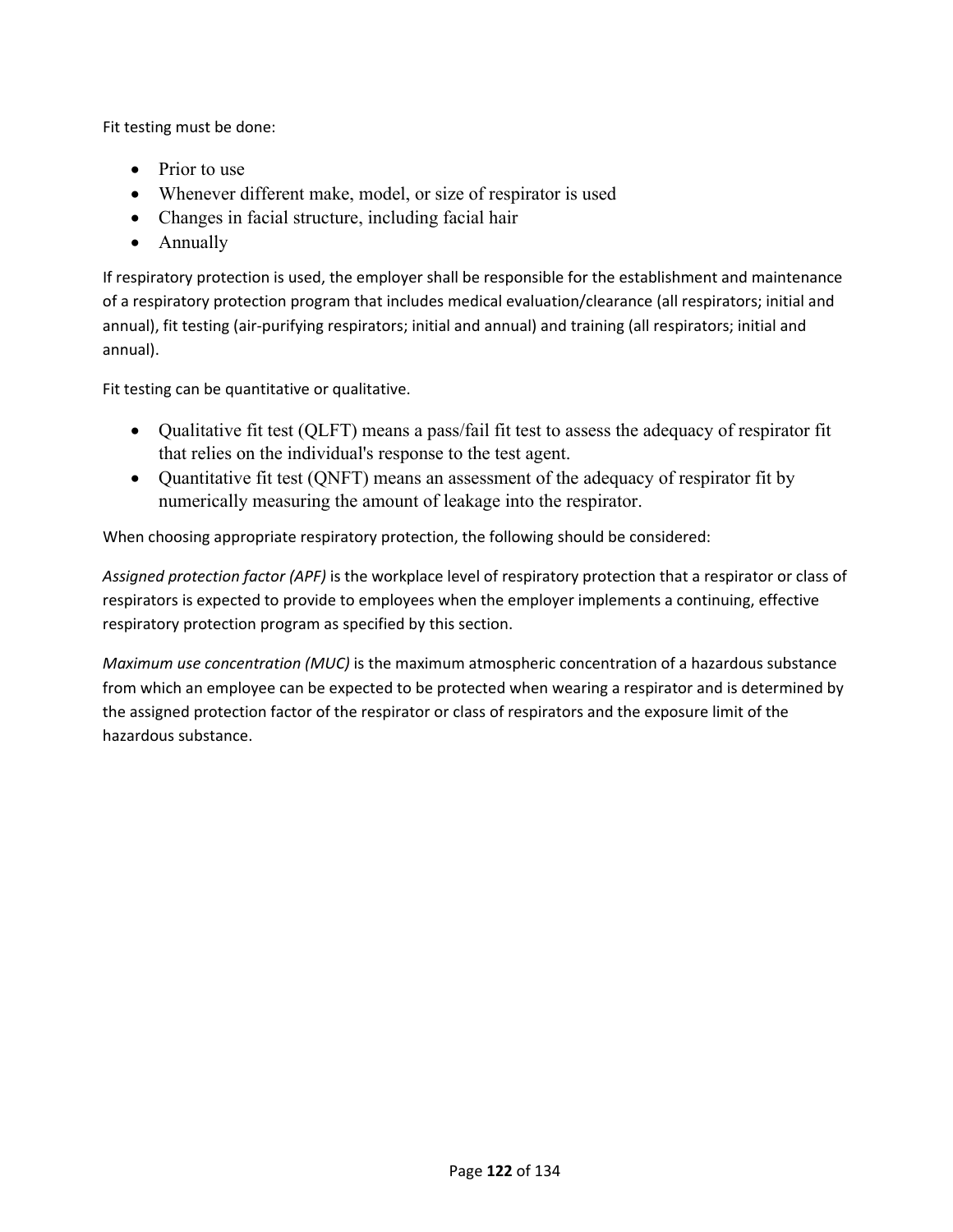## **Respiratory Protection Program Requirements (OSHA 1910.134(c))**

Employer is required to develop and implement a written respiratory protection program with required worksite-specific procedures and elements for required respirator use. The program must be administered by a suitably trained program administrator. In addition, certain program elements may be required for voluntary use to prevent potential hazards associated with the use of the respirator.

In any workplace where respirators are necessary to protect the health of the employee or whenever respirators are required by the employer, the employer shall establish and implement a written respiratory protection program with worksite‐specific procedures. The program shall be updated as necessary to reflect those changes in workplace conditions that affect respirator use. The employer shall include in the program the following provisions of this section, as applicable:

- Procedures for selecting respirators for use in the workplace  $-1910.134(c)(1)(i)$
- $\bullet$  Medical evaluations of employees required to use respirators  $-1910.134(c)(1)(ii)$
- Fit testing procedures for tight-fitting respirators  $-1910.134(c)(1)(iii)$
- Procedures for proper use of respirators in routine and reasonably foreseeable emergency situations – 1910.134(c)(1)(iv)
- Procedures and schedules for cleaning, disinfecting, storing, inspecting, repairing, discarding, and otherwise maintaining respirators  $-1910.134(c)(1)(v)$
- Procedures to ensure adequate air quality, quantity, and flow of breathing air for atmosphere-supplying respirators  $-1910.134(c)(1)(vi)$
- Training of employees in the respiratory hazards to which they are potentially exposed during routine and emergency situations  $-1910.134(c)(1)(vii)$
- Training of employees in the proper use of respirators, including putting on and removing them, any limitations on their use, and their maintenance  $-1910.134(c)(1)(viii)$
- Procedures for regularly evaluating the effectiveness of the program  $1910.134(c)(1)(ix)$

## **References**

- Centers for Disease Control and Prevention-National Institutes of Health. Biosafety in Microbiological and Biomedical Laboratories 6th Edition.
- Occupational Safety and Health Administration (OSHA). 29 CFR 1910, Occupational Safety and Health Standards.
- VHA Directive 1200.08(1). Safety of Personnel and Security of Laboratories involved in VA Research, dated January 8, 2021.
- World Health Organization. WHO Personal Protective Equipment.
- The National Institute for Occupational Safety and Health (NIOSH). NIOSH Personal Protective Equipment.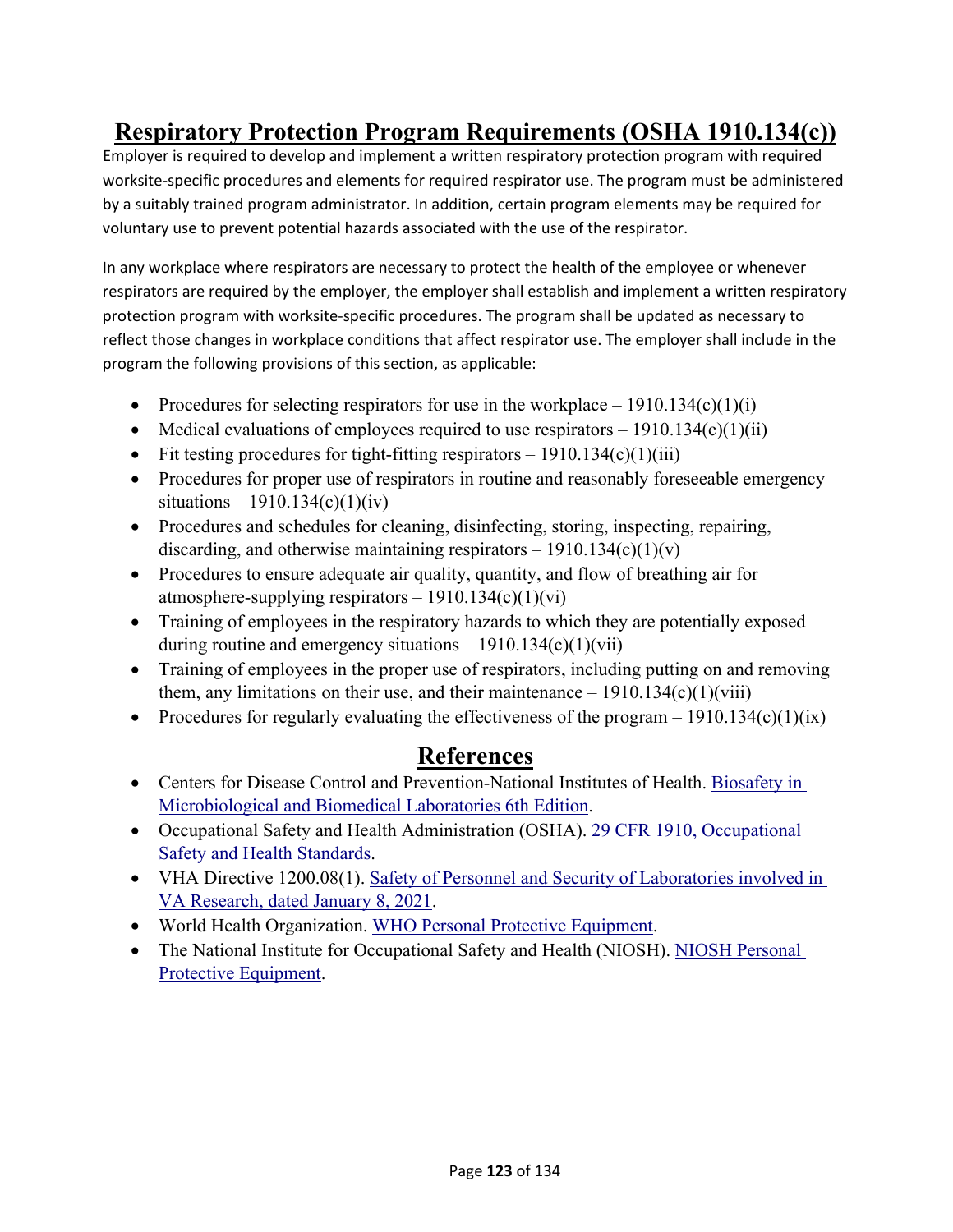## **Atlanta VAHCS Institutional Biosafety Committee**

## **Standard Operating Procedure**

#### **INTRODUCTION**

The *NIH Guidelines* outline procedures involving the use of recombinant DNA (rDNA) and describe the roles, responsibilities, and relationships among the principal investigator (PI), the Institutional Biosafety Committee (IBC), and the National Institutes of Health (NIH)/Office of Biotechnology Activities (OBA). It is the intention of the Atlanta VA Health Care System (VAHCS) to abide by these guidelines. The way in which experiments are classified in the *Guidelines* determines the required review procedures. This document is a summary of the review procedures for those planning to initiate any type of rDNA research at the Atlanta VAHCS, regardless of funding source.

In that the Atlanta VAHCS does not have Biosafety Level (BSL)-3 or higher facilities, no research deemed to require greater than BSL-2 facilities, practices, and procedures will be approved.

No human gene transfer experiments will be approved. No research involving plants will be approved.

#### **I. ROLES AND RESPONSIBILITIES**

#### **A. Institution**

The IBC and Research Office must submit through the Health Care System Director an annual report to the NIH including a roster of all members and their biographical sketches. The chair and contact person must be clearly indicated.

Any changes or significant new information regarding the guidelines or the functioning of the Committee will be communicated to all investigators via email.

#### **B. The Research and Development Committee (R&DC)**

The R&DC is responsible for the review and approval of all research at the Atlanta VAHCS. Procedures for submission of projects and details of the approval process are outlined in MCM 151-1. The Subcommittee on Research Safety (SRS) ensures compliance with applicable biosafety requirements and has delegated the authority for review of research involving rDNA to the Atlanta IBC. If a project involves non-exempt rDNA experiments, it must be reviewed and approved by the Atlanta IBC prior to initiation.

#### **C. The Atlanta IBC**

1. Membership

a. The Atlanta IBC will have at least 5 voting members who collectively have experience and expertise in recombinant DNA technology and the capability to assess the safety of recombinant DNA research and to identify any potential risk to public health or the environment. At least 2 of these individuals must be non-affiliated with the institution.

b Members will be appointed by the Health Care System Director for terms not to exceed 3 years. Consecutive terms are permitted.

c. The Chairperson will be appointed by the Health Care System Director from among the voting members to a 3-year term. Consecutive terms are permitted.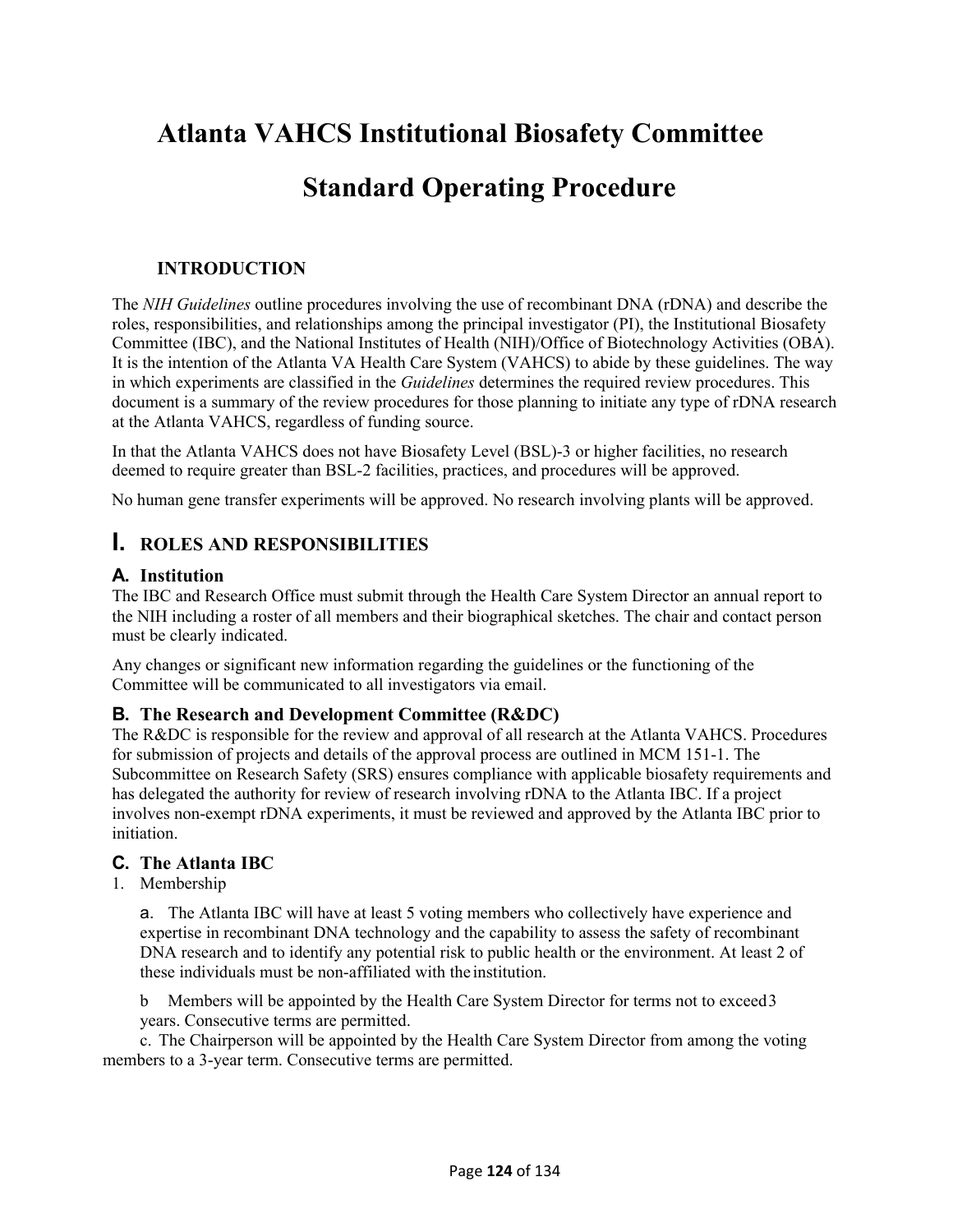2. The IBC will review all rDNA research to be conducted at the Atlanta VAMC for compliance with *NIH Guidelines* and approve those research projects that are in conformity. However, no voting member may be involved in the review or approval of a project in which (s)he has been or expects to be engaged or has a direct financial interest. This review shall include:

a. An independent assessment of the containment levels required by the *Guidelines* for the proposed research.

b. An assessment of the facilities, procedures, practices, and training and expertise of personnel involved in rDNA research.

c. Ensuring compliance with all surveillance, data reporting, and adverse event reporting as required by the *Guidelines*.

3. Reviews shall take place at a convened meeting where a quorum (>50% of voting members) is present. Email exchanges cannot fulfill this expectation. Each member will be provided with all relevant information. If changes to a protocol are required based on a full committee review, the Chair and the primary reviewer may review these changes prior to granting final approval providing no member objects. If any member requests a secondary review, the protocol must be returned to the convened committee. If the approval requires specific conditions, then the chair or designee must verify that those conditions have been met and this must be reported at the next convened meeting.

4. Other responsibilities include:

a. Report the results of committee reviews to the SRS Committee in writing.

b. Set containment levels for certain specified experiments.

c. Review periodically rDNA research being conducted at the AVAHCS to ensure compliance with the *Guidelines*.

d. Adopt emergency plans covering accidental spills and personnel contamination resulting from such research.

e. Report within 5 days to the Research Compliance Officer, to the NIH, and to ORO any significant problems with or violations of the *Guidelines* and any significant research-related accidents or illnesses.

f. Prohibit initiation of experiments not explicitly covered by the *Guidelines* until NIH establishes the required containment.

g. Perform such other functions as may be delegated to the committee by the *Guidelines*.

5. Minutes:

Minutes of the Atlanta IBC will be written and submitted to R&D Committee for approval. Since minutes are a primary means of communication with upper management, they will be sufficiently detailed to provide a clear understanding of the operation of the committee. Minutes will be forwarded to VA Central Office upon request.

#### **D. Principal investigators conducting rDNA research**

Principal Investigators are responsible for full compliance of the *Guidelines.* These responsibilities are outlined in Section IV-B-7 of the *Guidelines*.

- 1. General requirements state that the investigator shall:
	- a. Initiate or modify rDNA research subject to the *Guidelines* only after that research or the proposed modification thereof, has been fully approved and has met all other requirements of the *Guidelines*.
	- b. Determine the classification of the experiment and follow appropriate procedures.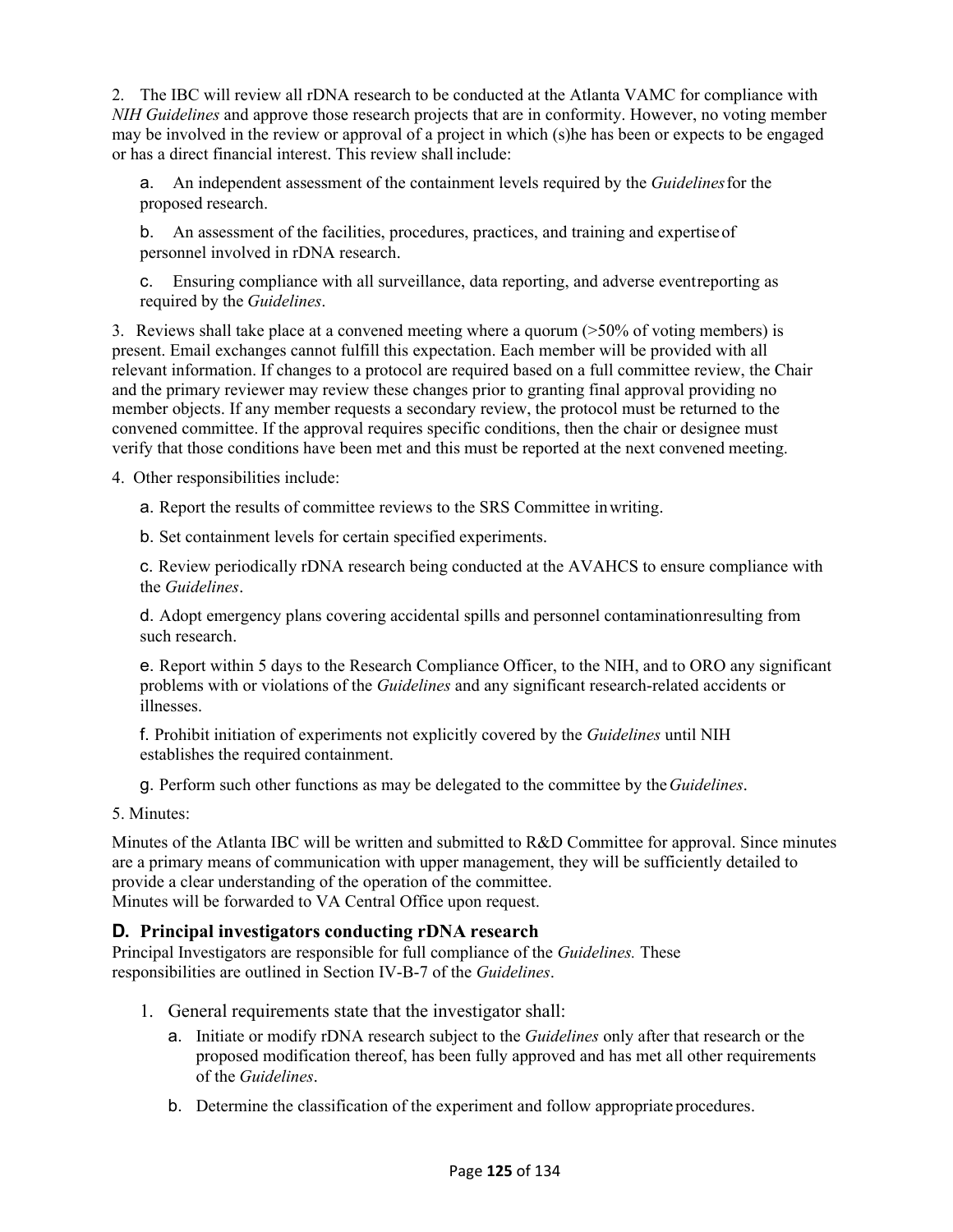- c. Report immediately to the Research Office all problems with and violations of the *Guidelines* and all research-related accidents and illnesses. Significant problems must be reported to the NIH and ORO within 5 days.
- d. Report new information bearing on the *Guidelines* to the Research Office.
- e. Be adequately trained in good microbiological techniques.
- f. Adhere to approved emergency plans for dealing with accidental spills and personnel contamination.
- g. Comply with shipping requirements for rDNA molecules (Appendix H of the *Guidelines*).
- 2. In submissions to the Atlanta IBC, the PI shall:
	- a. Make an initial determination of the required levels of physical and biological containment in accordance with the *Guidelines*.
	- b. Select appropriate microbiological practices and laboratory techniques to be used for the research.
	- c. Submit the initial research protocol and any subsequent changes to the Committee for review and approval or disapproval.
	- d. Remain in communication with the Committee throughout the conduct of the project.
- 3. Prior to initiating the research, the PI shall:
	- a. Make available to all lab staff the protocols that describe the potential biohazards and the precautions to be taken.
	- b. Instruct and train lab staff in:
		- (1) Practices and techniques required to ensure safety, and
		- (2) Procedures for dealing with accidents.
	- c. Inform the lab staff of the reasons and provisions for any precautionary medical practices advised or requested (e.g., vaccinations or serum collection).
- 4. During the conduct of the research, the PI shall:
	- a. Supervise the safety performance of the laboratory staff to ensure that the required safety practices and techniques are employed.
	- b. Investigate and report any significant problems pertaining to the operation and implementation of containment practices and procedures in writing to the RCO, the Committee, and other appropriate authorities, if applicable.
	- c. Correct work errors and conditions that may result in the release of rDNA materials.
	- d. Ensure the integrity of the physical containment (biological safety cabinets) and the biological containment (purity, genotypic and phenotypic characteristics).

## **II. CONTAINMENT GUIDELINES**

Experiments involving recombinant DNA are divided into six classes (Nomenclature based on guidelines). This committee will **not** approve protocols involving experiments classified under Section III-A or III-B of the *NIH Guidelines*, and will only consider experiments under Section III-C in cases of urgent medical need*.* 

#### **A. Section III-D Experiments**

These experiments require approval and submission of an rDNA Registration Document prior to initiation. These experiments involve: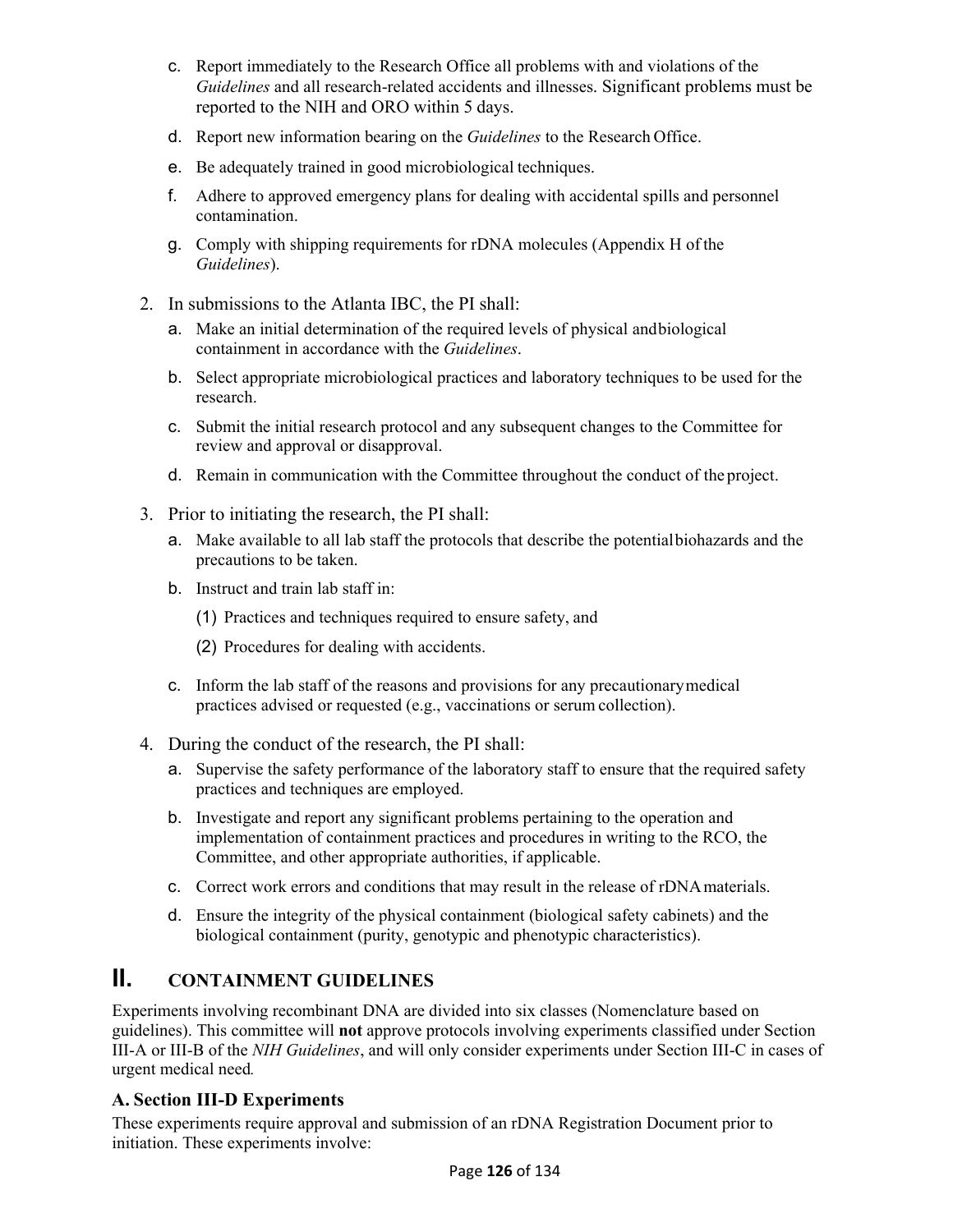1. The introduction of rDNA into Risk Group 2 agents shall be conducted at Biosafety Level (BSL)-2 containment. Experiments with such agents shall be conducted with whole animals at BSL-2 or Animal BSL (ABSL)-2 containment.

*2.* Experiments in which DNA from Risk Group 2 agents is transferred into nonpathogenic prokaryotes or lower eukaryotes may be performed under BSL-2 containment. The Committee may approve the specific lowering of containment for particular experiments to BSL-1. Many experiments in this category are exempt from the *Guidelines* (see Section III-F). Experiments involving the formation of rDNA for certain genes coding for molecules toxic for vertebrates require NIH/OBA approval (see Section III-B-1 of the *Guidelines*) or shall be conducted under NIH specified conditions as described in Appendix F of the *Guidelines.* 

3. The use of infectious DNA or RNA viruses or defective DNA or RNA viruses in the presence of helper virus in tissue culture systems.

a. Experiments involving the use of infectious or defective Risk Group 2 animal viruses in the presence of helper virus may be conducted at BSL-2.

b. Experiments involving the use of infectious or defective restricted poxviruses in the presence of helper virus shall be determined on a case-by-case basis following NIH/OBA review.

c. Experiments involving the use of infectious or defective viruses in the presence of helper virus which are not covered in Sections III-D-3-a through III-D-3-d may be conducted at BSL-1.

4. Whole animals.

a. Recombinant DNA, or DNA or RNA molecules derived therefrom, from any source except for greater than two-thirds of eukaryotic viral genome may be transferred to any non-human vertebrate or any invertebrate organism and propagated under conditions of physical containment comparable to BSL-1 or ABSL-1 and appropriate to the organism under study.

b. Animals that contain sequences from viral vectors, which do not lead to transmissible infection either directly or indirectly as a result of complementation or recombination in animals, may be propagated under conditions of physical containment comparable to BSL-1 or ABSL-1 and appropriate to the organism under study.

c. For experiments involving rDNA, or DNA or RNA derived therefrom, involving whole animals, including transgenic animals, and not covered by Sections III-D-1 or III-D-4-a, the appropriate containment shall be determined by the Committee

*d.* Exceptions under Section III-D-4, *Experiments Involving Whole Animals* 

1) Experiments involving the generation of transgenic rodents that require BSL-1 containment are described under Section III-E-3.

2) The purchase or transfer of transgenic rodents is exempt from the *Guidelines* under Section III-F, *Exempt Experiments* (see Appendix C-VI, *The Purchase or Transfer of Transgenic Rodents*).

5. More than 10 liters of culture.

#### **B. Section III-E Experiments**

These experiments require Committee notification and submission of an rDNA Registration Document simultaneously with initiation. Those experiments not included under Classes A, B, C, D or F are considered in this class. For example, experiments in which all components are derived from nonpathogenic prokaryotes and non-pathogenic lower eukaryotes are included in this class and can be carried out at BSL-1 containment. Creation of transgenic and knockout animals, or other projects which involve modification of the genome, that may be housed at ABSL-1 containment, are also classified under III-E. Additional rDNA experiments include:

1. Experiments involving the formation of rDNA molecules containing no more than two-thirds of the genome of any eukaryotic virus (all viruses from a single Family being considered identical). These experiments may be propagated and maintained in cells in tissue culture using BSL-1 containment. For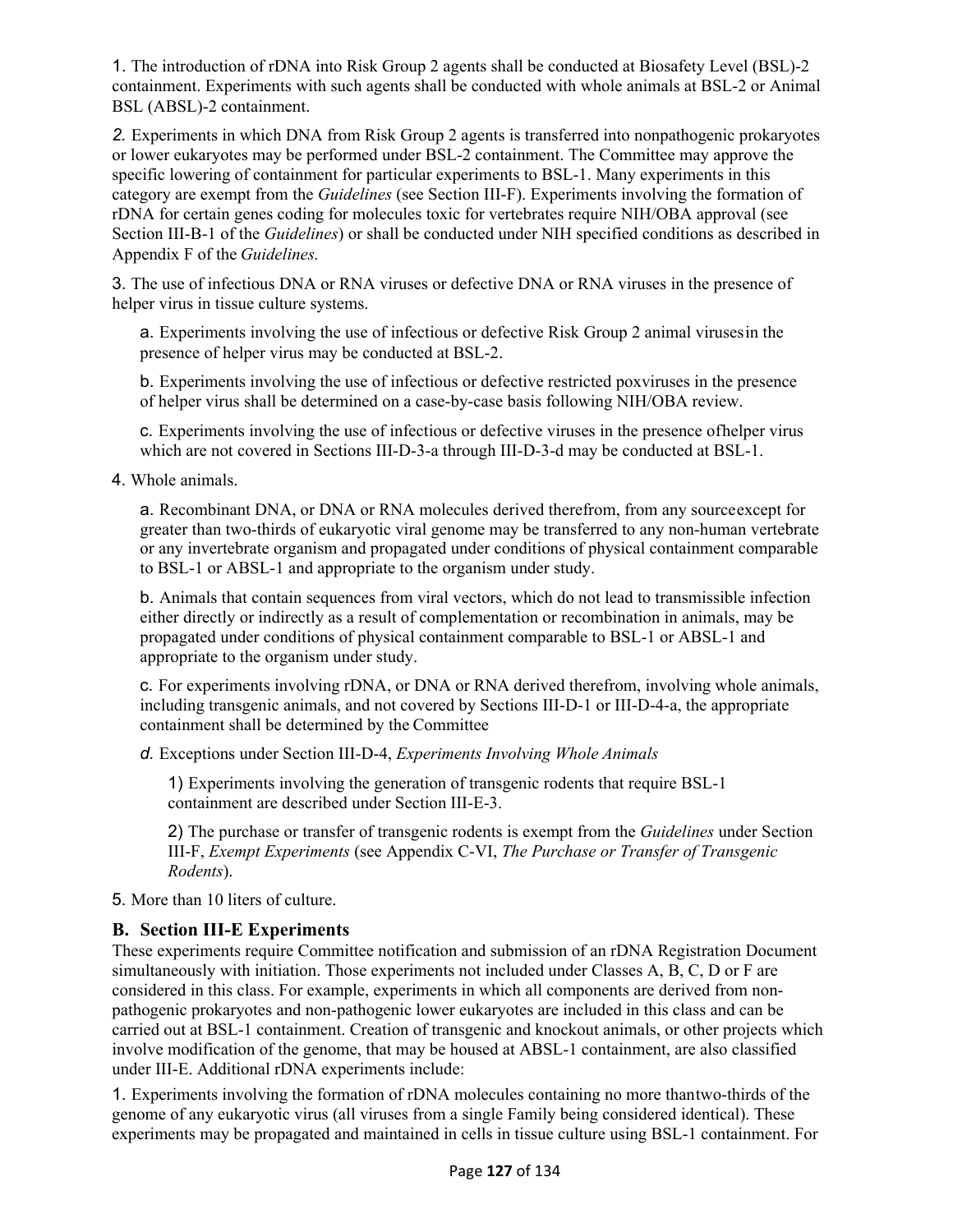such experiments, it must be demonstrated that the cells lack helper virus for the specific Families of defective viruses being used. If helper virus is present, procedures specified under Section III-D-3 should be used. The DNA may contain fragments of the genome of viruses from more than one Family, but each fragment shall be less than two-thirds of a genome.

2. Experiments involving the generation of rodents in which the animal's genome has been altered by stable introduction of rDNA, or DNA derived therefrom, into the germ-line (transgenic rodents). Breeding of rodents which results in modification of the genome is also covered under this section (crossing 2 transgenics or crossing onto another background). Only experiments that require BSL-1 containment are covered under this section; experiments that require BSL-2, BSL-3, or BSL-4 containment are covered under Section III-D-4.

#### **C. Section III-F Experiments**

These experiments are exempt from the *Guidelines* and no registration is required. These experiments include:

1. Those that are not in organisms or viruses.

2. Those that consist entirely of DNA segments from a single non-chromosomal or viral DNA source, though one or more of the segments may be a synthetic equivalent.

3. Those that consist entirely of DNA from a prokaryotic host, including its indigenous plasmids or viruses, when propagated only in that host (or a closely related strain of the same species) or when transferred to another host by well-established physiological means.

4. Those that consist entirely of DNA from a eukaryotic host including its chloroplasts, mitochondria, or plasmids (but excluding viruses) when propagated only in that host (or a closely related strain of the same species).

5. Those that consist entirely of DNA segments from different species that exchange DNA by known physiological processes, though one or more of the segments may be a synthetic equivalent.

6. Those that do not present a significant risk to health or the environment (see Section IV-C-1-b -(1)-(c)) as determined by the NIH Director, with the advice of NExTRAC, and following appropriate notice and opportunity for public comment. See also Appendix C of the *Guidelines*.

### **III. REVIEW PROCEDURES**

1. All projects must be reviewed and approved by the R&DC and all applicable subcommittees before research commences.

2. For all rDNA experiments which are not exempted from the *Guidelines* and are therefore defined as subject to the *Guidelines* (See Section III), PIs are required to submit an rDNA Registration Document to the Research Office along with the SRS project review form. The rDNA Registration Document must be reviewed and approved prior to the initiation of the research, except for Section III-E experiments which require submission that is concomitant with the initiation of the project.

3. PIs will receive formal notification when their rDNA Registration Document is approved.

#### **IV. CONTENTS OF IBC PROTOCOL DOCUMENT**

#### **Section 1: General Information**

A list of all active research protocols with rDNA work must be provided, along with PIs name/contact information and location where the work is being conducted.

#### **Section 2: Project Description**

The hypothesis and technical description of each project are provided in this section. Additionally, for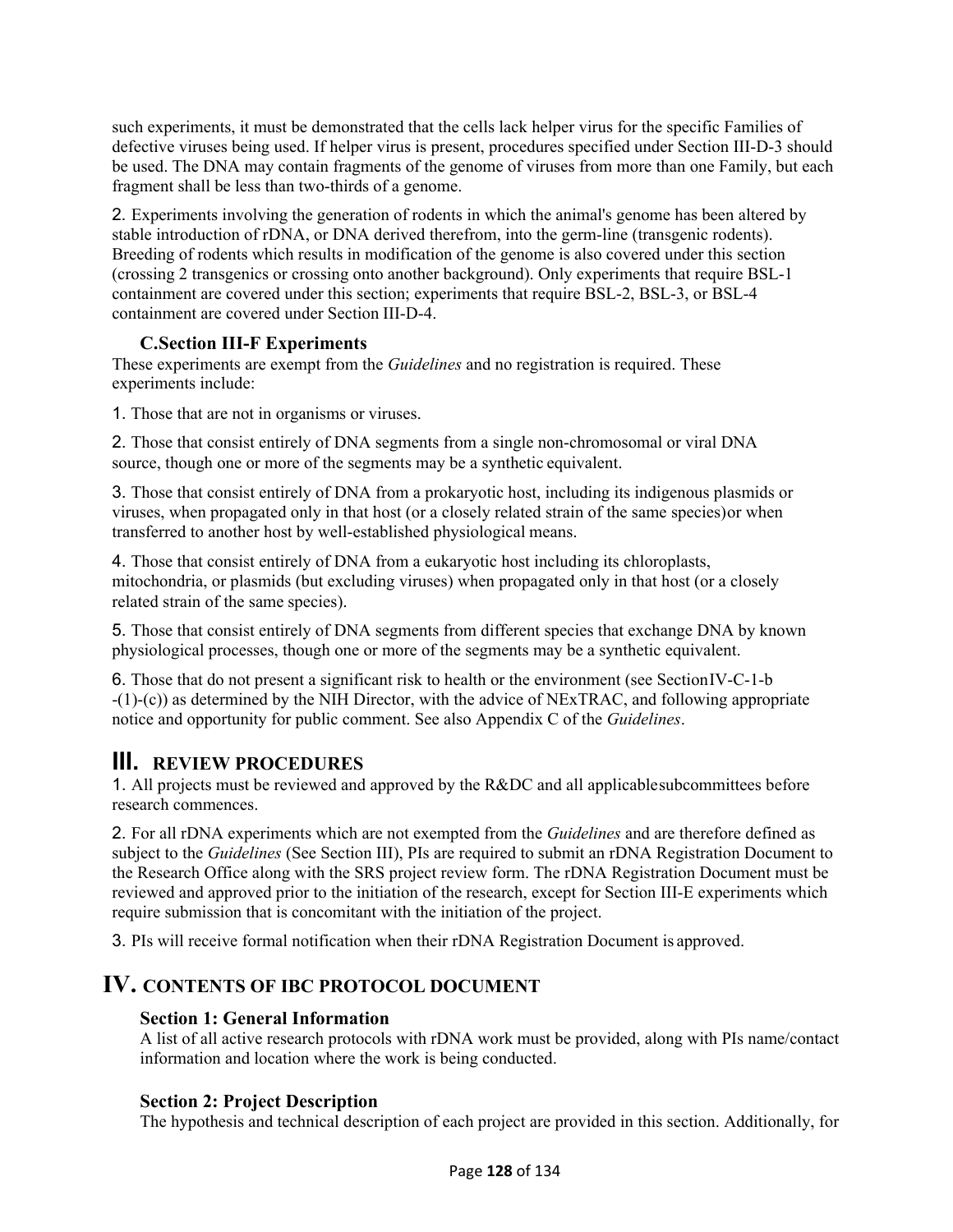tri-annual renewals a report of the last three years should be provided (see Section 7).

#### **Section 3: Nanoparticles**

Any Nanoparticle work is described, as applicable.

#### **Section 4: Recombinant and Synthetic Nucleic Acid Molecules**

Recombinant and synthetic nucleic acid molecules work that qualifies under NIH Sections III, D, E and/or F is described. This VA does not allow IIIA or IIIB, and we do not allow implementation of rDNA work prior to approval (IIIE). IIIC experiments will only be approved in cases of urgent medical need. After initial approval under Section IIID, applicable experiments may be reclassified under Section IIIE upon rDNA Registration renewal.

#### **Section 5: Crispr/ Cas9 Studies**

Any use of CRISPR/Cas9 technology is described, as applicable.

#### **Section 6: Dual Use Screening**

 The PI indicates if any of the projects listed under the IBC protocol is considered dual-use in nature if the methodologies, materials or results could be used for public harm.

#### **Section 7: Progress Report**

The PI describes all project-related events that occurred in the last approval period.

#### **Section 8: Investigator's Assurance**

The PI must accept responsibility for compliance with the *Guidelines* as well as compliance with the items noted above and attest to the accuracy of the information submitted for review.

#### **IV. COMMITTEE FOLLOW-THROUGH MEASURES**

A. The Committee will certify that the project has been reviewed and found to be in (non-) compliance with the *Guidelines* and other specific instructions. The date of the review will be specified.

B. The Committee will verify the PI's assessment of physical and biological containment levels.

*C.* The Committee will be responsible for annual review of the status of the research subject to the *Guidelines.* 

#### **V. NOTIFICATION OF MAJOR CHANGES**

The PI is responsible for notifying the Research Office of any significant changes in the rDNA component of all approved projects. Examples of such are: (a) a change in hosts or vectors; (b) a change in the donor species or nature of the DNA segments; (c) a change in the physical location of the experiments; and (d) a change of the responsible investigator. The changes should be submitted on a modified rDNA Registration form. Only modifications submitted on the most recent form version, as approved by the IBC, will be accepted. Modifications should not be initiated until approval is obtained.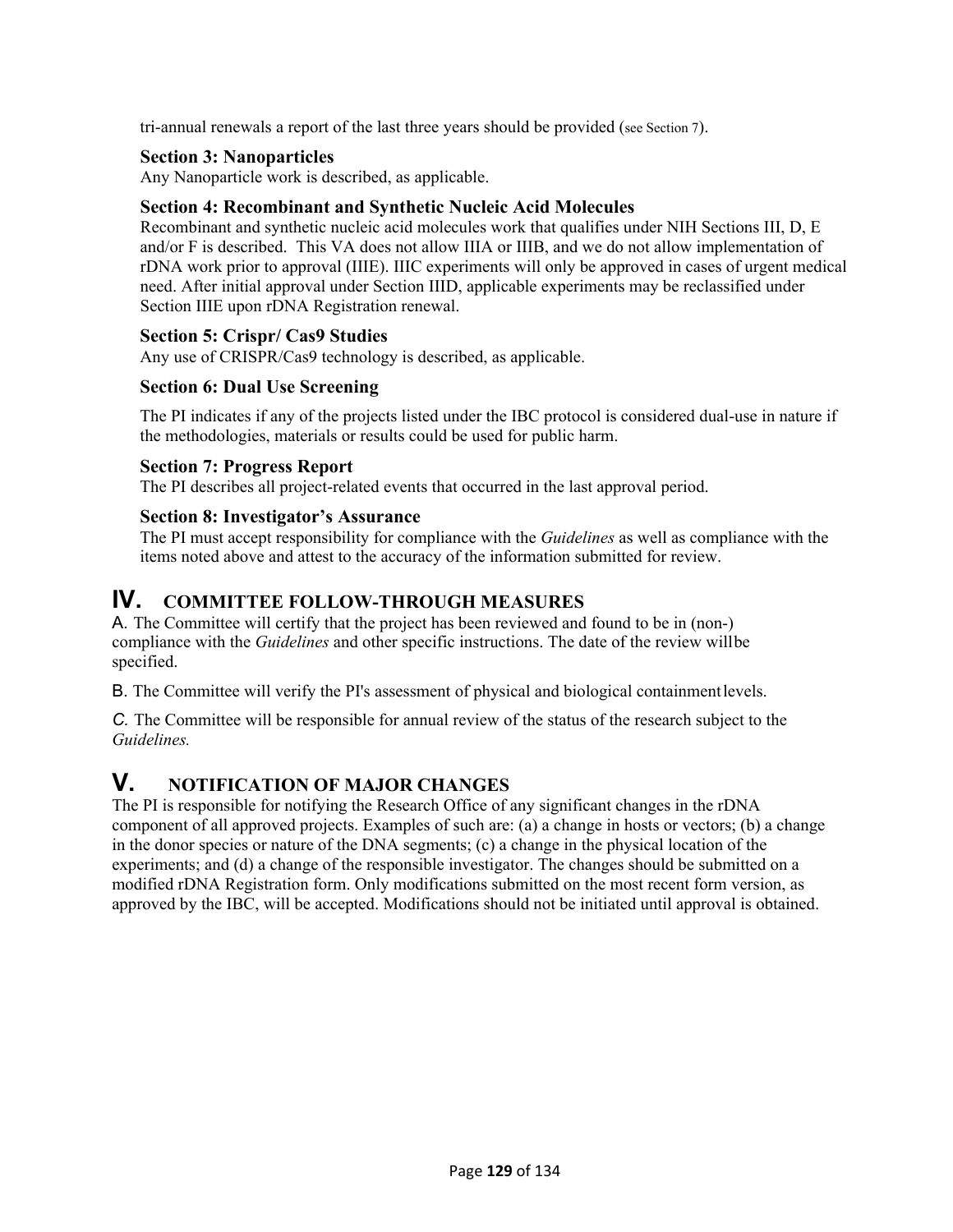## **Occupational Health and Safety (OHS) Program**

## **for Non-Research Parties Entering VMU and Laboratory Animal Housing Areas**

This program concerns non-research parties entering VMU and Laboratory Animal Housing Areas at the Atlanta VA. All non-VA parties and non-research VA personnel such as, but not limited to  $3<sup>rd</sup>$  party contractors, vendors, VA Housekeeping, Engineering and Police staff must read and acknowledge the Occupational Health and Safety Program listed below.

#### **The Main Things to Remember**

If you have allergies to animals housed in the facility, especially to mice or rats, you could get allergic symptoms while working in the area.

- If you have such allergies, check with Occupational Health before entering the facility.
- Don't open the animal cages. This is for their protection as well as yours.
- Except for emergency procedures, an animal facility staff member should escort you in the facility.

#### **Emergency Response in VMU**

- Do not open cages or touch small animals like mice, rats, and rabbits. You will never be required to make direct contact with a research animal.
- In the event of an elevated temperature emergency after hours or on the weekend (such as an overheating room), racks containing the rodent cages must be pushed into the animal hallway- they cannot tolerate elevated temperatures and can die in less than 30 minutes if not removed from a room with a temperature above 90F.
- If a water pipe bursts, remove any racks from the room and leave them in the hallway.

#### **Routine Work in the VMU**

- Engineering and Housekeeping may be called to work in the VMU to address facility issues.
- Work with the VMU Supervisor or Veterinary Technician regarding access to animal areas.

#### Page **130** of 134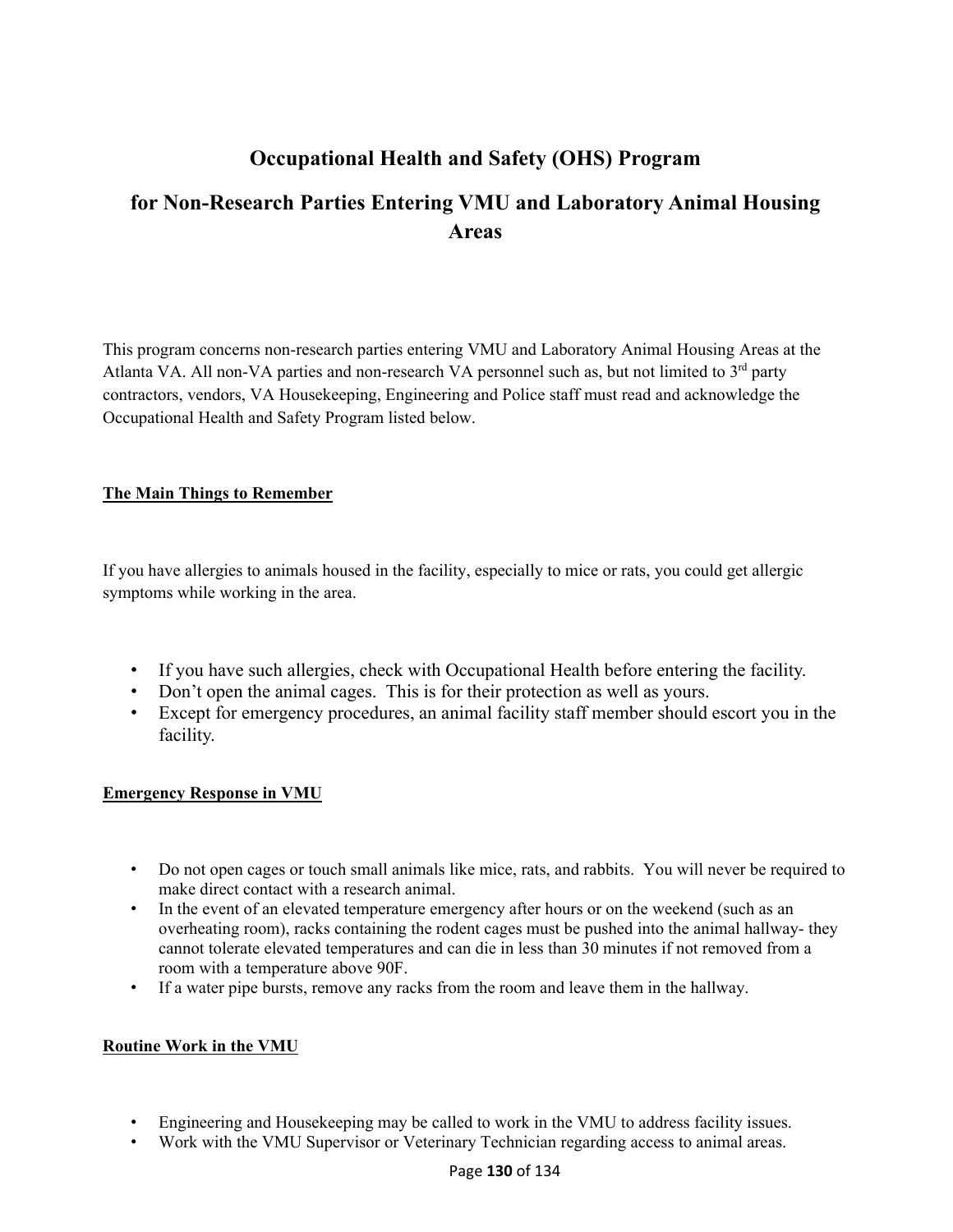• If you have allergies to a specific animal (for instance rabbits), do not enter an animal room housing that animal unless you have received training from animal care staff and clearance from the occupational health physician or nurse.

#### **Occupational Animal Exposure**

- Animals have the potential to cause injury through bites and scratches, on rare occasions transmit diseases, or more commonly cause allergic reactions in people.
- Allergic hazards are the most frequent problem allergic symptoms can be triggered just by being near (e.g.: working or passing through) an animal housing room.

#### **Animal Allergies**

- Rats, mice, rabbits, and cats are the most frequently implicated allergy causing species.
- Exposure to animal related allergens (fur, hair, dander, and protein from rodent urine) may occur by breathing contaminates or by direct contact.

#### **Allergy Signs and Symptoms**

- Allergy symptoms include
	- $\triangle$  rhinitis (runny nose and sneezing like hay fever)
	- $\bullet$  conjunctivitis (irritation and tearing of the eyes),
	- asthma, and/or
	- $\triangleleft$  dermatitis (skin reactions).
- Allergic symptoms caused by animals usually stop when contact with animals or contaminated air ends.

#### **Personal Protective Equipment (PPE)**

- Minimize the risk of development of animal allergies or zoonotic disease by:
	- ❖ working in well ventilated areas,
	- using good hygiene practices (proper hand washing technique),
	- $\div$  using personal protective equipment such as gloves, and wearing N-95 rated dust/respirator masks, and the provided yellow hospital gowns to cover your street clothes or uniform.
	- $\div$  instruction for the proper PPE for entering each animal housing room can be found on the door of each animal room.
	- $\div$  if you wish to wear a respirator you must be fit tested by the VA industrial hygienist (Ada Pabon, ext. 123643)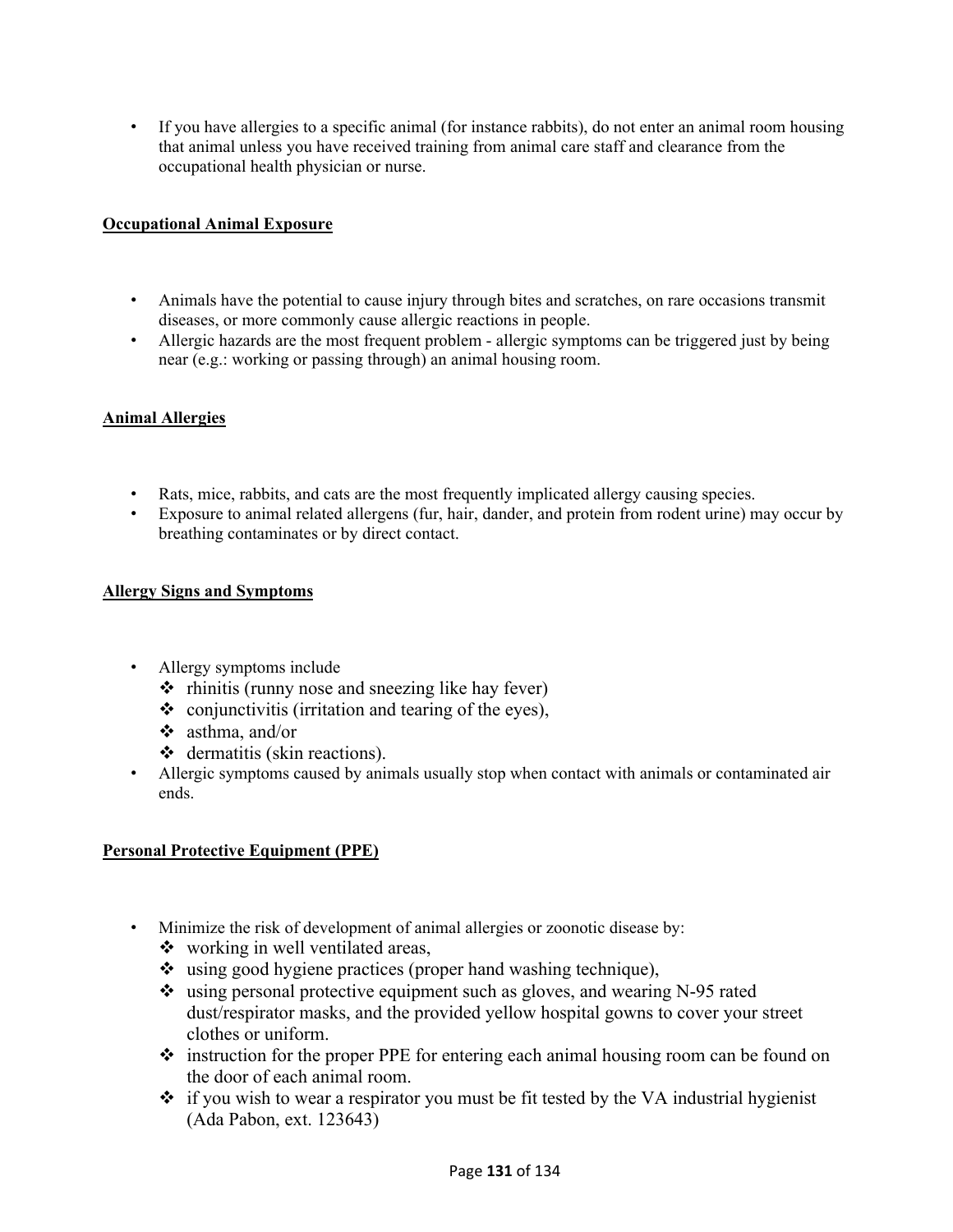• **PPE is located inside the steel cabinets (disposable gloves, masks, yellow hospital gowns, shoe covers) in the hallway of the animal facility.** 

#### **Zoonotic Diseases**

- Zoonotic Diseases are diseases that can be transmitted between animals and people, such as: Rabies, Toxoplasmosis, Leptospirosis, Ascariasis, Q-Fever, etc.
- Pregnant workers should not enter any animal housing rooms containing cats.
- Awareness, common sense, PPE, and avoidance will protect against these diseases.

#### **Animal Exposure Do's**

- Unless an emergency is present, get clearance to enter animal housing or animal procedure areas inside the animal facility from the Principal Investigator, lab personnel or Jim McNeill (Animal Facility Supervisor, ext. 206162, rm. 4A125).
- Utilize the appropriate personal protective equipment.
- Wash your hands properly afterward.
- Leave everything in an animal research area the way you found it (lights, locks, temperature, etc.)

#### **Reporting:**

Report suspected allergic reactions or zoonotic illnesses to:

- Your Supervisor
- Occupational Health Services

Atlanta VA Occupational Health Services are in room 1B170 (ext. 206475). The OHS program is available at any time and can address concerns related to working in or entering animal housing areas.

#### **After Hours and Weekend Emergency Contacts:**

Jim McNeill pager 404-674-9459

George Lathrop 404-731-8237

Ashley Scales 601-559-3529